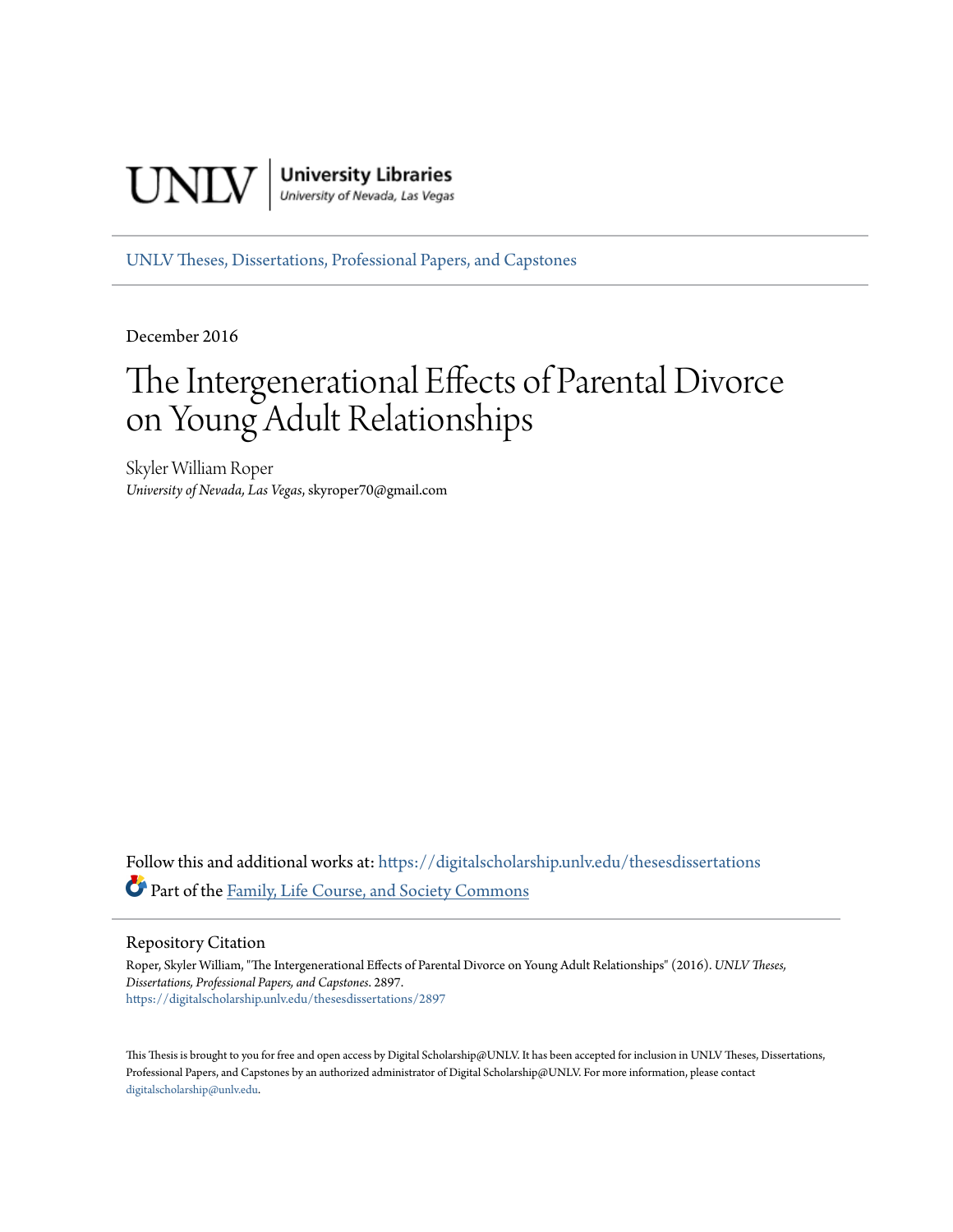#### THE INTERGENERATIONAL EFFECTS OF PARENTAL DIVORCE ON YOUNG ADULT

#### RELATIONSHIPS

By

Skyler William Roper

Bachelor of Arts - Psychology Utah State University 2013

A thesis submitted in partial fulfillment of the requirements for the

Master of Science - Marriage and Family Therapy

Marriage and Family Therapy Program Greenspun College of Urban Affairs The Graduate College

University of Nevada, Las Vegas December 2016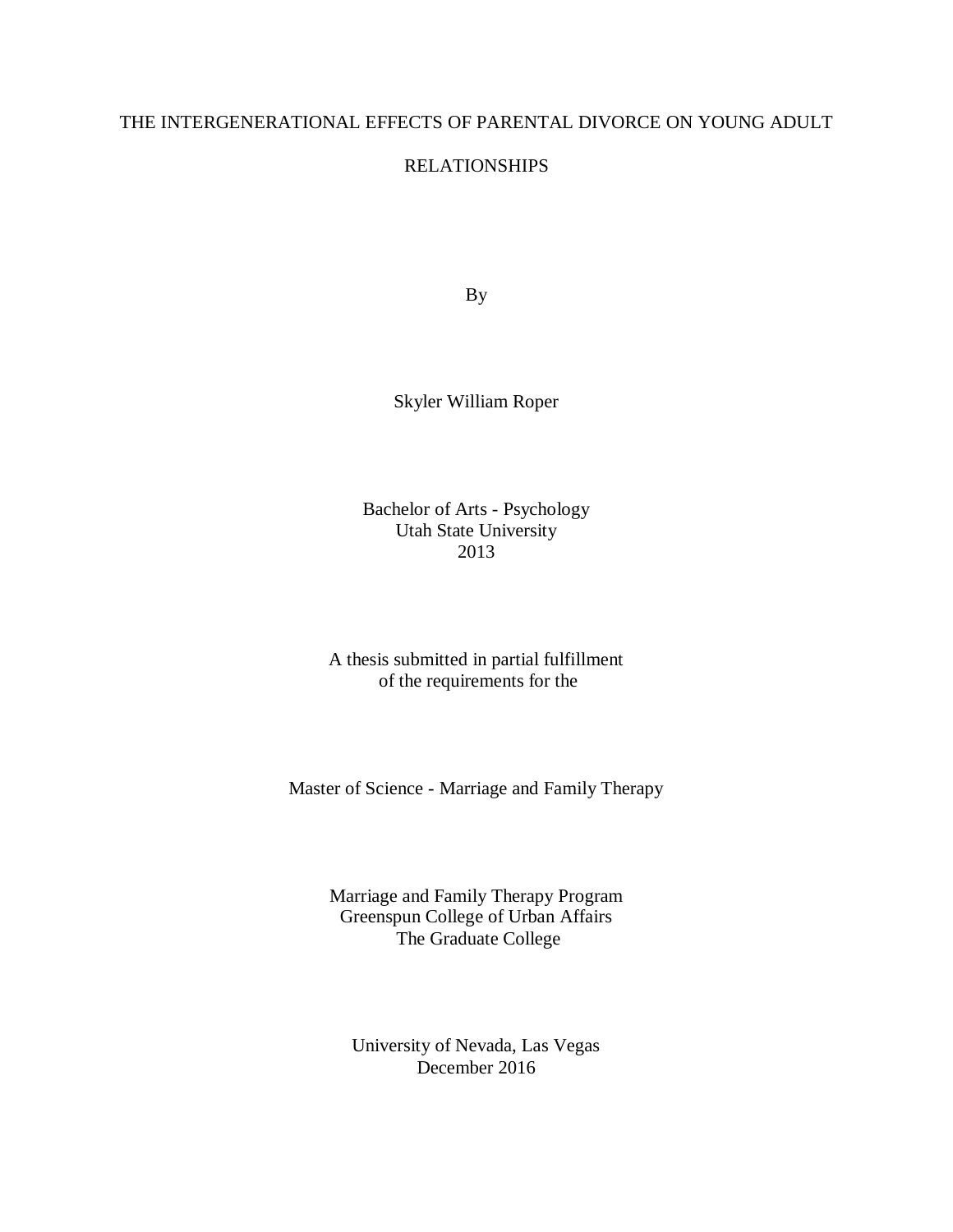Copyright 2017 by Skyler William Roper

All Rights Reserved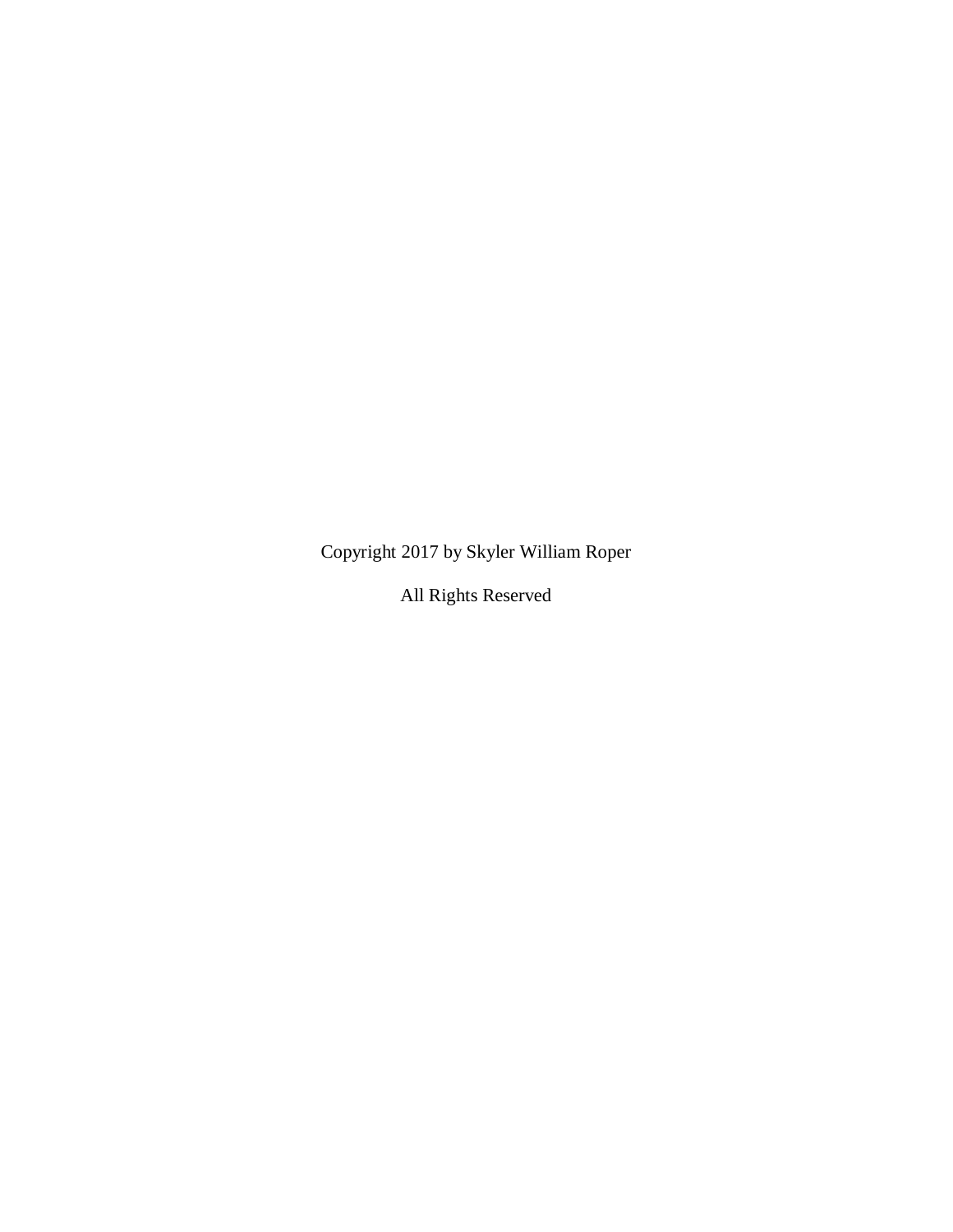

The Graduate College The University of Nevada, Las Vegas

November 15, 2016

This thesis prepared by

Skyler William Roper

entitled

The Intergenerational Effects of Parental Divorce on Young Adult Relationships

is approved in partial fulfillment of the requirements for the degree of

Master of Science - Marriage and Family Therapy Marriage and Family Therapy Program

Colleen M. Peterson, Ph.D. *Examination Committee Member*

Katherine Hertlein, Ph.D. *Examination Committee Member*

Ryan Seedall, Ph.D. *Examination Committee Member*

Jared Lau, Ph.D. *Graduate College Faculty Representative*

Stephen T. Fife, Ph.D.<br>
Examination Committee Chair<br>
Graduate College Interim Dean *Examination Committee Chair Graduate College Interim Dean*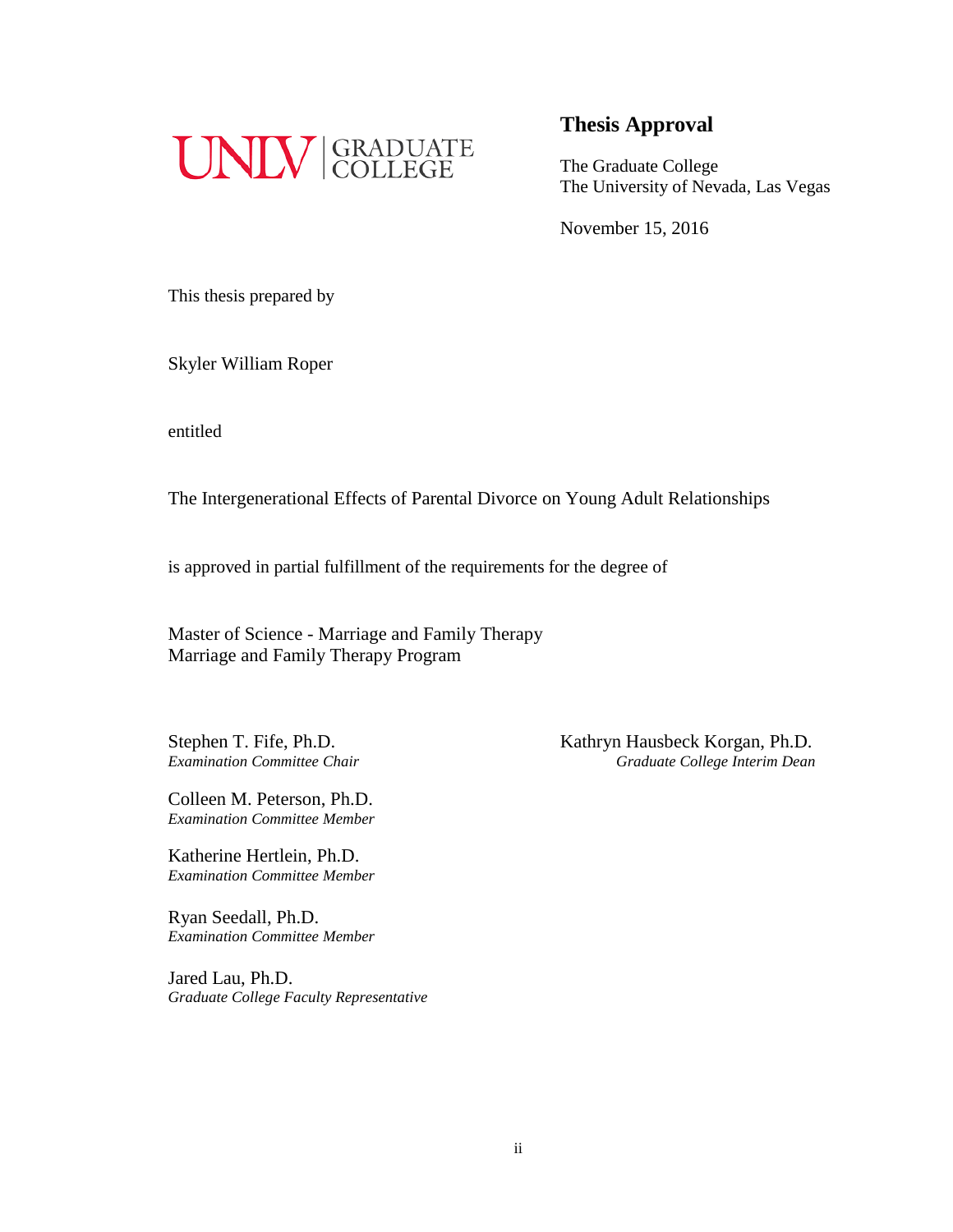## **THE INTERGENERATIONAL EFFECTS OF PARENTAL DIVORCE ON YOUNG ADULT RELATIONSHIPS**

#### **Abstract**

<span id="page-4-0"></span>Due to the current high rates of divorce, many young adults have experienced the effects of parental divorce. Although a variety of research has investigated both the positive and negative implications of divorce for individuals, relatively little research has looked at the relationship effects of parental divorce. Yet divorce likely influences both parent-child relationships (especially with a non-custodial parent) and young adult romantic relationships. The purpose of this study was to explore more fully how parental divorce affects young adult relationships by investigating the relationship between divorce and parent-child relationship quality, perceived comfort within close relationships (i.e., attachment), romantic relationship satisfaction, and individual distress (depression, anxiety, and stress). Data analysis revealed that those who experience parental divorce are more likely to have lower parental regard, lower relationship satisfaction and they are 2.5 times more likely to experience relationship distress. It is hoped that the results of this study can help identify specific intervention points for clinicians who work with individuals, couples, and families where divorce has occurred.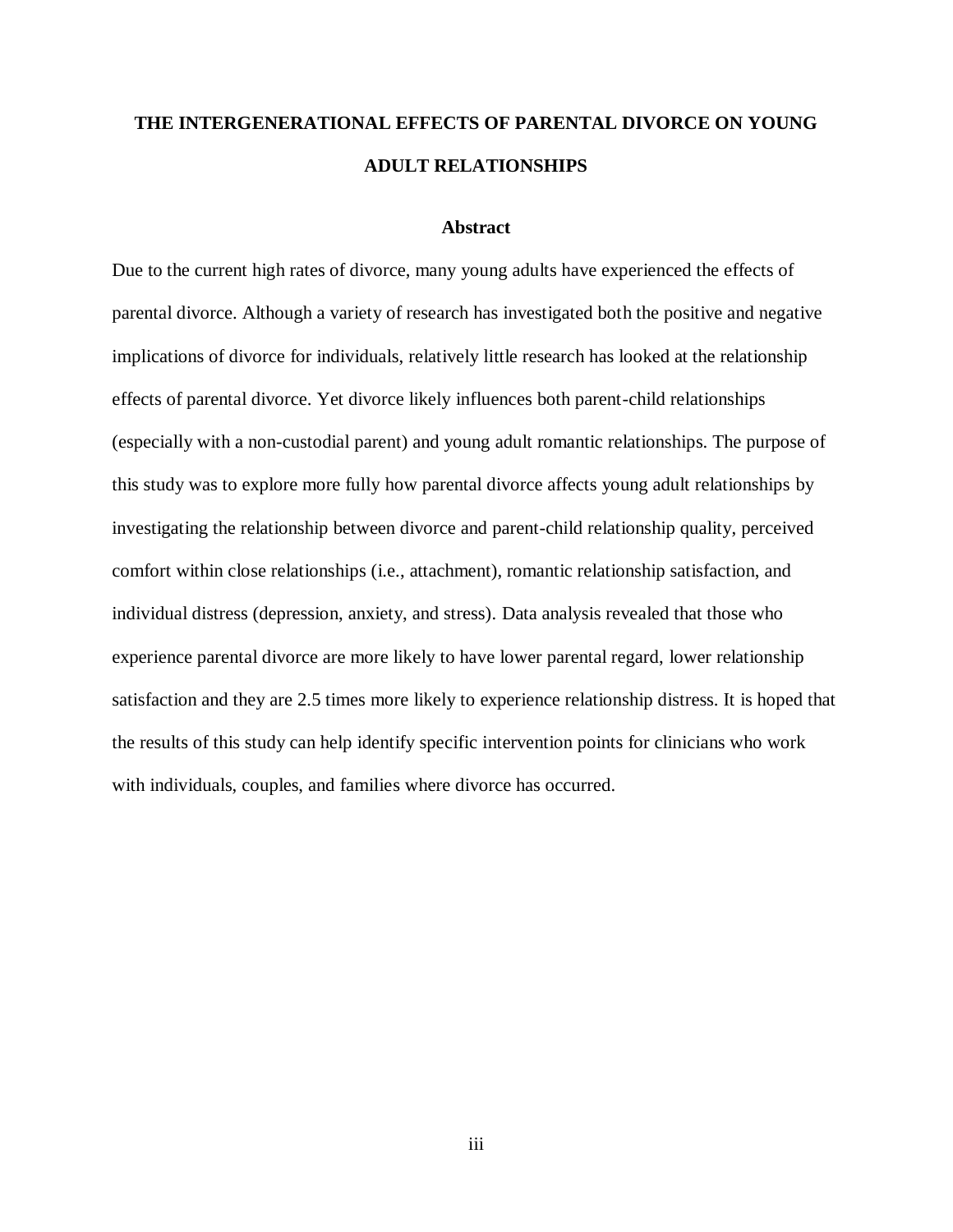#### **Acknowledgements**

<span id="page-5-0"></span>To my research team: the committee chair and members. Thank you for your time, patience, support and feedback that made this project possible.

To my loving wife: Thank you for your editing, patience, time, support and always believing in me.

To my awesome son: Thank you for filling my life with laughter, love, novelty and meaning.

To my family: Thank you for showing me the value of hard work, perseverance, and thank you all for your support.

Finally, to the 341 participants who took the time to complete this study; without whom this study would not be possible.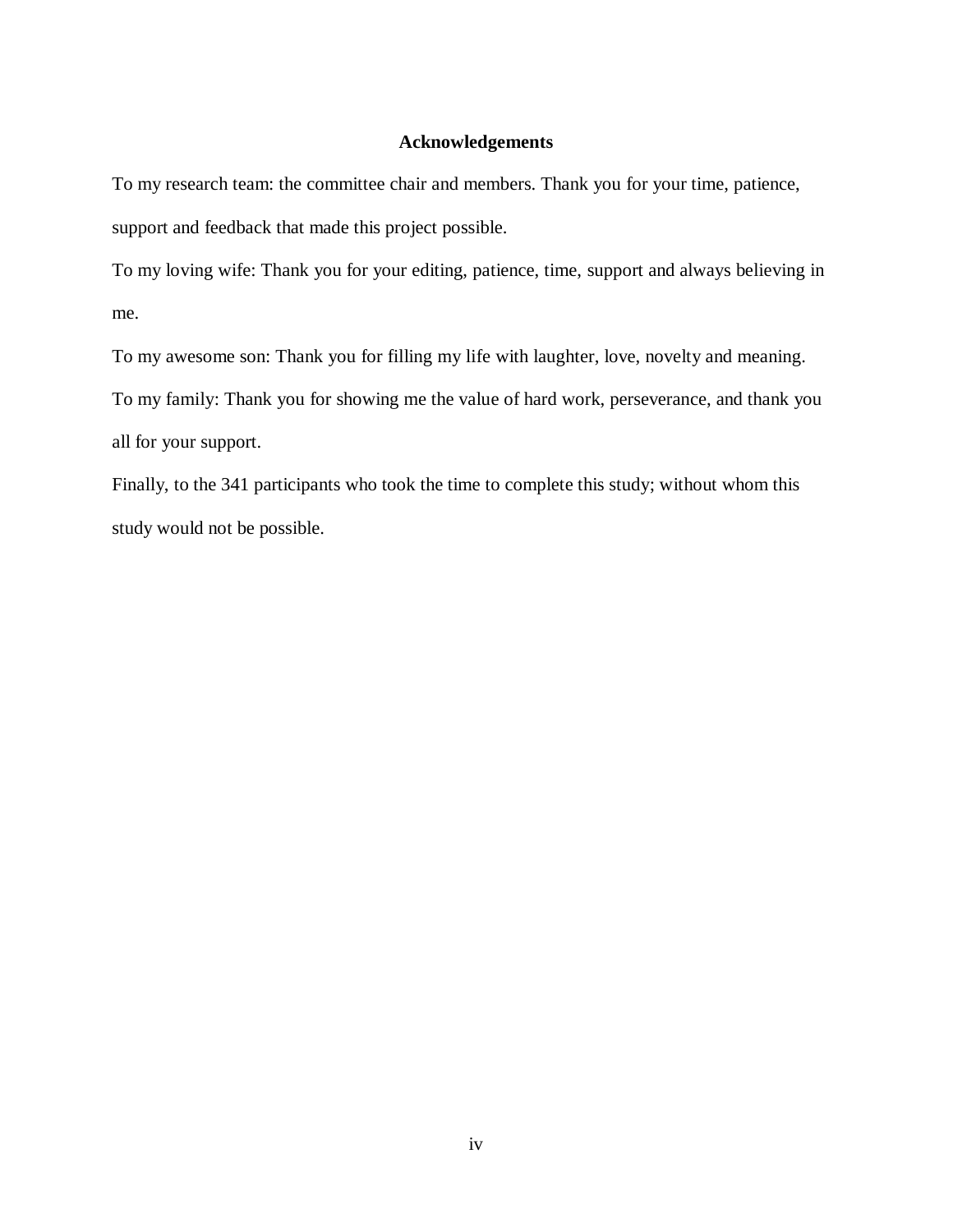#### **Table of Contents**

<span id="page-6-0"></span>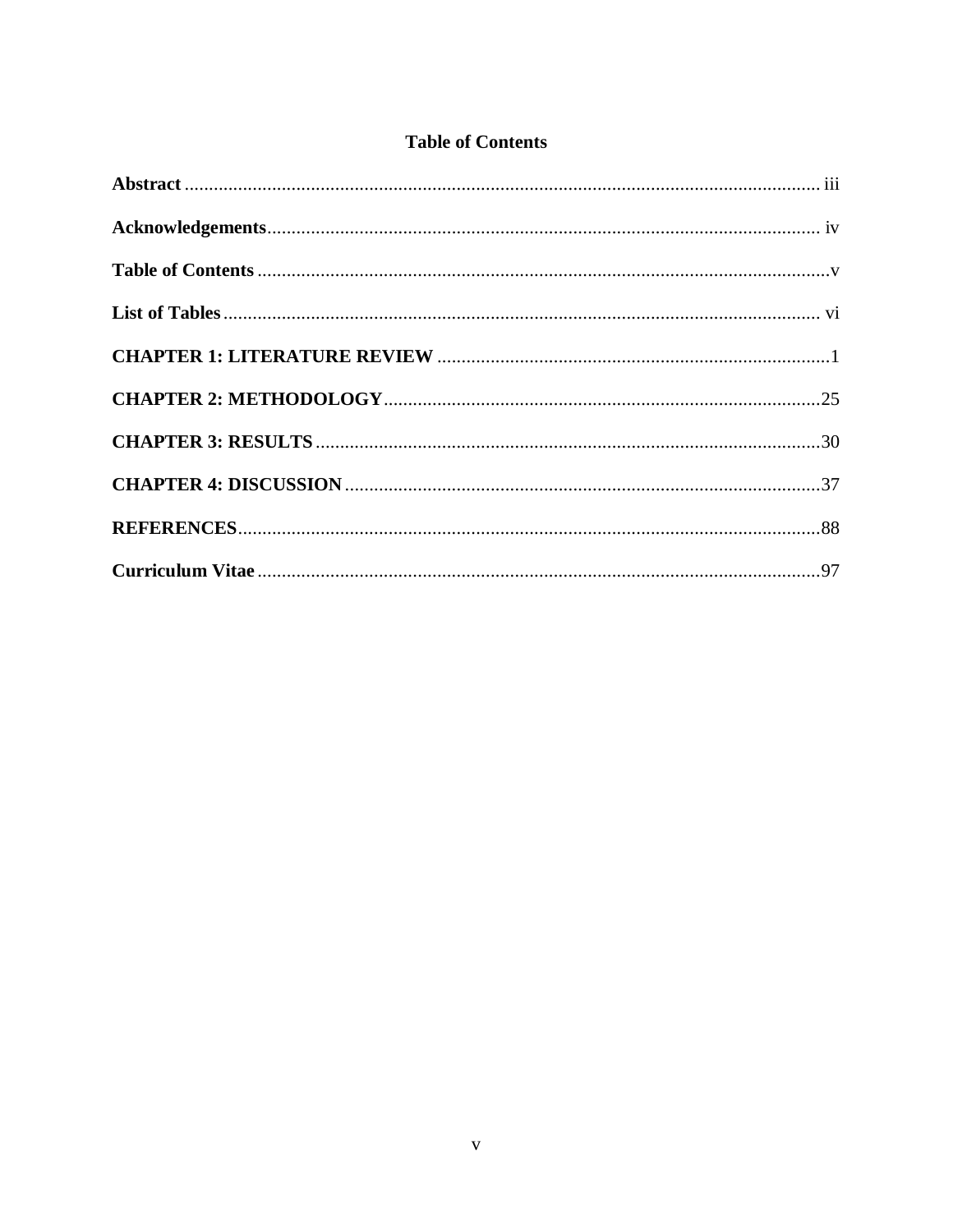### **List of Tables**

<span id="page-7-0"></span>

| Table 1. Summary of Logistic Regression Analysis for Attachment Style31                 |  |
|-----------------------------------------------------------------------------------------|--|
| Table 2. Summary of Logistic Regression Analysis for Relationship Satisfaction32        |  |
| Table 3. Summary of Logistic Regression Analysis for Relationship Distress33            |  |
| Table 4. Summary of Logistic Regression Analysis for Parent-Child Relationships34       |  |
| Table 5. Summary of Logistic Regression Analysis for Depression, Anxiety, or Distress35 |  |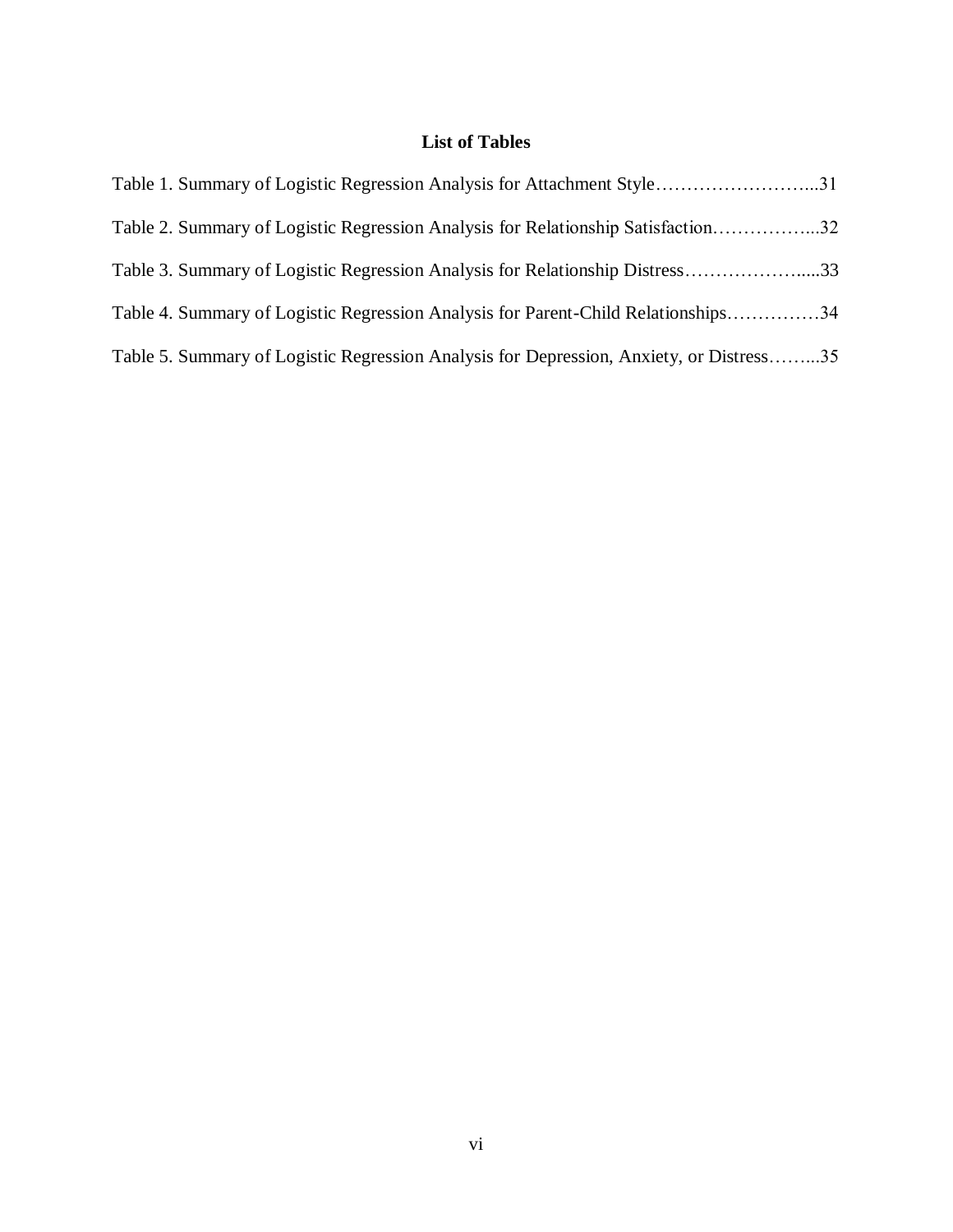#### **CHAPTER 1: LITERATURE REVIEW**

<span id="page-8-0"></span>Many individuals in society have an image of marriage that depicts a happy couple making a long-term relationship commitment to each other. Yet, the divorce rate continues to hover around 50% in the United States. According to Center for Disease Prevention Control and Prevention (2015), in 2008 the marriage rate was 7.1, and the divorce rate 3.5 per 1,000 people. More recently in 2011 the rate of marriage was 6.8 and the divorce rate was 3.6. Given that the data are not specific to whether these were first time-marriages, the findings should be taken tentatively. Furthermore, these figures do not take into account the non-marital committed relationships that dissolve. Nevertheless, the high rates of divorce raise questions regarding, the long- and short- term impacts of divorce. The ripple effects of divorce are often felt widely, not only within the couple, but within children, extended family, and friends. The stress that often accompanies divorce can yield negative effects (Jeynes, 2006; Lau, 2007; Undheim, 2005), but research has also identified the potential for positive effects of divorce, especially when the dissolved relationships were previously high in conflict (Amato & Booth, 1991).

#### **Negative Effects of Divorce**

Divorce is a life-changing event for both parents and children, and a substantial amount of research has focused on the negative impact that divorce has on the lives of children (Amato & Afifi, 2006). In general, research has illuminated a number of negative social and emotional consequences of divorce. For example, children from divorced families tend to have more anger issues and respond with hostility more often (Mack, 2001). Their family relationships are weaker in terms of closeness, distance and distress with their parents compared with children from intact families (Mack, 2001). However, more research is needed to understand how the divorce or variables associated with the influence of divorce on relationships.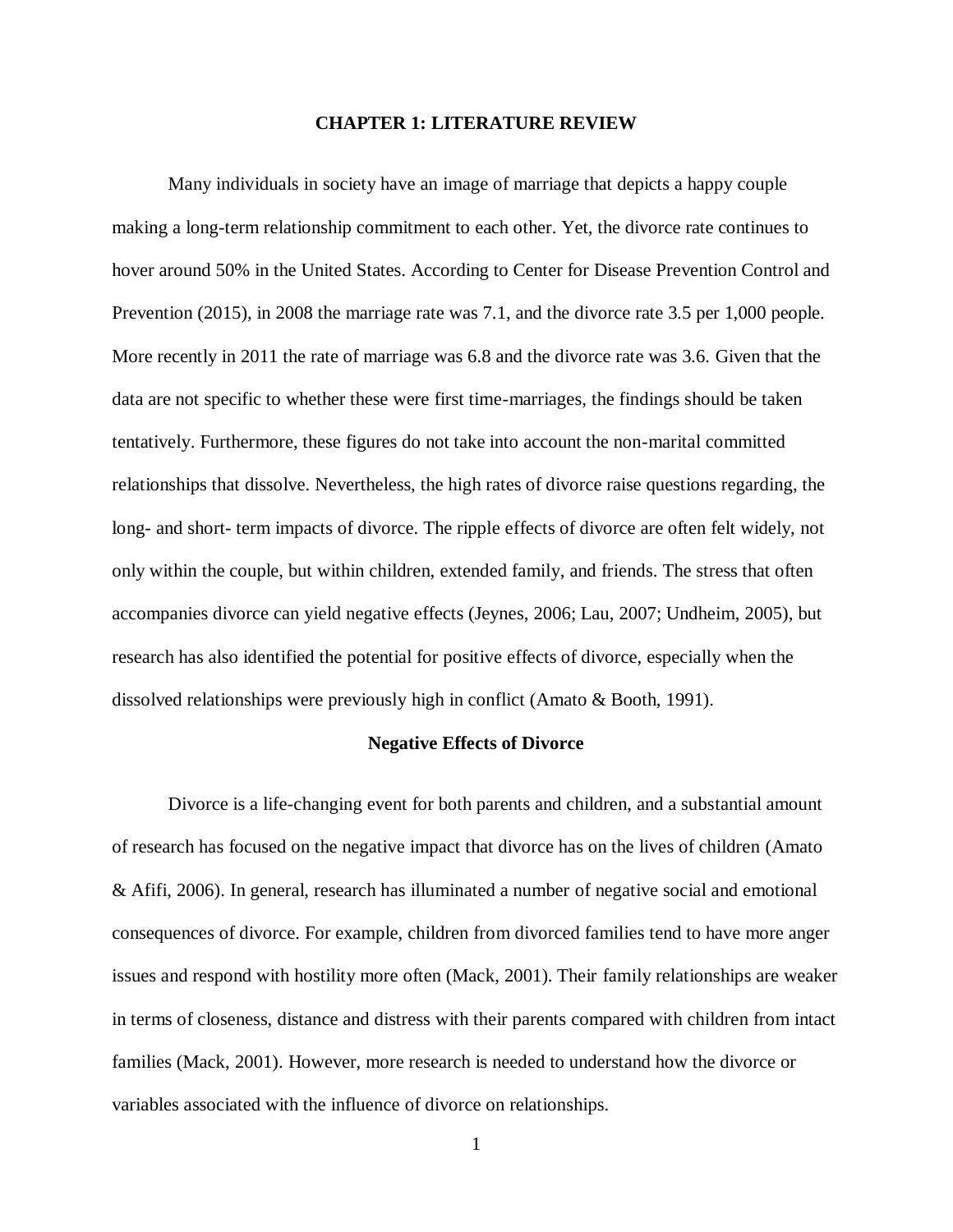In addition to the impact after divorce is finalized, children of divorce are also negatively affected by the behaviors and conditions leading up to the divorce, such as marital conflict, lack of commitment to the relationship and the physical separation (Jeynes, 2006; Trinder & Kellet (2008). The stress caused from these events may lead to other life stressors such as poorer performance in school, work and dealings with family members (Jeynes, 2006).

Parental conflict is one factor that has a significant effect on children (Kressel, 1988; Mack, 2001; Trinder & Kellet 2008; Wallerstein, & Lewis, 2007). Oppawsky (2000) found that parental conflict was positively related to the level of fear, sadness, shame, and hatred toward parents and negatively associated with the academic success of children. As parental conflict increased, the child's self-esteem went down. Feelings of hopelessness replaced feelings of being positive, and the self-respect they once had was diminished. The children in this study had the desire and determination to move away from their family as soon as possible or escape by some other means (Oppawsky, 2000).

In addition to parental conflict, disagreement around parenting can also have a negative effect on children from divorced families. Trinder and Kellet (2008) indicate that if one parent was suspecting the other parent of negative parenting styles, abuse, or neglect there were negative consequences for the child's overall wellbeing whether these suspicions were true or not.

**Age.** Developmentally, the timing of a divorce has different effects on children who experience parental divorce (Amato & Afifi 2006; Bojuwoye, & Akpan, 2009; Dillman, Purswell, Lindo, Jayne, & Fernando, 2011; En-Ling, 2014; Kelly & Emery 2003; Mustonen, Huurre, Kiviruusu, Haukkala, & Aro, 2011; Somody, & Hobbs, 2006; Undheim, 2005; Wallerstein, & Lewis, 2007). For example, Oppawsky, (2000) reported that adolescents are in a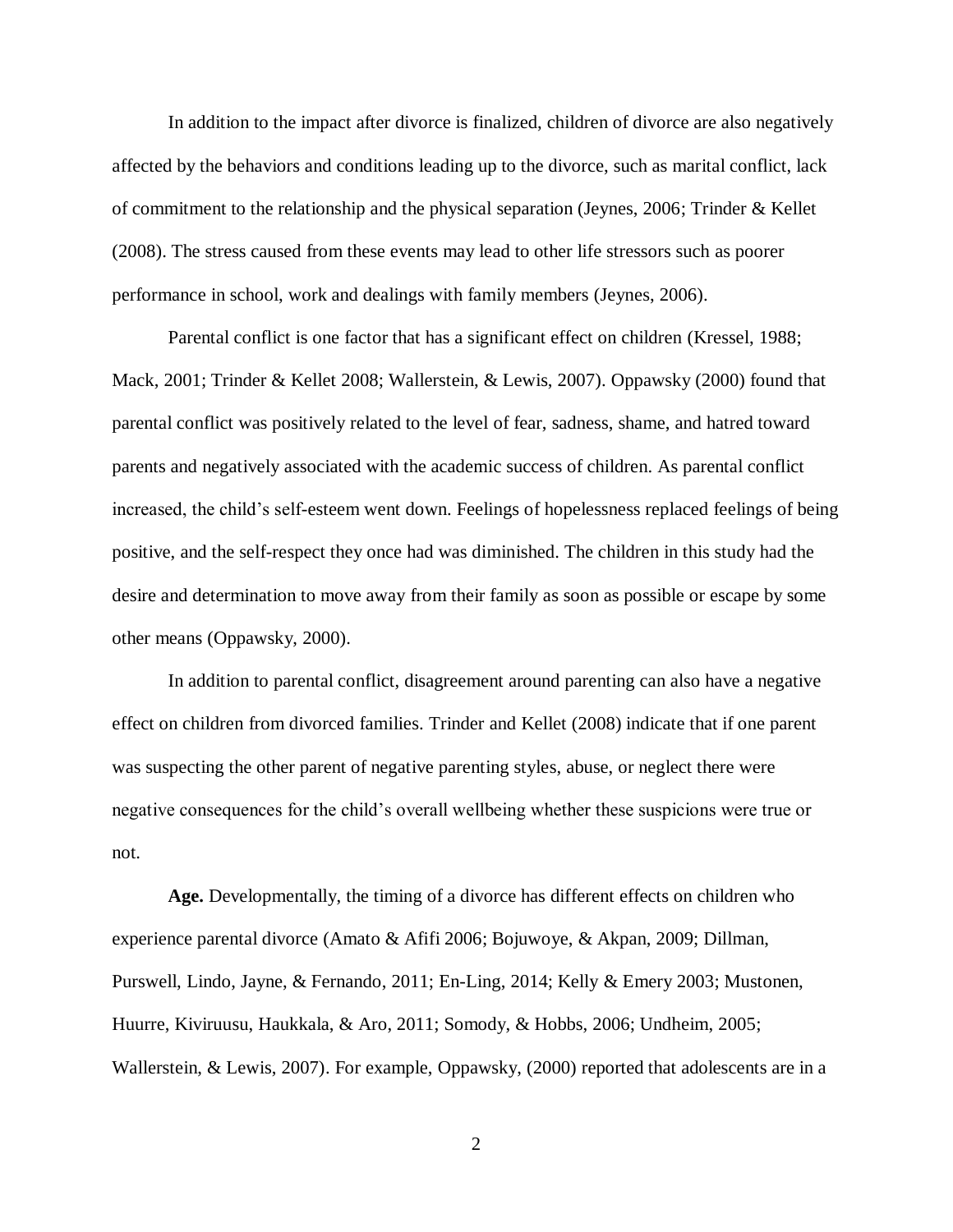different developmental stage than younger children. They begin to have more independence and desire to move out; whereas, younger children do not have the luxury of moving out but may accept the family dynamic more than the adolescent who has experienced more changes in the family (Oppawsky, 2000). A study in South Africa by Bojuwoye and Akpan, (2009) found that children who experienced their parents' divorce before the age of three were indifferent to their parents' divorce. These children did not know what it was like to have their parents together; some of the participants reported that they would have liked to have their non-custodial parent more involved in their lives. Those who were older had stronger feelings regarding the divorce, and they too expressed a desire to have a closer relationship with their non-custodial parent for both males and females. Additionally, Amato and Afifi (2006) found that younger children had a harder time and had lower quality of relationships with their parents than older children did.

**Cultural.** Cultural differences also have an influence on the impact of divorce on children (Bojuwoye, & Akpan, 2009; Cartwright, 2006; Christopoulos, 2001; Kim, & Tasker, 2013). For example, Lau (2007) found that most kids in China did not take parental divorce as personal as children from western countries. Children who had developed a positive relationship with both parents, especially the parent that they lived with, adjusted better than those who did not. However, if parental conflict was high, the adjustment was more difficult. In a South Korean study, Kim and Tasker (2013) found that there was a lot of shame associated with divorce, and the young people saw themselves as damaged and in need of repair. All of the participants had a negative view of the divorce, and there was a lot of family dishonor involved. They would often feel a sense of cognitive dissonance between taking care of their parents and respecting their parents on account of the negative societal views associated with divorce. The parental divorce influenced their self-view, the view of their family, friends, educational and career achievements,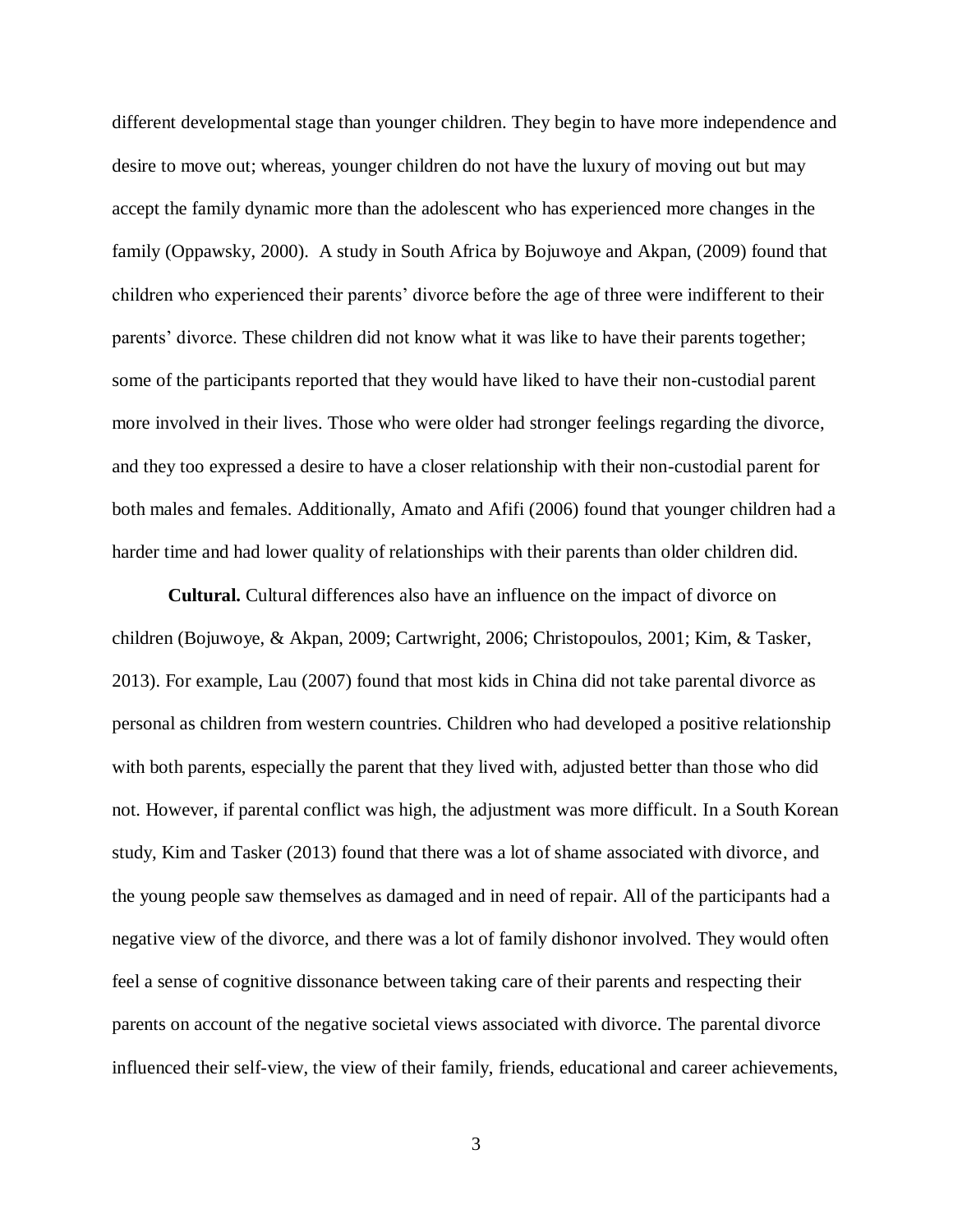and their own intimate relationships. Thus, divorce had a significant negative effect on their lives.

Research has emphasized that the effects of divorce may not be able to be generalized across cultures (Bojuwoye, & Akpan, 2009; Cartwright, 2006; Christopoulos, 2001; Kim, & Tasker, 2013). When Bulgarian students were compared with students from the United States, researchers found that there were more harmful effects from divorce in Bulgaria than the United States (Christopoulos, 2001). One reason for this could be that Bulgarians have a more conservative view of marriage. The Bulgarian students in the study reported somatic symptoms, headaches, hot and cold flashes, depression, and suicidal ideation. The differences were significant, and the interpretation of the results was that the effects of divorce should not be generalized across all cultures (Christopoulos, 2001). This information underscores the incomplete nature of research findings, particularly from various cultures, and highlights the need for additional research.

**Gender.** Another consideration is gender differences and how parental divorce can negatively affect boys and girls (Bojuwoye, & Akpan, 2009; Fackrell, Poulsen, Busby, & Dollahite, 2011). Undheim (2005) found that when compared to girls, boys developed more agitated aggressive behavior following parental divorce. Both genders had significant levels of depression, the females in the study showing greater depression levels compared to males.

#### **Positive Effects**

Although many negative effects from parental divorce can be supported by research, there are also potential positive effects that can be taken from the parental divorce experience. There are obvious reasons why divorce may be a positive decision, such as, leaving an abusive relationship, infidelity, and severe addictions. However, there are also other positive outcomes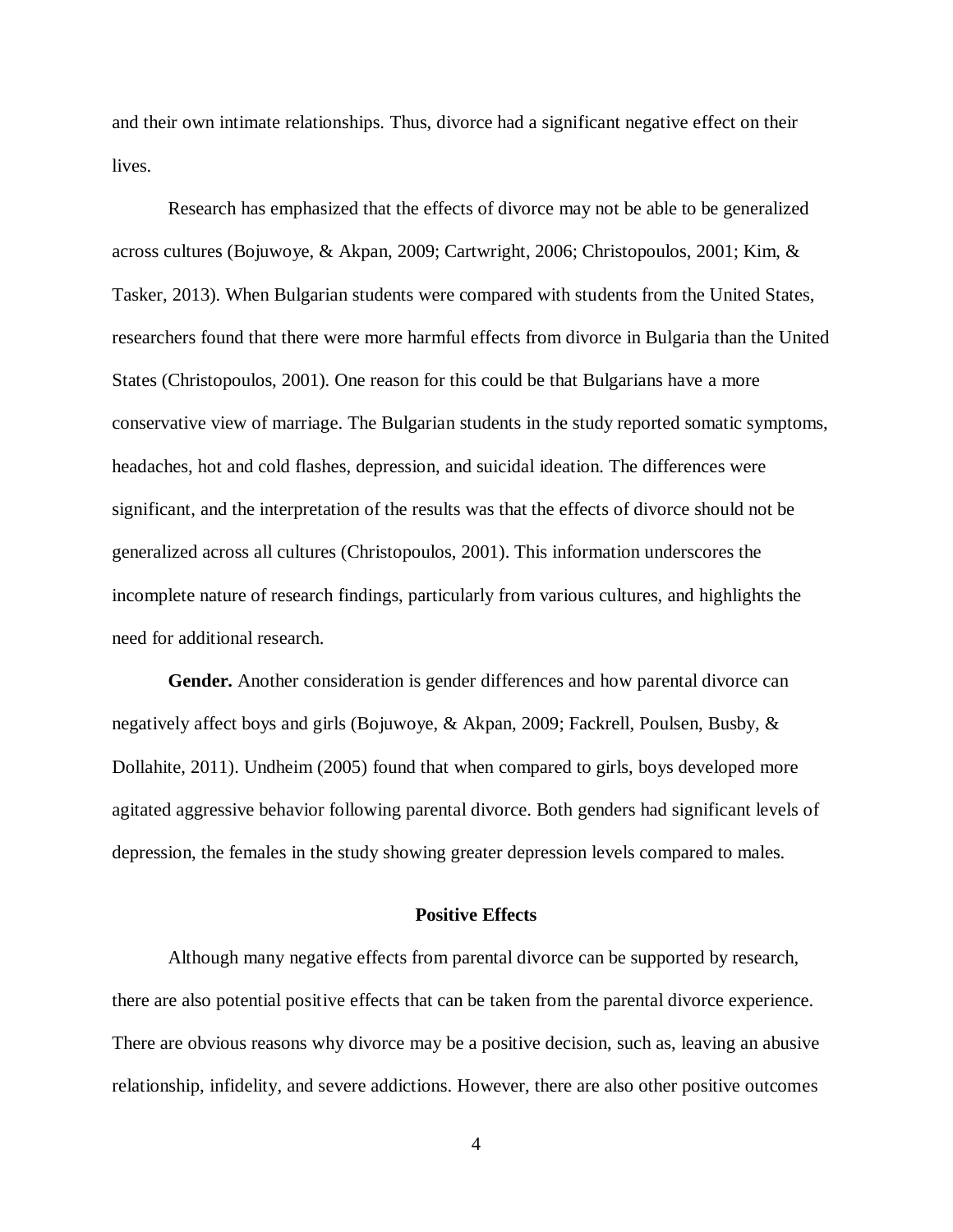for some divorced families that are less noticeable such as, economic success, increased confidence, and learning how to become more independent (Amato & Booth, 1991) (Mack 2001). Amato and Booth (1991) also identified the potential for positive effects of divorce, especially when the dissolved relationships were previously high conflict. Divorce can lead to new opportunities which can have pros and cons. For these reasons, divorce should not be considered in just deficit terms (Arditti & Prouty, 1999). For example, a person may divorce because the spouse was abusive and was extremely controlling. Now that he or she is divorced, they have more safety and freedom to do what they want and create their own boundaries.

The parents' view and experience of the divorce can rub off on how the children view the experience. Cartwright (2006) found when interviewing young adults, a few of them viewed the divorce positively. Some of the participants felt that their parents were happier and that if the marriage had continued that they would not have been as happy. Another prominent theme was that one of their parents was difficult to be around and because of the divorce the children did not interact with that parent as much. Many of the participants felt that the experience of divorce allowed them to mature faster, become more independent and that they had learned from the experience.

Amato and Booth (1991) found that when individuals from divorced families were tested on psychological wellbeing, their scores were below the average of individuals from individuals who did not experience parental divorce. However, if the individual from a divorced family maintained a good relationship with the parents and there was low stress in the divorce, then there were no differences on average when measuring social and economic success such as school and jobs. They also discovered that when there was lower stress in a divorce, the adjustment after divorce was smoother and the differences between children who had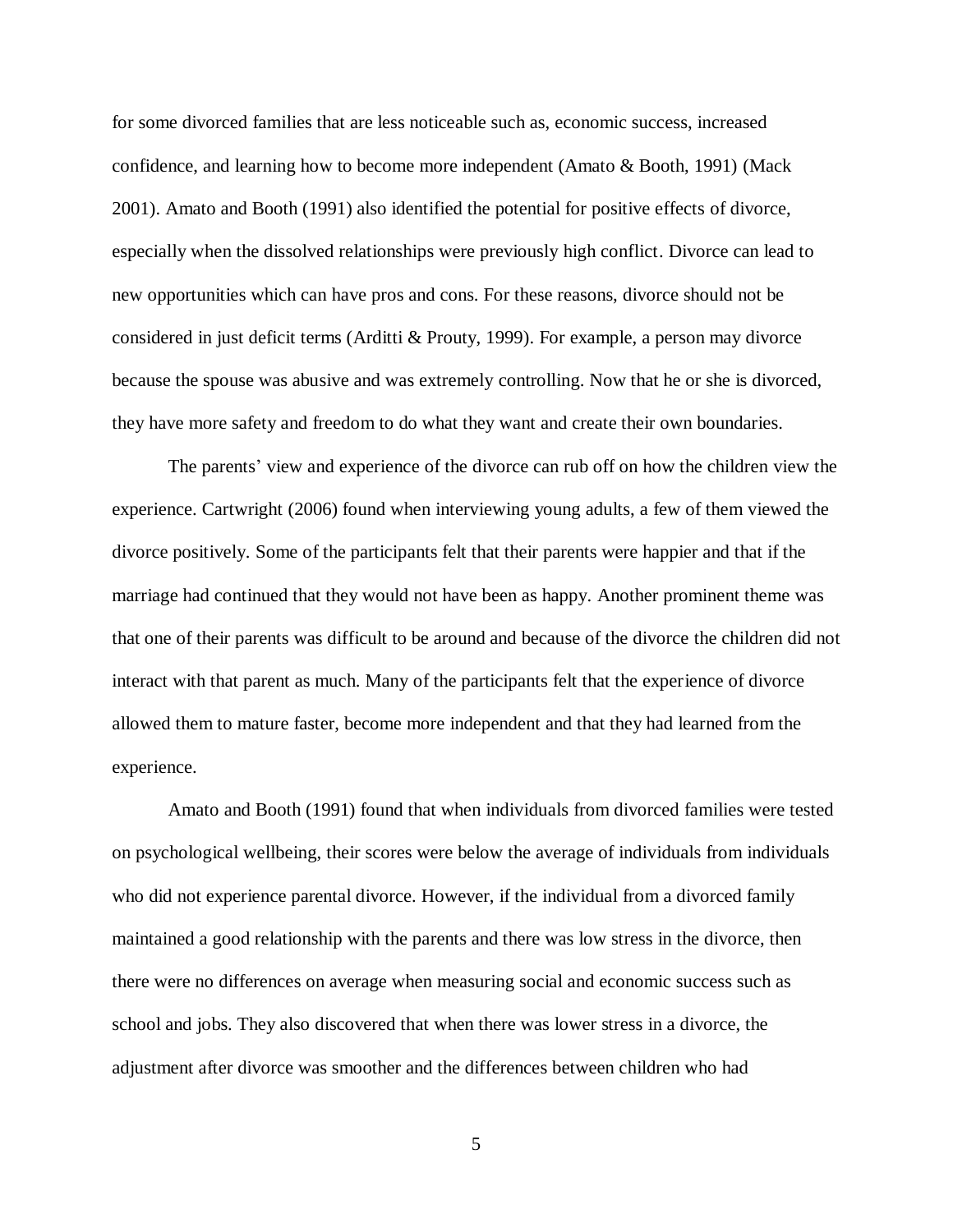experienced parental divorce and families who had not experienced divorce were not significant. These results are supported by Trinder and Keller (2008) who found that if the parents found a way to make the transition of divorce as smooth as possible then the children were able to cope better. They also found that in children who coped well, there was little difference between them and children with families still together.

Ironically, another positive of parental divorce is that may develop greater confidence. Mack (2001) found that adults who experienced parental divorce scored slightly higher on confidence levels than adults from intact families. Although the research is not clear, this could be that children who have experienced parental divorce have learned survival techniques or have a good model of confidence in one or both of their parents. Additionally, children who experience parental divorce may be afraid of being open in a relationship and rely on someone else, thus learning to be more self-reliant (Mack, 2001).

#### **Divorce and Romantic Relationships**

Regardless of the positive and negative implications, divorce represents a time of major adjustment for individuals, couples, and families, and there are a number of factors that influence outcomes. One outcome of particular interest is how relationship perceptions and experiences change for young adults who have witnessed the dissolution of their parents' relationship. Young adulthood is a time where many decisions are made regarding career, college, moving away from home, and romantic relationships (Broderick & Blewitt, 2015 pp. 439-452). This developmental time period is when the prefrontal context is becoming more fully developed (Pribram 1997), and there are many decisions that young adults are expected to make. Erickson also pointed out that in this stage the primary crisis is intimacy vs. isolation (1950/1963). How does parental divorce influence this developmental time of decisions particularly romantic relationships?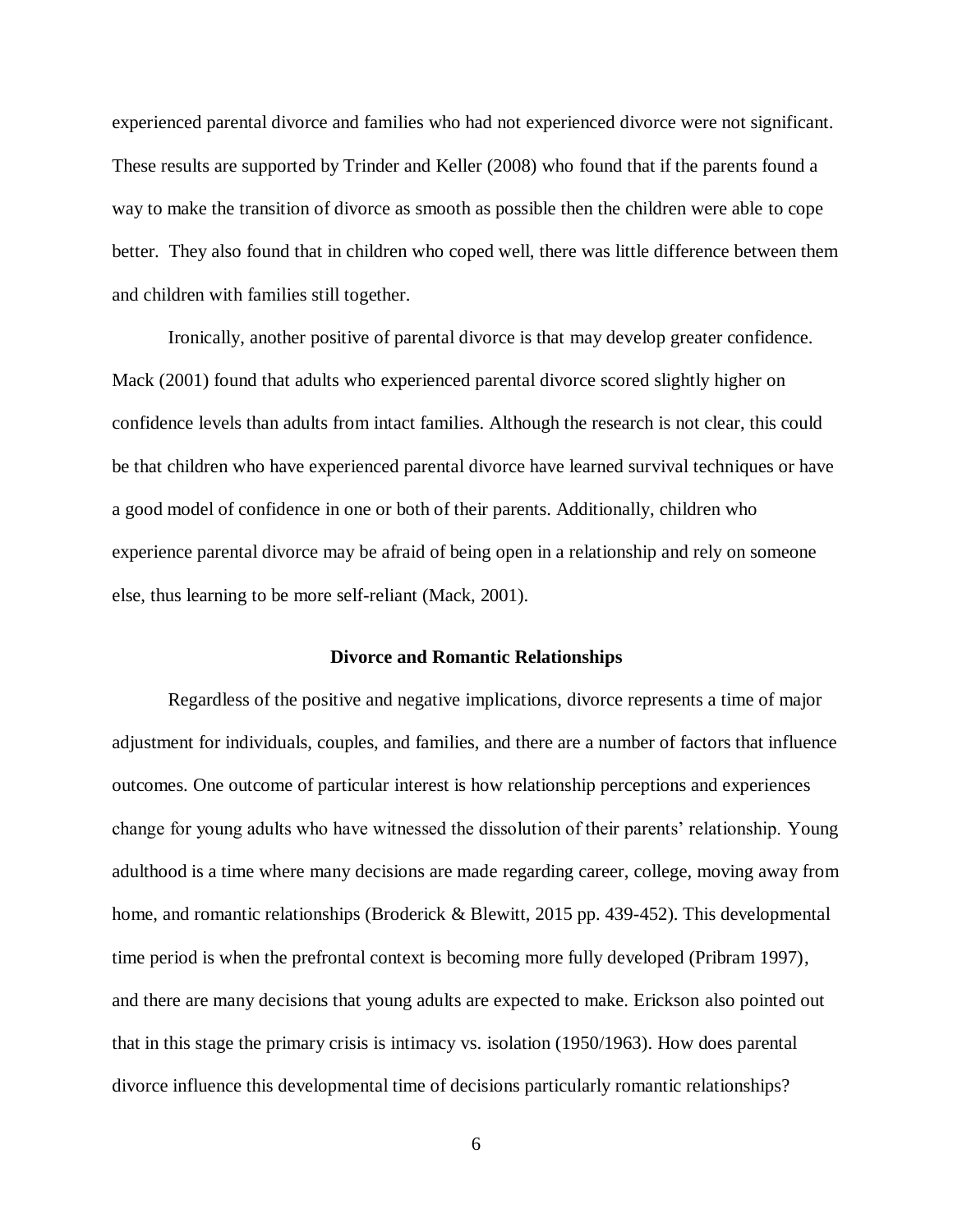Although the empirical literature on the relationship impact of parental divorce is relatively small, a few studies have identified some important potential relationship consequences that I will summarize below.

A few studies have identified potential risk factors for those who experienced parental divorce as a child, including greater difficulty forming and maintaining close relationships (Mustonen, et al., 2011; Trinder & Kellet, 2008; Undheim, 2005). One longitudinal study of divorce in Finland identified some interesting gender differences, with findings indicating that girls who were 16 or younger at the time of the divorce had greater difficulty forming close relationships and had lower self-esteem (Mustonen et al., 2011). In the follow up survey 16 years later, the researchers found that those who had experienced parental divorce were more likely to be divorced or separated when compared to those from non-divorced families. Although the study suggests that relationship dissolution was more common in those who had experienced parental divorce, the research does not mention how participants' views about marriage might have changed.

Cui, Fincham, and Ddurtschi (2011) suggests that parental divorce influences the views of the romantic relationships of the offspring. Those from parental divorced families tend to not invest as much in their adult romantic relationships. Cui, Fincham, and Ddurtschi (2011) found that individuals who had experienced parental divorce were more likely to accept divorce/separation/termination as an option. They were also less committed to their romantic relationship and were more likely to see divorce as an option if their marriage is not working out (Cui et al., 2011).

Another consideration is the type of friends that children who have experienced parental divorce tend to gravitate toward. Those who experience parental divorce are more likely to seek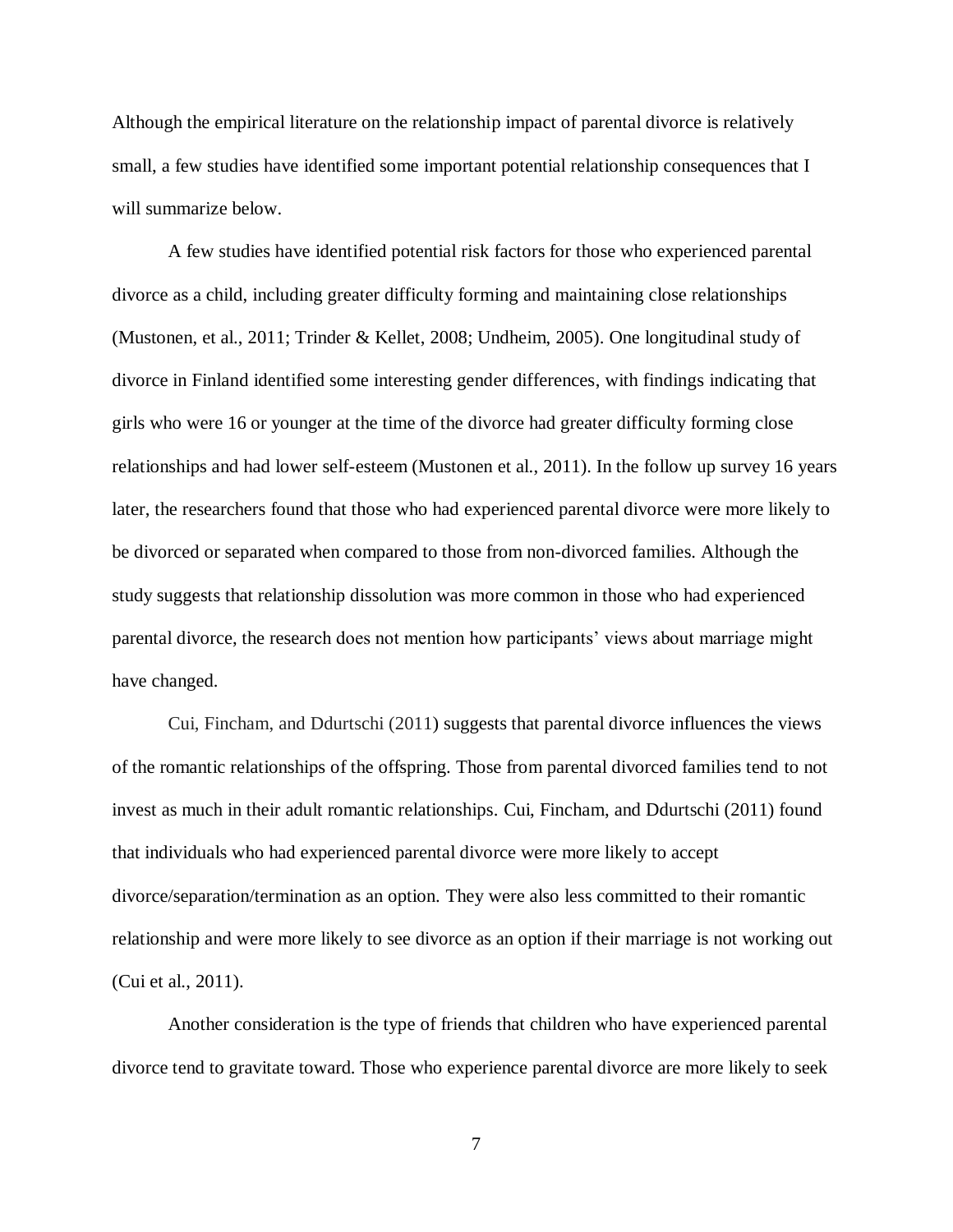out friends who have similar psychological stress (Jeynes, 2006) which can lead to poorer choices in romantic relationships. Finding romantic partners who have psychological stress can make relationships more difficult to maintain.

Although some research has shown that parental divorce and conflict can have a significant effect on romantic relationships, not all of the studies are clear on this topic. A study by Shulman, Scharf, Lumer and Maurer (2001) suggests that parental conflict and parental divorce did not have a significant effect on children's romantic relationships. These researchers found that young adults who had experienced parental divorce reported higher levels of friendship, enjoyment, intimacy and fewer problems in romantic relationships. This could be that those from higher conflict families want to get away from the family so they seek out romantic relationships (Shulman et al., 2001). Although they may have experienced painful memories from the past, they also recognize a greater need for change and have higher hopes for the future. On the other hand, if the young adult does not deal with or recognize possible trauma from their parents' divorce, it will likely surface later. Shulman et al., (2001) found that difficulty in remembering the divorce led to greater distrust in romantic relationships. Another study indicated that 82 percent of those who had experienced parental divorce had lower levels of trust toward their romantic partner and would not commit themselves to the relationship (Duran-Aydintug, 1997).

Fackrell and colleagues (2011) found that parental divorce is a major disruption for children. Those who experienced divorce were more likely to use negative communication patterns such as criticism and contempt, they were less religious and had difficulty with forming interpersonal relationships when compared to those from intact families. However, if those who experienced parental divorce came to terms with the experience, they were able to have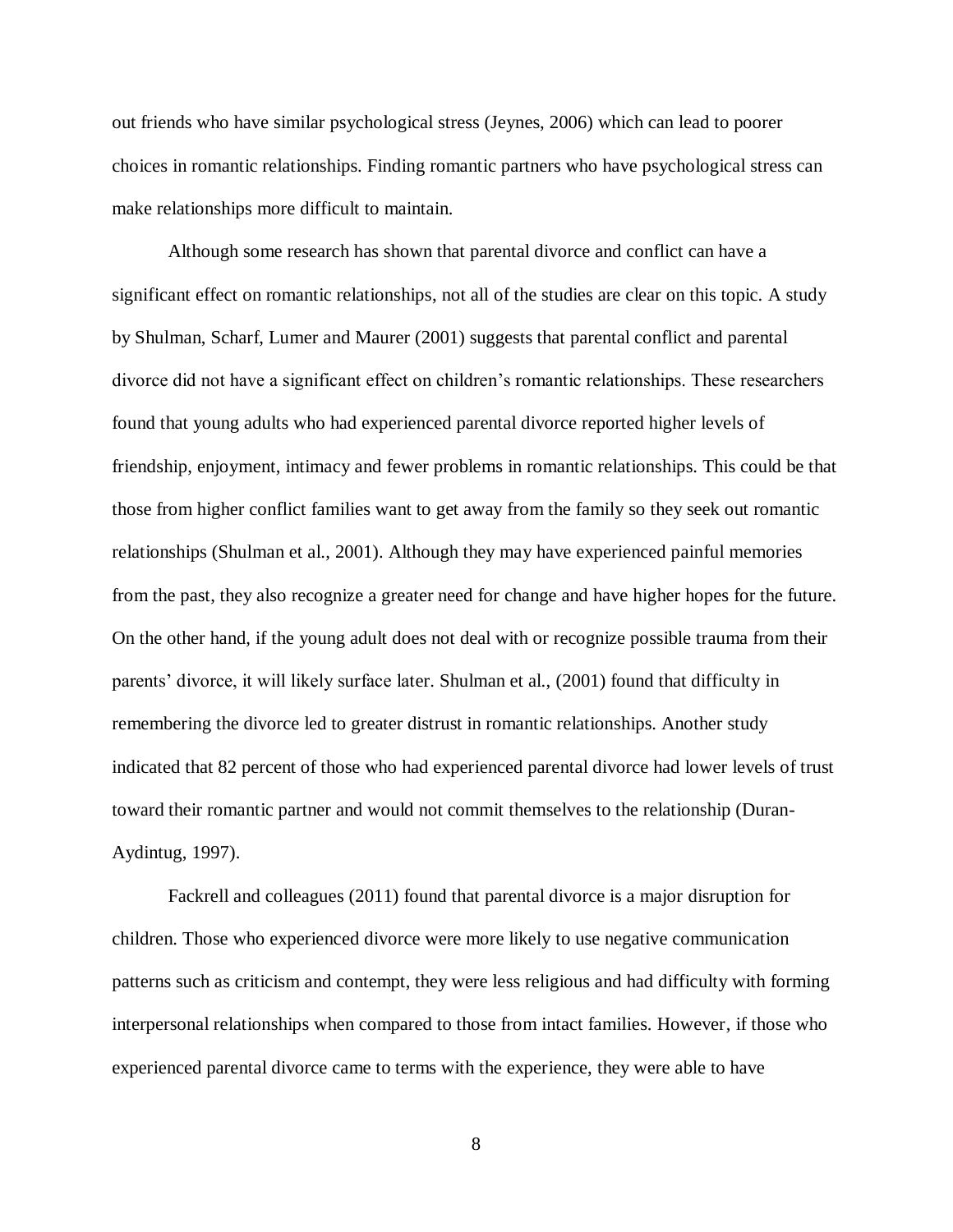satisfaction in their relationship and less negative communication. When both partners of a current relationship experienced parental divorce the outcome was less favorable, unless they came to terms with it. Regarding gender differences, if the female was able to come to terms with parental divorce this was able to produce a more favorable outcome for both partners and had a greater effect than if the male came to terms with parental divorce.

Other research suggests that there are both positive and negative consequences for young adults who experienced parental divorce. Mahl (2001) conducted in-depth qualitative interviews with 28 college students about their romantic relationships and their experiences with their parents' divorce. He classified participants into three groups: the modeler, the struggler, and the reconciler. The reconciler viewed their parents' divorce as positive, and they were more likely to look at it as a learning experience. They also viewed the outcomes that followed the divorce in a positive way, such as remarriage and other life changes that follow divorce. On the other hand, the modeler and the struggler viewed divorce as negative. They were more likely to report being confused by the multiple models of their parent's remarriages. Interestingly though, the reconciler also reported having more satisfying romantic relationships when compared to the other two groups (Mahl, 2001). The three groups shared some common characteristics. According to Mahl (2001), individuals who experienced parental divorce were more likely to be conscientious about their romantic relationships. Additionally, they would compare their romantic relationships with their parents' relationship. Mahl (2001) further explained that those who experienced parental divorce learned from the experience and then applied what they had learned by attempting to invest more in their romantic relationships (Mahl, 2001).

However, Mahl (2001) also discovered differences among the three groups. Compared to modelers and strugglers, reconcilers reported having more romantic relationships (Mahl, 2001).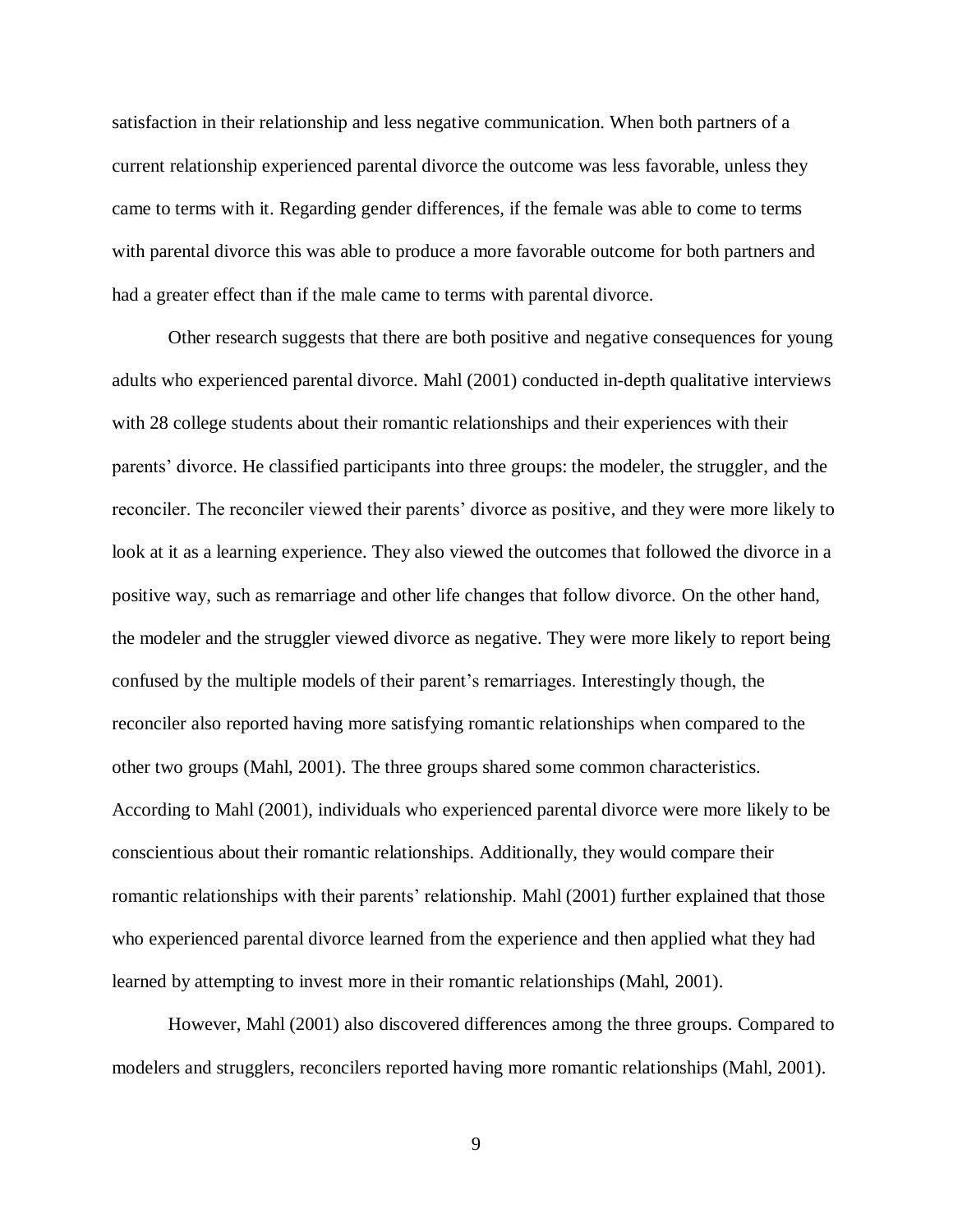The reconciler was more likely to be satisfied in their romantic relationships but was hesitant about marriage. The struggler and modeler were more fearful about engaging in romantic relationships. The main two reasons of this fear were of making the same mistakes as their parents and worrying about rejection from potential romantic partners. This fear was more applicable to participants who reported less support from their parents after the divorce (Mahl, 2001).

Clearly, the limited research on romantic relationships of young adults who have experienced parental divorce is diverse and has varying results. For this reason, there is more research needed in order to gain a greater understanding of the impact that parent divorce may have on young adult relationships. Additionally, understanding how ones attachment style is influenced by parental divorce may shed light on the understanding of how a person's romantic relationship is affected by parental divorce.

#### **Attachment Theory**

In order to gain some understanding of how relationships are influenced by parental divorce, it may be helpful to review the role that attachment plays in the development of romantic relationships. Attachment theory was developed by John Bowlby, who suggested that a caregiver can be a secure place for their infant who can then explore the world around them (Bowlby, 1973, as cited in Seedall & Wampler, 2013). Ainsworth, Blehar, Waters, and Wall (1978) studied the reactions of infants to the strange situation of their caregiver leaving them in a room and then coming back (as cited in Seedall & Wampler, 2013). Ainsworth and colleagues noticed that there were four types of behavior that the infants would use to cope with the caregiver leaving. These types (i.e., attachment styles) are secure, avoidant, ambivalent, or disorganized (Hesse, 2008). Most of the infants fell into one of these four types. The secure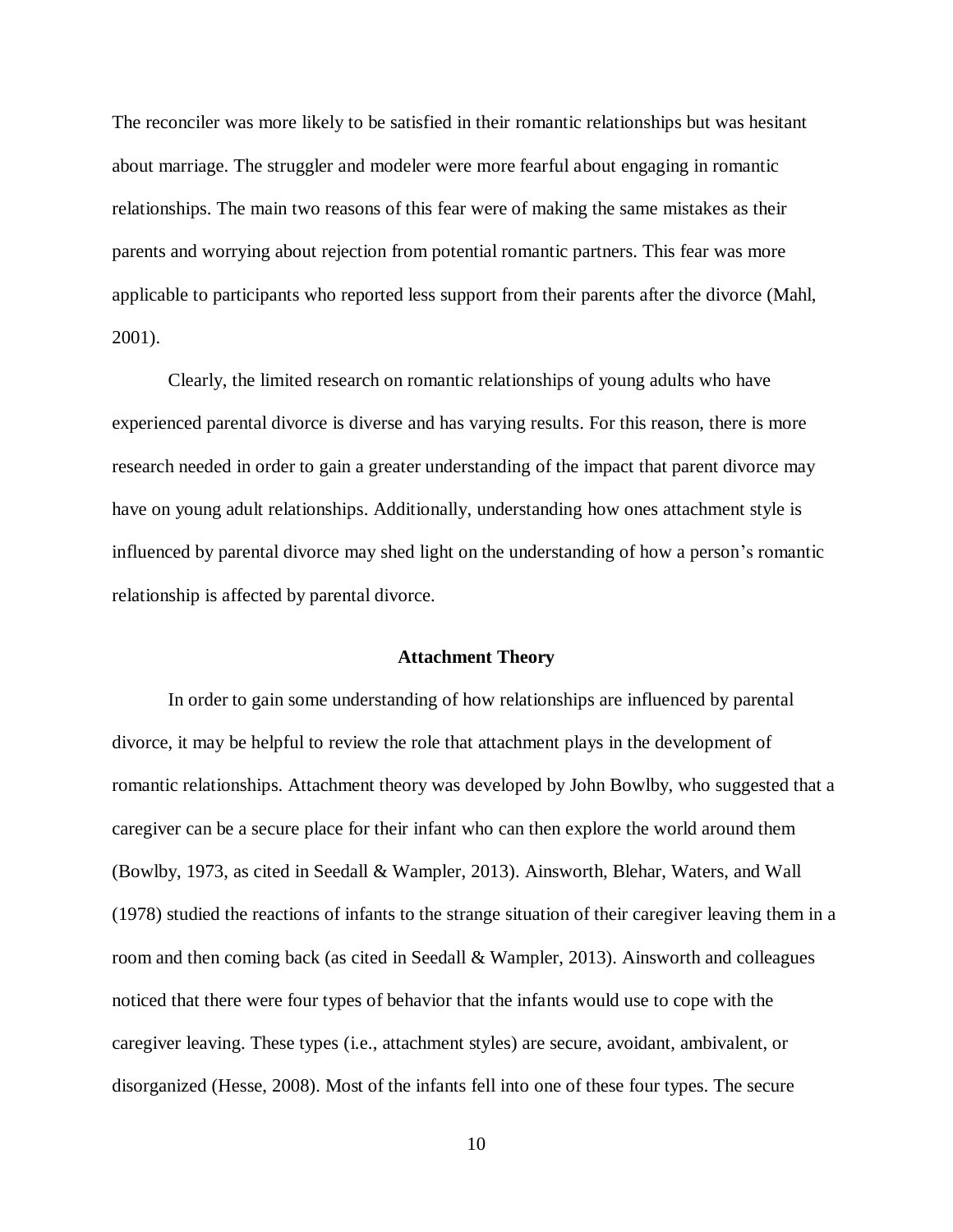infant would cry when the caregiver left but would then calm down. When the caregiver returned, the infant would be comforted in the caregivers' arms. The avoidant infant would cry and then look for a toy or an object to fixate on. When the caregiver returned the infant would keep playing with the object. The ambivalent infant would cry when the caregiver left and when the caregiver came back they would continue to cry and would have a hard time calming down. The disorganized type was a variation of the avoidant and anxious type.

Subsequent research has found that these attachment styles developed in childhood are fairly persistent and play out later in life in adult romantic relationships. When the infants who took part in the experiment conducted by Ainsworth et al. (1978) were looked at later in life, those infants who developed a secure attachment were associated with higher quality relationships as young adults (Roisman, Collins, Sroufe, & Egeland, 2005). Those who developed an anxious attachments style were more likely to escalate conflict and experience more distress post-arguments and had a negative view of conflict in a relationship (Campbell, Simpson, Boldry, & Kashy, 2005). Those who developed an avoidant attachment style were less responsive to their partner's needs (Shallcross, Howland, Bemis, Simpson, & Frazier, 2011).

Mahl (2001) found in his study that most participants reported that the divorce forced them to become more independent because their parents were more disengaged with them. Their attachment styles were influenced as a result of the stressful factors of the divorce and lack of support from their parents. However, the effects of the divorce were more positive when the child was able to have a relationship with one or both of their parents. These secure attachments lead to greater trust and satisfaction in romantic relationships (Mahl, 2001).

Crowell et al., (2009) found that those who experienced parental divorce were more likely to develop an insecure attachment style. Interestingly, men who experienced parental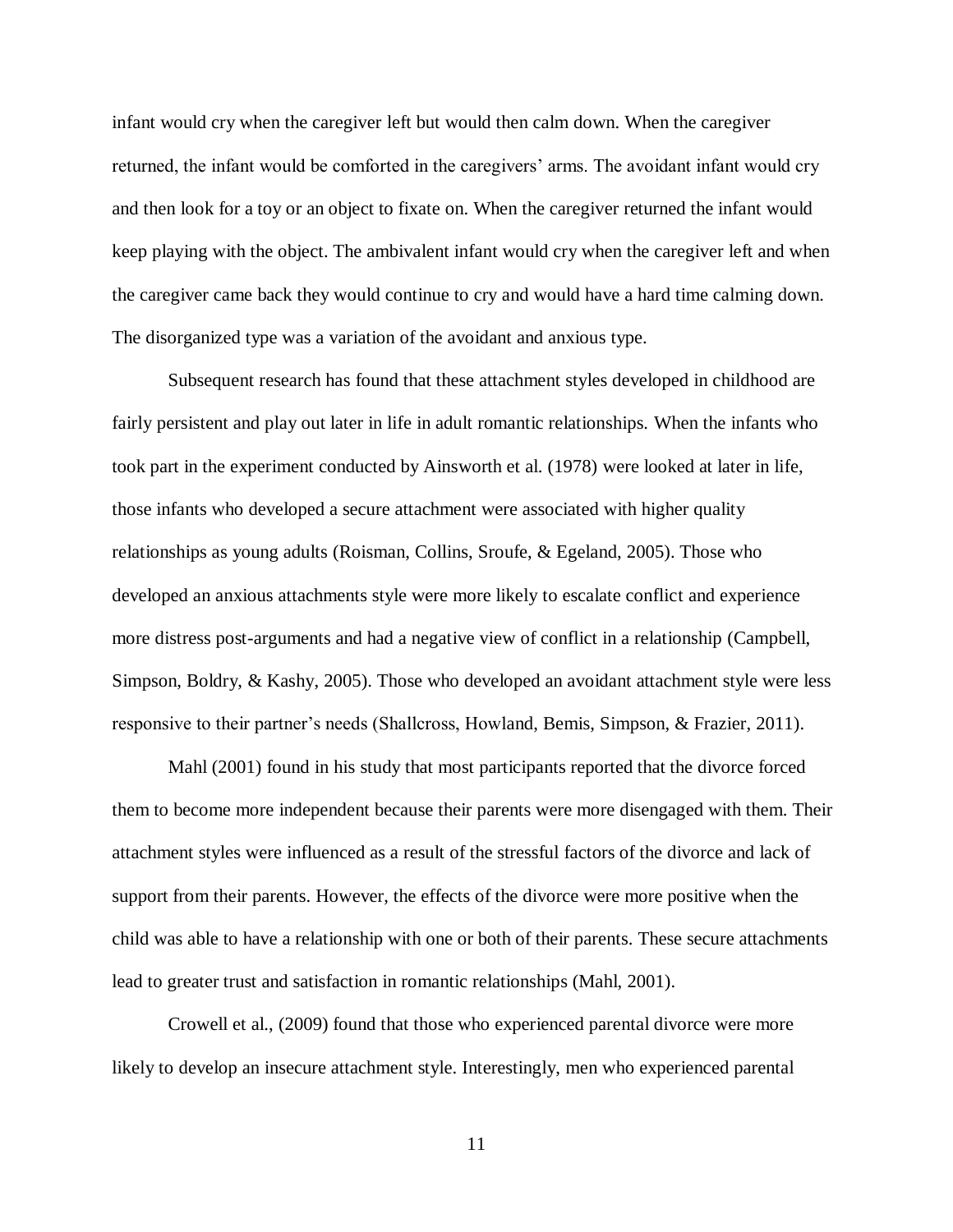divorce were more likely to develop a secure attachment style with their significant other. Women tended to have a more difficult time readjusting after parental divorce. Yet those who had a secure attachment were less affected by parental divorce.

Although some research has shown that parental divorce typically has a damaging effect on attachment (Crowell, Treboux, & Brockmeyer, 2009; Mahl, 2001) Washington, and Hans, (2013) found that those who had experienced parental divorce had similar attachment to those who had not experienced parental divorce. Additionally, if the participant who experienced parental divorce had an anxious attachment style they were more likely to develop a secure attachment if they had a positive relationship with the nonresidential parent. If parents were able to provide a stable pattern for visitation and reduce conflict among themselves, the child's attachment improved.

The different attachment styles show that there can be different levels of comfort within a romantic relationship. Interestingly, Brennan and Shaver (1993) did not identify a significant association between greater discomfort and parental divorce. However, the study's authors did acknowledge that a number of pre-divorce and post-divorce contextual factors not measured in their study may have contributed to this finding. In this light, more research is needed in this area. In my study, I intended to control for some of these factors (psychological stress, comfort in romantic relationships) by assessing the degree of parental conflict before divorce as well as perceptions of how parents handled the divorce with their children.

#### **Divorce and Parent-Child Relationships**

Another influence on how well the child forms relationships is the quality of their relationship with their own parents following divorce (Trinder & Kellet 2008). Generally in the event of a divorce, the relationship between the child and the parents is adversely affected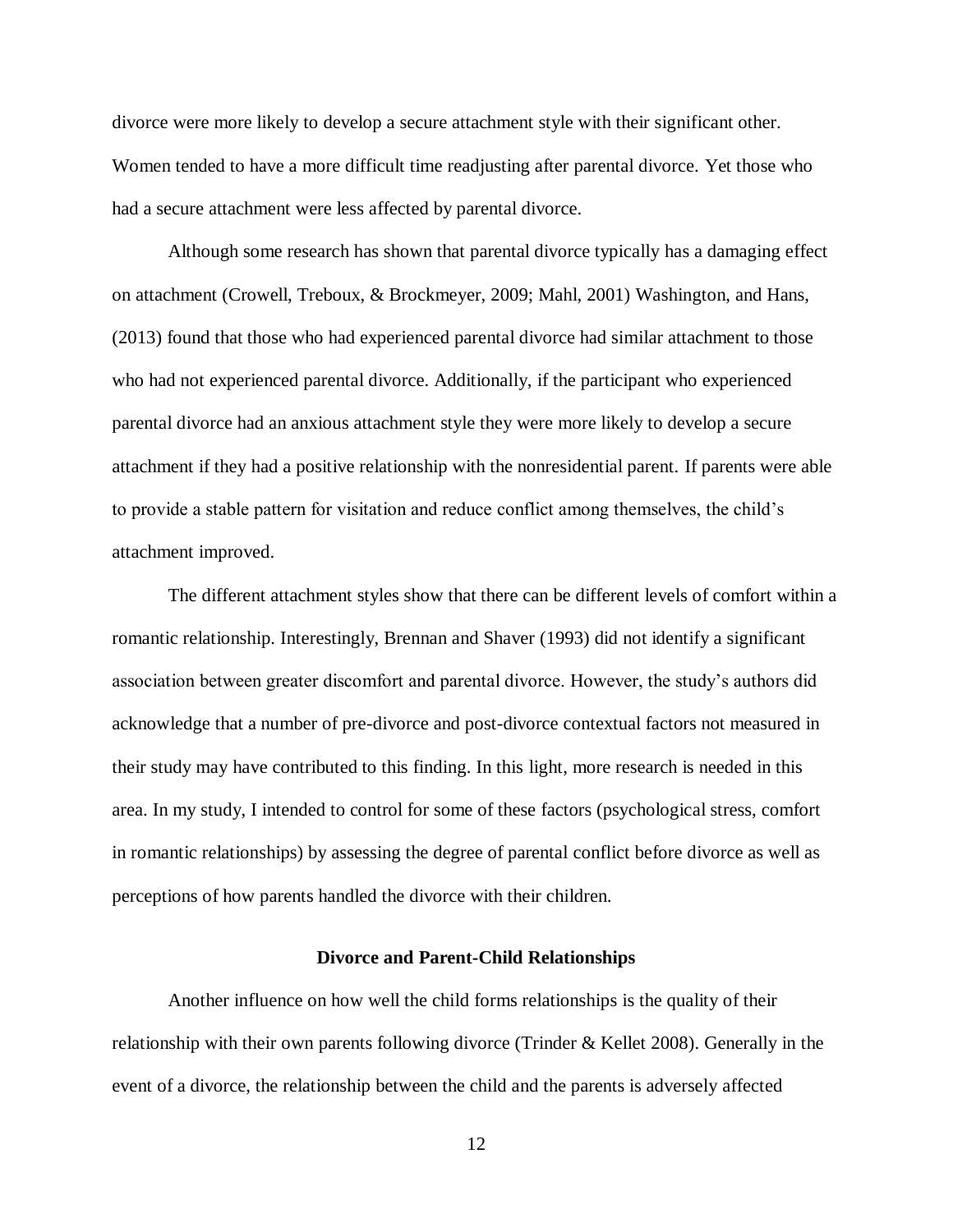(Mack, 2001; Wallerstein, & Lewis, 2007). The damaged relationship is mainly a result of the level of conflict before or after the divorce (Amato, & Afifi, 2006; Cui et al., 2011). Another important consideration is the quality of the relationship with the custodial and noncustodial parent (Kalmijn 2013; Kressel, 1988; Schindler, & Coley, 2012; Shulman et al., 2001).

#### **Parent-Child Relationship Quality**

The results of Johnson, and Galambos (2014) study demonstrated a correlation between parent and offspring relationships. The parent-child relationship was able to predict the child's intimate relationship fifteen years later in life. For example, if parents had a healthy relationship with their children then their children would likely develop a healthy relationship with their romantic partner.

Research has also found that parent and child well-being is positively correlated with each other. In other words, if the parent adjusted well then the child was also more likely to adjust well. Conversely, if there is disruption and depression on the part of the parent or the child, then the relationship was more likely to have negative consequences and effect both parent and child (Trinder & Kellet 2008). Thus, how the parents adjust is highly correlated with the child's well-being.

According to Schindler, and Coley (2012) the way that parents adjusted influenced how the whole family adjusted. Fathers who were involved in the lives of their children were less likely to separate and were more likely to have a positive influence on their families. Involvement was defined as being present, interested and supportive in their family's lives. Parental divorce was more likely to lead to complex relationships between the father and mother and the parents relationship with their children. If the mother had high levels of emotionality they had a higher risk of affecting their children in a negative way (Schindler & Coley, 2012).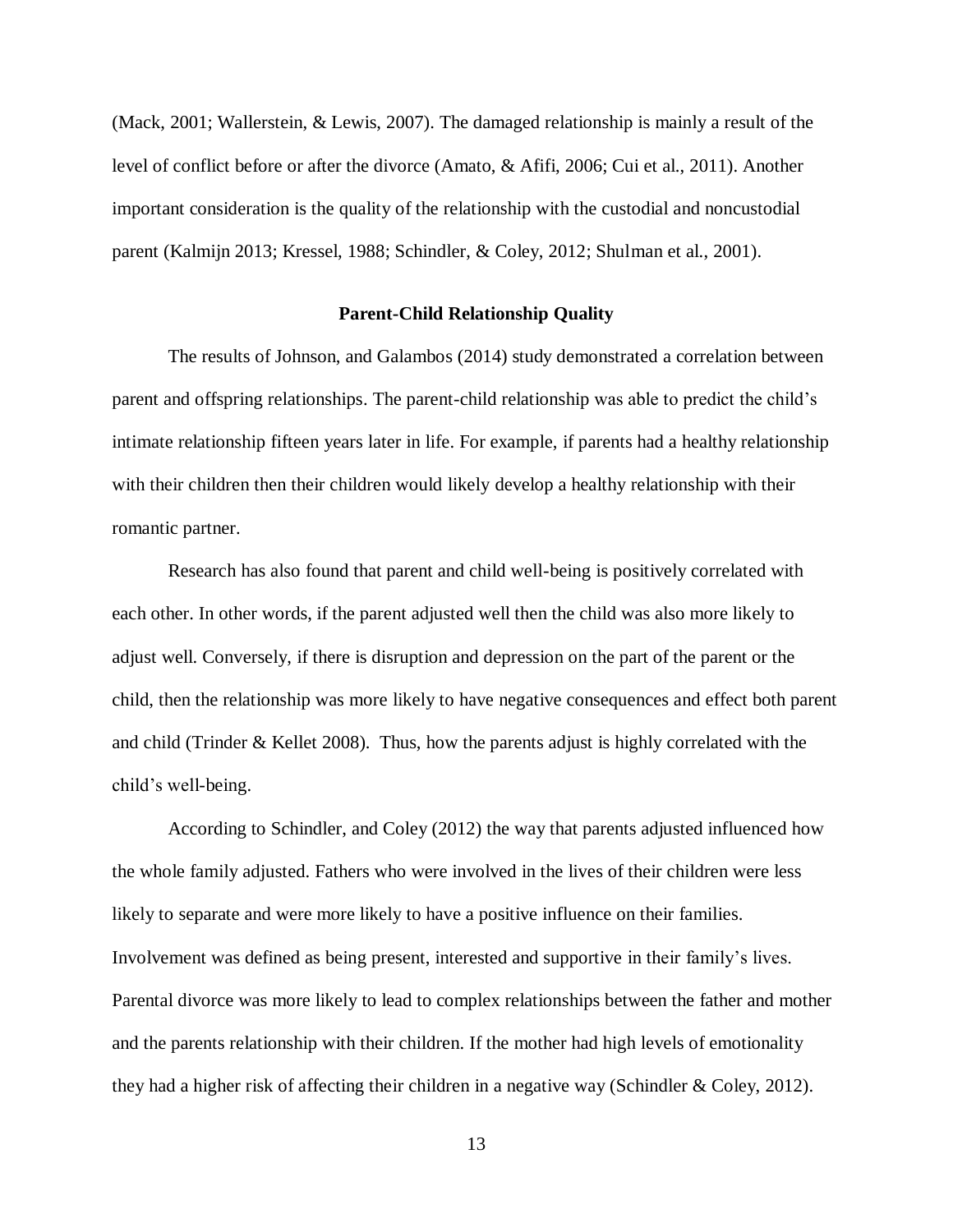Greater mother-child relationship predicted higher levels of separation and divorce. This may be that if a mother was too enmeshed with her offspring then she may have felt like she needed to protect them and pushed the father away. On the other hand, negative connections and the father's lack of wanting to take part in their child's life had adverse consequences as well.

The stability of parent-child relationships following divorce also affects the adjustment of children. Wallerstein and Lewis (2007) found that many parent-child relationships were not stable and that they varied from sibling to sibling. Father-child relationships were particularly unstable, as well as post-divorce relations with a former spouse. Most of the low-quality relationships were a result of stress and upheaval that were interrelated from the parents' divorce (Wallerstein & Lewis, 2007). The stress is further compounded by step parents who influence the biological parent and the parent-child relationship. Although having both biological parents remain involved in the children's life is desirable, the constant change of dynamics (marriages, stepfamilies, income, and geographic distance) makes having stable relationships with both biological parents difficult. For example, children may want to live with another parent once they reach the age where they can decide. Other family members may include step children who can add to the changing family dynamics (Wallerstein, & Lewis, 2007). However, if the quality of the parent-child relationship remains healthy, the outcomes can be positive for children who have experienced parental divorce.

#### **Parental Current Romantic Relationship**

In addition to the parent-child relationship it is important to understand the influence of the parents current romantic relationship and how this affects the child's romantic relationships. There is a strong correlation with the mother's current romantic relationship and the children's romantic relationship (Shulman et al., 2001). If the mother was in a healthy relationship, then the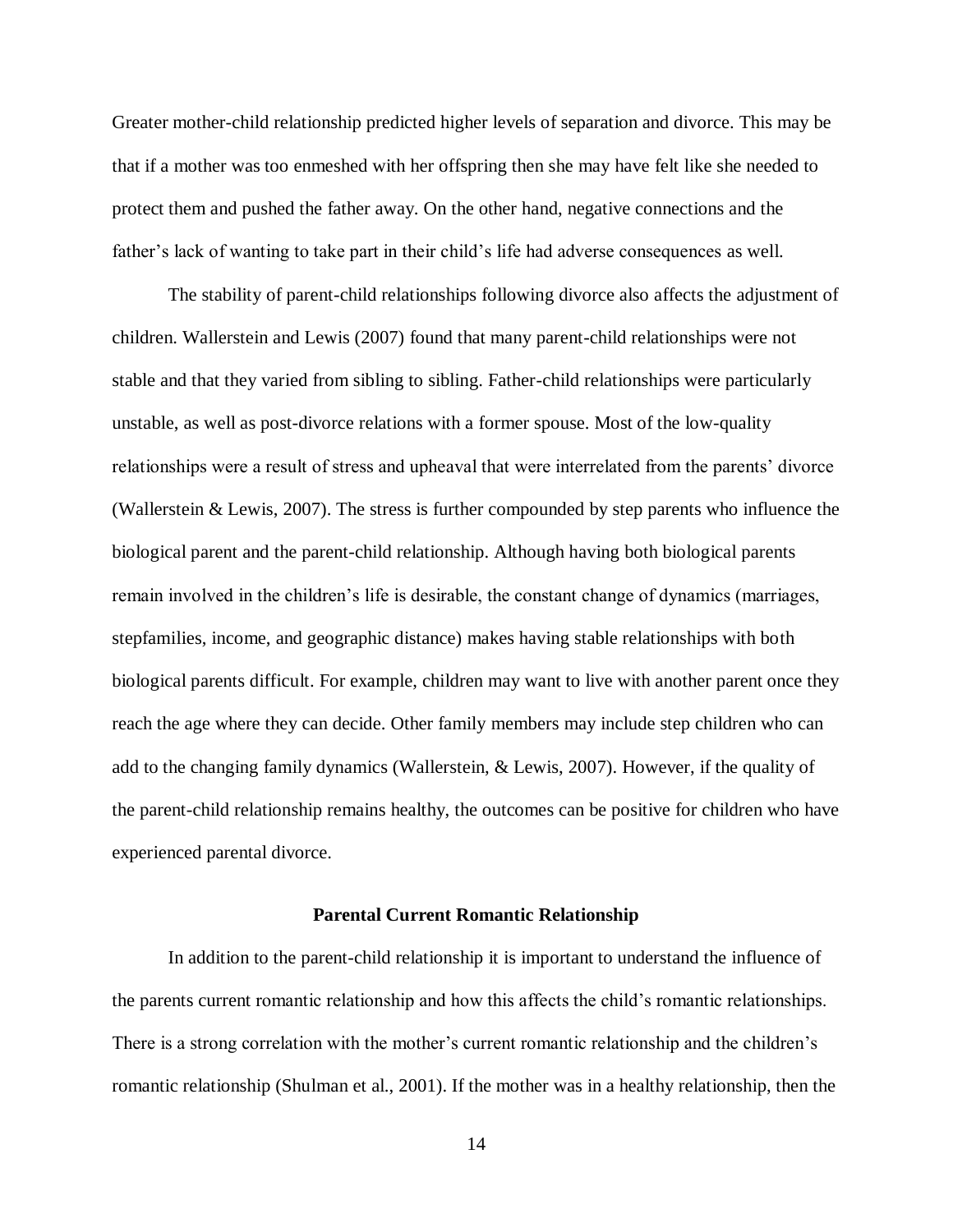children were more likely to feel greater friendship, enjoyment, intimacy and fewer problems in romantic relationships; than those whose mother was in an unhealthy romantic relationship. This could be that the mother was spending more time with their new romantic partner who modeled and allowed the children to find and explore romantic relationships (Shulman et al., 2001).

It is possible that the mother's current relationship plays such a large role in the child's romantic relationship because most children who come from a divorced family tend to live with their mothers after the divorce and build a stronger relationship with the mother--their residential parent. Kalmijn (2013) found that children who experienced parental divorce had a stronger relationship to their residential parent. They also had a stronger relationship when they lived with the parent longer before the divorce. Children who were older at the time of the divorce had higher regard toward their non-residential parent than children who experienced parental divorce at a younger age. This study also found that those who had experienced parental divorce in some cases had a closer relationship with their step parent than a biological parent. One common factor was the investment that the parent had with the child (Kalmijn, 2013). Although at first glance this may seem obvious, the parent who invests more in their children's well-being is also likely to have a positive relationship with their child.

Most of the articles have focused on how the parent relates to the child, but in Wallerstein and Lewis's research they found that the way in which the child relates to the parent or step parent may be the key to a smooth transition and healthy relationship. On the other hand, when the child needed extra patience the parent-child relationship was less healthy and the transition was difficult (Wallerstein & Lewis, 2007). Conflict, in general had negative consequences on parent child relationships.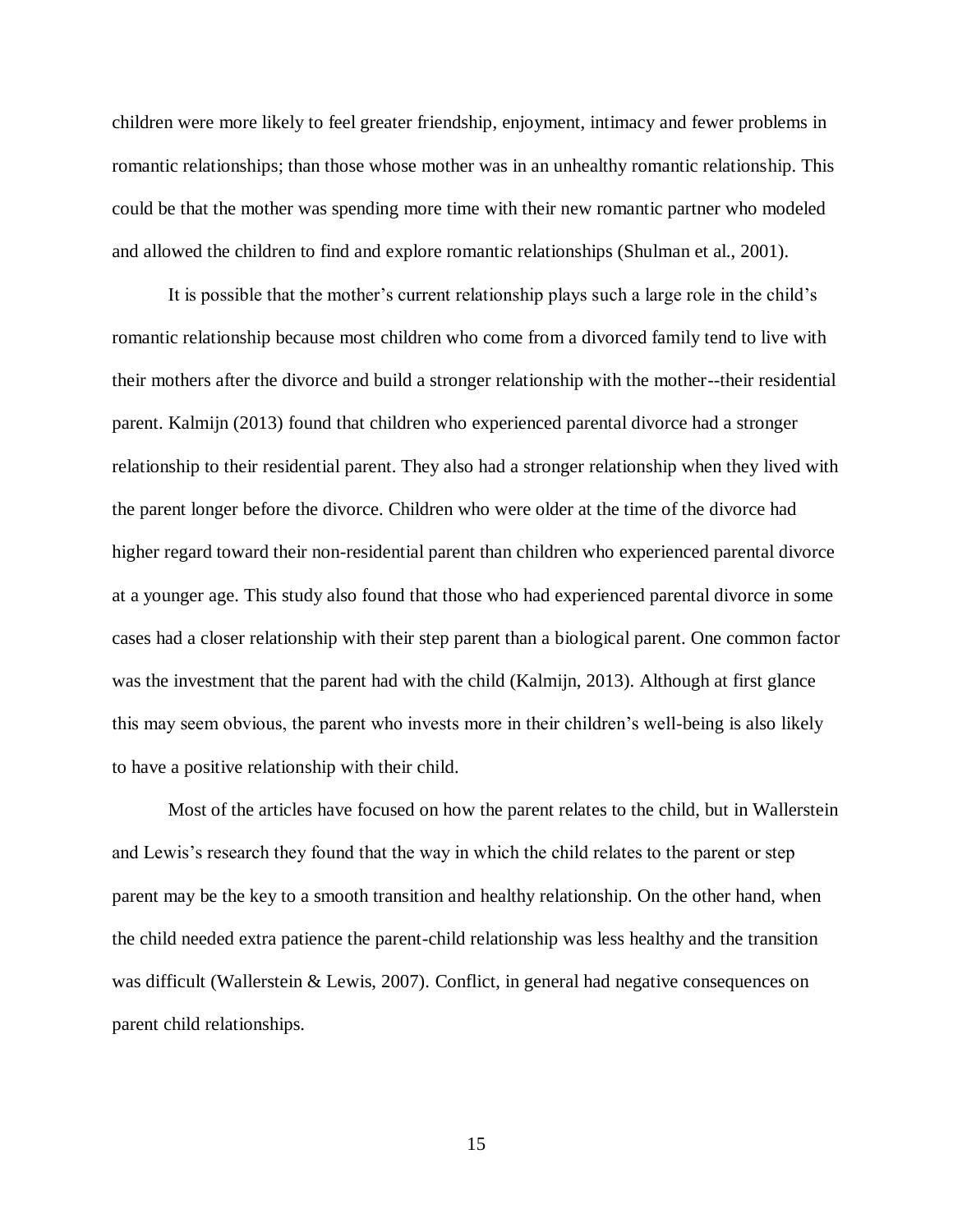#### **The Influence of Conflict on Parent-Child Relationships**

Cui et al. (2011) found that the marriage quality of the parents before the divorce and the conflict around the divorce had a large impact on the children's romantic relationships. Parental conflict accounted for as much as 50 percent of the variance of the child's adjustment. (Cherlin, Furstenburg, Chase-Lansdale, Kiernan, Robins, Morrison, & Teitler, 1991 as cited in Cui et al., 2011).Those children who saw violence and arguing in their parents' relationship were more likely to accept divorce as an alternative to their marriages or romantic relationships. On the other hand, those who had experienced low conflict in their parents' marriage before the divorce had a more favorable view of marriage and did not see divorce as much of an option. They also reported greater satisfaction in their marriages. Thus, the level of conflict of the divorce and how a child reacts have a large influence on how they will experience their own marriages and relationships (Cui et al., 2011).

If there is high conflict in a divorce then there is a greater likelihood of poorer relationship quality between parents and children (Amato & Afifi, 2006). When children are caught in the middle of parental conflict before or after a divorce it leads to poorer relationship quality with both parents. Children suffered particularly in situations where there was continual conflict of choosing to side with one or the other parent (Amato & Afifi, 2006). This effect was worse for mother-daughter relationships when compared to any other relationship in the family (Amato & Afifi, 2006).

Kressel (1988) found that divorced fathers can make life harder on themselves when they focus on their own needs, instead of their children's needs. One example of this was when the father would create conflict by covertly encouraging the children to be disruptive to the other parent. Additionally, they made life harder on themselves by not having clear communication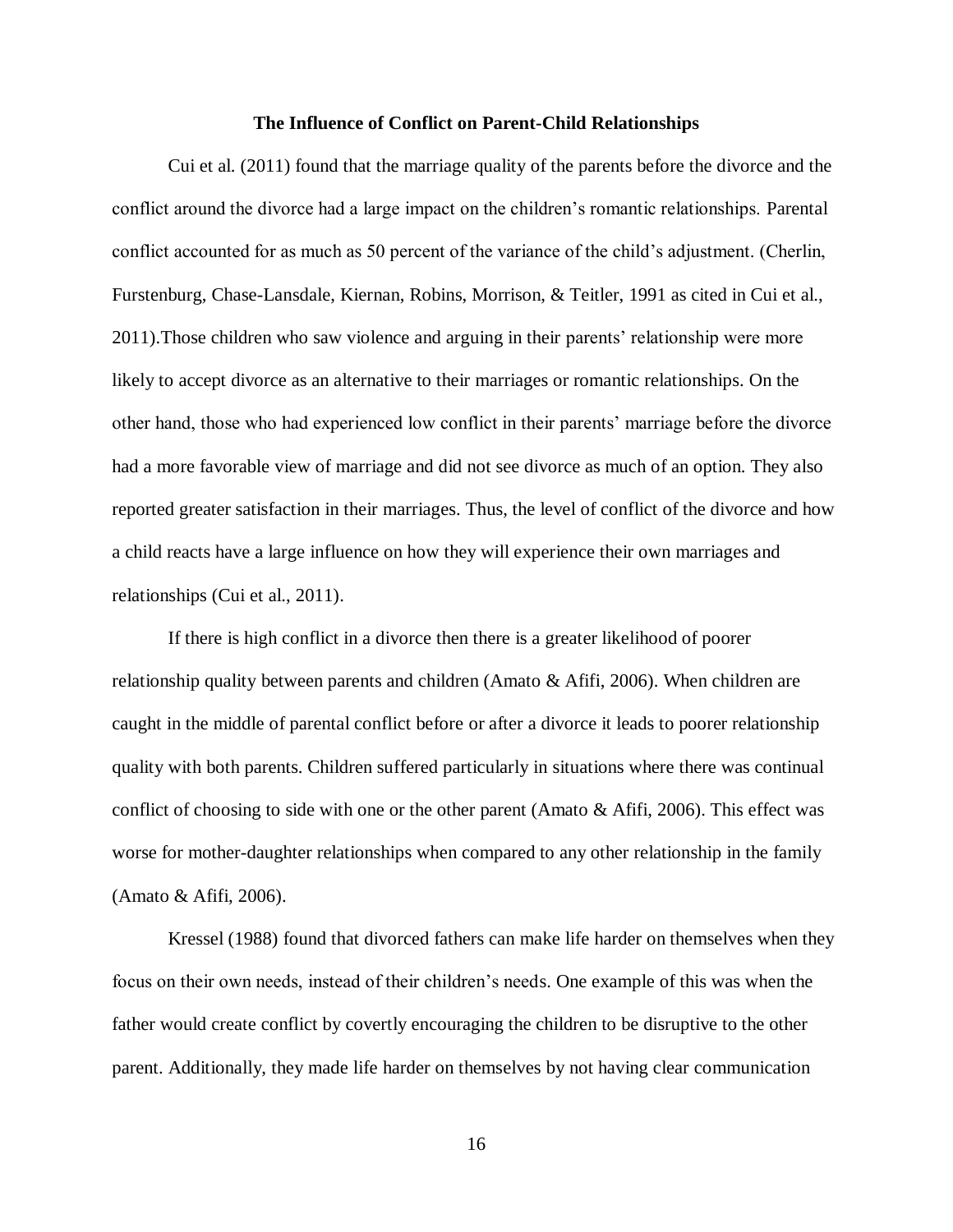with the custodial parent (Kressel, 1988). These behaviors did not foster parent-child relationships and made the overall adjustment more difficult.

In sum, the research on divorced parent-child relationships suggests that the more positive relationships the parent and child had the more smooth and stable the transition (Amato & Afifi, 2006; Cui et al., 2011; Kressel 1988; Schindler, & Coley, 2012; Shulman et al., 2001; Trinder & Kellet 2008; Wallerstein, & Lewis 2007). The more volatile the relationships the harder the transition was for everyone.

#### **Intergenerational Quality of Relationships**

Although the relationship that the parent has with the child is influential for romantic relationships, there are other factors that play into how the divorce and family of origin influence the quality of romantic relationships when the children reach adulthood (Dennison, Silverberg & Segrin 2014; Tianyi & Francesca 2007; Yoshida & Busby, 2012). Young adult romantic relationships are influenced by their caregivers' relationship (Madsen & Collins, 2011). Dennison and colleagues (2014) found that there is a link between intergenerational transmission and relationship quality, especially among females. The quality of the relationship the parents have are strongly correlated to the next generations' romantic relationship quality. Another study suggests that the current romantic relationship that the parent is in provides a stronger model than the family of origin (Tianyi &Francesca 2007). Additionally, conflict styles were similar in the family of origin and the offspring's romantic relationships (Dennison et al., 2014). Those who implemented a negative model from their family of origin had a less satisfied romantic partner in their romantic relationship.

Although the intergenerational transmission of relationship quality affects genders differently there are also cultural differences that need to be addressed. Yoshida and Busby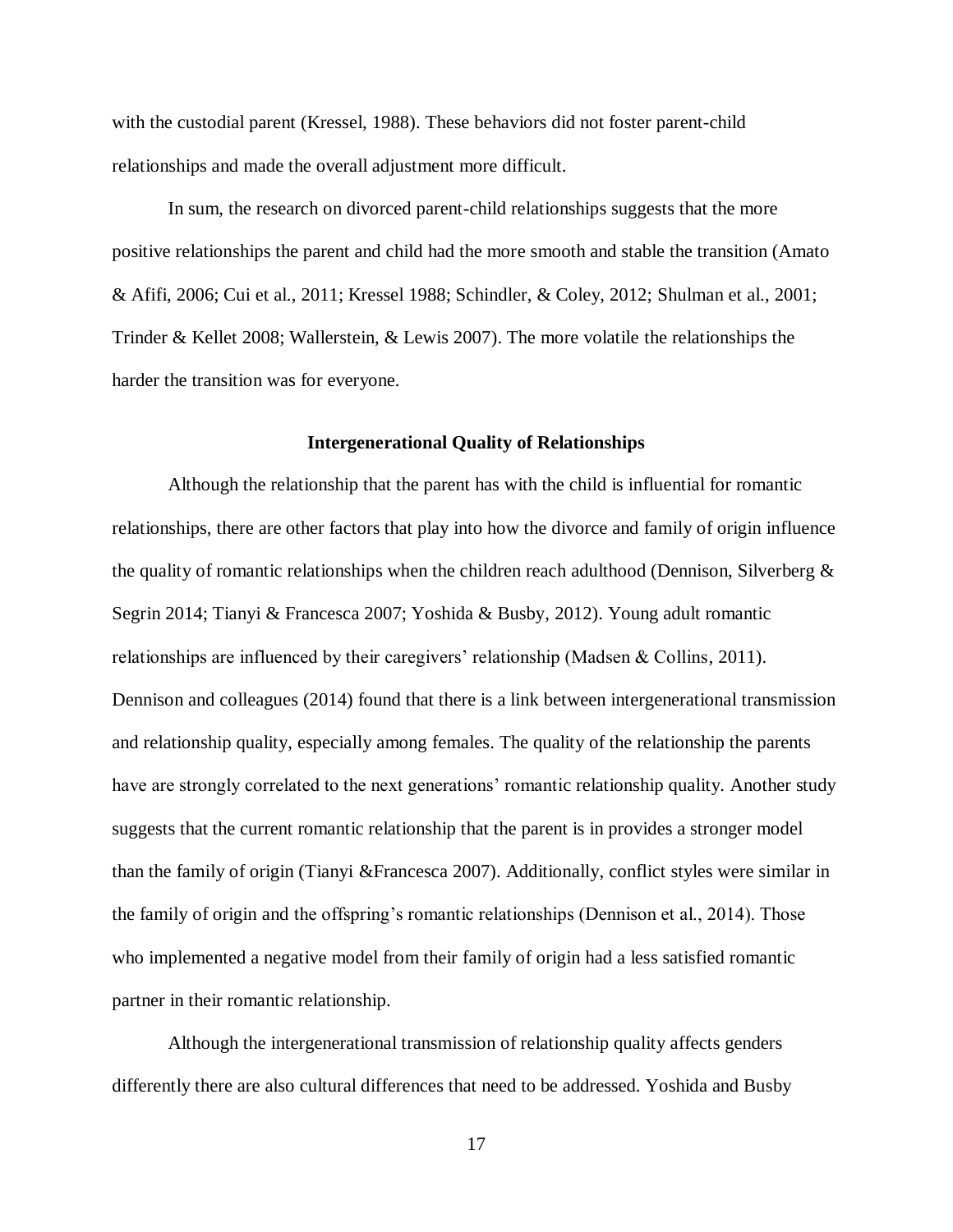(2012) found that relationship quality transmission can differ among cultural groups. Asians experience more family of origin influences than others tested (American, and Asian American). Males were more likely to be influenced by family of origin in the Asian culture when compared to the American culture where females; were more likely to be influenced by family of origin. Although there have been some quality studies on the intergenerational relationship quality more research is needed to understand how the quality of relationships are passed down to the next generation. Additionally, are there other cultural and gender differences or even other variables that need to be considered?

In sum, there are many ways that divorce can influence young adult relationships. With greater challenges the need for positive adjustment and interventions is needed. Although interesting, more research is needed to fully understand the interpersonal and intrapersonal consequences of divorce.

#### **Intervention/Treatment/Therapy**

As I have briefly summarized, research has identified some of the negative and positive effects of divorce that may place individuals who have experienced parental divorce at greater risk in their close relationships in adulthood. Some individuals and families who experience divorce seek out professional help to address some of the challenges and consequences they experience from divorce. It behooves therapists and family life education specialists to understand the factors that influence divorce adjustment and the ways in which these factors interact and influence each other. Because an individual's experience with parental divorce is unique and full of challenges, clinicians need to be aware of how they can offer the best service to clients. Whiteside (1998) pointed out that "clinical interventions need to be tailored to unique characteristics and resources of a given family" (p. 3). There is not one particular model that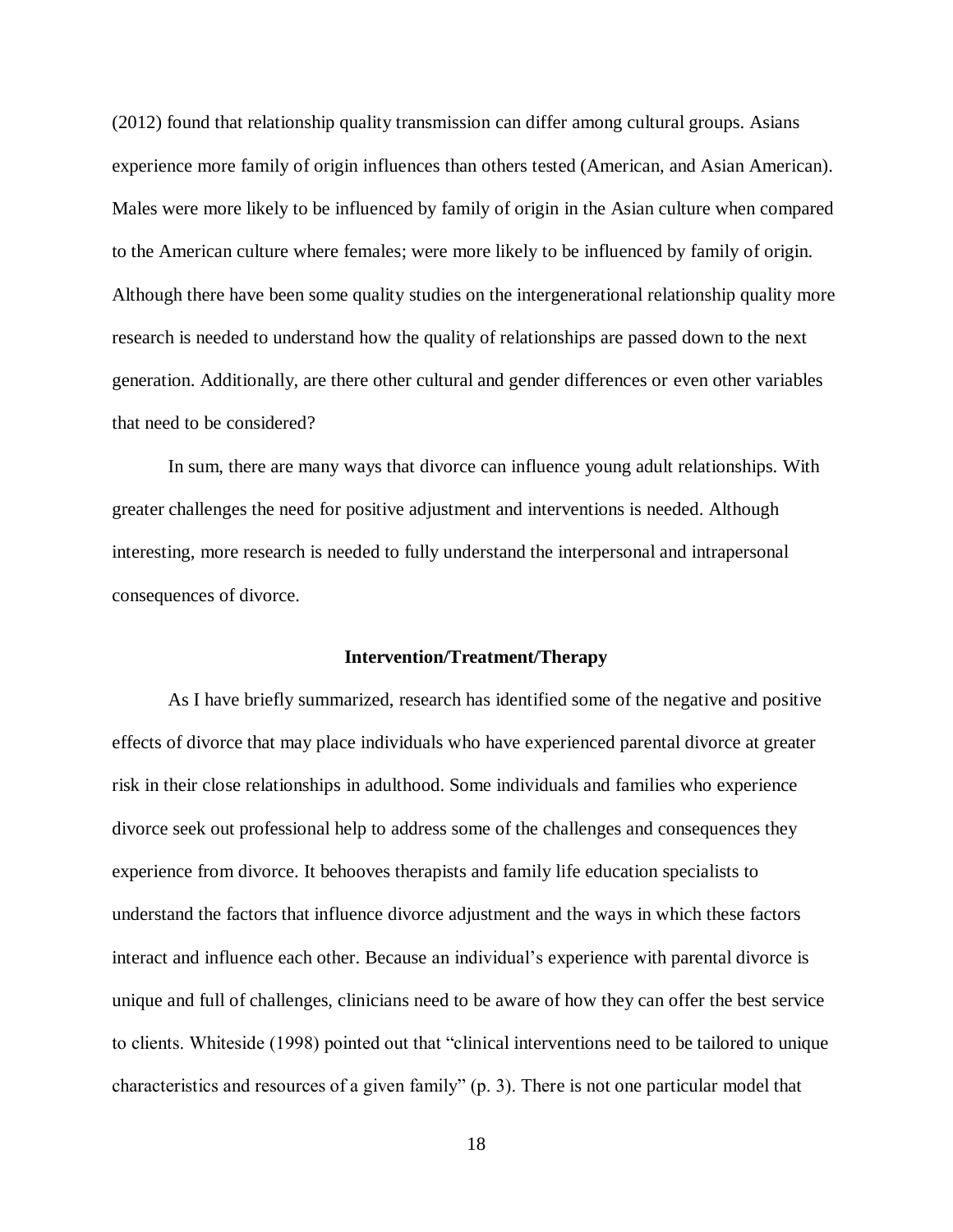works with all children and parents who have experienced divorce. Furthermore, Whiteside (1998) suggests that one of the primary goals of families who are experiencing divorce would be for the parents to work together for the benefit of the children. Understanding that each family's case is different and that they need special considerations will assist therapists when working with parental divorce in families.

One consideration for therapists is the client's levels of optimism and pessimism. Optimism and pessimism play a large role in improvement as well as the impact of the divorce and the changes that follow (Mahl, 2001). Difficult changes can lead to children developing emotional, social, behavioral and academic problems. For this reason, therapists should seek to understand how the divorce has impacted the whole system and find out the client's level of pessimism and optimism.

Understanding the client's level of optimism and pessimism is desirable, and the therapist should also be aware of internal and external factors that effect the client's adjustment. One way that clinicians can help families is to assist the parents in developing an authoritative parenting style and having less conflict. By having a low conflict and authoritative non-custodial father, the boys will have a smoother transition. These parenting styles are ideal, but the reality is that divorce is not always a smooth transition. More research is needed in understanding how therapy can be helpful for all family members (Stanley-Hagan & Hetherington, 1999).

One of the purposes of this study includes investigating the impact of therapy on divorce adjustment and whether participation in therapy buffers against the negative consequences associated with parental divorce. There are some key components that may help the child adjust (Kelly  $\&$  Emery, 2003). In the ideal situation a quality relationship with both parents is healthy. There is also greater difficulty with finances following a divorce. For this reason, there should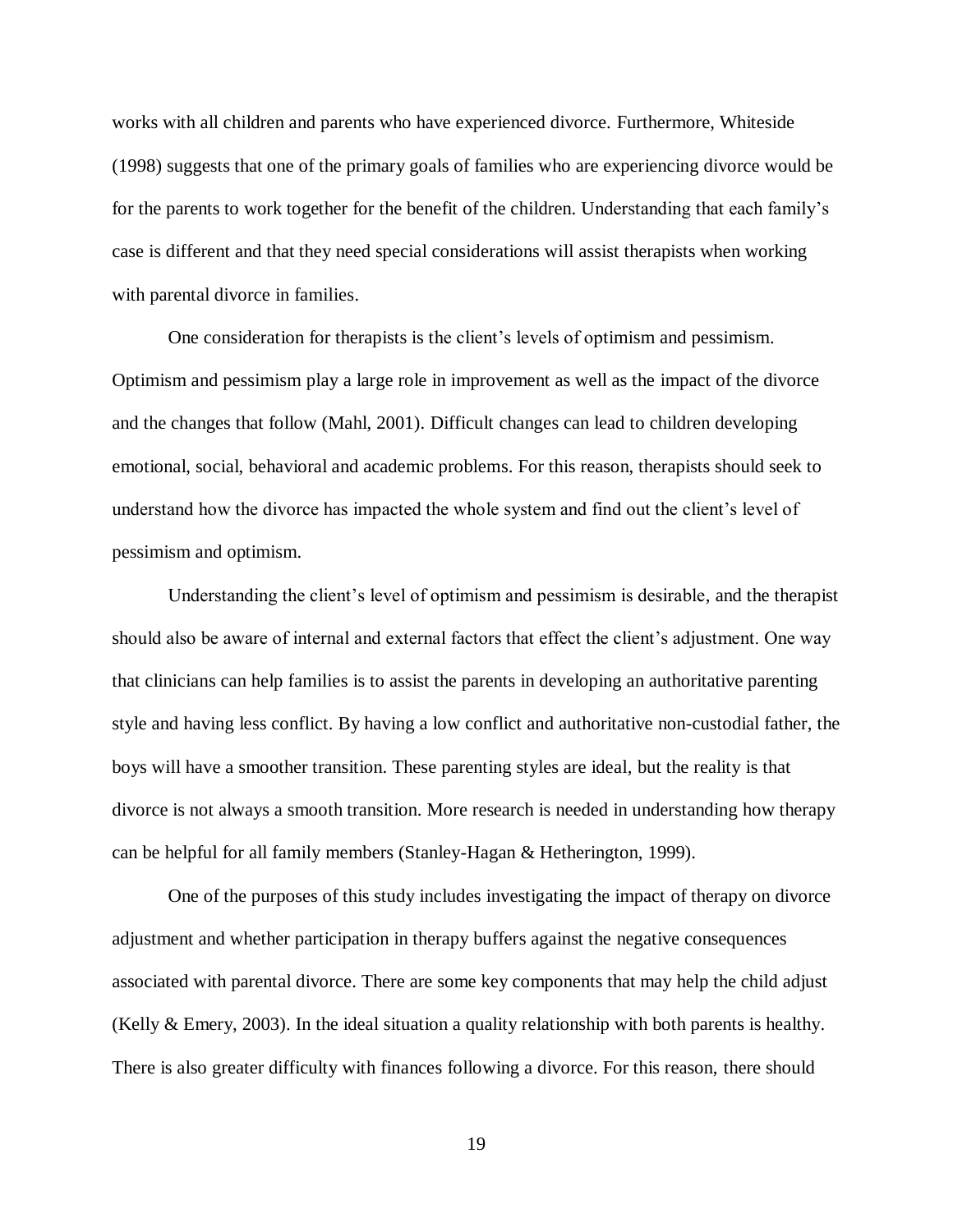also be programs that offer financial aid because of the common situation of income decline following a divorce. For those who are working with individuals from divorced families it may help to involve other systems and sources of support for the family (Kelly & Emery, 2003). These supports could be schools, church, neighborhood programs, or extended family members. By helping the parents resolve their issues or at least contain them, the therapist will be helping the whole family system. Having parent training classes that are designed for post-divorce life is also beneficial. Teaching children to externalize rather than internalize has also proved beneficial as well as fostering resiliency (Kelly & Emery, 2003).

Furthermore, Kelly and Emery (2003) indicate that a majority of children who experience parental divorce do well in adjusting. Therapists should not view these clients as helpless but rather, find ways to empower them so that the clients do not fall into a self-fulfilling prophesy (Kelly & Emery, 2003). Additionally, how the parents respond to the divorce will greatly affect how the children will respond.

Parents who set aside their own problems and focus on helping their children can positively impact adjustment. The stress that comes about after the divorce is often more problematic for children than the stress of the actual divorce (Wallerstein & Lewis, 2007). Parallel parenting is the common form of parenting in divorced families. This happens when parents do not want a close relationship between themselves, but they work on raising the kids together. For example, one parent might be in charge of the medical appointments, while the other may be in charge of education (Wallerstein & Lewis, 2007).

Working with the parents to implement parallel parenting is beneficial; however, it can be difficult for the therapist to communicate this to both parents. The therapist needs to find a way to communicate to both parents who may not express an interest in working with the other. In a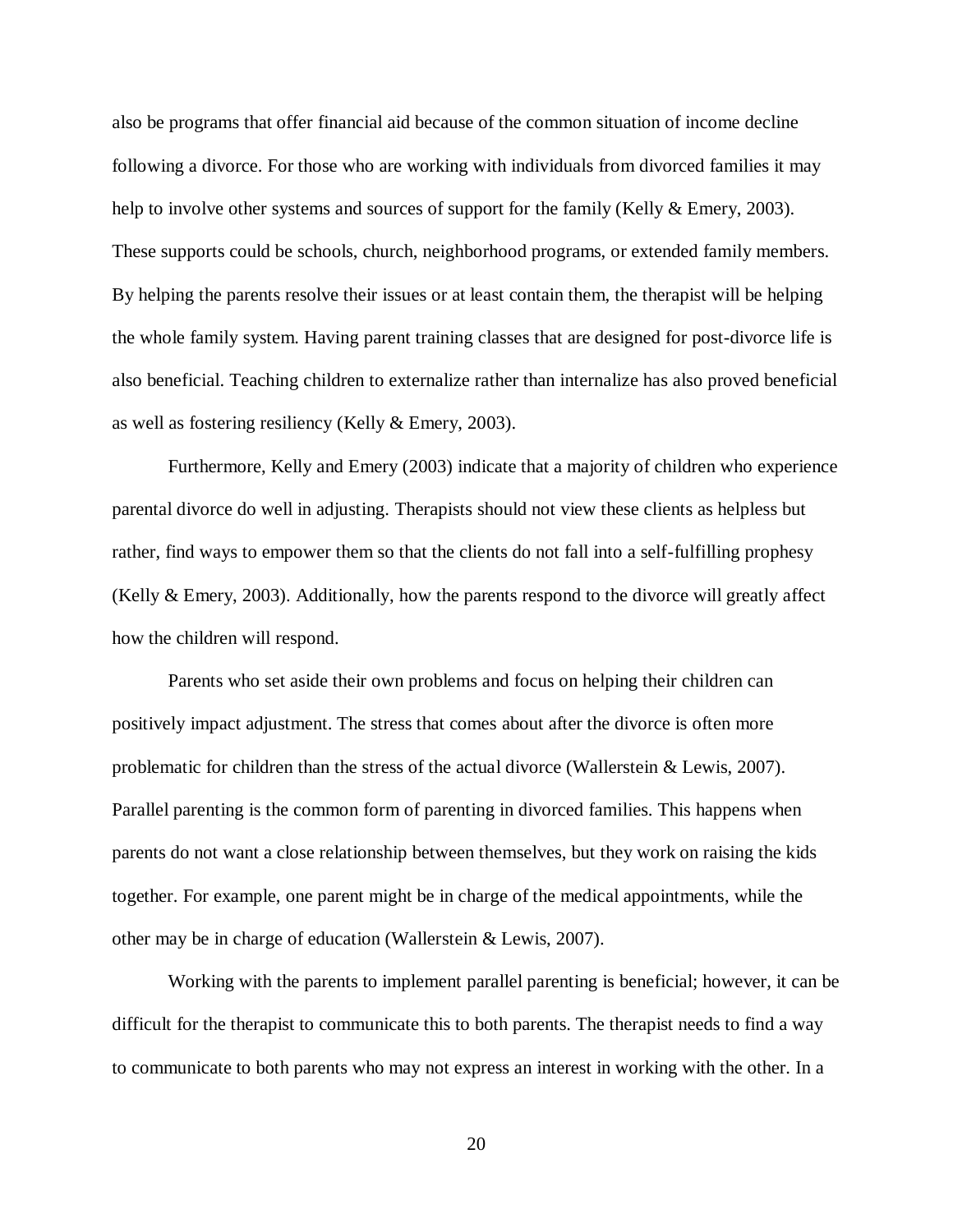review of *Working with parents makes therapy work* (2007), it is suggested that for children in treatment who have divorced parents, the use of email is one way for therapists to communicate with both parents.

Emery, Rowen, and Dinescu (2014) found that custody issues among most states allow both parents to have say in three major choices: religion, education, and healthcare (therapy is included within this one). In many cases, consent is required from both parents in order for children to participate in therapy. If this is the case, one parent could block access to treatment for his or her children by refusing to give consent. Therapists need to be aware of current state laws and regulations and make sure appropriate consent is obtained for treatment.

According to Morrison (2014), divorce can be a major life transition for children. One of the major protective factors is if parents are able to communicate openly with their children about what to expect following the divorce. Parents need to be aware of what the needs of their children are. They can process the child's feelings; letting them know of the expected changes.

Although some interventions cannot be generalized, Somody and Hobbs (2006) found one activity that may be helpful for children who are currently experiencing parental divorce. This intervention involves creating a book where they can write down or draw how they are feeling about all of the changes that are going on around them. Some of the kids in the research used a drawing of a heart that was divided into different emotions such as, anger, happiness, shame, and thoughts of confusion. Others created a list of things that they could control and things that they could not control.

Other therapies for children who are experiencing parental divorce focus on parent training. Dillman, Purswell, Lindo, Jayne, and Fernando (2011) found that divorced parents were more understanding and accepting of their children after receiving child-parent relationship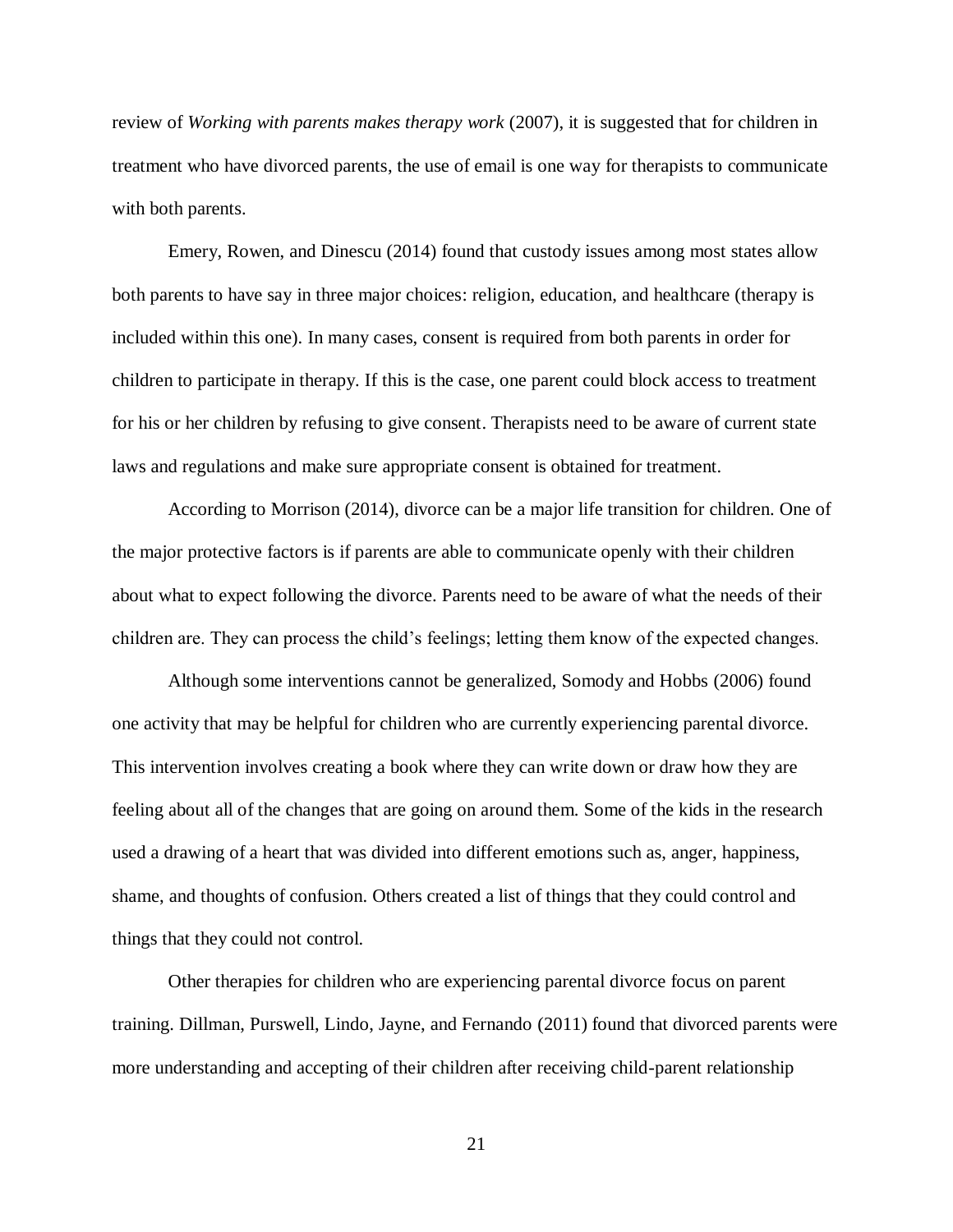therapy. A family therapy approach designed for 3 to 10 year olds teaches parents play therapy skills that focus on the child's needs.

For therapists working with adult children of divorce there are many approaches they can use to assist the adult children (Sumner, 2013). If the divorce was recent then the therapist may need to explore the loss and assist clients in creating a new definition of family. Encouraging the parents to remain active in the child's life can be a protective factor (Sumner, 2013). Premarital counseling can also be beneficial (Sumner, 2013). Sumner (2013) suggested that the first guideline for working with adult children who have experienced divorce is to explore the definition of marriage and intimate relationships. Next therapist can gauge beliefs about divorce in general and partner commitment beliefs. Furthermore the therapist can explore relationship history, patterns of relationships, the development of conflict management and communication skills, how to identify relationship needs, and the strengths learned from the divorce experience (Murray & Kardatzke, 2009). Even though there may be common trends, it is important that therapists not have preconceived notions of those who experience parental divorce. Encouraging healthy models, counselors can ask clients to identify early warning signs that the marriage is heading in the wrong direction providing resources (Murray& Kardatzke, 2009).

In sum, therapists need to be aware of the clients unique experience regarding their parents' divorce (Whiteside, 1998), assist the parents in their wellbeing (Wallerstein & Lewis, 2007), encourage an authoritative parenting style for the parents (Stanley-Hagan & Hetherington 1999), implement parallel parenting (Wallerstein & Lewis, 2007), teach parents to be open to what their children are experiencing with parental divorce (Dillman et al., 2011), assist the children who are experiencing the divorce in externalizing the negativity associated with the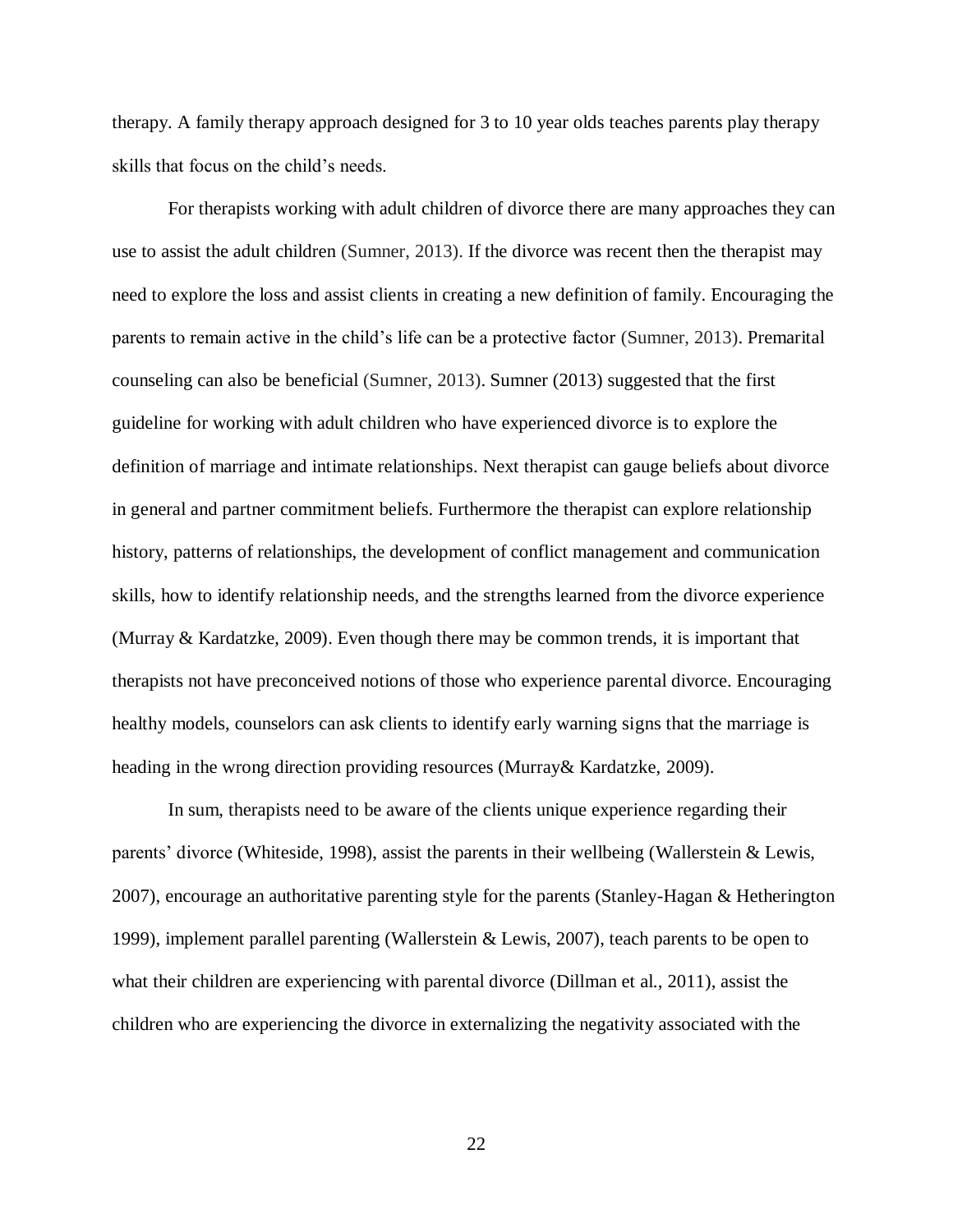divorce (Kelly & Emery, 2003), teach clients about what they have control over and what they do not have control over (Somody & Hobbs, 2006), and instill hope (Kelly & Emery, 2003).

Although some useful information has been found on adjustment and intervention, more research is needed to understand how to assist struggling families. These families have many challenges to deal with and need support to overcome the obstacles of divorce. Therapy has proven to be useful, but a clinician can be more effective if they understand more about how to help these struggling families.

#### **Purpose of This Study**

In sum, although some valuable research has shed light on the potential relationship consequences of experiencing parental divorce, more work is needed to understand the interplay of factors influencing the outcomes for children of divorce. As indicated in the review of the literature, research on the factors discussed above (effects of divorce, divorce and romantic relationships, divorce and parent-child relationships, and divorce adjustment and intervention) has given us valuable information regarding the effects of divorce, but these variables have mostly been researched in isolation. One purpose of the present study was to investigate not only whether experiencing parental divorce as a child makes a difference in each of these factors, but also facilitate an understanding of the relationship between these factors. In addition, the study explored whether participation in therapy buffers against the potential adverse relationship experiences associated with experiencing parental divorce.

#### **Research Questions**

The following questions were addressed:

1. Do those who experienced parental divorce demonstrate a different comfort level with intimacy (i.e., attachment) in adult relationships than those who did not?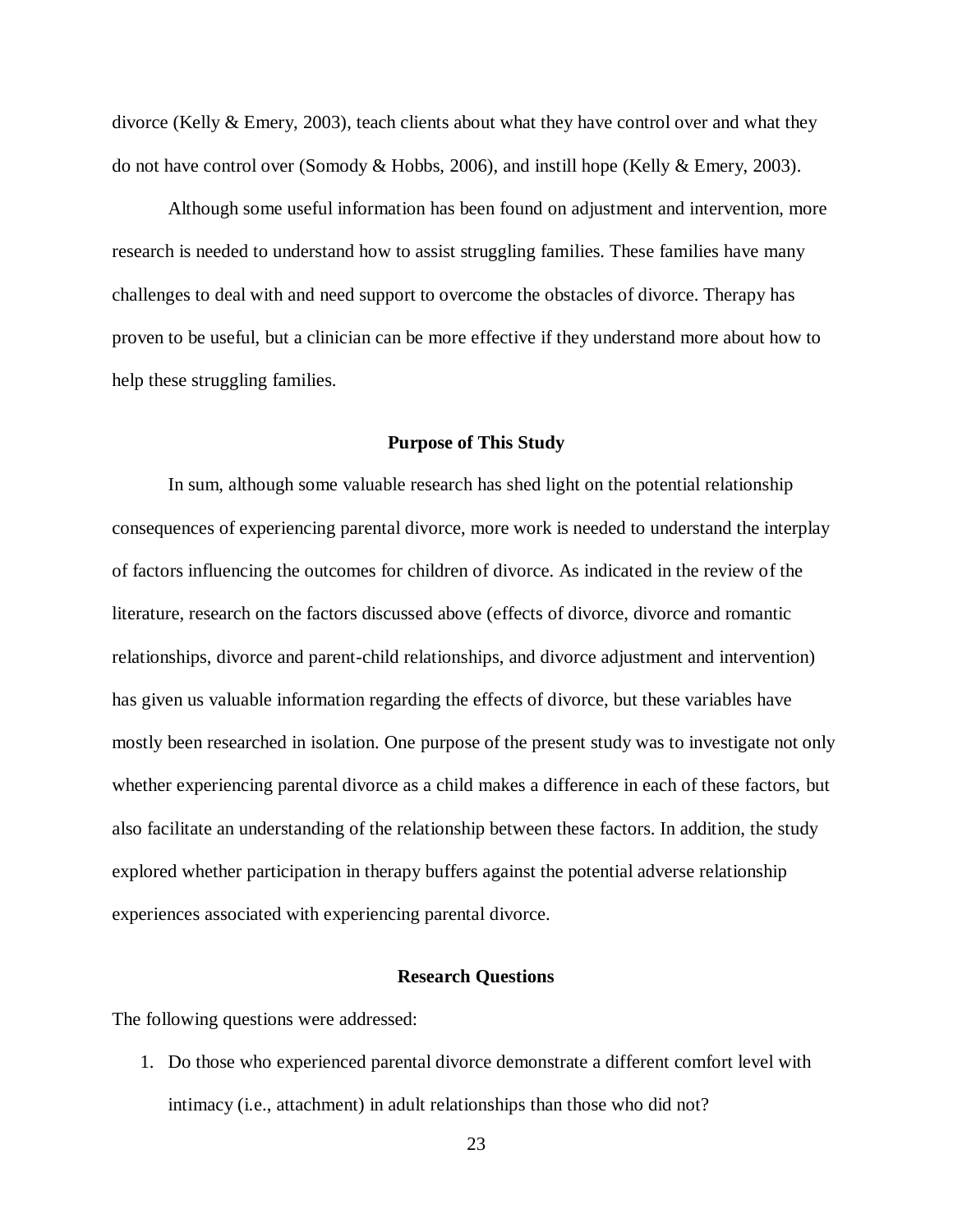- 2. For those in a current relationship, does couple satisfaction differ in those who experienced a parental divorce from those who did not?
- 3. Does the quality of parent-child relationships differ in those who experienced parental divorce from those who did not?
- 4. Are those who experienced parental divorce at risk for greater feelings of depression, anxiety, or distress?

The study utilized data collected previously by the researcher in order to answer the research questions. IRB approval was given before the data was collected.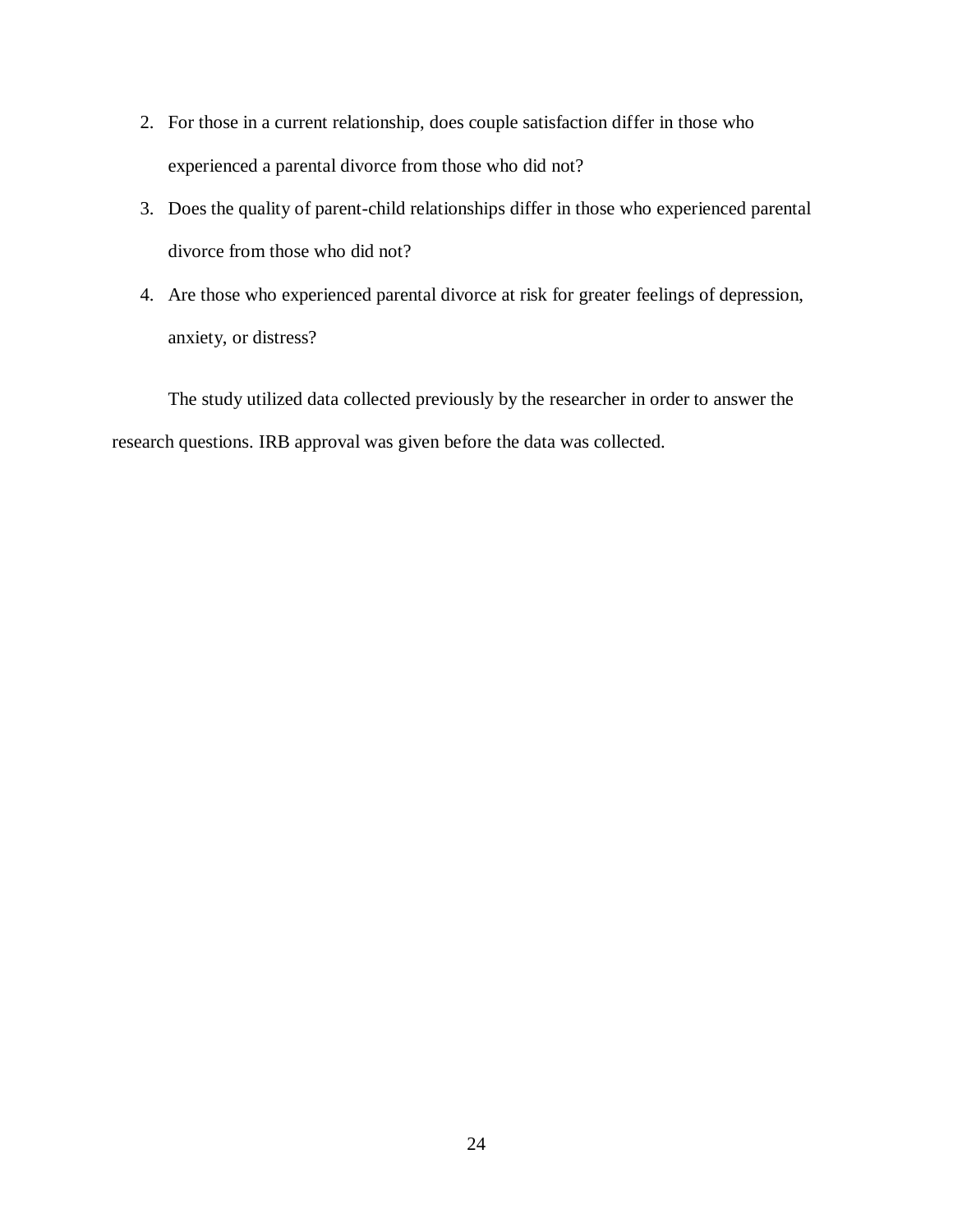#### **CHAPTER 2: METHODOLOGY**

#### **Design and Sample**

<span id="page-32-0"></span>To answer these questions, a correlational design was used in order to understand more about the intrapersonal and interpersonal effects of childhood divorce in young adults and those factors that are related to more positive adjustment following parental divorce. The only inclusion criteria for participants were that they were between the ages of 18 and 26 and had access to the internet to complete the assessments.

#### **Procedures**

Several methods were used to recruit participants. A Facebook account was created for this particular study, and individuals were contacted via Facebook and encouraged to participate. Craigslist was used to recruit in cities throughout the United States, as well as flyers being distributed at two geographically distinct universities (e.g., Utah State University, Michigan State University). Snowball sampling was used. All participants were encouraged to send study information to their associates on Facebook as well as recruiting three more participants at their university (if applicable) and three more participants attending a different university. Those who were interested in participating received a link to the survey which was administered by Qualtrics, a secure online site for hosting assessments. A total of 341 participants participated. **Sample characteristics.** A total of 520 individuals participated in the study. However, there were 179 participants who did not complete the assessment or who were excluded because they did not meet the inclusion criteria to participate in the study. This left a total of 341 participating individuals blind to the research questions. Participants came from 42 U.S. States. A large majority of the sample was female (81.3%). The sample was primarily European-American (84.2%) and the mean age was 22.4 (SD=2.34). The majority of the participants identified as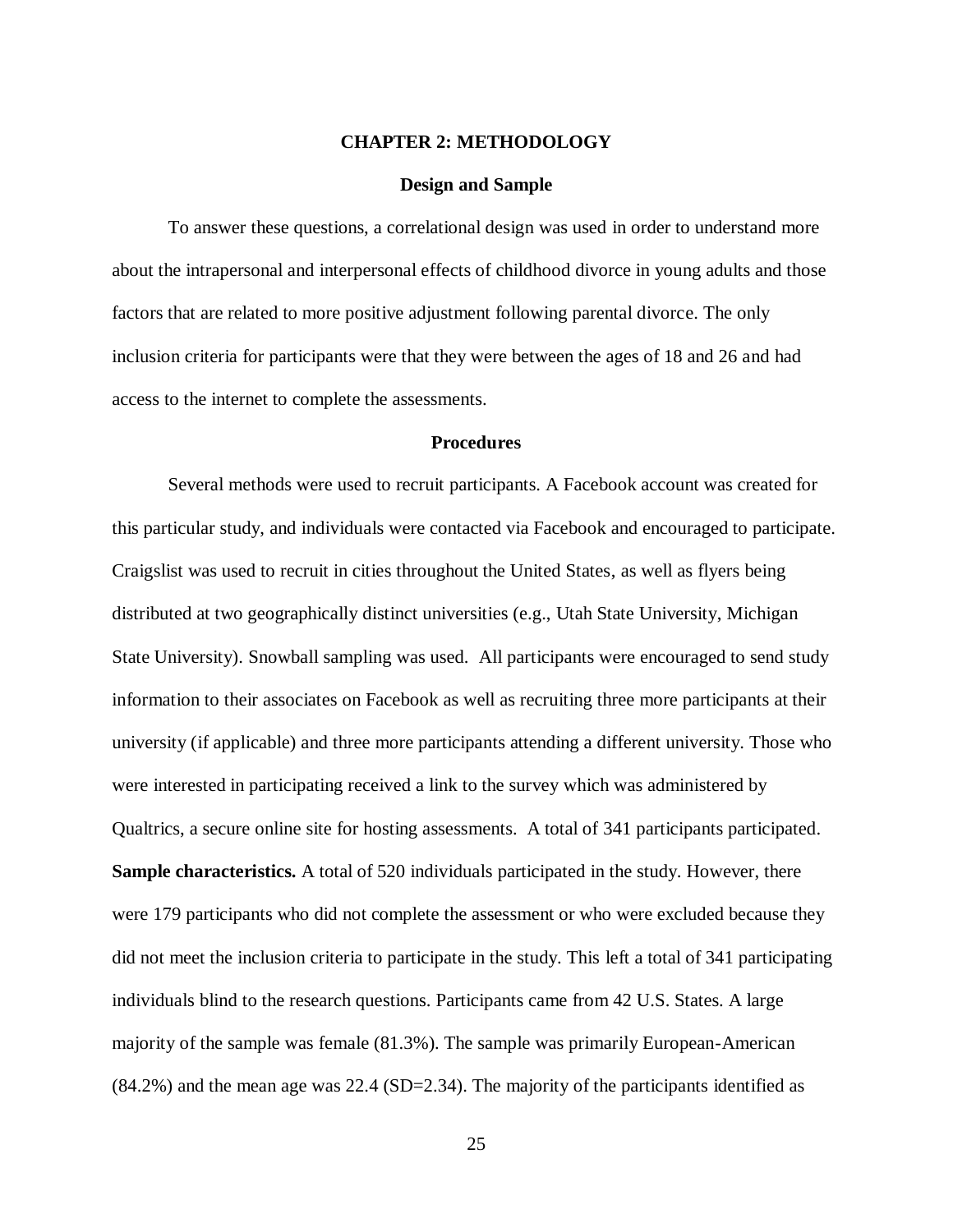heterosexual (88.6%), and two-thirds (67%) claimed to be in a committed relationship (serious dating, cohabiting, engaged, or married). Those in a relationship had been together an average of 3.13 years (SD=2.32). 28.4%

A total of 87 participants had experienced parental divorce at some point in their life. A large majority were European-American (80.2%), and roughly three fourths (72.9%) were in a committed relationship (serious dating, cohabitating, engaged, or married). Participants who experienced parental divorce were primarily female (82.8%). When analyzing the age at which divorce occurred an established cutoff was used between the ages of birth to 11 and from 12 to 25. The data from the sample shows that a little over half experienced parental divorce from birth to 11 (57.5%). Of the 87 participants who experienced parental divorce, only 15 (17%) were men.

#### **Measures**

All participants (regardless of whether they experienced parental divorce) completed general demographics questions (See Appendix A) and several measures related to the variables of interest (attachment in close relationships, relationship satisfaction, parent-child relationships, emotional distress, and therapy experience). A measure of attachment was selected to assess participants' comfort in romantic relationships (Experiences in Close Relationships scale; Brennan, Clark, & Shaver, 1998). Furthermore, depression, anxiety, and stress was measured by the Depression Anxiety Stress Scale (DASS21; Ng, Trauer, Dodd, Callaly, Campbell, & Berk, 2007). Current parent-child relationships were measured by the Parent Adult-Child Relationship Questionnaire (Peisah, Brodaty, Luscombe, Kruk, & Anstey, 1999). If the participants were in a current relationship, they also completed the Couples Satisfaction Index (Funk & Rogge, 2007). In addition to general demographics, the assessment packet asked participants whether they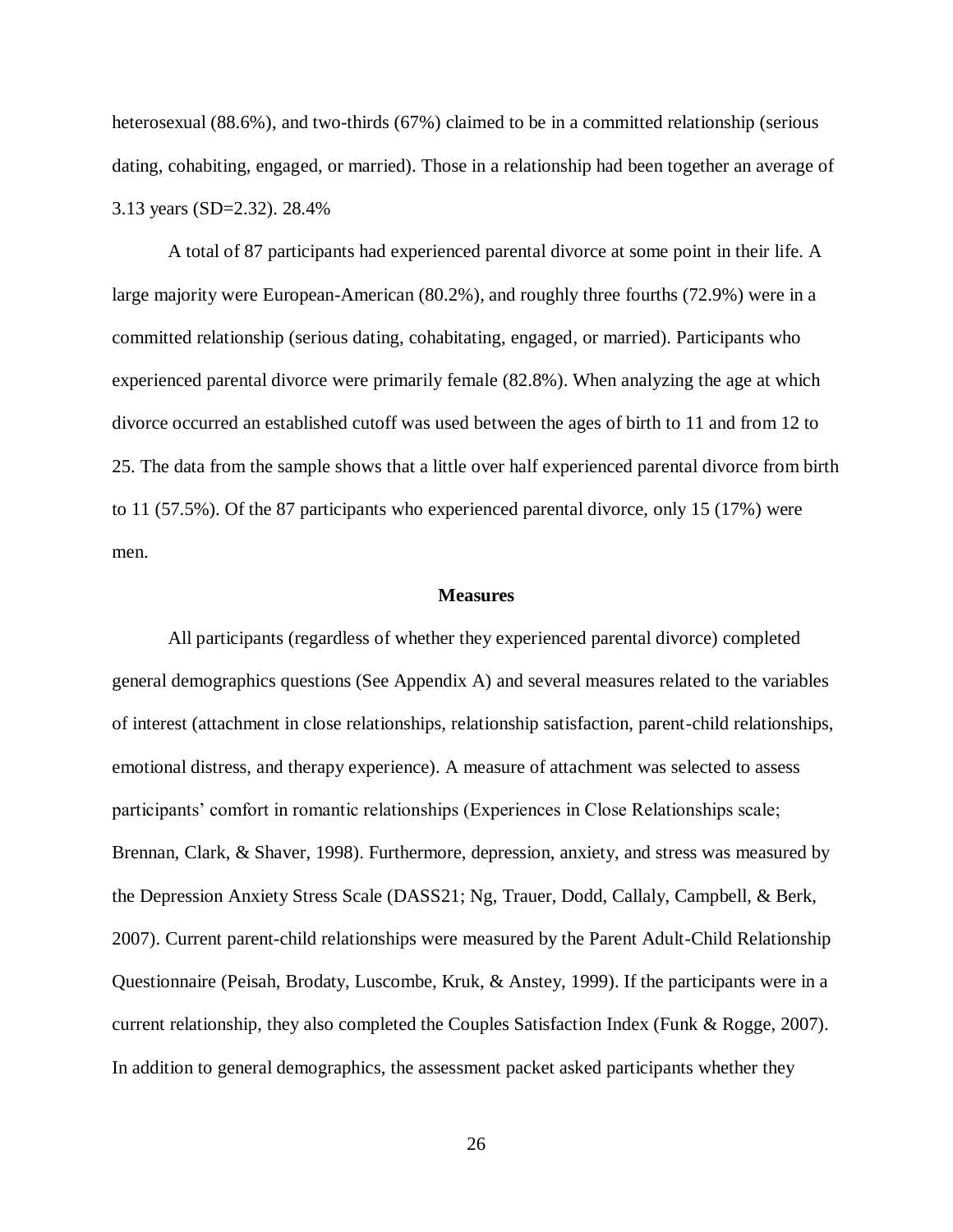experienced parental divorce. If so, a variety of questions were asked to understand some of the contextual factors of the divorce. All of the measures will be reviewed below.

The Experience in Close Relationship Scale (ECRS) (Appendix B) is a 36 item selfrapport Likert scale with 1 being disagree strongly to 7= strongly agree. The measure focuses on the avoidance and anxiety in close relationships, with four possible outcomes: secure, fearful, preoccupied and dismissive. Low scores of anxiety and avoidance would produce a secure result, high scores of anxiety and low score of avoidance would produce a preoccupied score, high scores of avoidance and low score of anxiety would produce a dismissive result, lastly high scores of avoidance and anxiety would produce a fearful result. When compared with previous measures of attachment, the ECRS had a positive correlation with the previous measures. However, previous measures did not distinguish fearful and secure attachment styles. The ECRS is relatively shorter when compared to other measures of attachment and had a high content validity when compared to the previous measures (Brennan et al,. 1998). Additionally, when compared to other previously established measures of attachment the ECR was significantly correlated at the p<0.001 (two tailed) level.

If participants were in a current relationship, they also completed the Couples Satisfaction Index (Appendix C) (Funk & Rogge, 2007). The Couples Satisfaction Index is designed to measure the level of satisfaction an individual has in their relationship. The CSI had a greater content validity when compared to other measures of relationship satisfaction such as the Dyadic Adjustment Scale, the Marital Adjustment Test and Quality of Marriage Index. The researchers used item response theory in order to get a more reliable and valid test for couple satisfaction. When compared to other measures, the Couple Satisfaction Index also had lower levels of measurement error.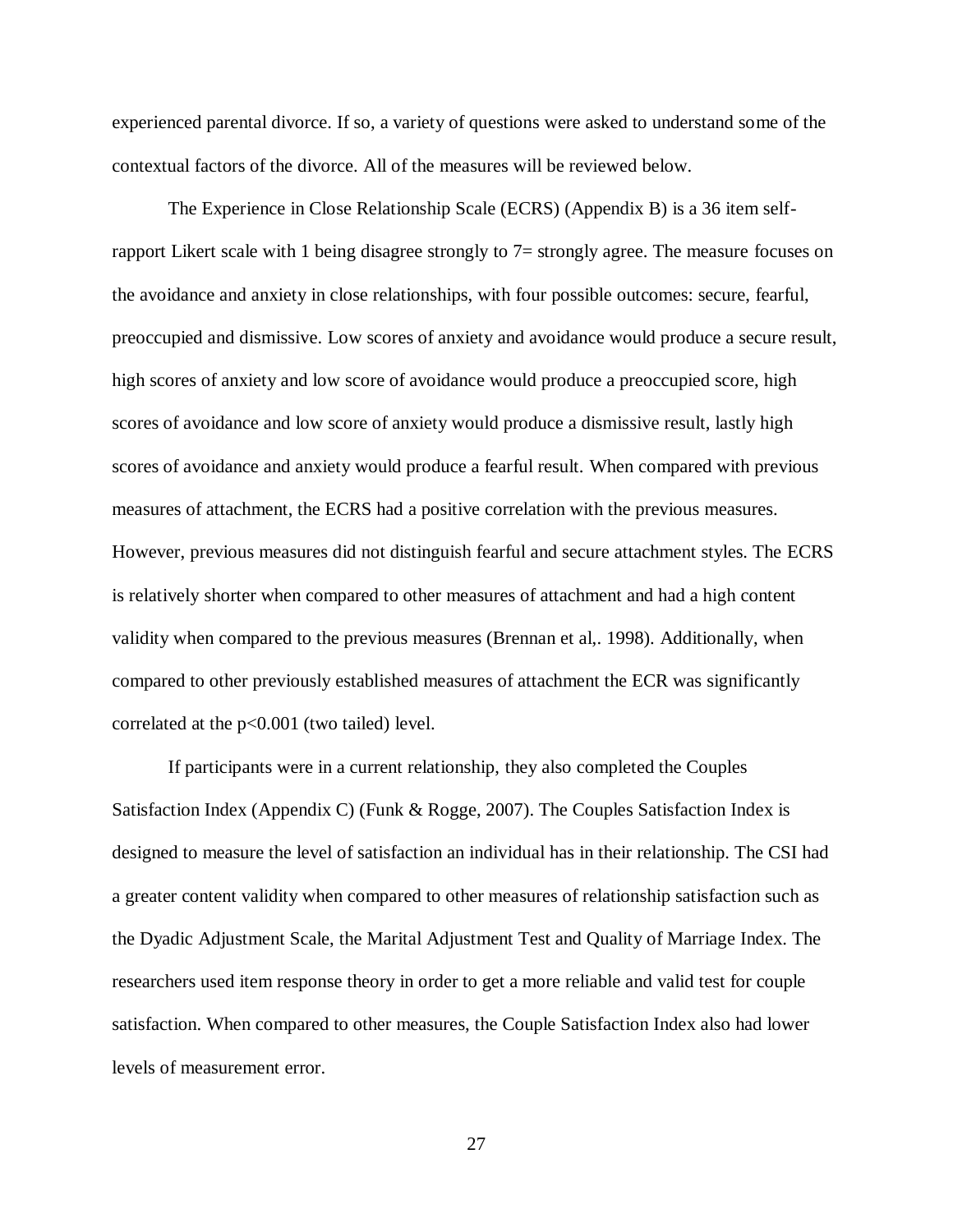Depression, anxiety, and stress were measured by the Depression Anxiety Stress Scale (See Appendix D) (DASS21; Ng et al., 2007). The DASS21 is a 21 item self-report measure assess for depression, anxiety and stress. Furthermore, the DASS21 is significantly correlated with other tests such as the Mental Health Questionnaire (MHQ 14) subscale, Clinical Global Impression (CGI) scales, and Health of the Nation Outcome Scales (HoNOS). Correlation between the MHQ 14 and the DASS 21 was significant when p< 0.0001 with the correlation being .75 at intake and .77 on discharge. Correlation between the CGI and the DASS 21 was significantly different when  $p = 0.05$ . HoNOS score were correlated with the DASS 21 scores  $r=31$ ,  $p<0.001$ . The DASS had an overall higher correlation with the other measures of depression, anxiety, and stress is considered reliable and valid.

Current parent-child relationship quality was measured by the Parent Adult-Child Relationship Questionnaire (See Appendix E) (Peisah et al., 1999). The Parent Adult-Child Relationship Questionnaire is designed to measure the relationship among adult children and their parents. The test contains 26 items (13 for mothers and 13 for fathers) and was found to be reliable and valid. Peisah et al., (1999) tested their measure with a sample of 302 and another test which had a sample of 100. They found that the tests were reliable and valid between both groups and other lengthier tests. Cronbach's alpha for mother regard (how close are you to your mother) was .87 and responsibility (how reliant on you is your father) was .82 for the father regard was .86 and responsibility was .74. All correlations were highly significant at *p* < 0.001 level. The researchers also found interrater reliability at a *p<*0.001 with 95 percent confidence intervals.

In order to analyze the effects of therapy, a number of questions were developed to assess whether they engaged in therapy, the therapy modality (individual, family, etc.), their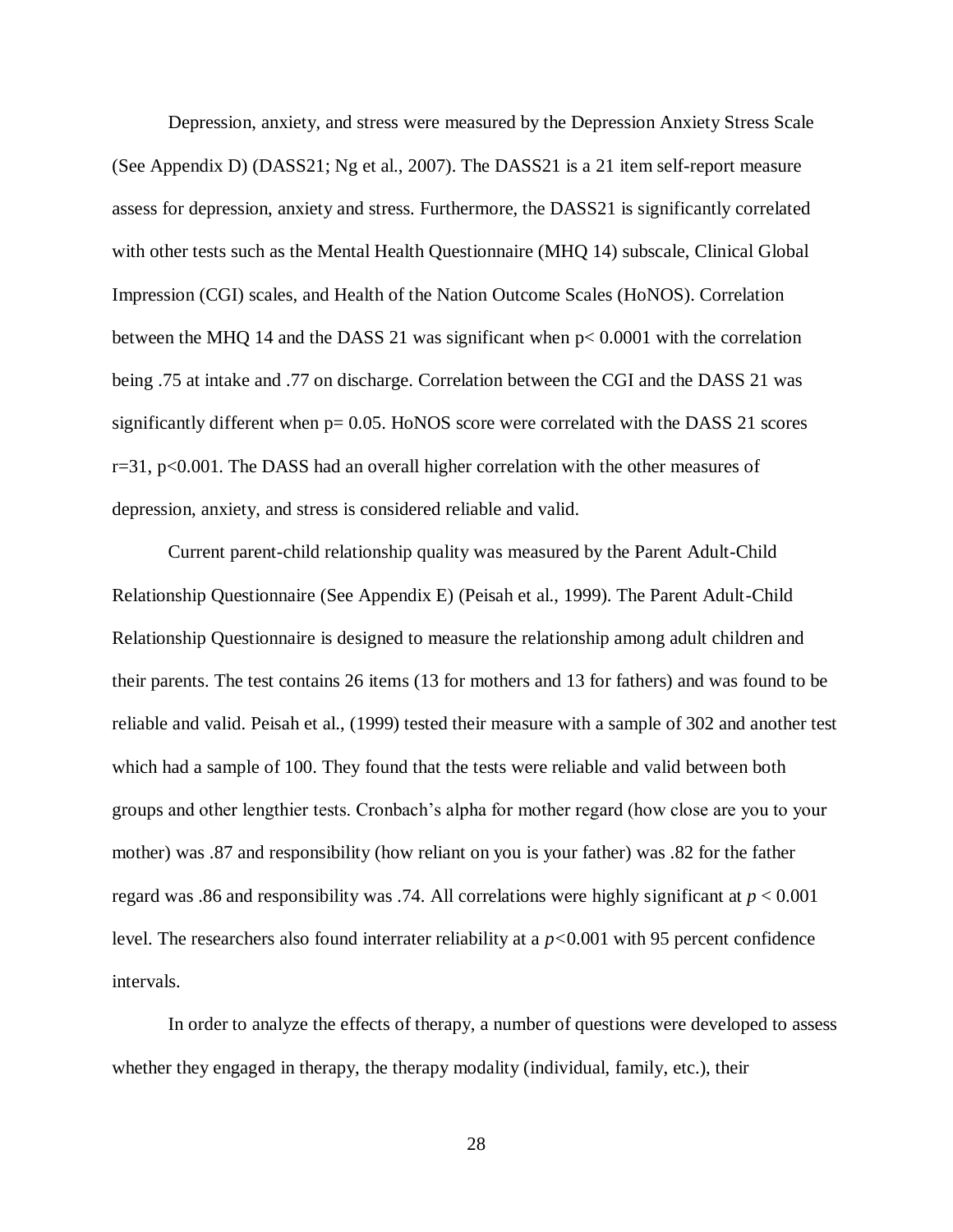perceptions of it, and how it could have been improved. Participants were also asked if their parents were divorced and the nature of the divorce (Appendix F).

### **Analytic Strategy**

Multiple logistic regressions were used to answer the following research questions: (1) Did those who experienced parental divorce demonstrate a different comfort level with intimacy (i.e., attachment) in adult relationships than those who did not? (2) For those in a current relationship, did couple satisfaction differ in those who experienced a parental divorce from those who did not? (3) Did the quality of parent-child relationships differ in those who experienced parental divorce from those who did not? (4) Were those who experienced parental divorce at risk for greater feelings of depression, anxiety, or distress? A logistic regression analysis was used to facilitate an understanding of whether there indeed were group differences and what factors may predict divorce in each of the variables of interest for those who experienced divorce and those who did not.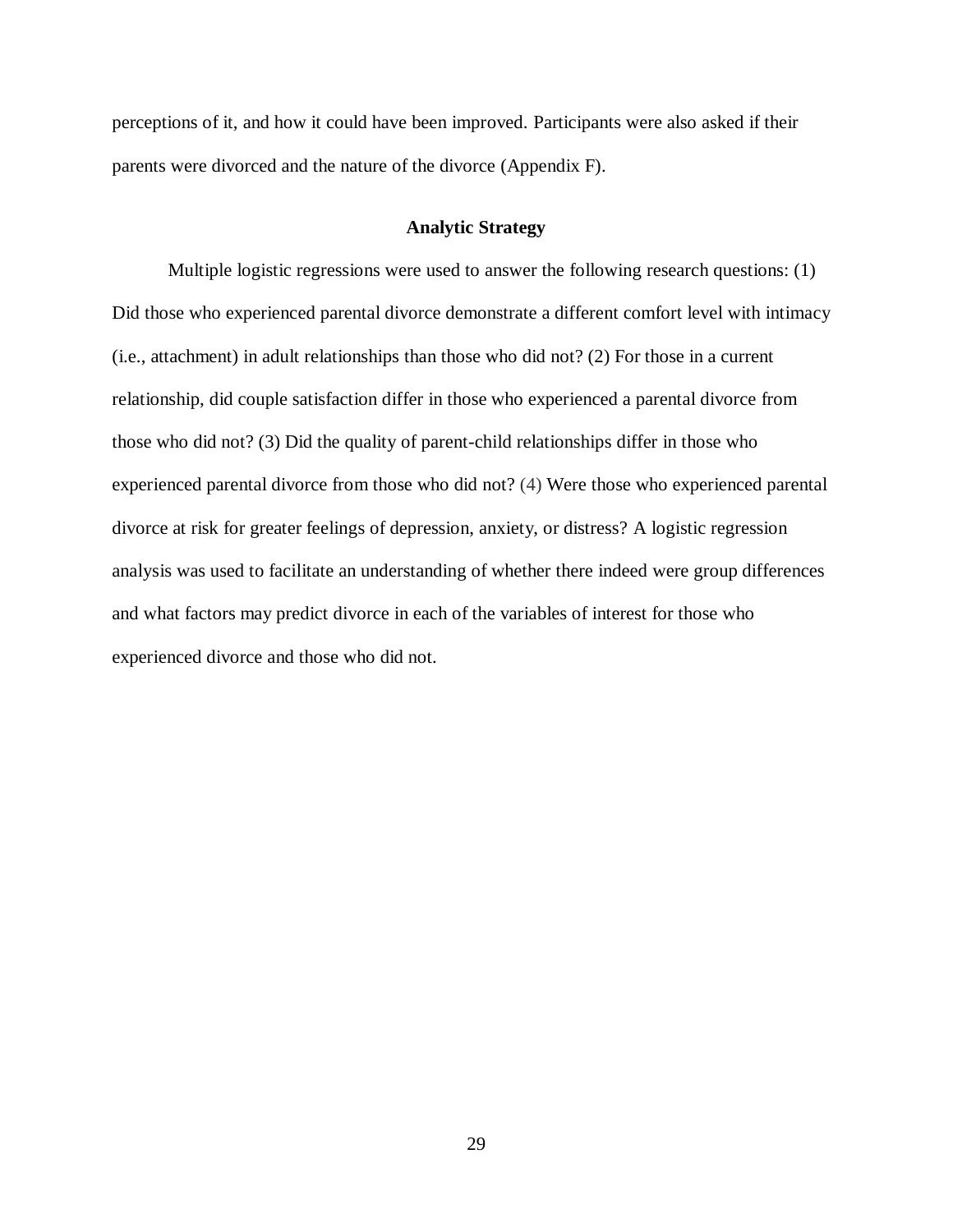### **CHAPTER 3: RESULTS**

#### **Rational for Analysis**

Logistical regression was used for the analysis of the study. Logistic regression fit well with the study because the criterion variable (divorce) is dichotomous, which is necessary in order to run a logistic regression. All of the variables of interest (attachment, couple satisfaction, parent- child relationships, depression, anxiety and stress) were measured on a continuous scale and fit well as predictor variables. Additionally, we were not just comparing the differences between the predictor variables, but the strength of predictability of each variable. We wanted to find determine which of the variables of interest had the greatest predictability of a divorce.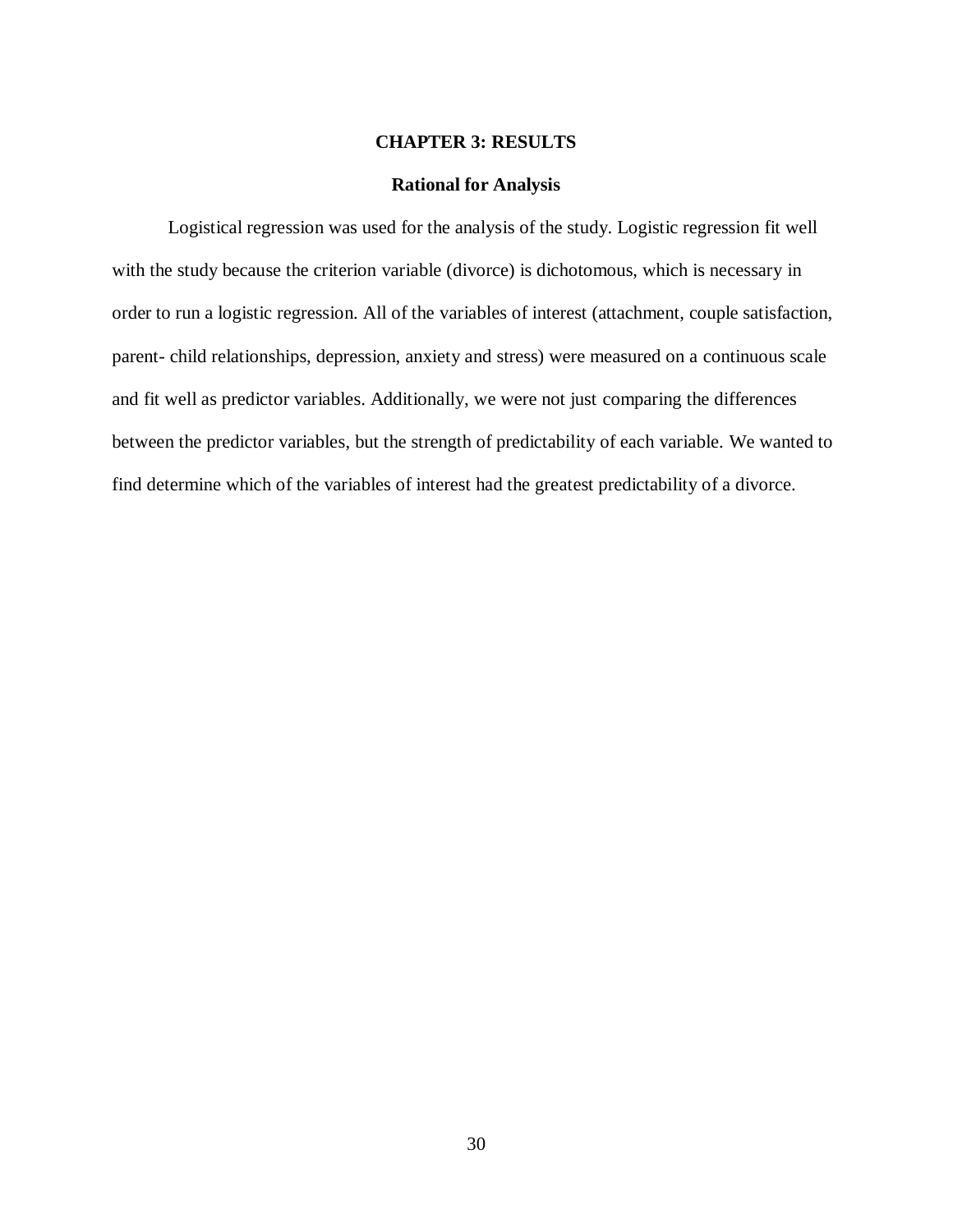**Question 1**. Do those who experienced parental divorce demonstrate a different comfort level with intimacy (i.e., attachment) in adult relationships than those who did not? The results of the logistical regression are presented in Table 1. In terms of attachment, there were no significant findings, suggesting that attachment style does not predict if divorce happened or not. Participants who experienced parental divorce did not demonstrate a different level of comfort (attachment) with intimacy than those who did not experience parental divorce (see Table 1).

|                             | <b>Divorce</b> |      |       |              |  |
|-----------------------------|----------------|------|-------|--------------|--|
| Predictor                   | B              | SE B | ß     | $\mathbf{P}$ |  |
| <b>Father Regard</b>        | $-142**$       | .037 | .868  | .000         |  |
| Mother Regard               | $-.104**$      | .031 | .901  | .001         |  |
| <b>Avoidance Attachment</b> | .000           | .008 | 1.000 | .952         |  |
| <b>Anxiety Attachment</b>   | .000           | .007 | 1.000 | .959         |  |
| Relationship                | .254           | .312 | 1.289 | .415         |  |
| Depression                  | .002           | .020 | 1.002 | .914         |  |
| Anxiety                     | .003           | .024 | 1.003 | .910         |  |
| <b>Stress</b>               | .013           | .024 | 1.013 | .593         |  |
| Constant                    | .642           | .923 | 1.899 | .487         |  |

*Table 1. Summary of Logistic Regression Analysis for Attachment Style (N=341).*

**\* Significant at < .01; \*\* Significant at < .001**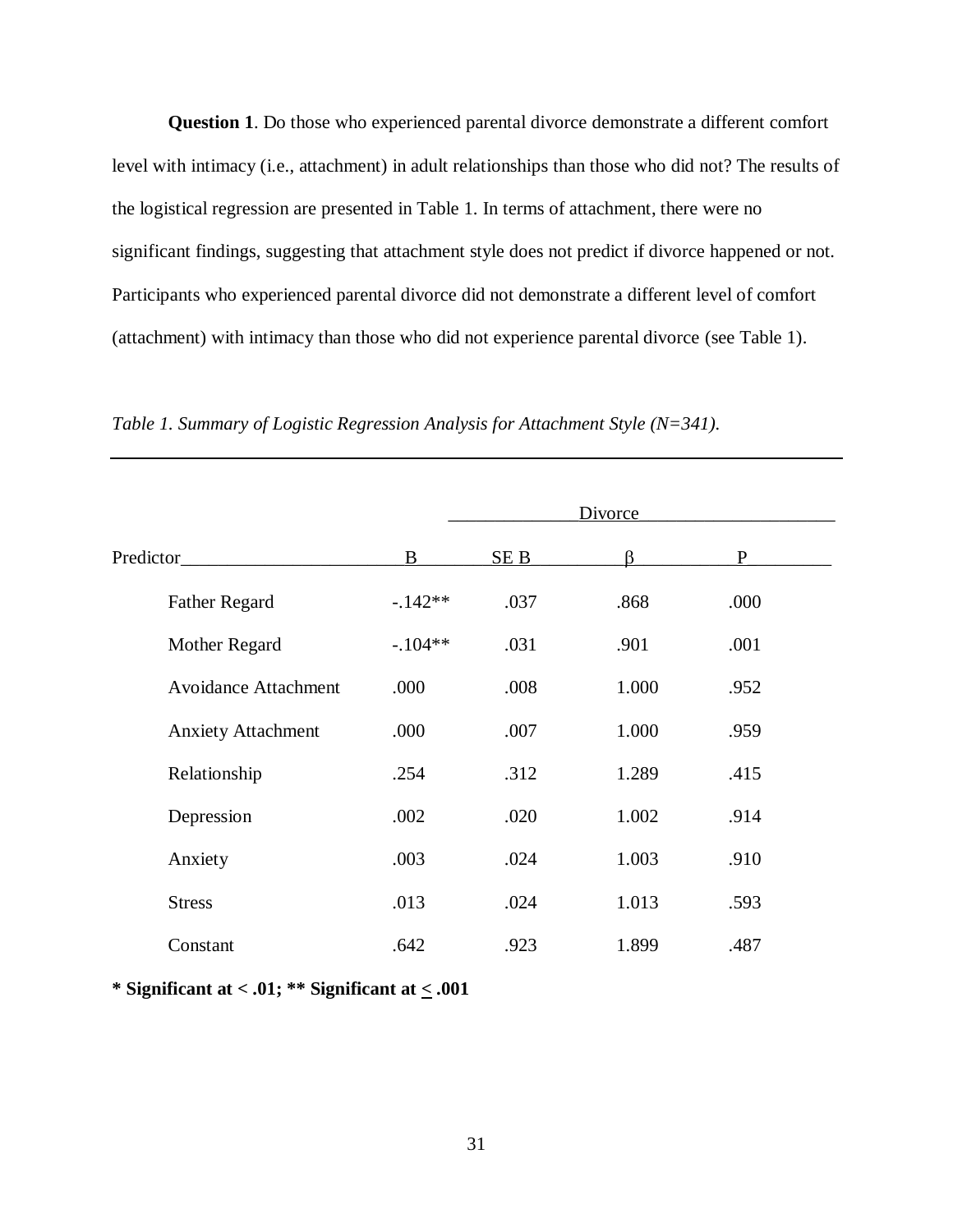**Question 2**. For those in a current relationship, does couple satisfaction differ in those who experienced a parental divorce from those who did not? In the study there were 220 participants in a romantic relationship. A logistic regression was run to understand if couple satisfaction is a predictor variable of parental divorce (see Table 2).

|                     | Divorce  |      |       |      |  |
|---------------------|----------|------|-------|------|--|
| Predictor           | B        | SE B |       | D    |  |
| Couple Satisfaction | $-.026*$ | .009 | .974  | .004 |  |
| Constant            | .815     | .576 | 2.259 | .157 |  |

*Table 2. Summary of Logistic Regression Analysis for Relationship Satisfaction (N=220).*

**\* Significant at < .01**

In terms of couple satisfaction, there was a significant finding. As shown in Table 2 by the B value, those who experienced parental divorce were more likely to exhibit lower couple satisfaction compared with those who did not. This means that lower couple satisfaction was a significant predictor of experiencing parental divorce. Furthermore, when using the established cutoff for relationship distress, we administered another logistic regression analysis to understand if distress was a predicting variable for those who experienced parental divorce compared to those who did not (see Table 3).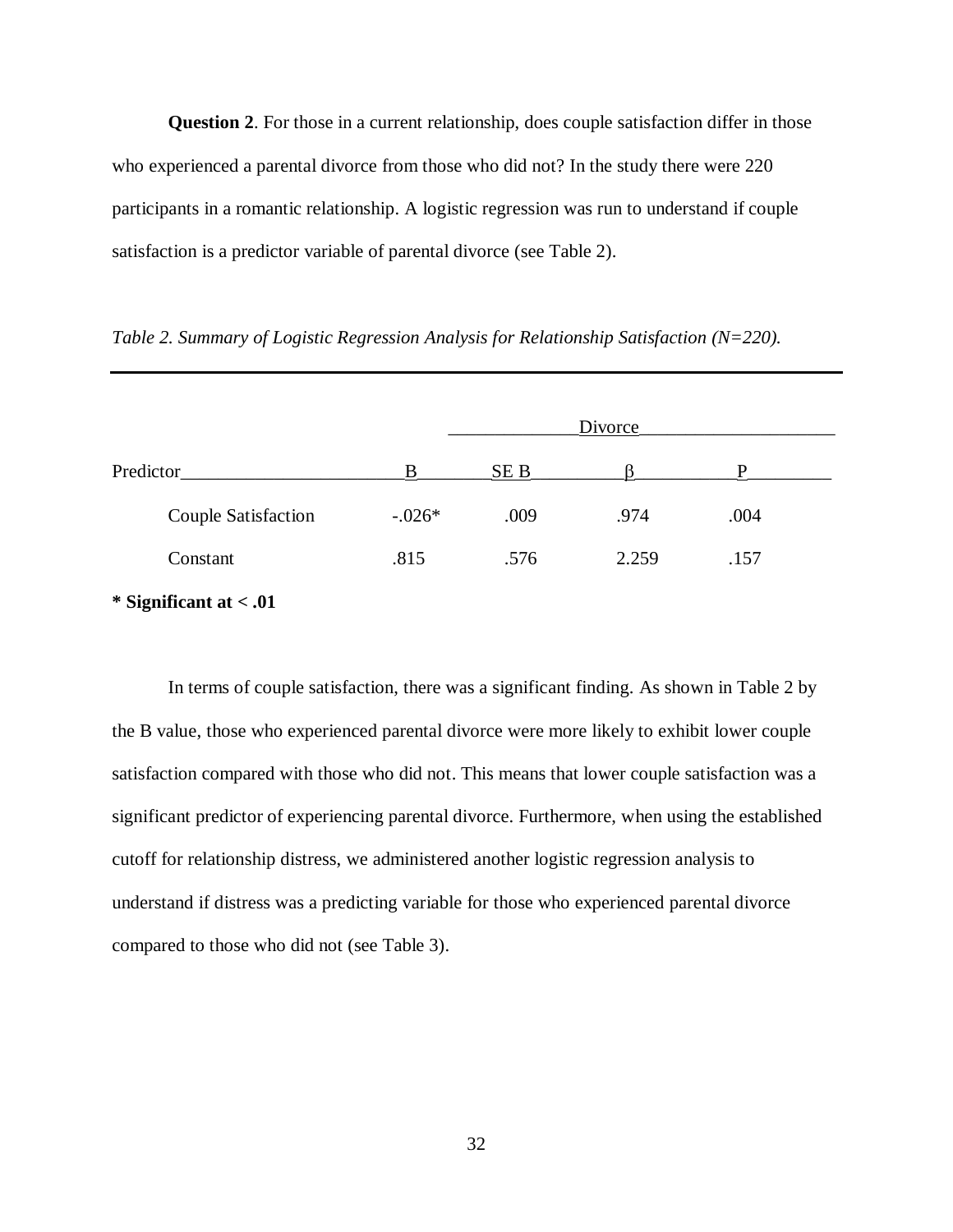|                 | Divorce    |      |       |      |  |
|-----------------|------------|------|-------|------|--|
| Predictor       | R          | SE B |       |      |  |
| <b>Distress</b> | $.924*$    | .334 | 2.519 | .006 |  |
| Constant        | $-1.047**$ | .171 | .351  | .000 |  |

*Table 3. Summary of Logistic Regression Analysis for Relationship Distress (N=220).*

**\* Significant at < .01; \*\* Significant at < .001**

The results of this analysis were significant. Those who experience parental divorce were 2.5 times more likely to experience distress in their romantic relationships compared to those who had not experience parental divorce (as shown in Table 3).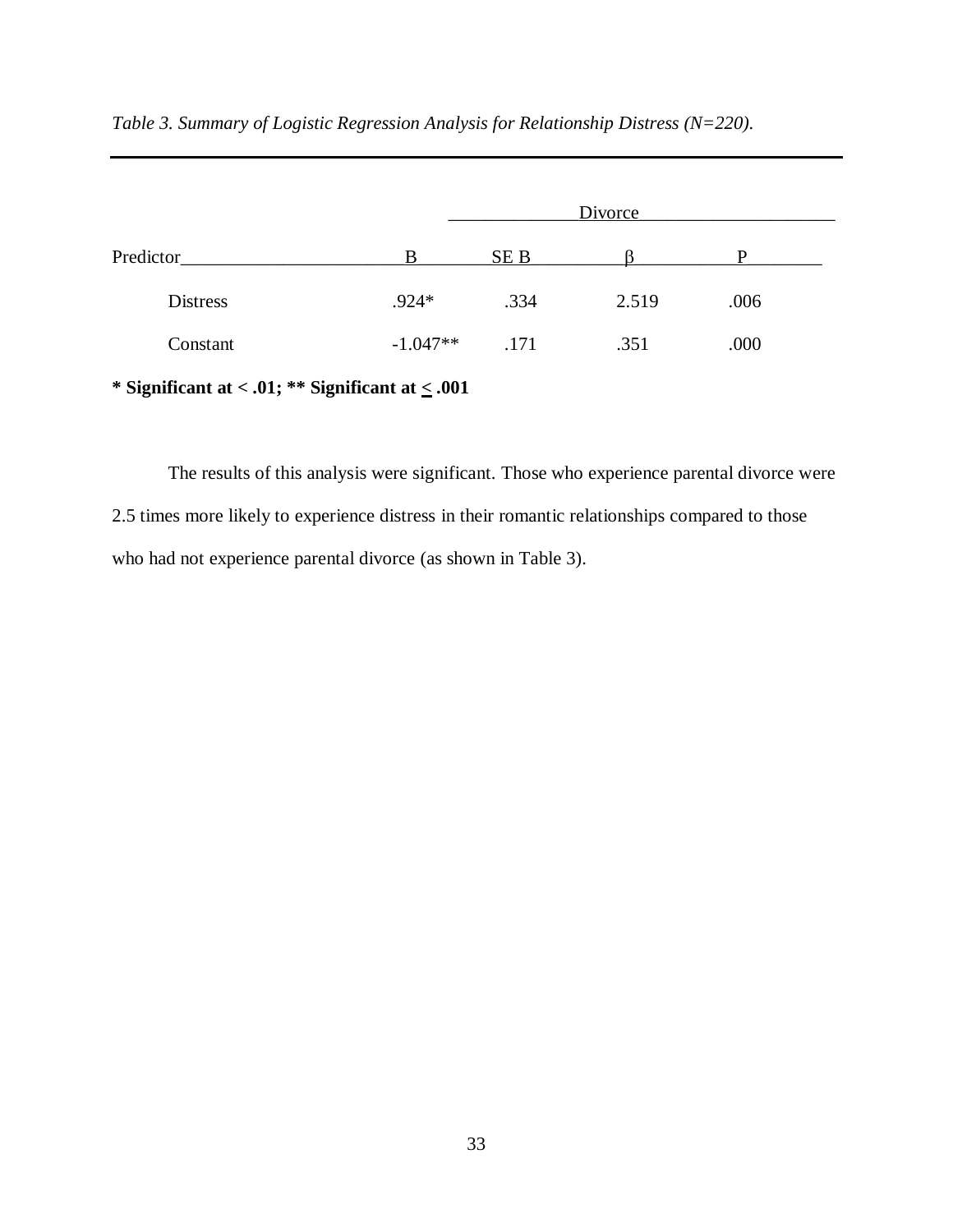**Question 3**: Does the quality of parent-child relationships differ in those who experienced parental divorce from those who did not (See table 4)?

*Table 4. Summary of Logistic Regression Analysis for Parent-Child Relationships (N=341).*

|                             | Divorce   |      |       |      |  |
|-----------------------------|-----------|------|-------|------|--|
| Predictor                   | B         | SEB  | ß.    | P    |  |
| <b>Father Regard</b>        | $-142**$  | .037 | .868  | .000 |  |
| Mother Regard               | $-.104**$ | .031 | .901  | .001 |  |
| <b>Avoidance Attachment</b> | .000      | .008 | 1.000 | .952 |  |
| <b>Anxiety Attachment</b>   | .000      | .007 | 1.000 | .959 |  |
| Relationship                | .254      | .312 | 1.289 | .415 |  |
| Depression                  | .002      | .020 | 1.002 | .914 |  |
| Anxiety                     | .003      | .024 | 1.003 | .910 |  |
| <b>Stress</b>               | .013      | .024 | 1.013 | .593 |  |
| Constant                    | .642      | .923 | 1.899 | .487 |  |

**\* Significant at < .01; \*\* Significant at < .001**

In terms of parental relationships, there was a significant finding. Those who experienced parental divorce were more likely to have lower parental regard (see Table 4). The results of the analysis suggest that experiencing parental divorce puts one at greater risk for low parental regard compared to those who did not experience parental divorce. This was the strongest predictor variable that was found.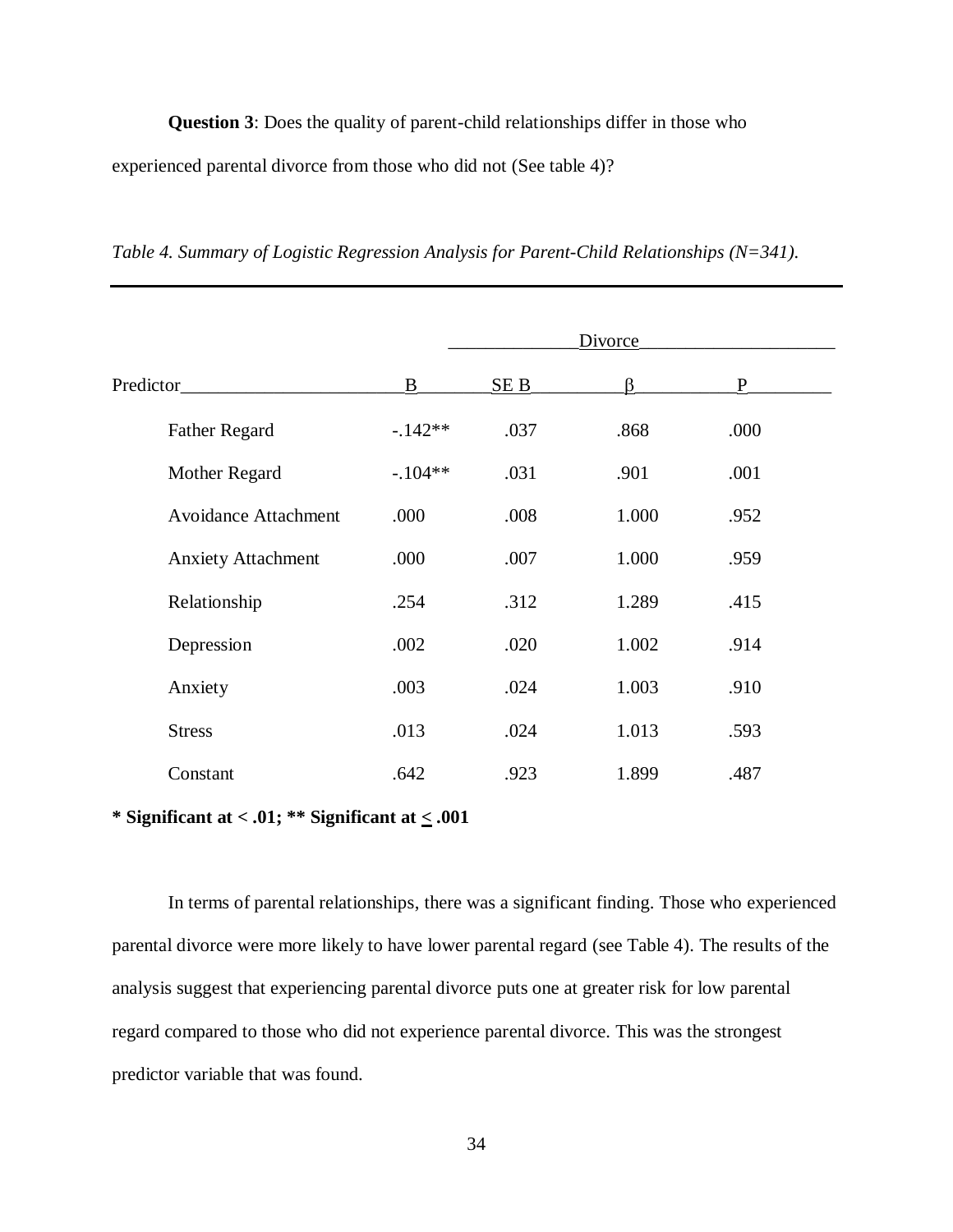**Question** 4: Are those who experienced parental divorce at risk for greater feelings of depression, anxiety, or distress (see table 5)?

*Table 5. Summary of Logistic Regression Analysis for Depression, Anxiety, or Distress (N=341).*

|                             | Divorce   |              |       |      |  |
|-----------------------------|-----------|--------------|-------|------|--|
| Predictor                   | B         | <u>SE B_</u> | ß.    | P    |  |
| <b>Father Regard</b>        | $-142**$  | .037         | .868  | .000 |  |
| Mother Regard               | $-.104**$ | .031         | .901  | .001 |  |
| <b>Avoidance Attachment</b> | .000      | .008         | 1.000 | .952 |  |
| <b>Anxiety Attachment</b>   | .000      | .007         | 1.000 | .959 |  |
| Relationship                | .254      | .312         | 1.289 | .415 |  |
| Depression                  | .002      | .020         | 1.002 | .914 |  |
| Anxiety                     | .003      | .024         | 1.003 | .910 |  |
| <b>Stress</b>               | .013      | .024         | 1.013 | .593 |  |
| Constant                    | .642      | .923         | 1.899 | .487 |  |

**\* Significant at < .01; \*\* Significant at < .001**

In terms of depression, anxiety and stress, there were no significant findings (see table 5). Depression, anxiety and stress did not predict if there was a divorce and there was no difference between those who experienced divorce and those who did not. In summary, none of the significant findings are related to individual variables, only relational variables.

# **Other Findings**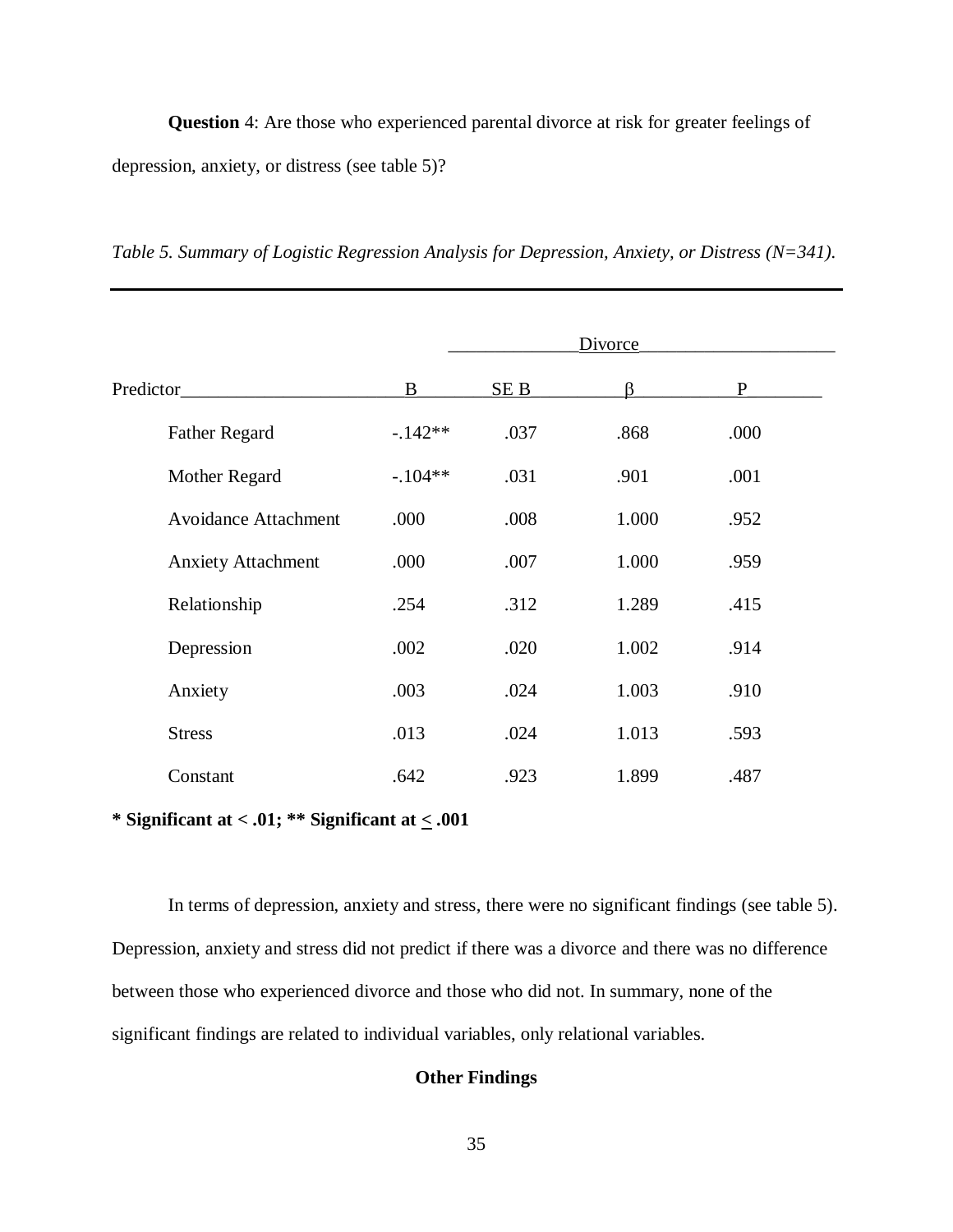**Age**. When comparing those who experienced divorce before the age of twelve with those who experienced divorce after the age of twelve, there were no differences in terms of attachment, couple satisfaction, parental regard and depression, anxiety and stress.

**Gender**. In the present study we looked at gender differences in terms of attachment, couple satisfaction, parental regard and depression, anxiety and stress. When analyzing the gender differences, there were no significant difference between males and females.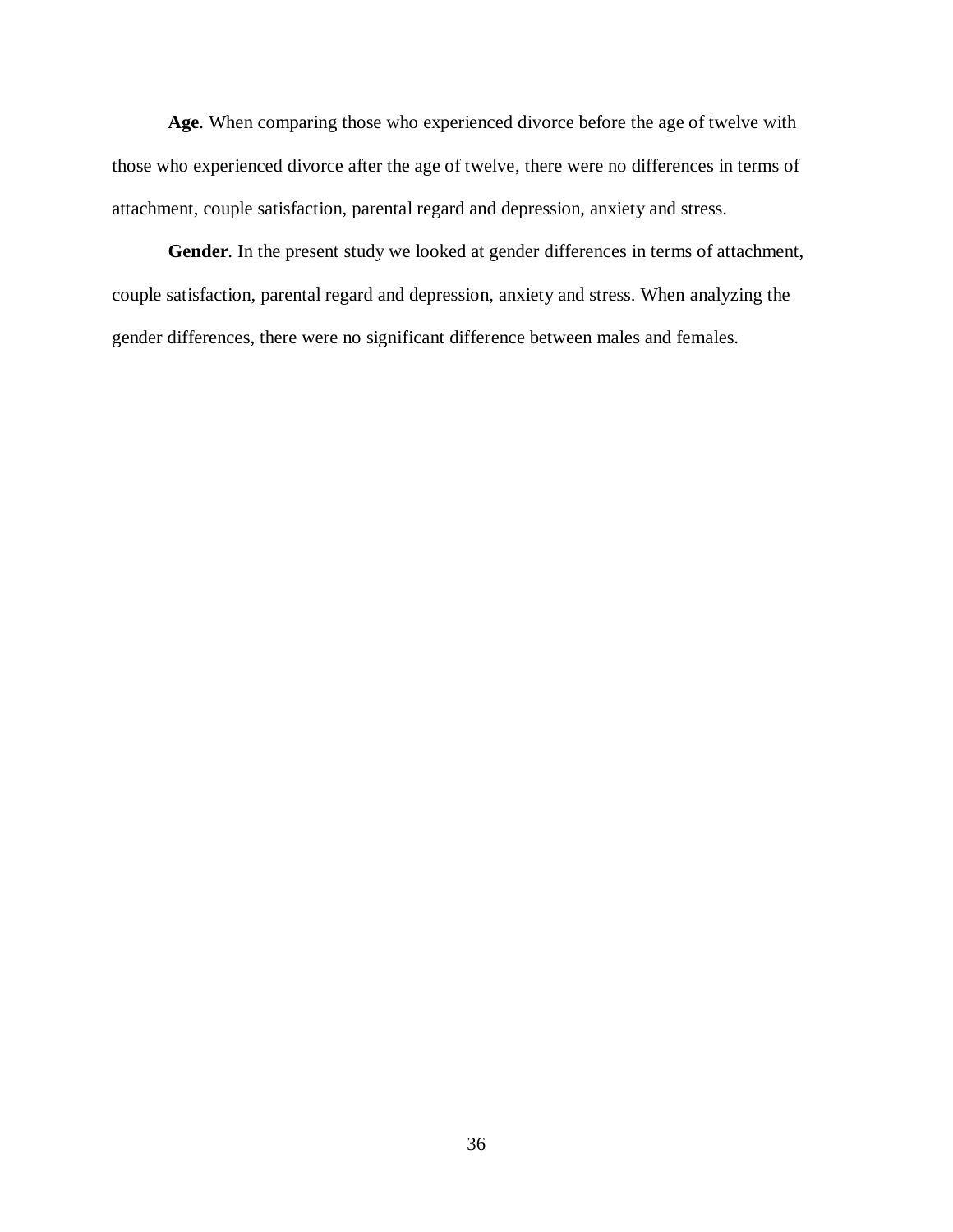#### **CHAPTER 4: DISCUSSION**

The purpose of the present study was to examine how parental divorce influences young adult romantic relationships. The study specifically examined if attachment, relationship satisfaction, parental regard and depression, anxiety and stress predicted if a parental divorce had occurred. Each variable will be reviewed below.

**Attachment**. In terms of attachment style, there were no significant findings. This means that parental divorce did not influence one's attachment type (secure, avoidant, anxious or insecure). This runs counter to previous research done by Crowell, Treboux, and Brockmeyer (2009) and Mahl, (2001) who all found that parental divorce does influence attachment style. However, research done by Washington, and Hans (2013) and Brennan and Shaver (1993) had similar results to this study. This gap in the research shows that there is still a need for more research to be done to understand what other factors influence attachment and the development of attachment styles. There may be other variables associated with divorce and attachment that influence one's attachment style.

**Couple satisfaction**. In terms of couple satisfaction, there was a significant finding. Those who experienced parental divorce were more likely to be less satisfied in their romantic relationship. Additionally, when creating a cutoff for couple distress, based on the CSI, those who experience parental divorce were also 2.5 times more likely to be experiencing clinically significant distress in their romantic relationship. This is consistent with research indicating that individuals who come from divorced homes are at greater risk of divorce and relationship dissolution (Cui, Fincham, & Durtschi, 2011; Trinder & Kellet, 2008).

Additionally, previous research indicates there is a strong correlation with parental romantic relationships and the child's romantic relationship (Cui, Fincham, & Durtschi, 2011;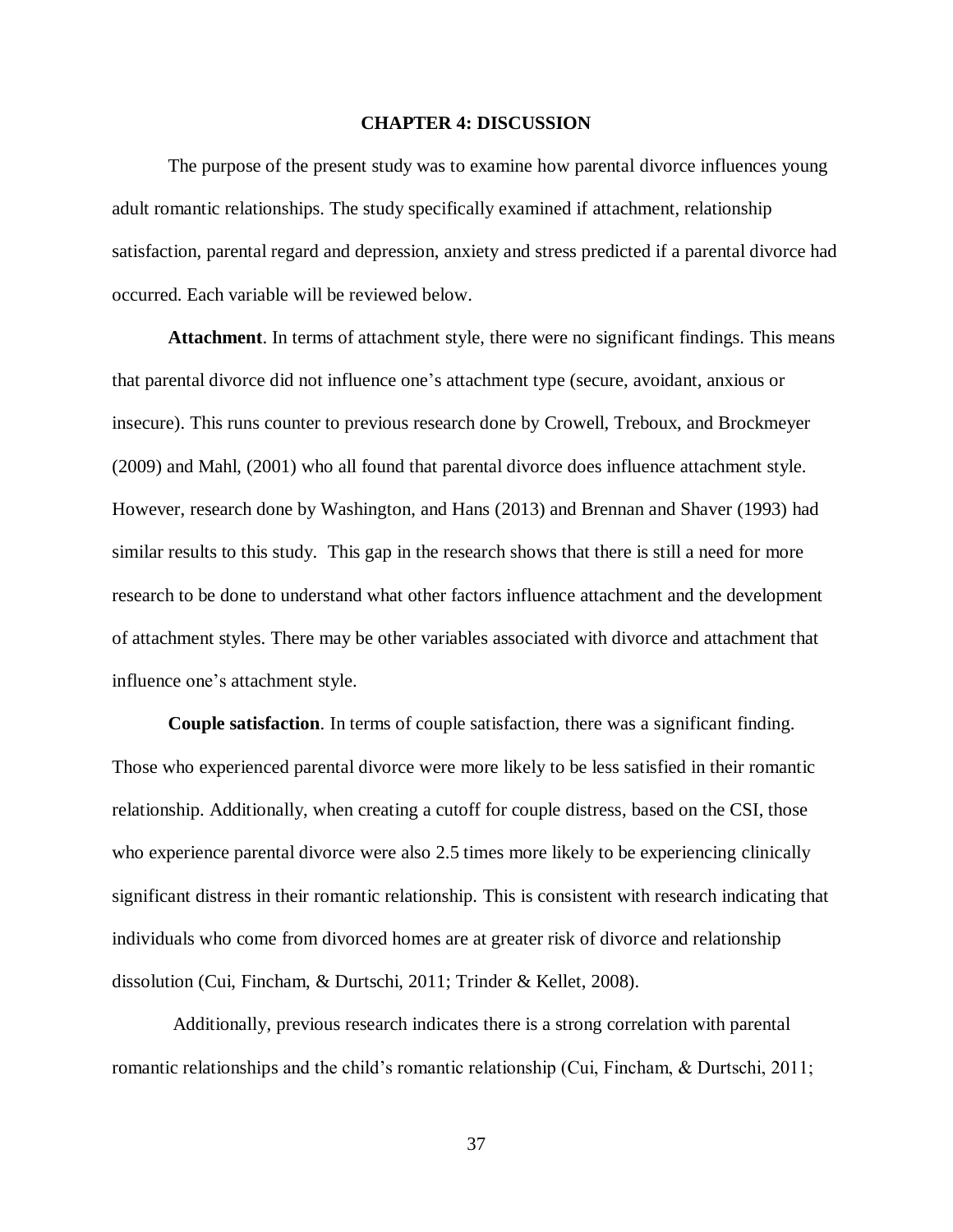Johnson, & Galambos, 2014; Trinder & Kellet, 2008). On the other hand, other studies suggest there is not a correlation between parental romantic relationships and the child's romantic relationships and that those from divorced homes are not at greater risk for relationship dissolution compared to those who did not experience parental divorce (Shulman et al., 2001). However, even though Shulman and colleagues (2001) indicated that there is no significant correlation, they did point out that those who experience parental divorce have a lower trust level in relationships (Shulman et al., 2001). If the parent of those who experienced parental divorce implemented unhealthy relationship practices that lead to a divorce and relationship dissolution, these unhealthy relationship practices are more likely to be passed on to the next generation and lead to relationship dissolution. Thus relationship quality of parent and child is strongly correlated and likely to be present in both of the generation's romantic relationships.

**Parent-child relationships**. In terms of parent child relationships, the present study found that there is a significant relationship between parental divorce and the regard children have for their parents. Those who experienced parental divorce were more likely to have lower parental regard. This finding provides support for previous research. Generally, in the event of a divorce, the relationship between the child and the parents is adversely affected (Mack, 2001; Wallerstein, & Lewis, 2007). It is unknown exactly why this damage to the parent child relationship occurs; however, one explanation may be that the damaged relationship is mainly a result of the level of trauma the child experiences before or after the divorce (Amato, & Afifi, 2006; Cui et al., 2011). This lack of parental regard and quality of relationship between parent and offspring has additional negative implications. For example, Tinder and Kellet (2008) found that if parent child relationships are negatively affected, then the child's romantic relationships are also negatively effected. Similarly, Johnson, and Galambos (2014) found that the parent child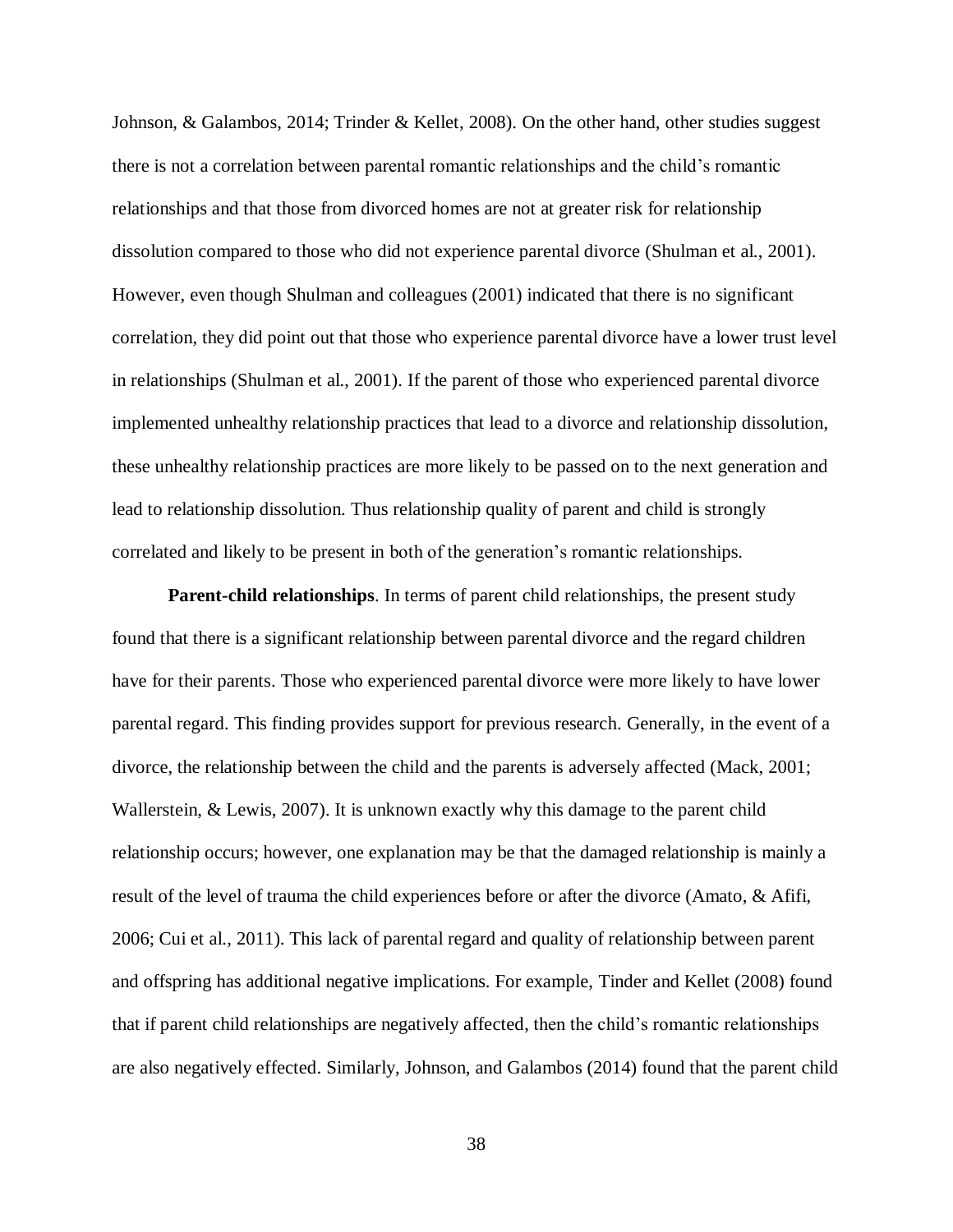relationship quality was strongly correlated to the adult child's romantic relationship. In the case of this study, the strongest predictor variable found was that those who experience parental divorce have significantly lower regard for both parents. Relationship quality is passed down from one generation to the next.

**Depression, anxiety and stress**. In terms of depression, anxiety and stress, there were no significant findings, suggesting that there was no difference in the emotional well-being of young adults between those who experience divorce and those who did not. This finding runs counter to previous research indicating that those who experience parental divorce are more likely to experience depression, anxiety and stress (Jeynes, 2006; Lau, 2007; Undheim, 2005). However, Amato and Booth (1991) found there is no difference in levels of depression and anxiety between those who experience divorce and those who did not. Amato and Booth (1991) asserted that the depression, anxiety and stress have a stronger relationship with parental conflict and level of intensity of the divorce. There may be other variables that have a more robust influence on one's level of depression anxiety and stress.

**Age**. When comparing age differences, previous research has found that if parental divorce happened before the age of twelve there were more negative consequences than if the divorce was after the age of twelve (En-Ling, 2014; Oppawsky, 2000). When comparing those who experienced divorce before the age of twelve with those who experienced divorce after the age of twelve, there were no differences in terms of attachment, couple satisfaction, parental regard, and depression, anxiety and stress. This is surprising due to previous findings from a number of studies that found there is a difference (Amato & Afifi 2006; Bojuwoye, & Akpan, 2009; Dillman, Purswell, Lindo, Jayne, & Fernando, 2011; Kelly & Emery 2003; Mustonen, Huurre, Kiviruusu, Haukkala, & Aro, 2011; Somody, & Hobbs, 2006; Undheim, 2005;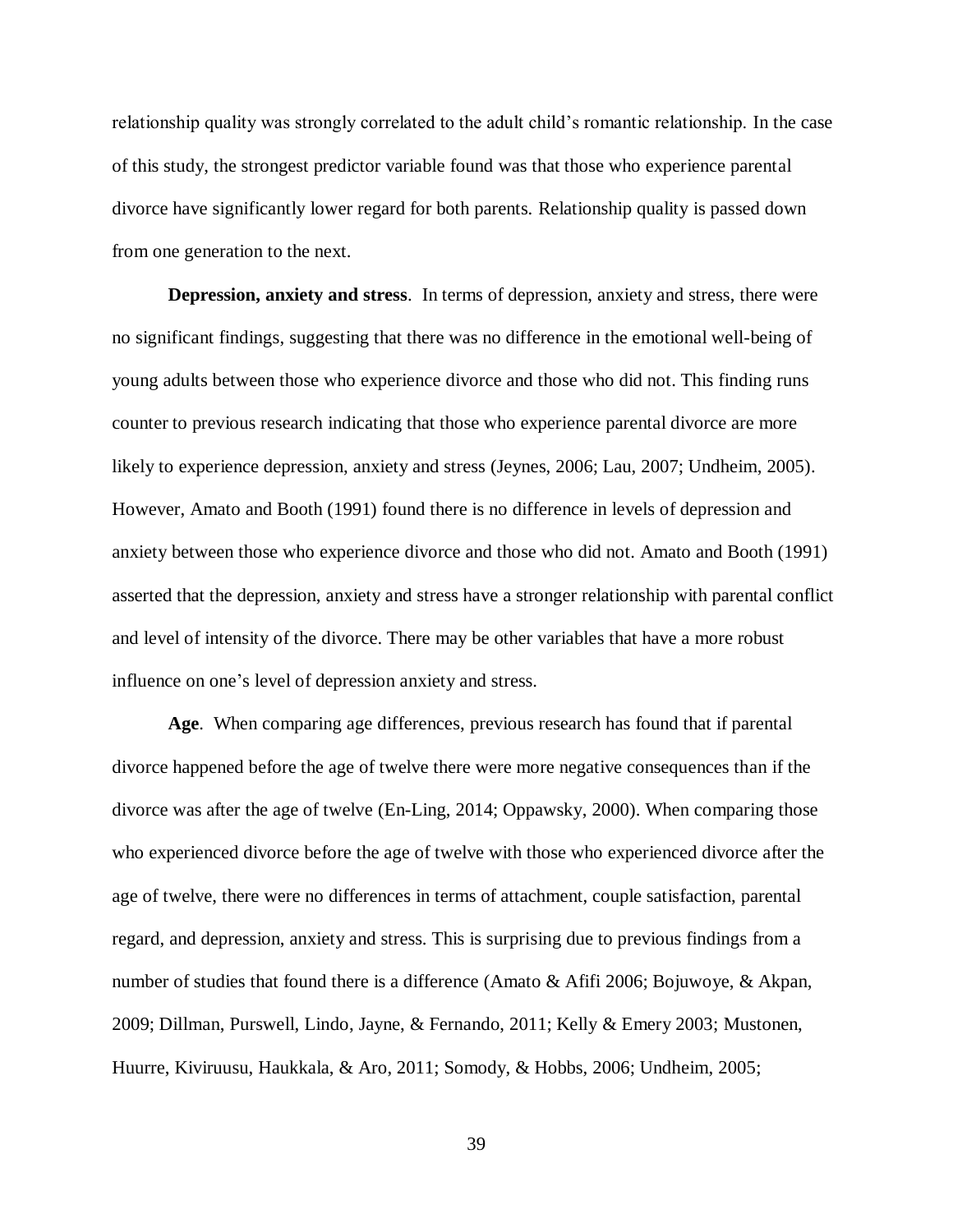Wallerstein, & Lewis, 2007). However, the differences may be in other areas other than attachment, couple satisfaction, parental regard, and depression, anxiety and stress. Additionally, after creating two age groups the sample size decreased to 50 in the group that experienced parental divorce before the age of 12. The group that experienced divorce after the age of 12 decreased to 37. These smaller sample sizes make it more difficult to generalize the findings of this study. The sample size was further reduced when accounting for gender differences.

**Gender**. There has been some previous research that has identified gender differences between males and females (Bojuwoye, & Akpan, 2009; Fackrell, Poulsen, Busby, & Dollahite, 2011; Undheim, 2005). In the present study, we looked at gender differences in terms of attachment, couple satisfaction, parental regard and depression, anxiety and stress. When analyzing the gender differences, there were no significant difference between males and females, which is contrary to previous findings that there are gender differences. However, the data from this study should be taken tentatively because of the small sample size of males who experienced divorce  $(n=15)$ . The main findings from the study are more robust. What6 was found is that those who experience parental divorce experience lower parental regard, they experience less satisfaction in their romantic relationships, and they are 2.5 times more likely to experience distress in their relationships. These findings suggest that those who experience parental divorce are at greater risk for romantic relationship dissatisfaction and dissolution.

It is possible that the variables in this study that are significantly associated with divorce (lower parental regard, lower satisfaction in relationships and greater relationship distress) may have a strong influence on one another. How the variables interact may shed more light on the effects of parental divorce. For example, having a lower parental regard could lead to dissatisfaction and distress in romantic relationships. On the other hand, having lower couple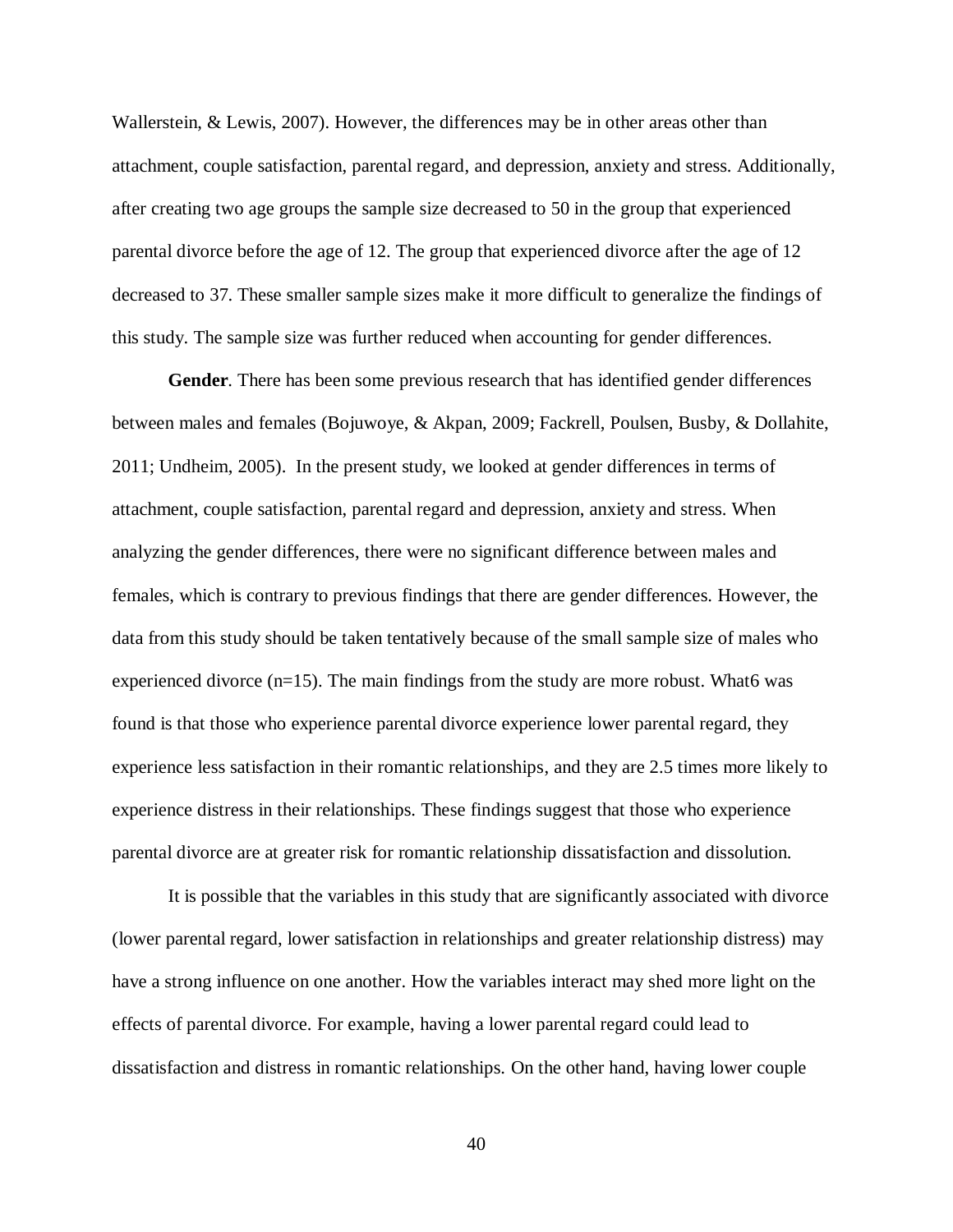satisfaction and distress in romantic relationships may lead to more resentment toward parents. This idea of the parental regard and relationship satisfaction being systemically connected is supported by previous research (Johnson & Galambos, 2014). Johnson, and Galambos (2014) found that the quality of the parent child relationship predicted intimate relationships fifteen years later. If parents had a strong relationship with their children, their children would develop a stronger relationship with their romantic partner. The lack of regard toward parents is likely to spillover into other relationships and may contribute to relational distress and dissolution. Mental health practitioners need to be able to assess these relationships and understand the link between parent child relationships and romantic relationships.

There appears to be a strong intergenerational transmission of relationship quality. Children who experience parental divorce are likely to model their parents' relationship attitudes and behaviors. A pattern of low quality relationships can be transferred to the next generation, making it difficult to break the cycle of low relationship quality. For example, those who experience parental divorce are at greater risk for following their parent's unhealthy relationship. Those who experience parental divorce may be unaware that they are repeating their parent's example or expectations of the characteristics of an unhealthy romantic relationship. Understanding this relationship can offer mental health practitioners an advantage when working with couples in which one or both partners experienced parental divorce.

### **Clinical Implications**

Mental health practitioners working with individuals who have experienced parental divorce need to be aware that this population is more likely to exhibit lower parental regard and may be holding resentment toward their parents. Furthermore, they may be less satisfied in their romantic relationships and more likely to experience clinically significant relationship distress.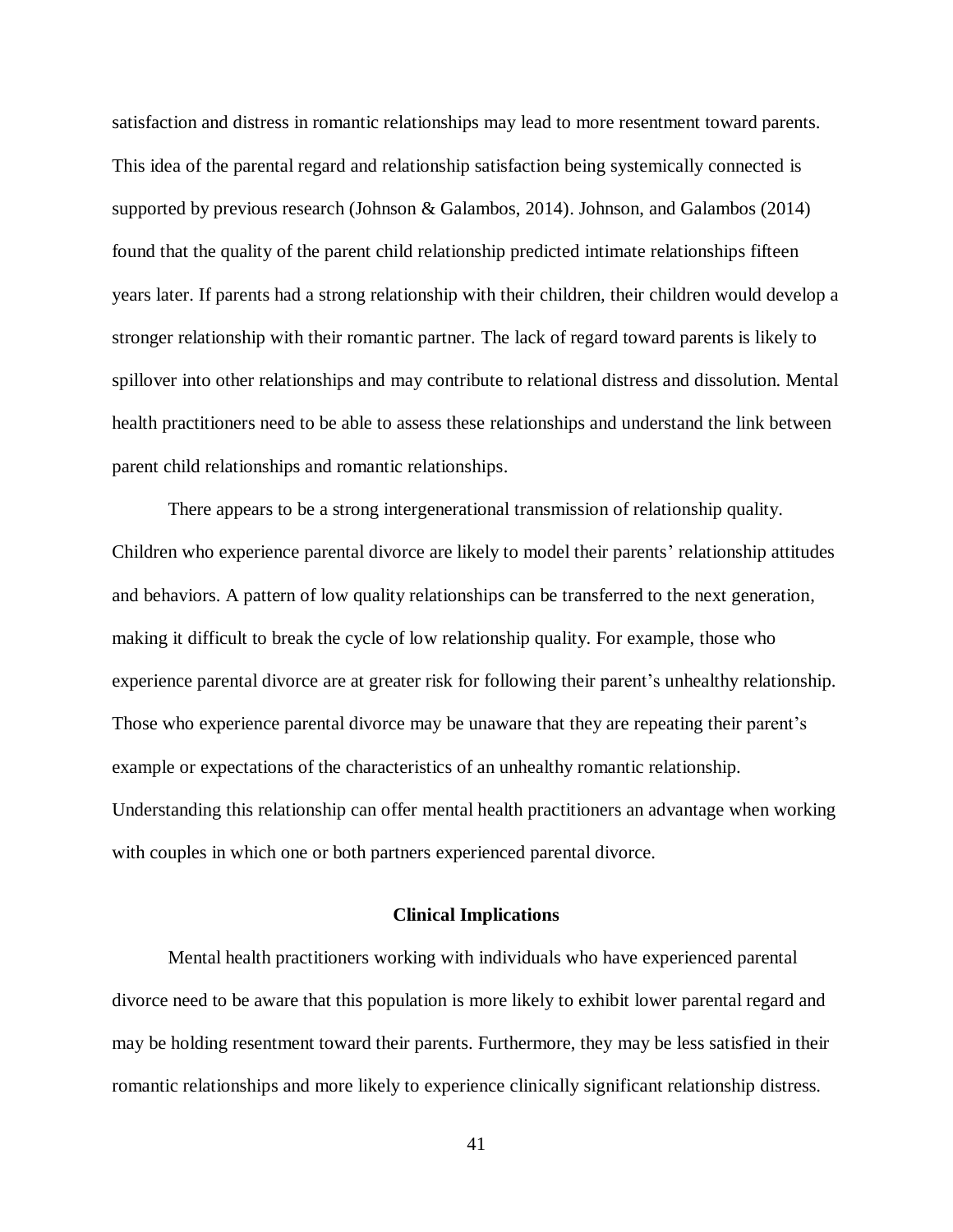By being aware of a possible issue of resentment and lower couple satisfaction, clinicians can be prepared to address these issues in therapy.

Some risk factors that mental health practitioners should look for include the intensity of the divorce, level of family conflict before and/or after the divorce, parental involvement and closeness, the client's beliefs about expectations surrounding a relationship (Dillman et al., 2011; Kelly & Emery, 2003; Mahl, 2001; Morrison, 2014; Stanley-Hagan & Hetherington 1999; Wallerstein & Lewis, 2007,Whiteside, 1998). Clinicians can ask, "How did your parents navigate their divorce?" "How did parental divorce effect your expectations around a romantic relationship?" These questions can assist therapists in gauging divorce impact and where to start in therapy. The clinicians need to consider how parental divorce affected the client on an individual and relational level.

The result of the study indicates that clinicians have two important areas to focus on when working with those who experience parental divorce. The first is individual health, and the second is relational health. Finally, having a coherent model when working with those who have experienced parental divorce can offer clinicians structure and guidance when working with this population. Emotional Focused Therapy (EFT) may be a good fit when working with these individuals because it addresses individual attachment needs as well as relational needs.

#### **Parental Regard**

Brann, Rittenour, and Myers (2007) found that when adult children felt betrayed by their parents' past actions, there was greater resentment toward them. However, if the child was able to forgive the parent, the relationship could be mended. Commitment, trust and relationship satisfaction were strengthened between parent and offspring (Brann et al., 2007). Assisting clients to forgive is one way to lower resentment and provide clients a way to strengthen their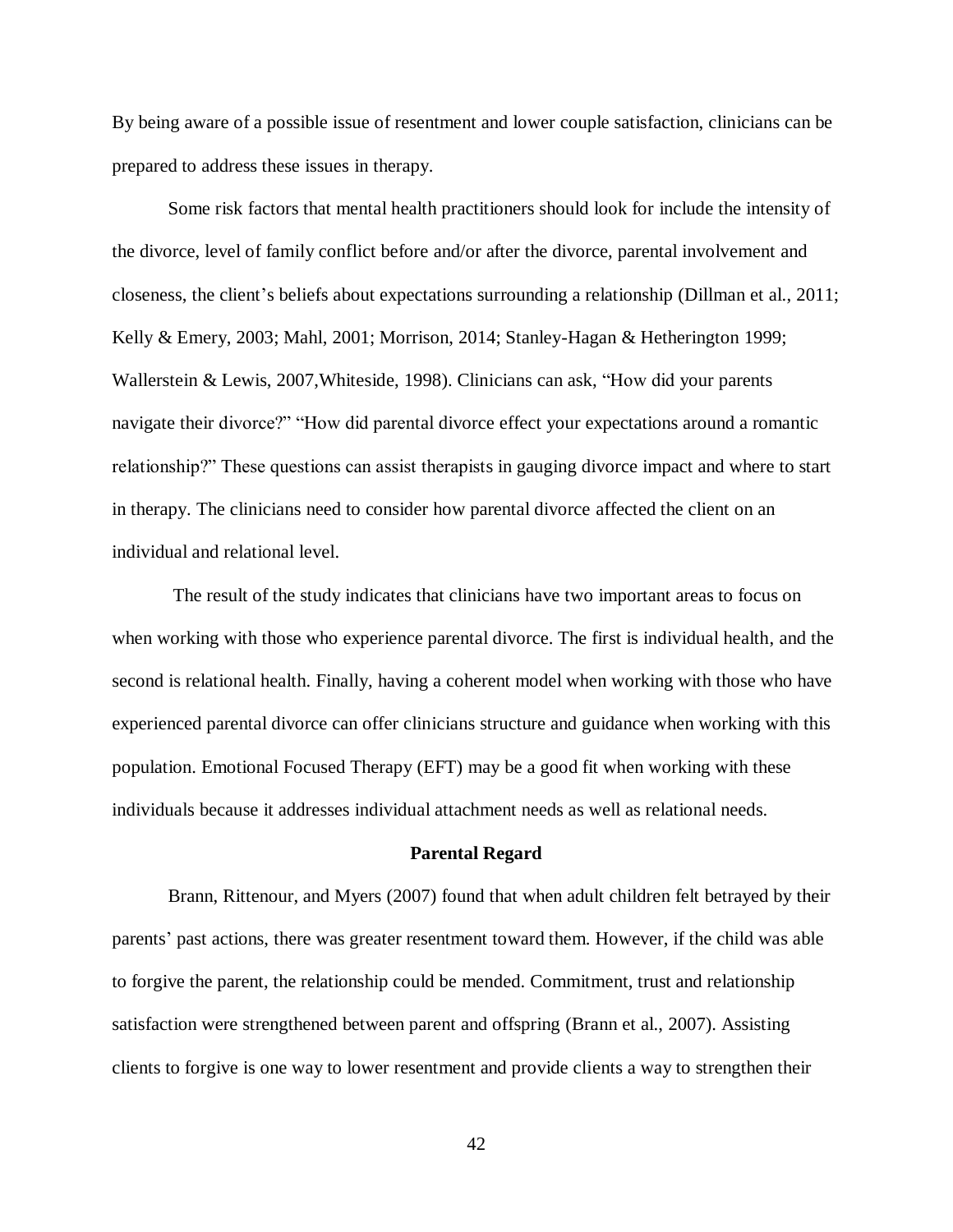relationships. Forgiveness is important for many clients so that healing can take place and a positive relationship with their significant other can be strengthened.

The idea that those who experience parental divorce need to learn to forgive is not a novel idea. Nousse, Enright and Klatt (2012) asserted that those who experience divorce may have experienced trauma and betrayal, and may be holding resentment toward their parents. They prepared an intervention using bibliotherapy. The book they choose was, *Forgiveness Is a Choice: The Step-by-Step Process of Resolving Anger and Restoring Hope* and compared its results of another group using bibliotherapy. The book they used was, *Difficult Conversations: How to Talk About What Matters Most*. Although there were no significant differences between the groups, within the forgiveness group the researchers found that the forgiveness intervention participants scored higher on forgiveness, relationships with parents improved, and the participants had lower anxiety levels (Nousse et al., 2012).

On the other hand, although forgiveness can provide freedom from resentment and provide healing for relationships, there are times when forgiveness can be problematic such as in abusive relationships (Lamb 2002). Tsang and Sanford (2002) explained that abusers can dismiss their own harmful behavior and can enable an unhealthy relationship. Therefore therapists need to determine how forgiveness is to be implemented with each client or if at all. Sometimes relationships are better left alone than to reinforce a negative dynamic.

Still, forgiveness has been found to have many positive effects. Maio, Thomas, Fincham and Carnelley (2008) found that when there was forgiveness between parent and offspring, there were higher levels of conscientiousness, emotional stability and agreeableness in the relationship (Maio, et al., 2008). Forgiveness has also been shown to be a positive factor in relationship satisfaction and life adjustments (Orathinkal & Vansteenwegen, 2006).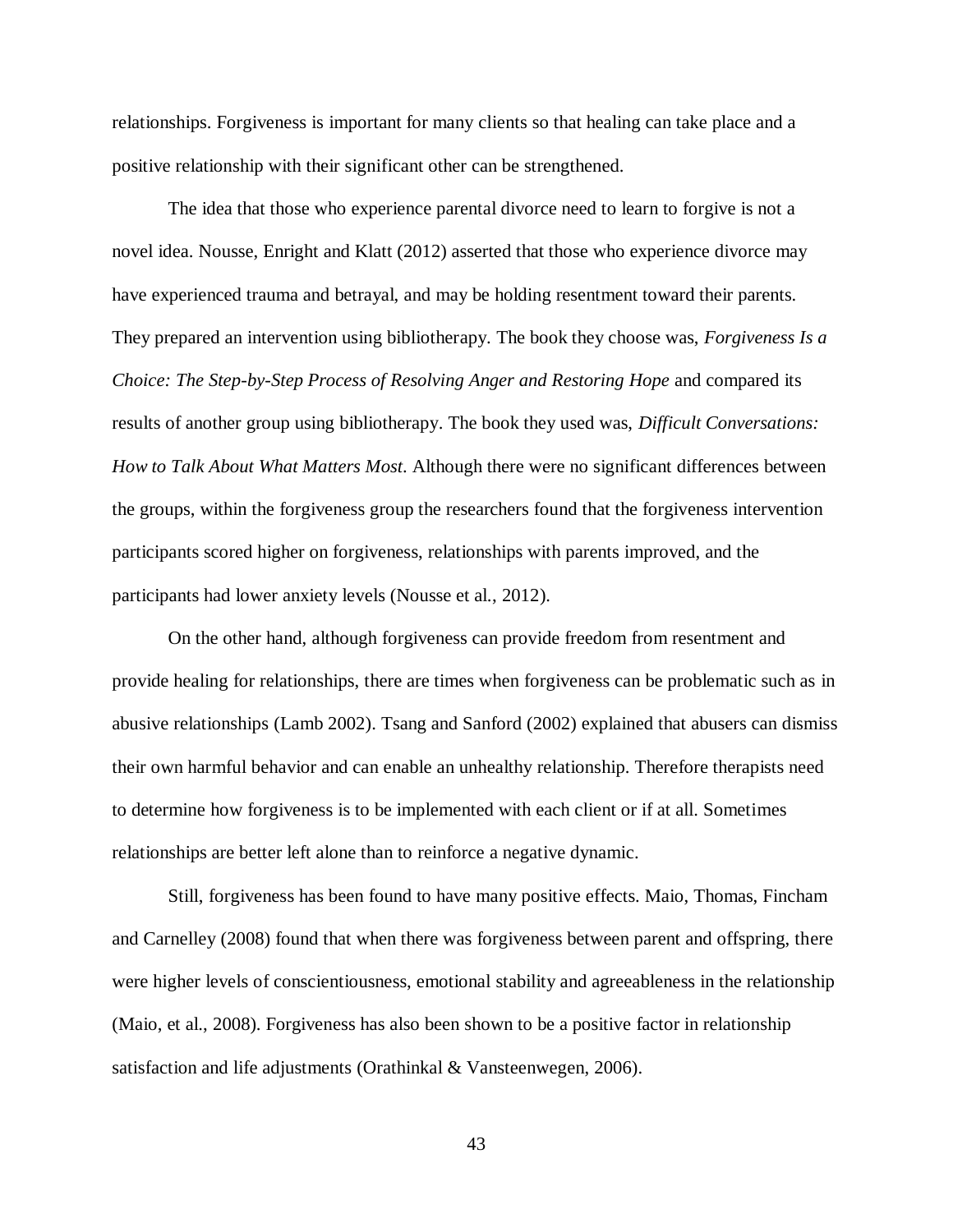#### **Relationship Satisfaction/Distress**

Forgiveness can provide an antidote for lower parental regard, relationship distress and relationship satisfaction that those who experience parental divorce tend to exhibit. If they can learn to be more forgiving with their parents, they will be more likely to forgive their significant other and not harbor feelings of resentment. However, the answer may not be as simple as forgiveness especially with the trauma that those who experience parental divorce have felt.

Priest (2015) found that those who experience relationship distress were likely raised in an environment where there was violence/abuse among caregivers. Priest's (2015) research focused on using a Bowenian perspective. He claimed that it may be beneficial to explore the trauma in the treatment of relationships distress. Part of his approach was to track the inflexible cycles of the intergenerational romantic relationship so that the client could be aware of the patterns involved in their family of origin. Priest (2015) reported that this may also benefit clients who experience relationship distress by providing them with an understanding of where the unhealthy dynamic originated from. Clients who experience relationship distress can also use emotional regulation to increase differentiation and separate from the negative interactions. There are however clients who have experienced severe trauma that can benefit from a structured technique.

Clements (2014) found that in cases of severe trauma and relationship distress, guided imagery with music (GIM) can be beneficial. A focus of the technique is to have the client and therapist focus on a goal topic for the session while using music to facilitate a mindfulness exercise. Goals could include exploring personal insight, growth and guidance for significant life issues and events. The last five minutes are to assist the client in returning to an alert state and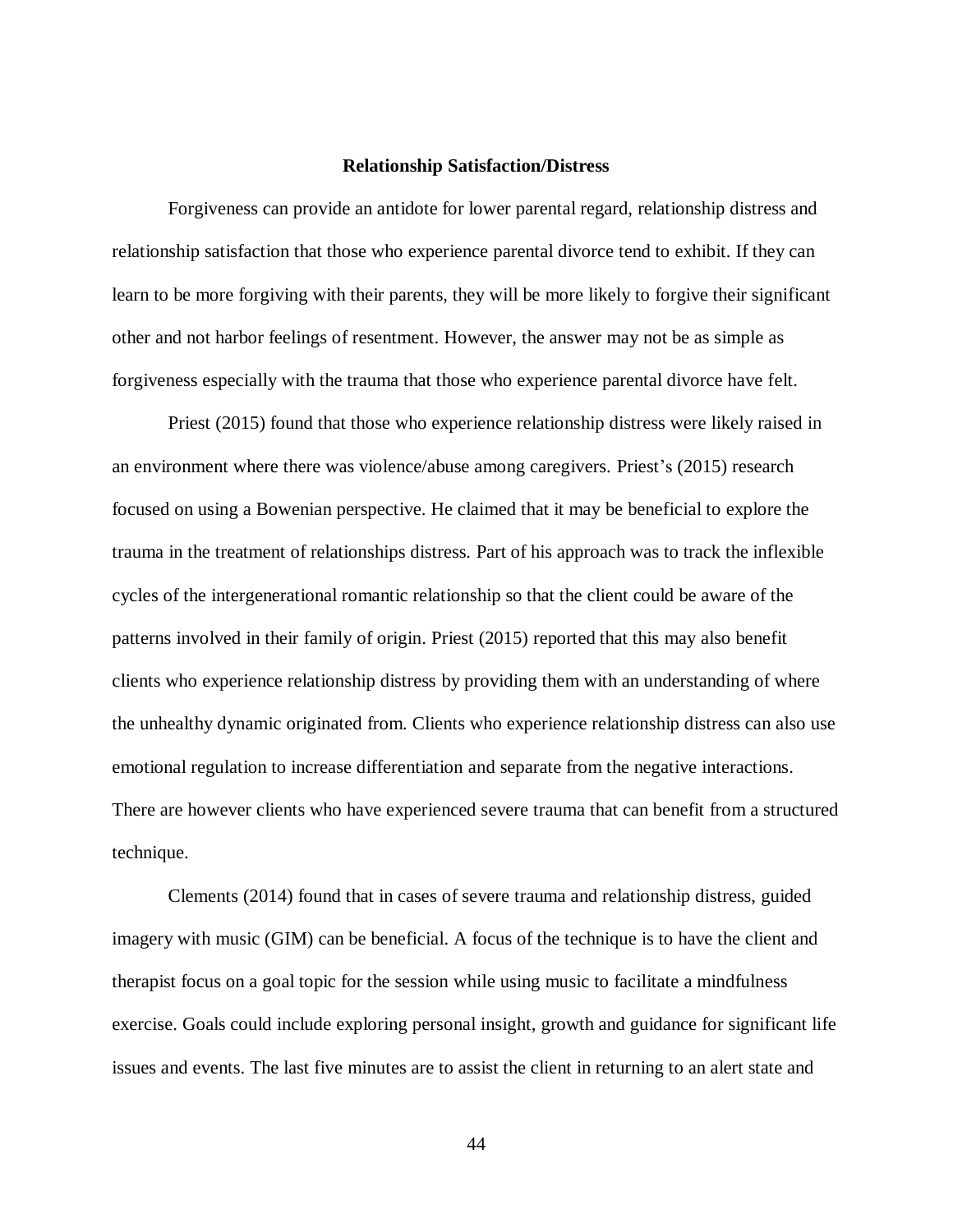summarizing what was learned (Clements, 2014). The process took time and assisted the client in moving past the trauma. Helping the client move past the trauma can lead to greater stability in the relationship. The relational distress and lower relational satisfaction can be addressed by using the lens of EFT.

#### **Clinical Models: Emotional Focused Therapy**

In terms of a therapeutic modality for clients who experience parental divorce, EFT seems to be a good fit. EFT has been shown to decrease relationship distress and increase relationship satisfaction (Burgess Moser, Johnson, Dalgleish, Lafontaine, Wiebe, & Tasca, 2016; Dalgleish, Johnson, Burgess Moser, Lafontaine, Wiebe, & Tasca, 2015; Dalgleish, Johnson, Burgess Moser, Wiebe, and Tasca, 2015; Halchuk, Makinen, & Johnson, 2010; Wittenborn, Culpepper, & Liu, 2012). It is a unique approach that focuses on the attachment needs of the individual as well as relational needs of a couple or family. Those who experience parental divorce may have been exposed to trauma that can create attachment injuries. Parental divorce is more complicated if one considers the negative models that those who experience parental divorce observe in their parents. This could be the reason why children of divorce experience greater relational distress. However, other models may be beneficial in working with those who experience parental divorce such as Bowenian, with its intergenerational focus.

According to Dalgleish and colleagues (2015) some important steps in EFT include creating the safe space, finding the underlying attachment needs, developing a safe emotional connection between partners, and assisting the partners to meet each others attachment needs. Partners that have a fear of intimacy or abandonment benefit greatly from EFT which promotes greater emotional connection. Clients who experienced parental divorce most likely did not see parents who had strong emotional connections. EFT can greatly benefit these clients by showing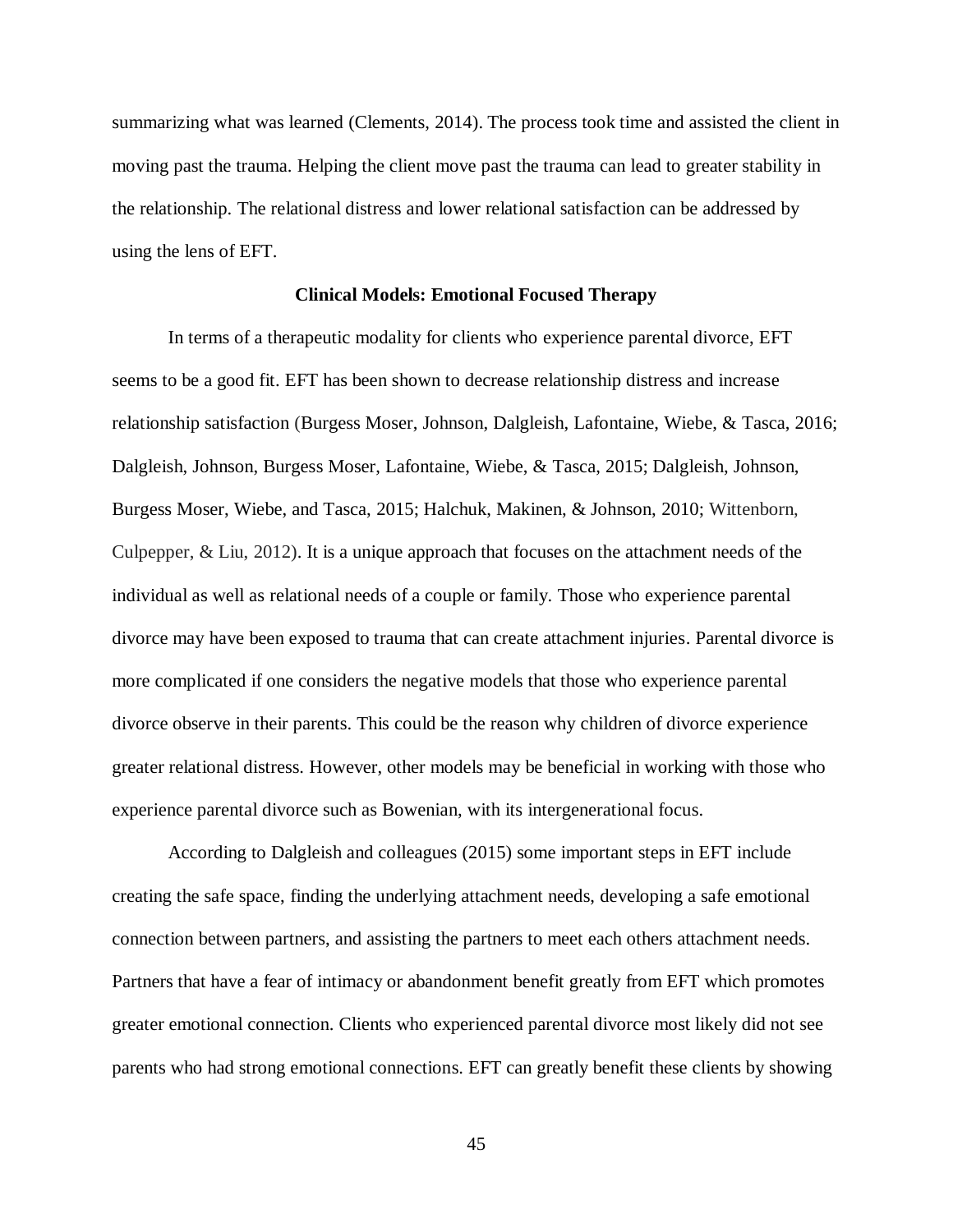them how they can safely connect to their romantic partner and their parents (Dalgleish et al., 2015). Applying EFT techniques can also be helpful in lessoning the effects of depression and relationship distress (Wittenborn et al., 2012). For these reasons, EFT is a viable option for therapists working with clients who have experienced parental divorce.

Furthermore, Dalgleish and colleagues (2015) found EFT to benefit couples who reported lower relationship satisfaction. They also found if one partner presented with an anxious attachment style, then they were more likely to be distressed in the relationship (Dalgleish et al., 2015). For distressed couples, being vulnerable may be difficult because of the fear of abandonment.

Fear of abandonment can make it difficult to experience relationship satisfaction. Dalgleish and colleagues (2015) found that utilizing the blamer softener effect can be beneficial for the clients who are struggling with emotional connection. The blamer softener effect is manifest when one or both partners are able to express their needs in a calm nature (Dalgleish et al., 2015). Partners who were able to utilize the blamer softener effect had greater likelihood of couple satisfaction. Partners who exhibited attachment avoidance had greater difficulty having relationship satisfaction. Those who were able to express their attachment needs found a stronger connection with their romantic partner (Dalgleish et al., 2015).

Burgess and colleagues (2016) found that couples in distresses reported increased relationship satisfaction and decreased attachment anxiety and avoidance as a result of EFT. However, couples who did not apply the blamer softener technique did not report significant changes in couple satisfaction. Those who have an anxious attachment style may take longer to reach blamer softener results. Couples in the study reported being less likely to avoid emotional closeness after therapy.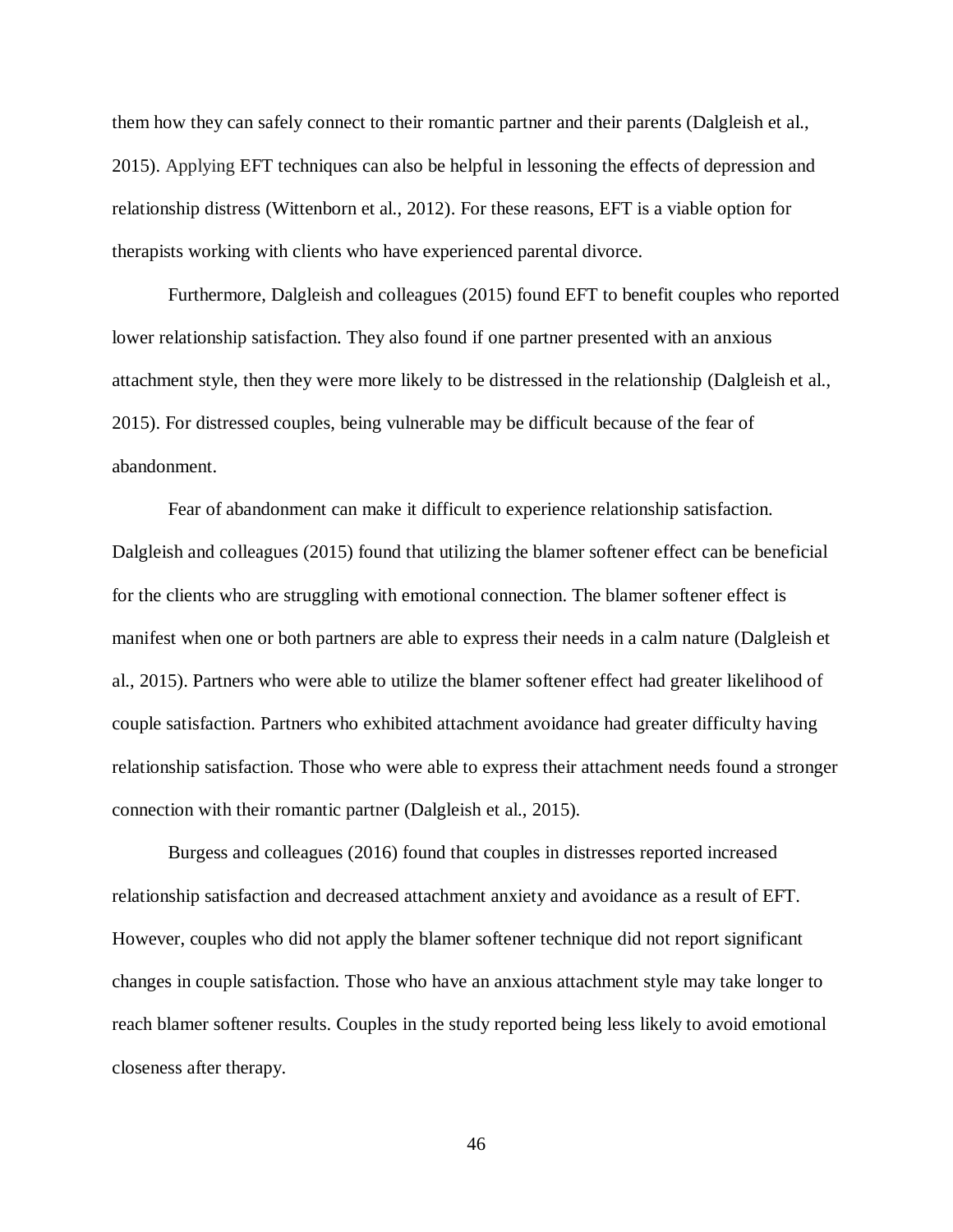Halchuk and colleagues (2010) looked at couples who had been treated using EFT and saw where they were at three years after therapy. According to their findings, there were no significant differences in terms of when they left therapy and where they were in terms of the relationship (Halchuk et al., 2010). However, there was a slight decrease in couple satisfaction. There were no significant differences from partners who resolved issues and those who did not resolve their issues in therapy. The long terms effects of EFT appear to be beneficial (Halchuk et al., 2010). However, more research is needed to understand the long term effects of EFT or other factors involved in relationship satisfaction.

#### **Forgiveness Intervention**

Mental health practitioners working with individuals who have experienced parental divorce need to be aware that this population is more likely to exhibit lower parental regard and may be holding resentment toward their parents. Furthermore, they may be less satisfied in their romantic relationships and more likely to experience distress. By being aware of a possible issue of resentment and lower couple satisfaction, clinicians can be prepared to address these issues in therapy.

Brann, Rittenour, and Myers (2007) found that when adult children felt betrayed by there parents past actions there was greater resentment toward them. However, if the child was able to forgive the parent, the relationship could be mended. Commitment, trust and relationship satisfaction were strengthened between parent and offspring (Brann et al., 2007). Assisting clients to forgive is one way to lower resentment and provide clients a way to strengthen their relationships. Forgiveness is important for many clients so that healing can take place and a positive relationship with their significant other can be strengthened.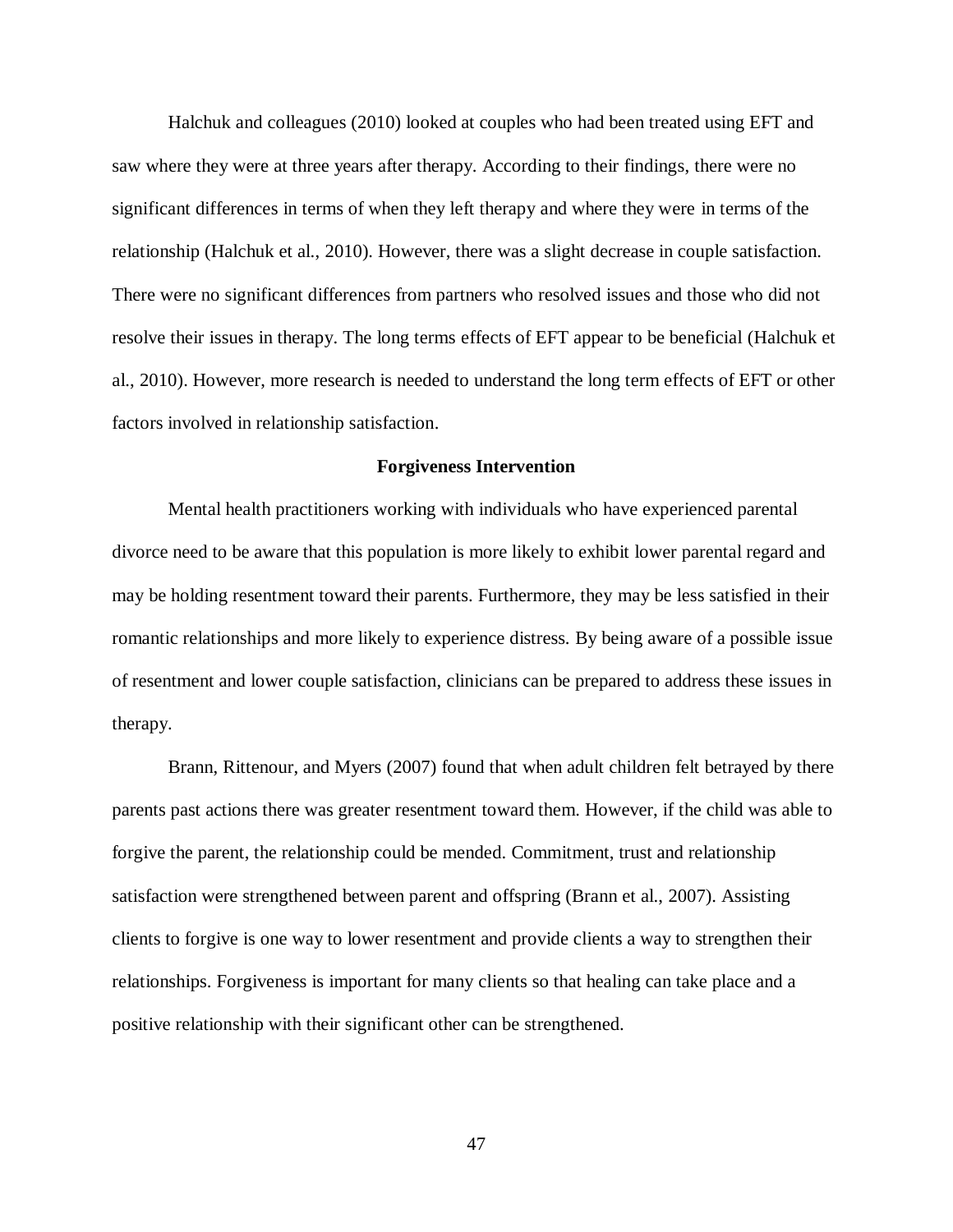Forgiveness has been found to have many positive effects. Maio, Thomas, Fincham and Carnelley (2008) found that when there was forgiveness between parent and offspring, there were higher levels of conscientiousness, emotional stability and agreeableness in the relationship (Maio, et al., 2008). Forgiveness has also been shown to be a positive factor in relationship satisfaction and life adjustments (Orathinkal & Vansteenwegen, 2006). Forgiveness can provide an antidote for lower parental regard, relationship distress and relationship satisfaction that those who experience parental divorce tend to exhibit. If they can learn to be more forgiving with their parents, they may be more likely to forgive their significant other and not harbor feelings of resentment.

Clinicians need to be aware of the potential risk of those who experience parental divorce and their likelihood of harboring resentment toward their parents. When clinicians are able to assist those who have experienced parental divorce in the forgiveness process they help the clients to let go of the resentment that can keep them from finding the satisfaction in their romantic relationships. Nevertheless, forgiveness may not be appropriate for all clients who harbor resentment toward their parents. Therapists should work with clients to determine the appropriateness of including forgiveness in treatment. Although these findings can be beneficial for clinicians, more research is needed to understand why there is lower parental regard, lower relationship satisfaction and couple distress for those who experience parental divorce.

## **Limitations and Direction for Future Research**

This study offered insight to the intergenerational effects of parental divorce. However, the study has many limitations that need to be considered. The quantitative analysis used for the study is a small snapshot of how divorce affected the participants' relationship at the time that participants completed the study. There are other factors that relate to relationship satisfaction,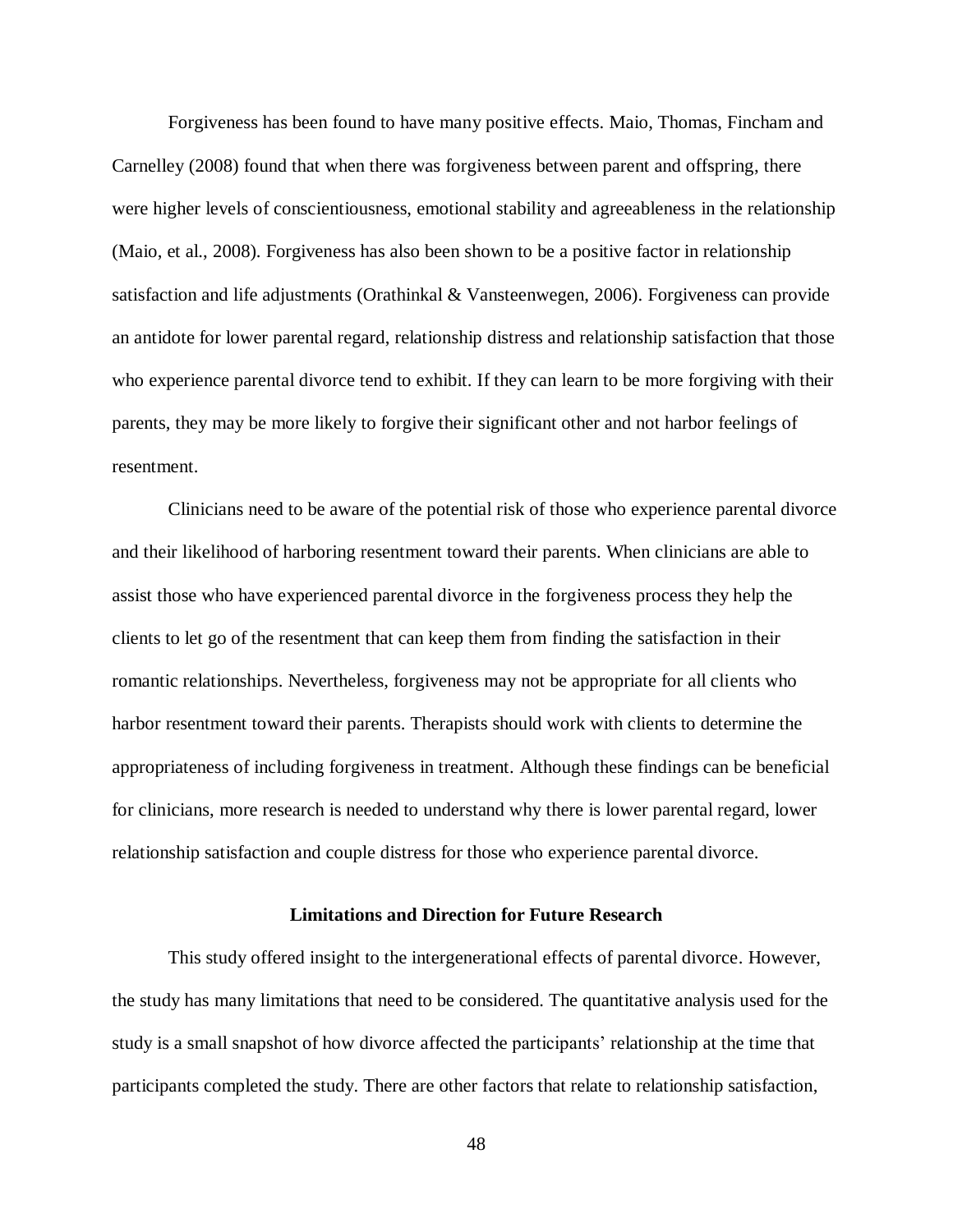and as research has shown, the event of a divorce is only one variable amidst the wide gamut of the participants' experience that may contribute to the success or failure of a romantic relationship. Other variables include parental conflict, attachment styles, relationship to parents and social support. All of these variables and most likely other variables interact with each other and the relationship satisfaction of those who experienced divorce and those who have not.

Along with the wide range of the human experience and everything that contributes to relationships. The present study also had an overabundance of females (81%), Latter Day Saints (LDS) (43%), Caucasians (84%) and heterosexuals (89%). Future research needs to incorporate a larger sample and find ways of recruiting more males with a variety of different beliefs and racial and ethnic populations being represented.

Future research could be directed at understanding the findings of this study, such as, why those who experience divorce have such a low parental regard, less satisfied in their relationships and experience relationship distress. A qualitative design could be used to better understand this interaction. Researchers could assess if participants who have experienced divorce have lower parental regard, couple satisfaction, and clinically significant relationship distress. If participants do not report exhibiting these outcomes, researchers could ask questions to find out why. This may help identify some protective factors and risk factors for experiencing parental divorce.

#### **Conclusion**

In conclusion, parental divorce is a common occurrence that has both positive and negative effects. There are risk and protective factors associated with experiencing parental divorce. Attachment, parent-child relationships, relationship satisfaction and depression anxiety and stress were examined in relation to parental divorce. The main findings of the present study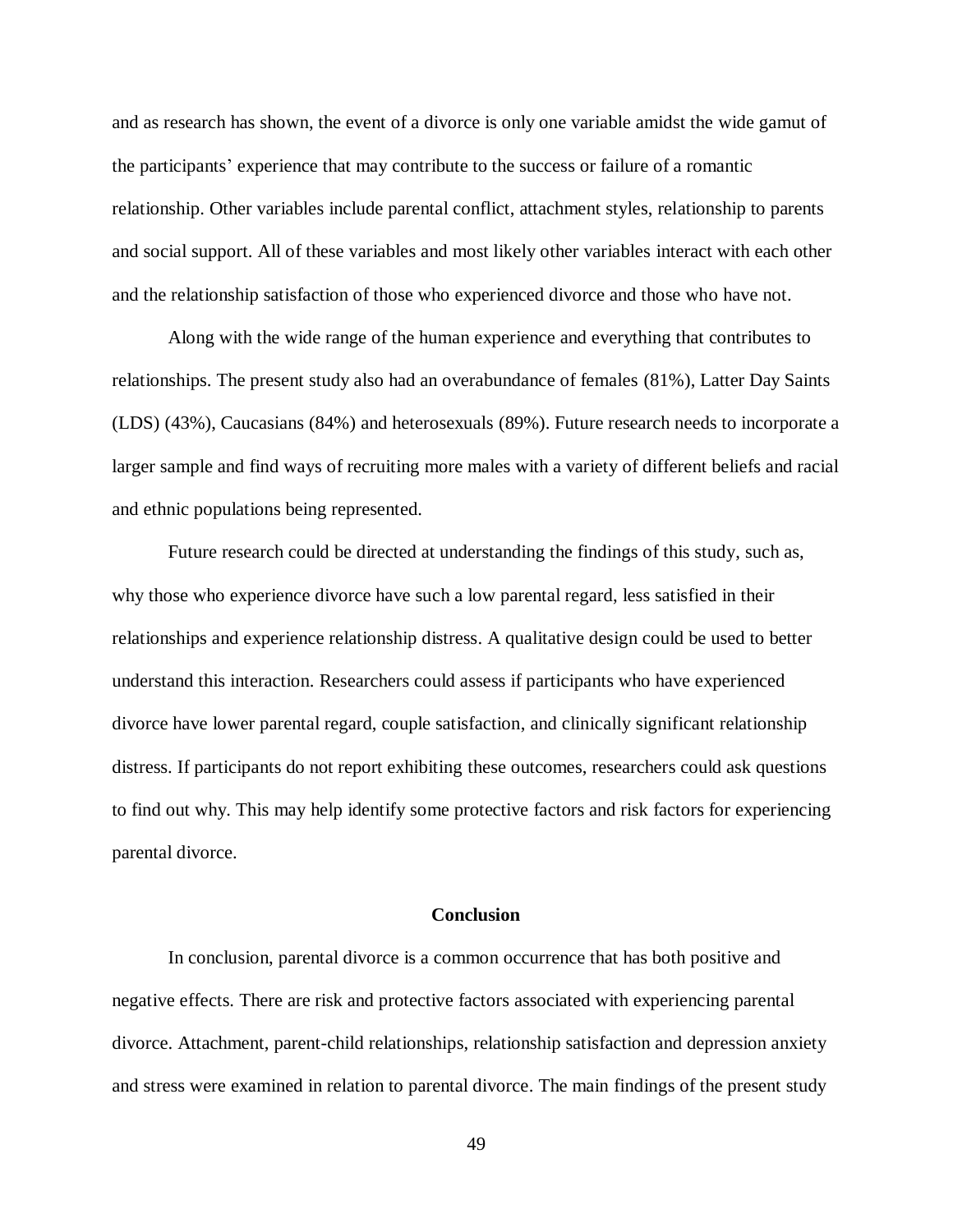are that those who experience divorce have a greater likelihood of having lower parental regard, lower relationship satisfaction and greater relationship distress. There is a powerful link between the parent and child romantic relationships. Mental health practitioners can benefit by understanding this link between parent and offspring. Therapist can use EFT to assist clients who have experienced parental divorce to have greater relationship satisfaction and lower relationship distress. Future research should examine the findings of this study and or recruit a larger more diverse sample size.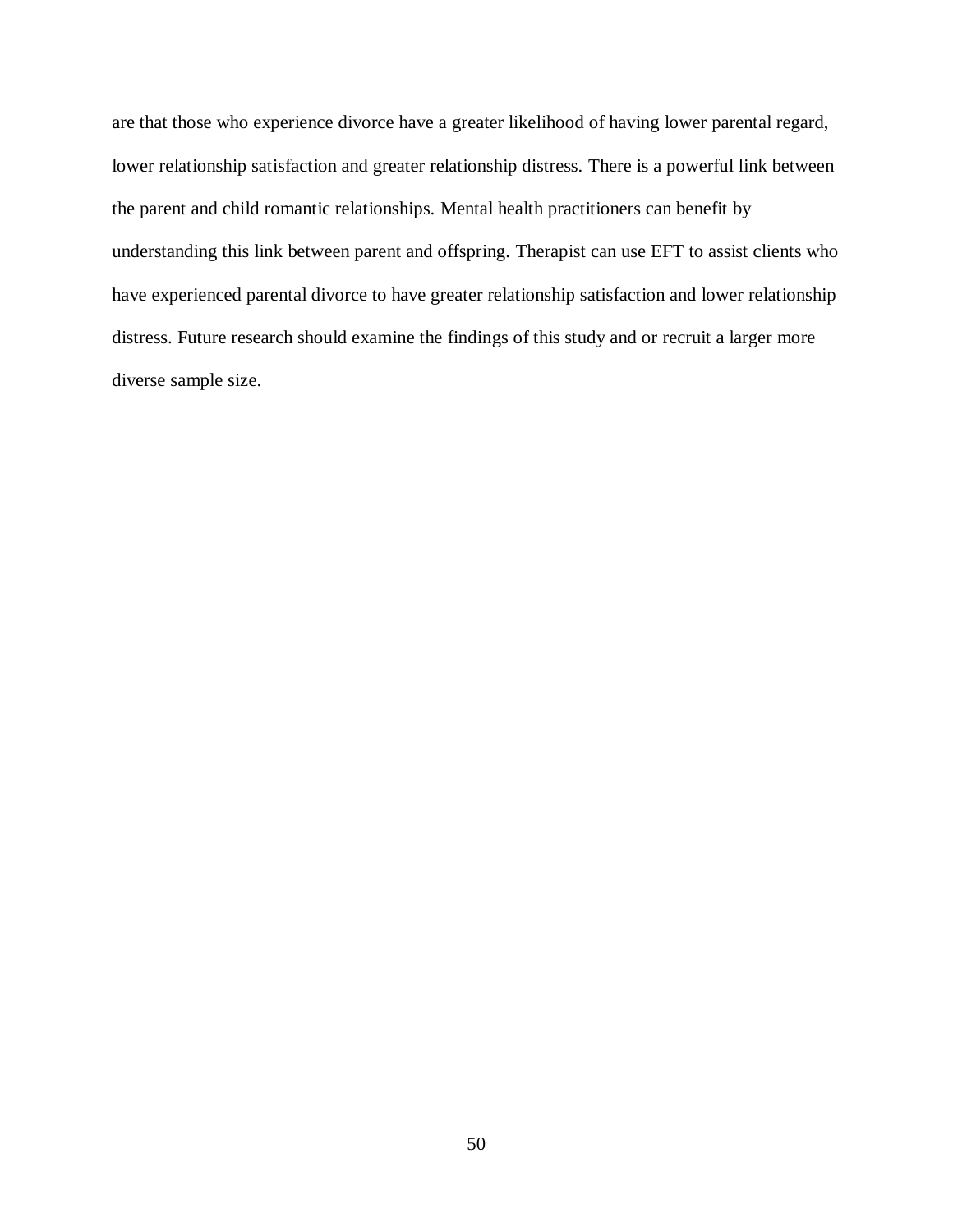## **Appendix A**

## **General Demographics**

What is your gender?

- $\Box$ Male
- Female  $\Box$
- Other (please specify) \_\_\_\_\_\_\_\_\_\_\_\_\_\_\_\_\_\_\_\_  $\Box$

How old are you?

 $\overline{\phantom{a}}$  , we can consider the constraint of the constraint  $\overline{\phantom{a}}$  $\Box$ 

How many children do you have?

Please specify number: \_\_\_\_\_\_\_\_\_\_\_\_\_\_\_\_\_\_\_\_  $\Box$ 

What is your racial or ethnic origin?

American Indian or Alaska Native  $\Box$ 

- Asian or Pacific Islander  $\Box$
- African-American/Black  $\Box$
- $\Box$ Caucasian/ White
- $\Box$ Mexican-American/Hispanic
- Biracial /Multiracial (please specify) \_\_\_\_\_\_\_\_\_\_\_\_\_\_\_\_\_\_\_\_  $\Box$
- Other (specify) \_\_\_\_\_\_\_\_\_\_\_\_\_\_\_\_\_\_\_\_  $\Box$

In what state do you currently reside?

What is your sexual orientation?

 $\Box$ Heterosexual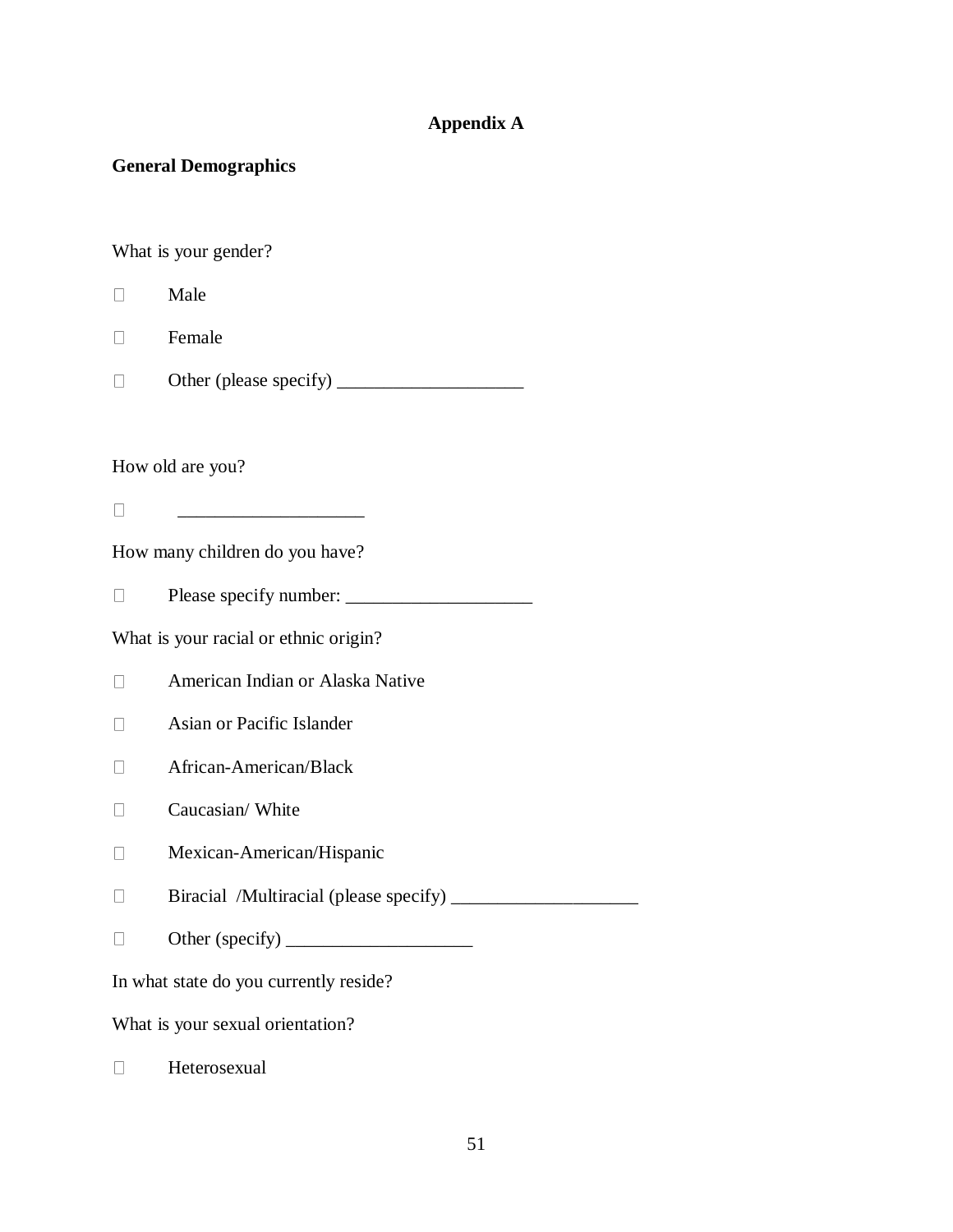- $\Box$ Gay/Lesbian
- $\Box$ Bisexual
- Other (Please specify) \_\_\_\_\_\_\_\_\_\_\_\_\_\_\_\_\_\_\_\_  $\Box$

What is your current relationship status?

- $\Box$ Not in a serious relationship - Casual Dating Only
- $\Box$ In a serious dating relationship
- $\Box$ Living together
- Engaged to be married  $\Box$
- $\hfill \square$ Married, first marriage
- $\Box$ Married, later marriage (Please specify widowed or divorced) \_\_\_\_\_\_\_\_\_\_\_\_\_\_\_\_\_\_\_
- Widowed  $\Box$

Please indicate the highest level of education completed.

- $\hfill \square$ Elementary / Middle School
- High School or equivalent  $\hfill \square$
- Vocational/Technical School (2 year)  $\Box$
- Some College  $\Box$
- $\Box$ College Graduate (4 year)
- Master's Degree (MS)  $\Box$
- $\Box$ Doctoral Degree (PhD)
- Professional Degree (MD, JD, etc.)  $\Box$
- Other (Please specify:) \_\_\_\_\_\_\_\_\_\_\_\_\_\_\_\_\_\_\_\_  $\Box$

How long have you been in this current relationship? (Please specify years or months).

 $\Box$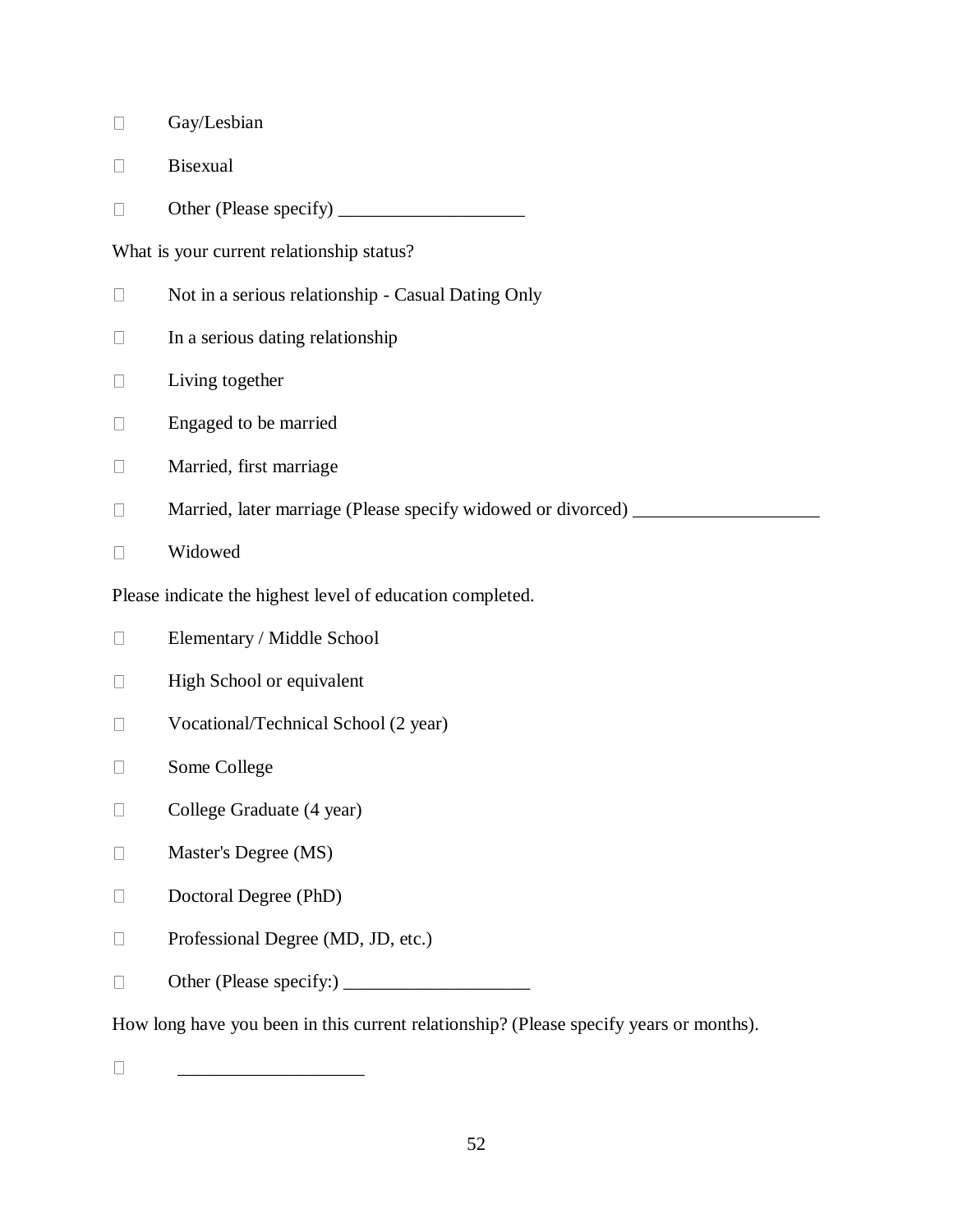Please indicate your current household income in U.S. dollars

- $\Box$ Under \$10,000
- \$10,000 \$19,999  $\Box$
- \$20,000 \$29,999  $\Box$
- $\Box$ \$30,000 - \$39,999
- \$40,000 \$49,999  $\Box$
- \$50,000 \$74,999  $\Box$
- \$75,000 \$99,999  $\Box$
- $\Box$ \$100,000 - \$150,000
- $\Box$ Over \$150,000

What is your employment status? Please write your occupation in the space provided.

- Employed full-time  $\Box$
- Employed part-time  $\Box$
- Unemployed  $\Box$
- $\Box$ Homemaker
- $\Box$ Retired
- $\Box$ Student

What is your religious preference? (Please write "None" if not religious)

Have you ever attended therapy?

\_\_\_\_\_\_\_\_\_\_\_\_\_\_\_\_\_\_\_\_

- $\Box$ No
- Yes (please specify the reason, type (individual, family, couple), and for how long)  $\Box$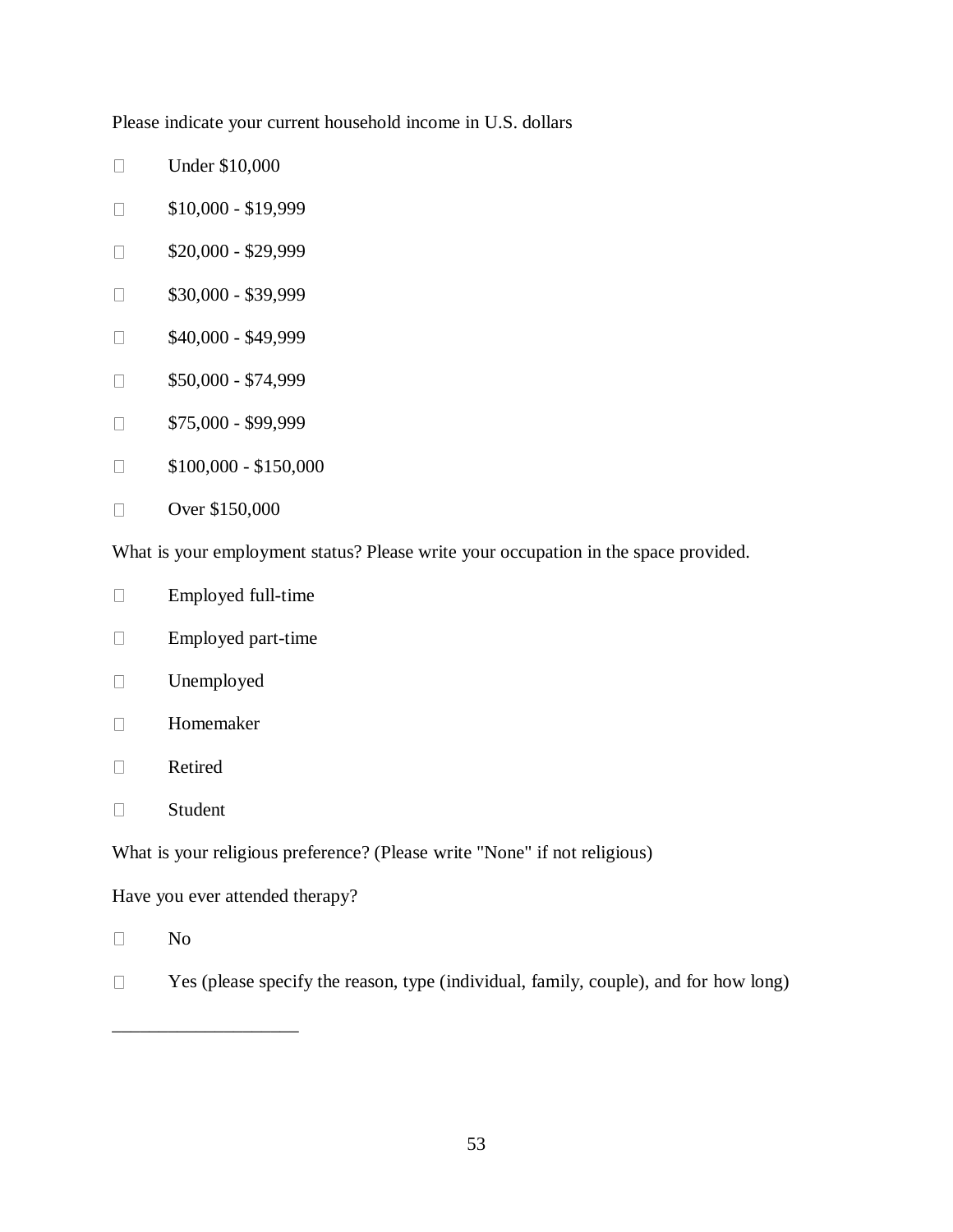# **Appendix B**

## **The Experience in Close Relationship Scale**

The following statements concern how you generally feel in close relationships (e.g., with romantic partners, close friends, or family members). Respond to each statement by indicating how much you agree or disagree with it.<br>

I prefer not to show a partner how I feel deep down.

- $\Box$ Disagree Strongly
- $\Box$ Disagree
- $\Box$ Disagree Slightly
- Neutral / Mixed  $\Box$
- $\Box$ Agree Slightly
- $\Box$ Agree
- $\Box$ Agree Strongly

I worry about being rejected or abandoned

- $\Box$ Disagree Strongly
- $\Box$ Disagree
- $\Box$ Disagree Slightly
- $\Box$ Neutral / Mixed
- $\Box$ Agree Slightly
- $\Box$ Agree
- $\Box$ Agree Strongly

I am very comfortable being close to other people.

 $\Box$ Disagree Strongly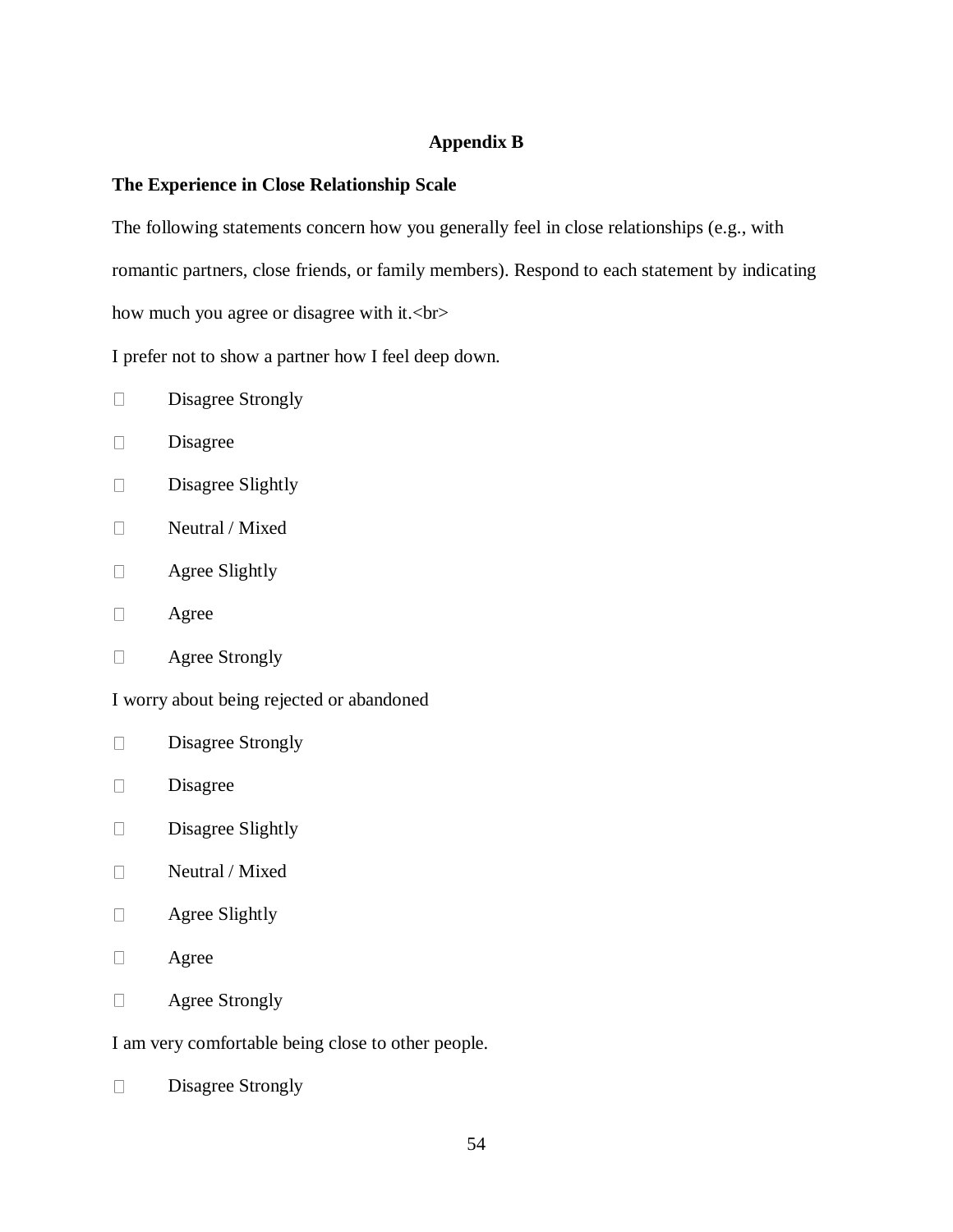- Disagree  $\Box$
- Disagree Slightly  $\Box$
- Neutral/ Mixed  $\Box$
- $\Box$ Agree Slightly
- $\Box$ Agree
- Agree Strongly  $\Box$

I worry a lot about my relationships.

- Disagree Strongly  $\Box$
- Disagree  $\Box$
- $\Box$ Disagree Slightly
- Neutral/ Mixed  $\Box$
- Agree Slightly  $\Box$
- Agree  $\Box$
- Agree Strongly  $\Box$

Just when someone starts to get close to me I find myself pulling away.

- $\Box$ Disagree Strongly
- Disagree  $\Box$
- $\Box$ Disagree Slightly
- $\Box$ Neutral/ Mixed
- Agree Slightly  $\Box$
- $\Box$ Agree
- Agree Strongly  $\Box$

I worry that others won't care about me as much as I care about them.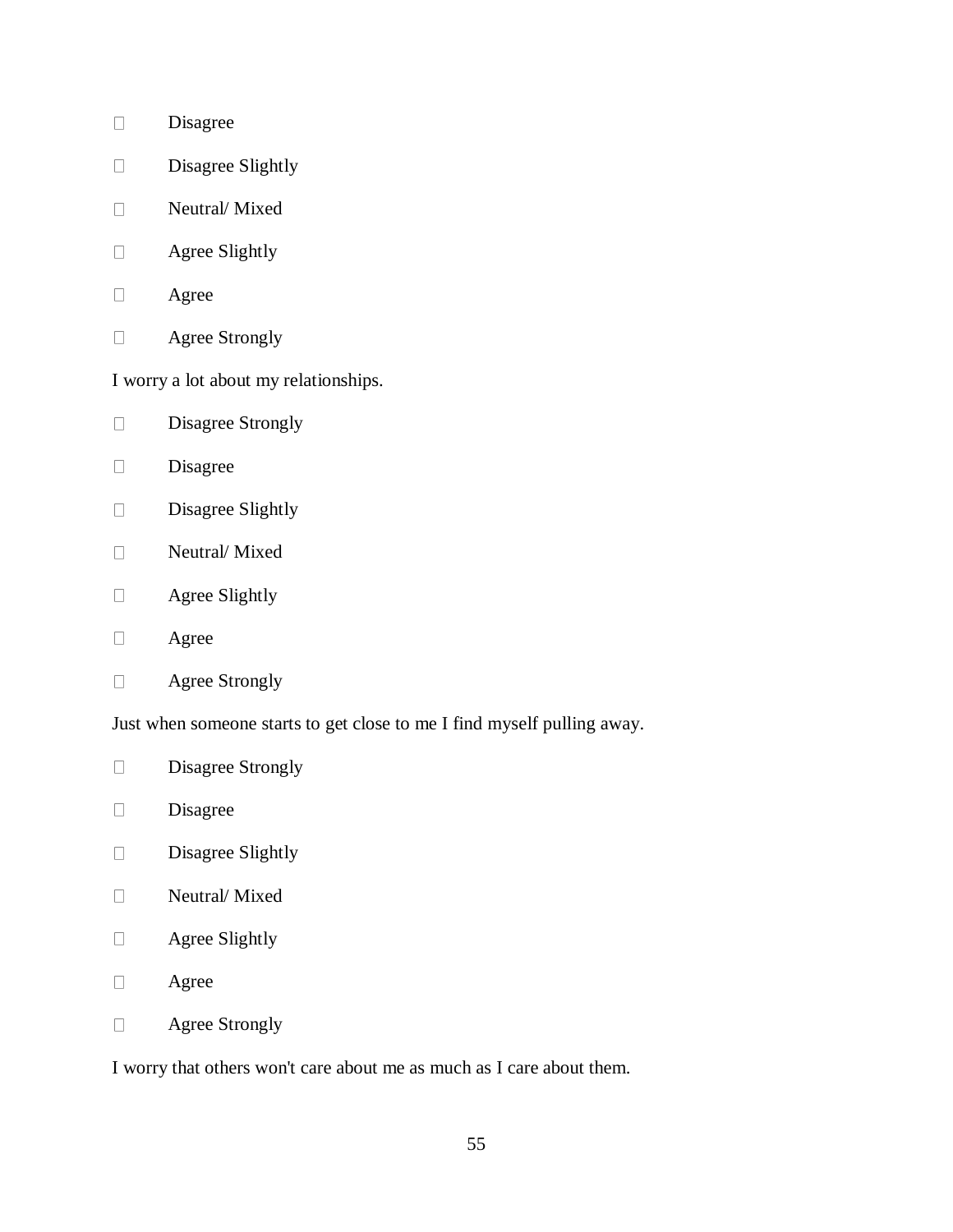- Disagree Strongly  $\Box$
- $\Box$ Disagree
- Disagree Slightly  $\Box$
- Neutral/ Mixed  $\Box$
- Agree Slightly  $\Box$
- Agree  $\Box$
- Agree Strongly  $\Box$

I get uncomfortable when someone wants to be very close to me.

- Disagree Strongly  $\Box$
- $\Box$ Disagree Slightly
- Disagree  $\Box$
- Neutral/ Mixed  $\Box$
- Agree Slightly  $\hfill \square$
- Agree  $\Box$
- $\Box$ Agree Strongly

I worry a fair amount about losing my close relationship partners.

- Disagree Strongly  $\Box$
- $\Box$ Disagree
- $\Box$ Disagree Slightly
- $\Box$ Neutral/ Mixed
- Agree Slightly  $\Box$
- $\Box$ Agree
- Agree Strongly $\Box$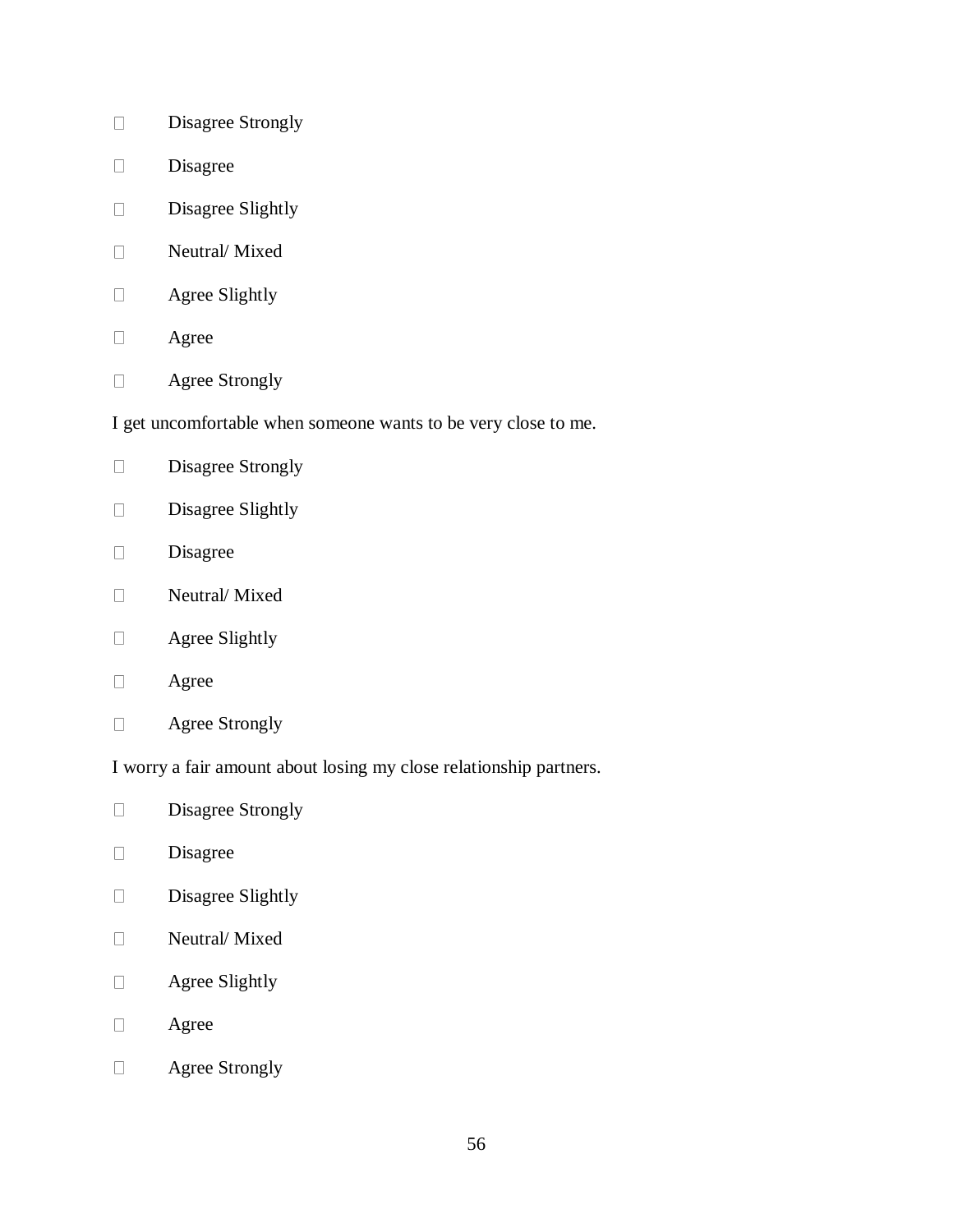I don't feel comfortable opening up to others.

- Disagree Strongly  $\Box$
- $\Box$ Disagree
- $\Box$ Disagree Slightly
- $\Box$ Neutral/ Mixed
- Agree Slightly  $\Box$
- Agree  $\Box$
- Agree Strongly  $\Box$

I often wish that close relationships partners' feelings for me were as strong as my feelings for

them.

- Disagree Strongly  $\Box$
- Disagree  $\Box$
- Disagree Slightly  $\Box$
- Neutral/ Mixed  $\Box$
- $\Box$ Agree Slightly
- $\Box$ Agree
- Agree Strongly  $\Box$

I want to get close to others, but I keep pulling back.

- $\Box$ Disagree Strongly
- Disagree  $\Box$
- Disagree Slightly  $\Box$
- Neutral/ Mixed  $\Box$
- Agree Slightly $\Box$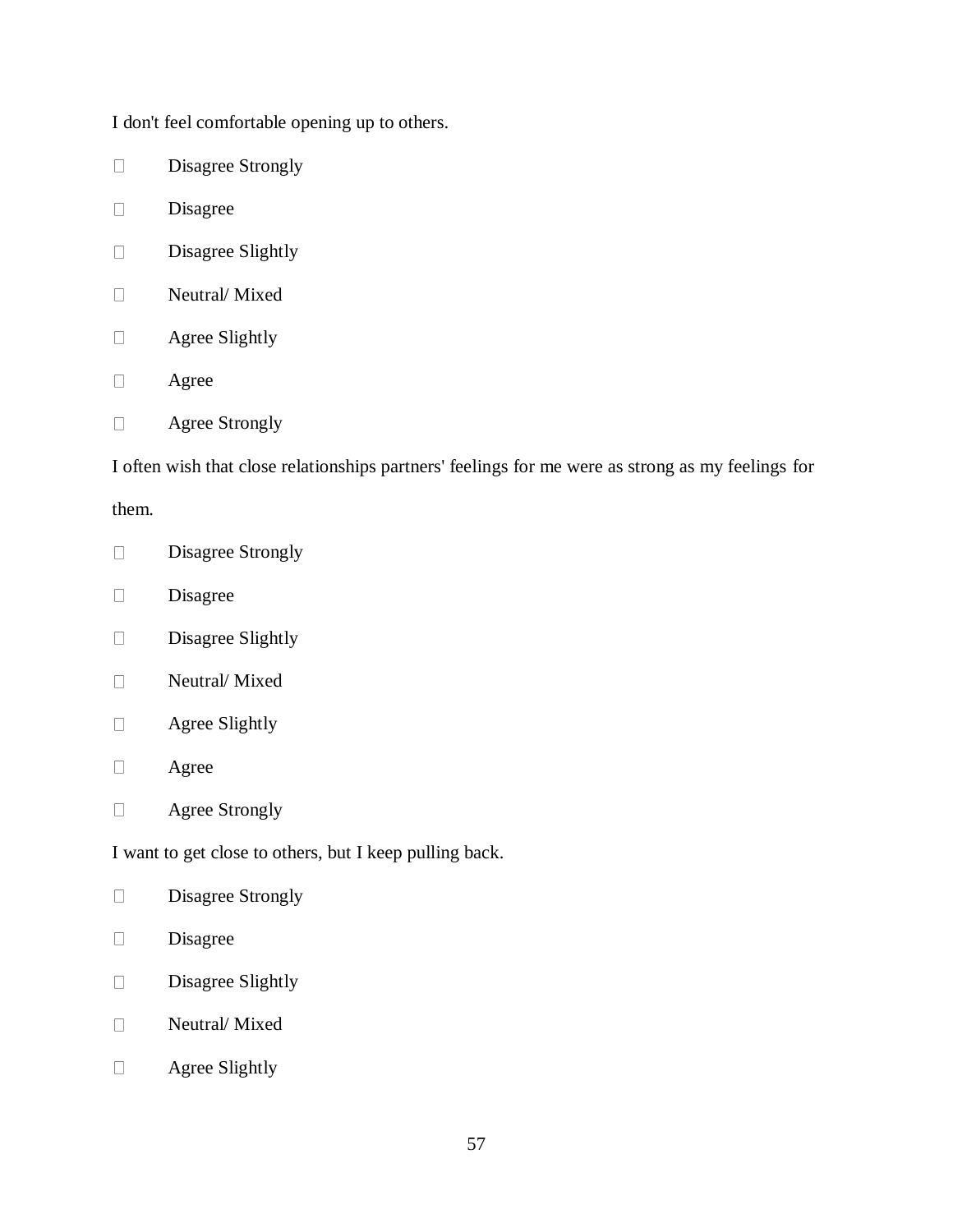#### Agree  $\Box$

Agree Strongly  $\Box$ 

I want to get very close to others, and this sometimes scares them away.

- Disagree Strongly  $\Box$
- $\Box$ Disagree
- Disagree Slightly  $\Box$
- Neutral/ Mixed  $\Box$
- Agree Slightly  $\Box$
- $\Box$ Agree
- $\Box$ Agree Strongly

I am nervous when another person gets too close to me.

- Disagree Strongly  $\Box$
- Disagree  $\Box$
- Disagree Slightly  $\Box$
- Neutral/ Mixed  $\Box$
- $\Box$ Agree Slightly
- $\Box$ Agree
- $\Box$ Agree Strongly

I worry about being alone.

- Disagree Strongly  $\Box$
- Disagree  $\Box$
- Disagree Slightly  $\Box$
- Neutral/ Mixed $\Box$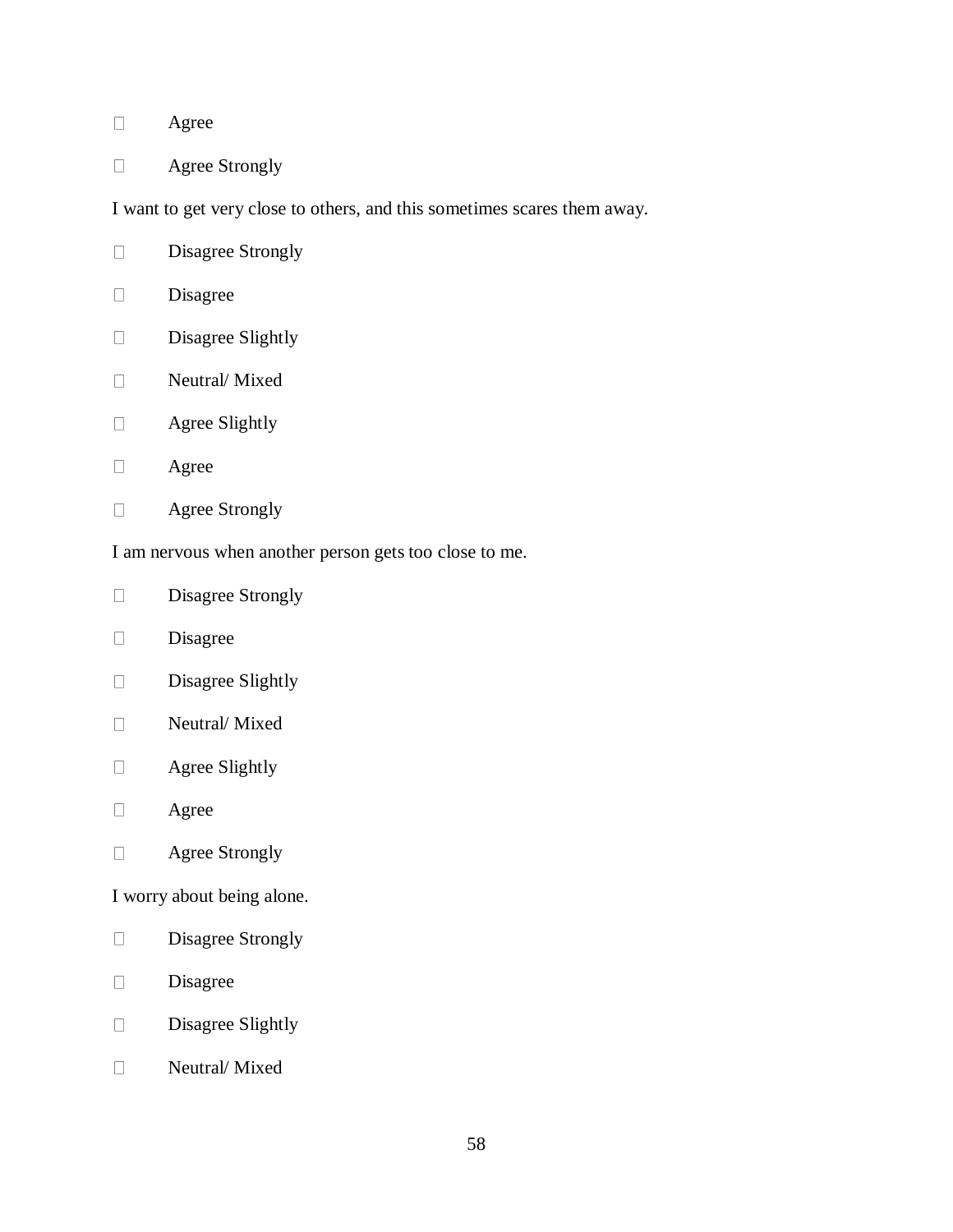- Agree Slightly  $\Box$
- $\Box$ Agree
- Agree Strongly  $\Box$

I feel comfortable sharing my private thoughts and feelings with others.

- Disagree Strongly  $\Box$
- Disagree  $\Box$
- Disagree Slightly  $\Box$
- Neutral/ Mixed  $\Box$
- Agree Slightly  $\Box$
- $\Box$ Agree
- Agree Strongly  $\Box$

My desire to be very close sometimes scares people away.

- Disagree Strongly  $\hfill \square$
- Disagree  $\Box$
- Disagree Slightly  $\Box$
- Neutral/ Mixed  $\Box$
- Agree Slightly  $\Box$
- $\Box$ Agree
- $\Box$ Agree Strongly

I try to avoid getting too close to others.

- Disagree Strongly  $\Box$
- Disagree  $\Box$
- Disagree Slightly $\Box$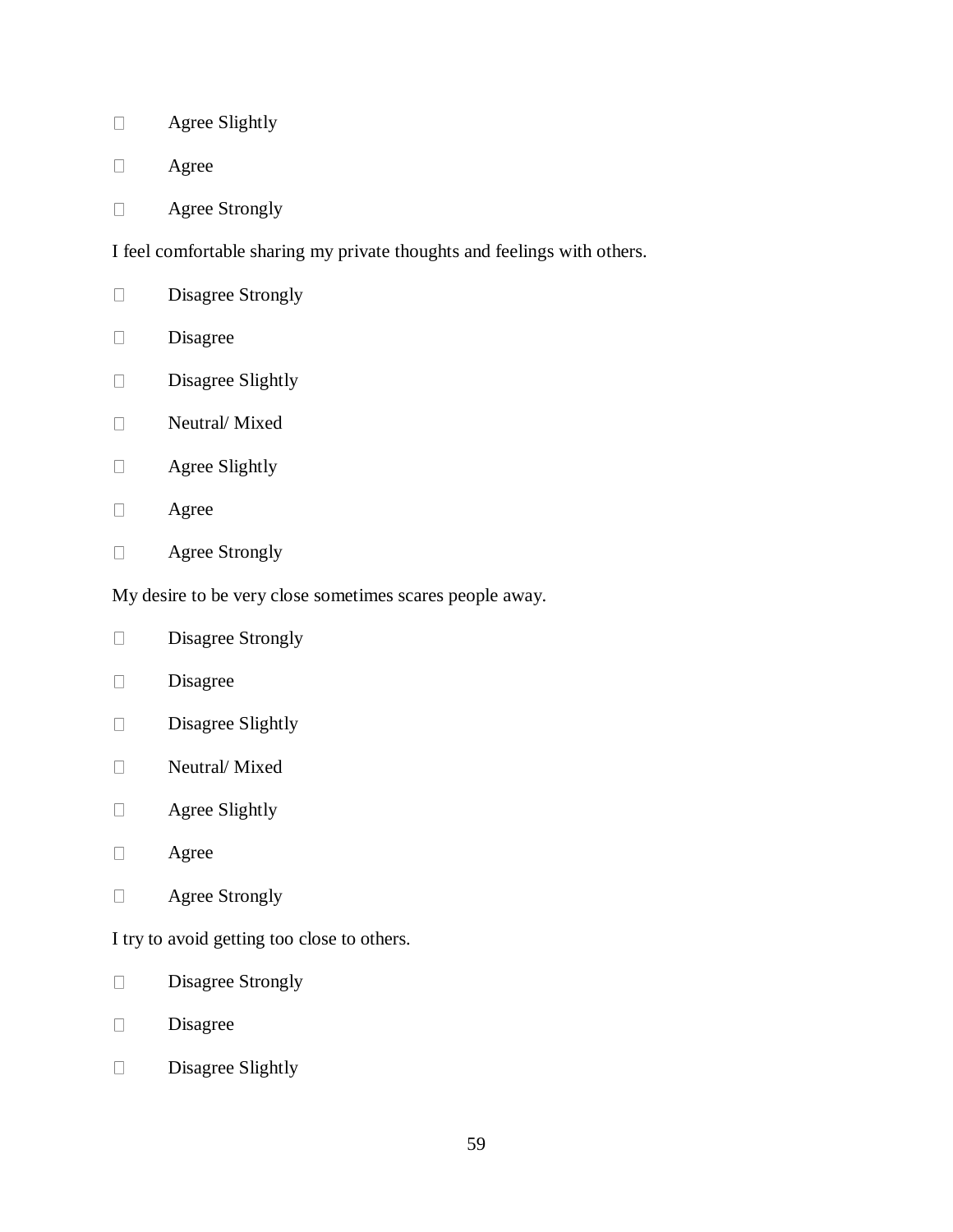- Neutral/ Mixed  $\Box$
- $\Box$ Agree Slightly
- Agree  $\Box$
- Agree Strongly  $\Box$

I need a lot of reassurance that close relationship partners really care about me.

- Disagree Strongly  $\Box$
- $\Box$ Disagree
- Disagree Slightly  $\Box$
- $\Box$ Neutral/ Mixed
- Agree Slightly  $\Box$
- $\Box$ Agree
- Agree Strongly  $\Box$

I find it relatively easy to get close to others.

- Disagree Strongly  $\Box$
- $\Box$ Disagree
- $\Box$ Disagree Slightly
- Neutral/ Mixed  $\Box$
- $\Box$ Agree Slightly
- $\Box$ Agree
- Agree Strongly  $\Box$

Sometimes I feel that I try to force others to show more feelings, more commitment to our

relationship than they otherwise would.

Disagree Strongly $\Box$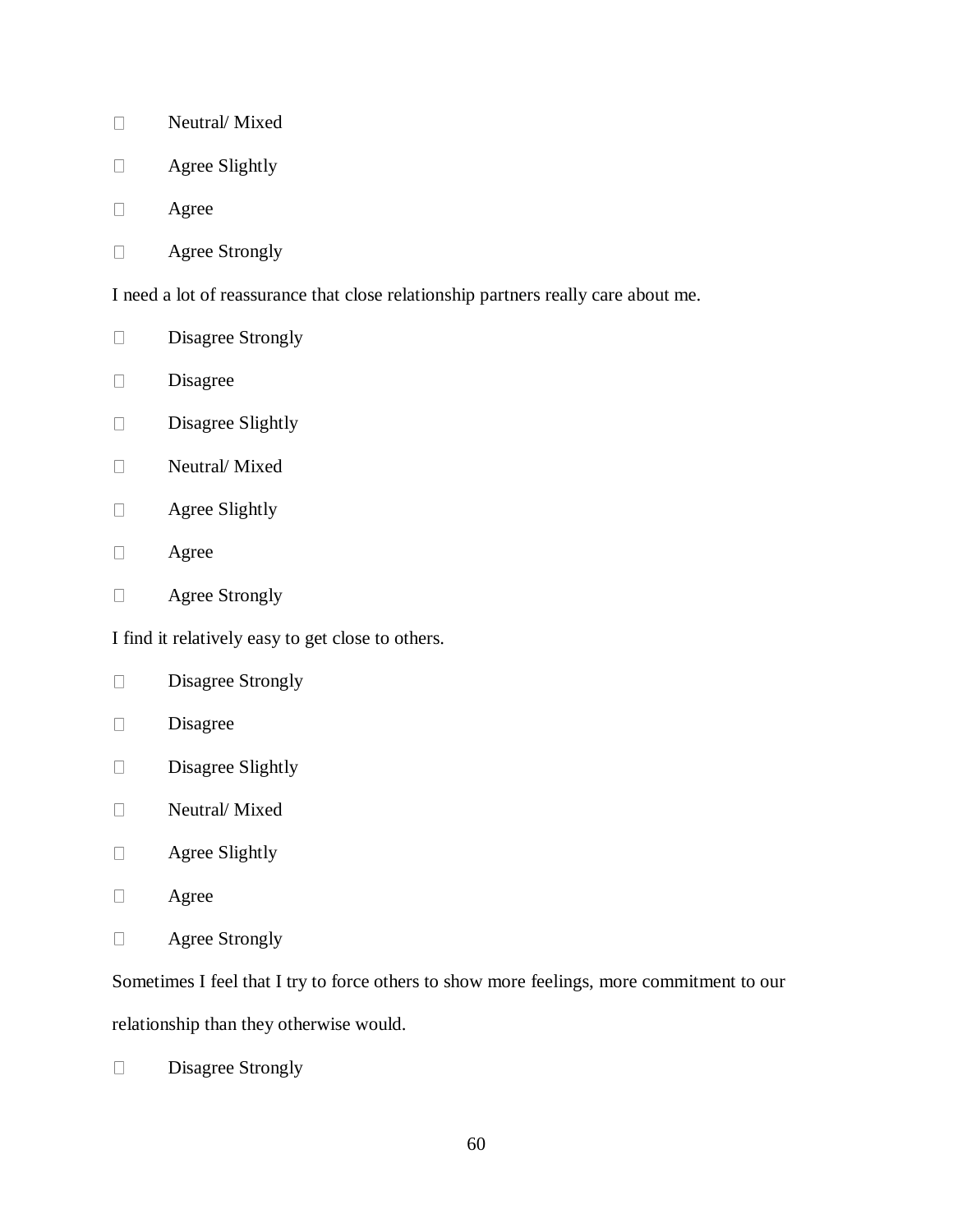- Disagree  $\Box$
- Disagree Slightly  $\Box$
- Neutral/ Mixed  $\Box$
- $\Box$ Agree Slightly
- $\Box$ Agree
- Agree Strongly  $\Box$

I find it difficult to allow myself to depend on close relationship partners.

- Disagree Strongly  $\Box$
- Disagree  $\Box$
- $\Box$ Disagree Slightly
- Neutral/ Mixed  $\Box$
- Agree Slightly  $\Box$
- Agree  $\Box$
- Agree Strongly  $\Box$

I do not often worry about being abandoned.

- Disagree Strongly  $\Box$
- Disagree  $\Box$
- $\Box$ Disagree Slightly
- Neutral/ Mixed  $\Box$
- Agree Slightly  $\Box$
- $\Box$ Agree
- Agree Strongly  $\Box$

I prefer not to be too close to others.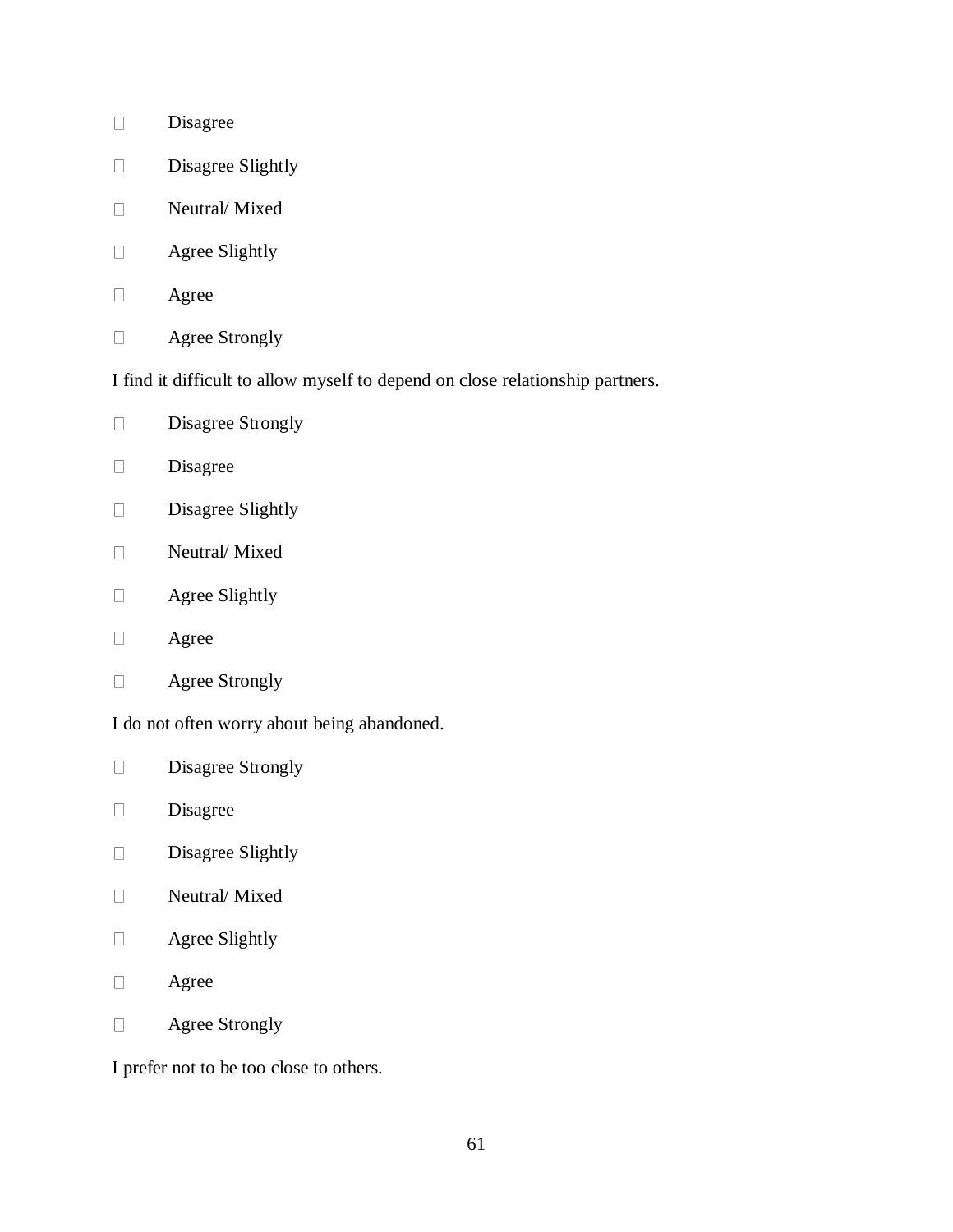- Disagree Strongly  $\Box$
- $\Box$ Disagree
- Disagree Slightly  $\Box$
- Neutral/ Mixed  $\Box$
- Agree Slightly  $\Box$
- Agree  $\Box$
- Agree Strongly  $\hfill \square$

If I can't get a relationship partner to show interest in me, I get upset or angry.

- Disagree Strongly  $\Box$
- $\Box$ Disagree
- Disagree Slightly  $\Box$
- Neutral/ Mixed  $\Box$
- Agree Slightly  $\hfill \square$
- Agree  $\Box$
- $\Box$ Agree Strongly

I tell my close relationship partners just about everything.

- Disagree Strongly  $\Box$
- $\Box$ Disagree
- $\Box$ Disagree Slightly
- Neutral/ Mixed  $\Box$
- Agree Slightly  $\Box$
- $\Box$ Agree
- $\Box$ Agree Strongly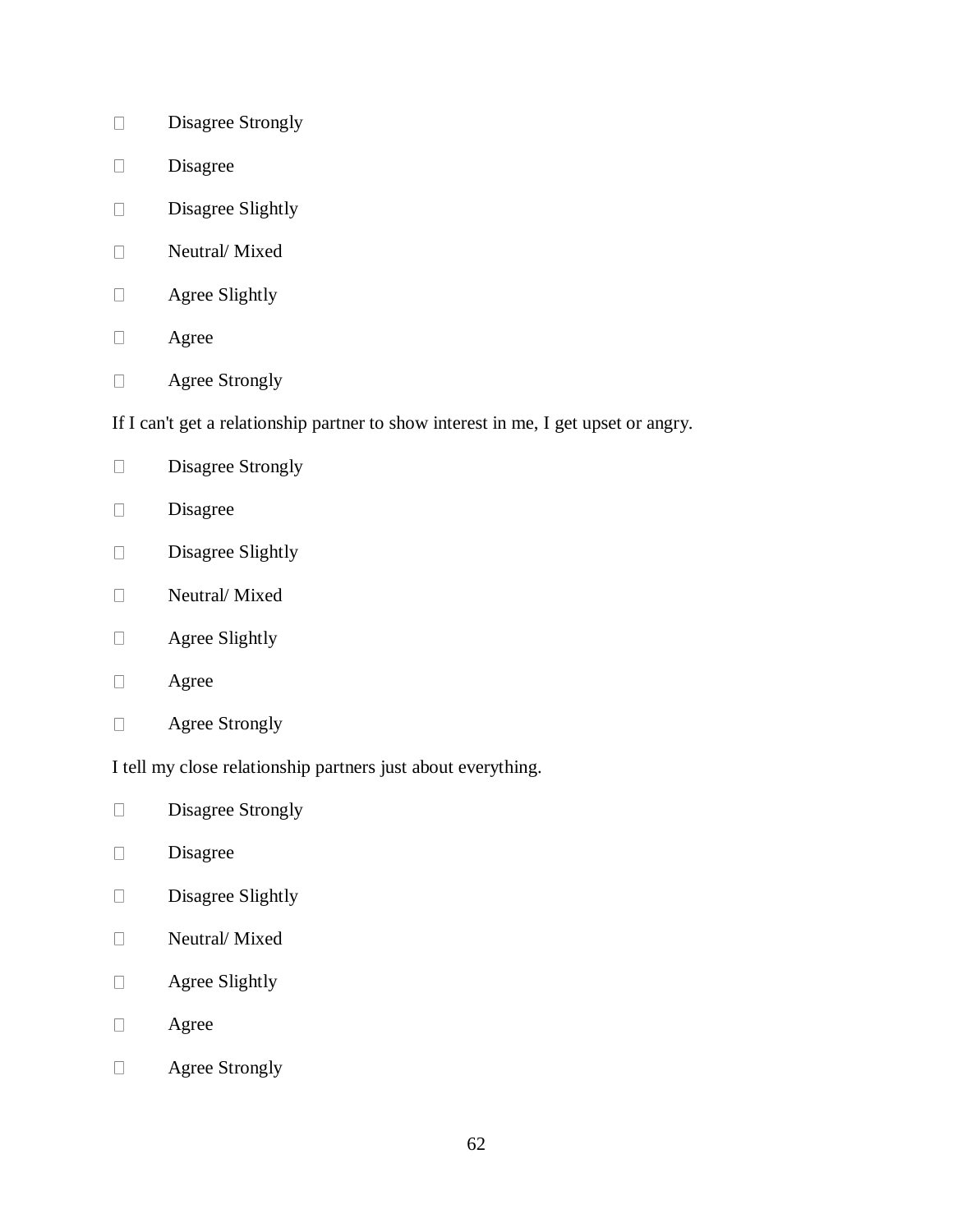I find that my partners don't want to get as close as I would like.

- Disagree Strongly  $\Box$
- $\Box$ Disagree
- $\Box$ Disagree Slightly
- $\Box$ Neutral/ Mixed
- Agree Slightly  $\Box$
- Agree  $\Box$
- Agree Strongly  $\Box$

I usually discuss my problems and concerns with close others.

- $\Box$ Disagree Strongly
- Disagree  $\Box$
- Disagree Slightly  $\Box$
- $\Box$ Neutral/ Mixed
- Agree Slightly  $\Box$
- $\Box$ Agree
- $\Box$ Agree Strongly

When I don't have close others around, I feel somewhat anxious and insecure.

- $\Box$ Disagree Strongly
- $\Box$ Disagree
- Disagree Slightly  $\Box$
- Neutral/ Mixed  $\Box$
- $\Box$ Agree Slightly
- $\Box$ Agree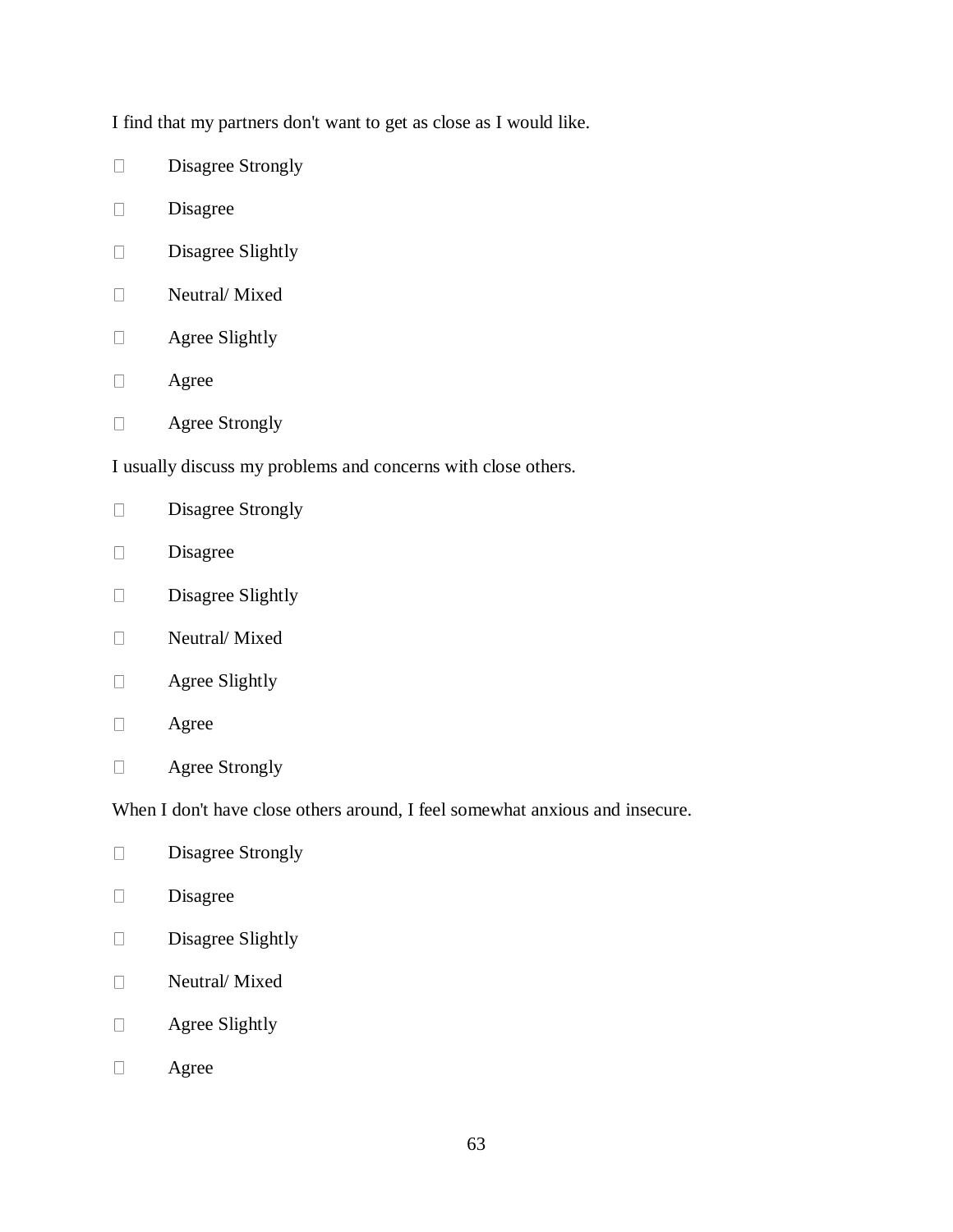#### Agree Strongly  $\Box$

I feel comfortable depending on others.

- Disagree Strongly  $\Box$
- $\Box$ Disagree
- Disagree Slightly  $\Box$
- Neutral/ Mixed  $\Box$
- Agree Slightly  $\Box$
- Agree  $\Box$
- Agree Strongly  $\Box$

I get frustrated when my close relationship partners are not around me as much as I would like.

- Disagree Strongly  $\Box$
- Disagree  $\Box$
- Disagree Slightly  $\Box$
- Neutral/ Mixed  $\Box$
- $\Box$ Agree Slightly
- $\Box$ Agree
- Agree Strongly  $\Box$

I don't mind asking close others for comfort, advice, or help.

- $\Box$ Disagree Strongly
- Disagree  $\Box$
- Disagree Slightly  $\Box$
- Neutral/ Mixed  $\Box$
- Agree Slightly $\Box$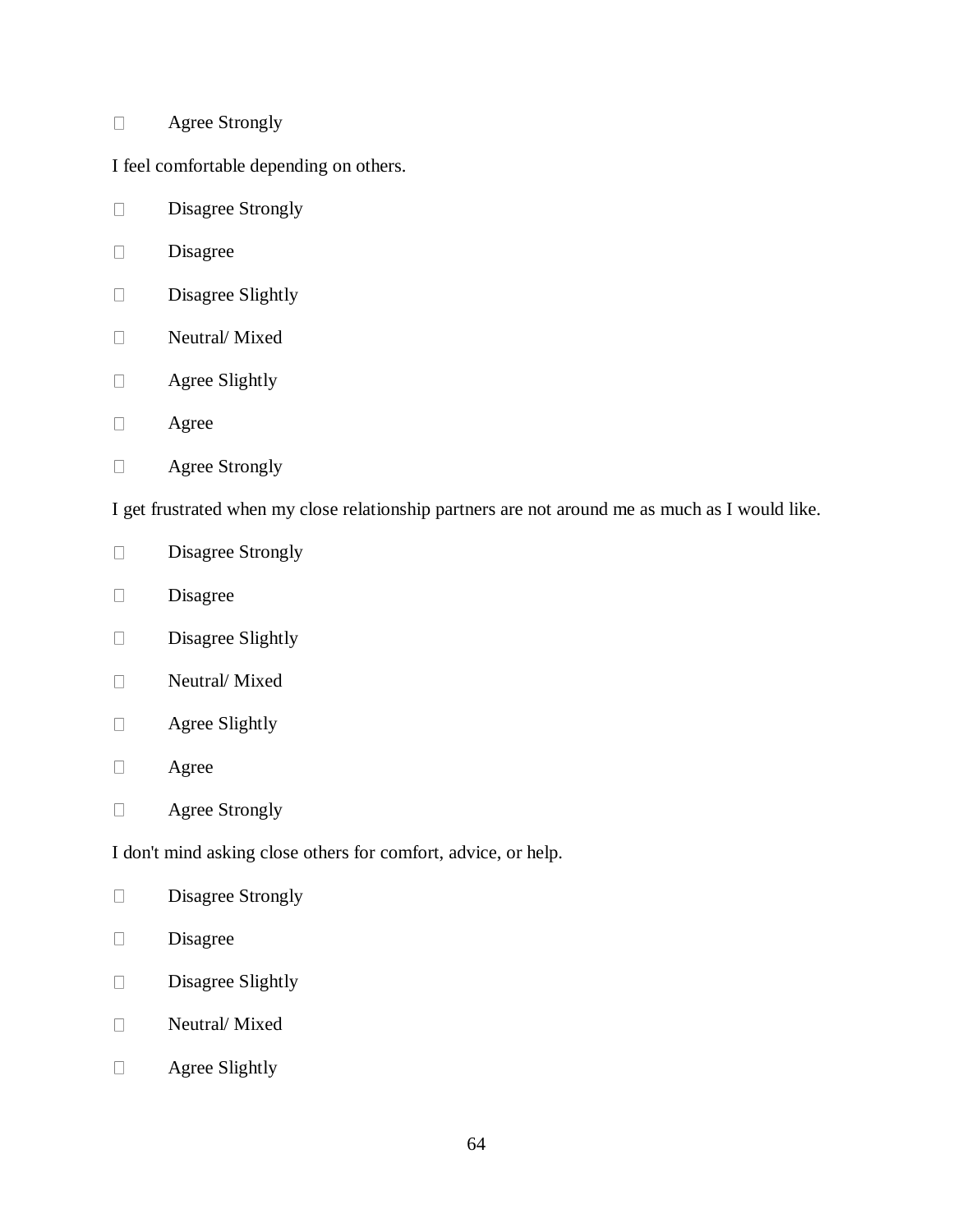#### Agree  $\Box$

Agree Strongly  $\Box$ 

I get frustrated if relationship partners are not available when I need them.

- Disagree Strongly  $\Box$
- $\Box$ Disagree
- Disagree Slightly  $\Box$
- Neutral/ Mixed  $\Box$
- Agree Slightly  $\Box$
- $\Box$ Agree
- $\Box$ Agree Strongly

It helps to turn to close others in times of need.

- Disagree Strongly  $\Box$
- Disagree  $\Box$
- Disagree Slightly  $\Box$
- $\Box$ Neutral/ Mixed
- $\Box$ Agree Slightly
- $\Box$ Agree
- $\Box$ Agree Strongly

When other people disapprove of me, I feel really bad about myself.

- Disagree Strongly  $\Box$
- Disagree  $\Box$
- Disagree Slightly  $\Box$
- $\Box$ Neutral/ Mixed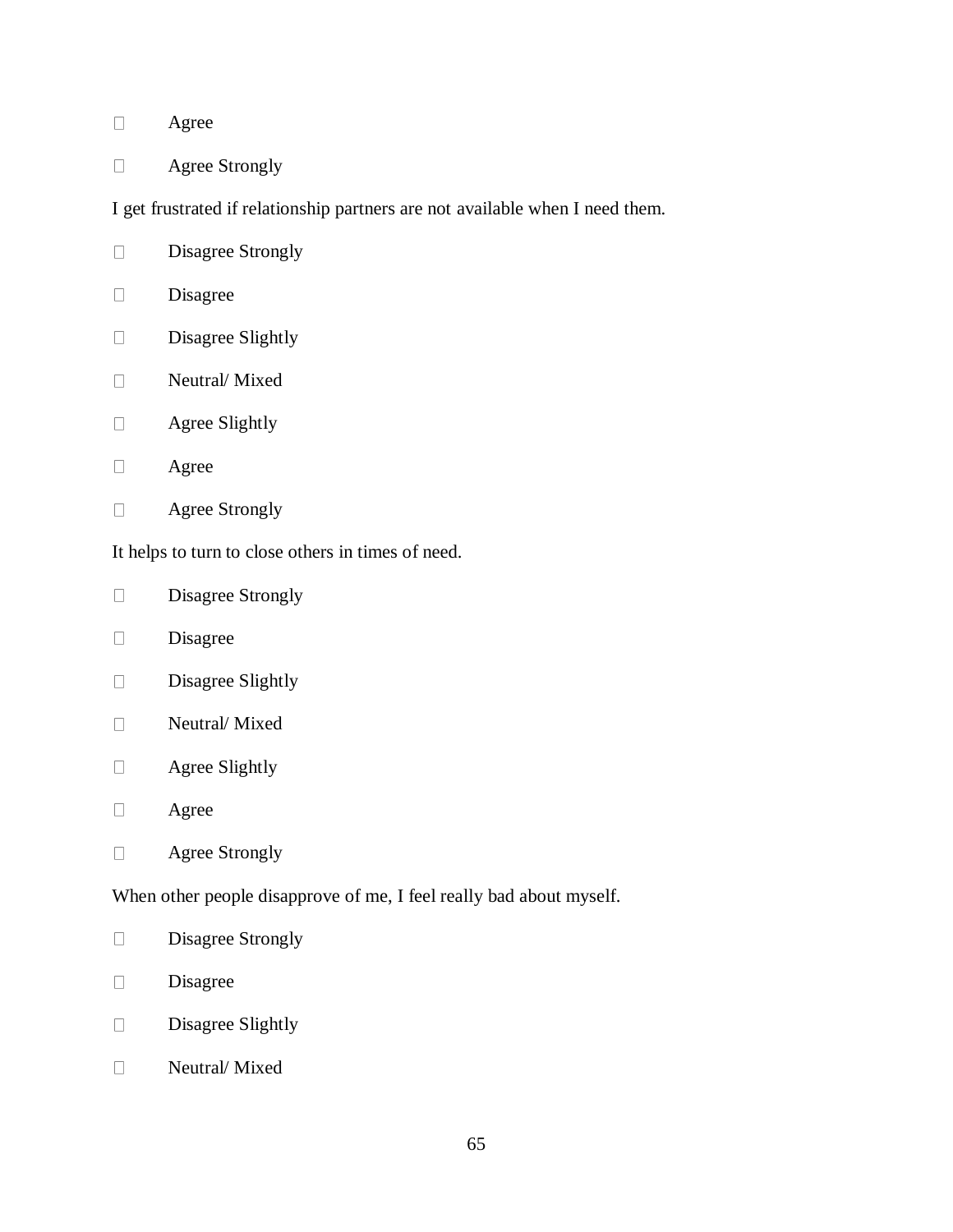- Agree Slightly  $\Box$
- $\Box$ Agree
- Agree Strongly  $\Box$

I turn to close relationship partners for many things, including comfort and reassurance.

- Disagree Strongly  $\Box$
- Disagree  $\Box$
- Disagree Slightly  $\Box$
- Neutral/ Mixed  $\Box$
- Agree Slightly  $\Box$
- $\Box$ Agree
- Agree Strongly  $\Box$

I resent it when my relationship partners spend time away from me.

- Disagree Strongly  $\Box$
- $\Box$ Disagree
- Disagree Slightly  $\Box$
- Neutral/ Mixed  $\Box$
- Agree Slightly  $\Box$
- $\Box$ Agree
- Agree Strongly $\Box$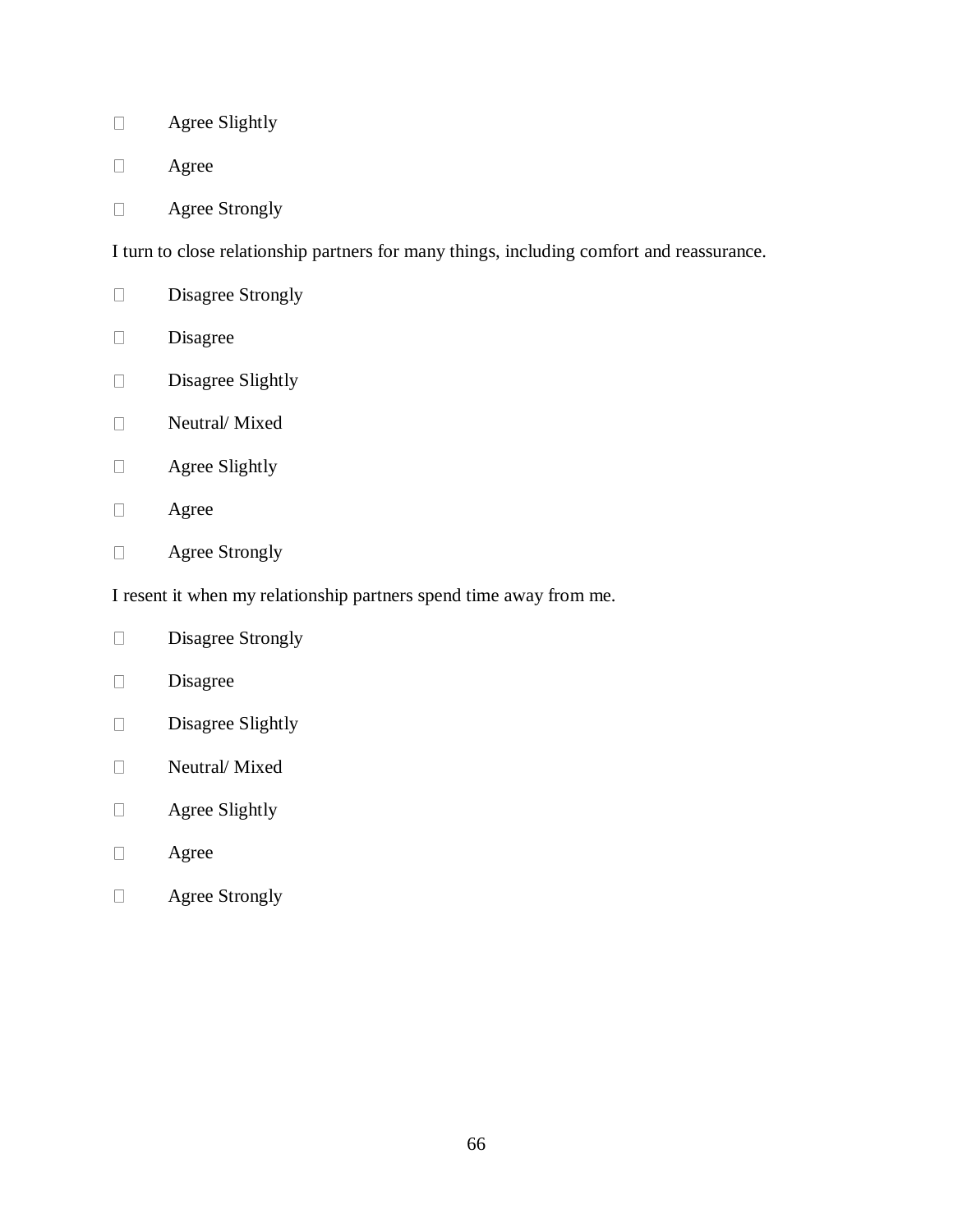# **Appendix C**

# **Couple Satisfaction Index**

Please indicate the degree of happiness, all things considered, of your relationship.

- Extremely Unhappy  $\Box$
- Fairly Unhappy  $\Box$
- A Little Unhappy  $\Box$
- $\Box$ Happy
- $\Box$ Very Happy
- $\Box$ Extremely Happy
- $\Box$ Perfect

In general, how often do you think that things between you and your partner are going well?

- $\Box$ All the time
- $\Box$ Most of the time
- $\Box$ More often than not
- **Occasionally**  $\Box$
- $\Box$ Rarely
- $\Box$ Never

Our relationship is strong.

- Not at all true  $\Box$
- $\Box$ A little True
- Somewhat True  $\Box$
- $\Box$ Mostly True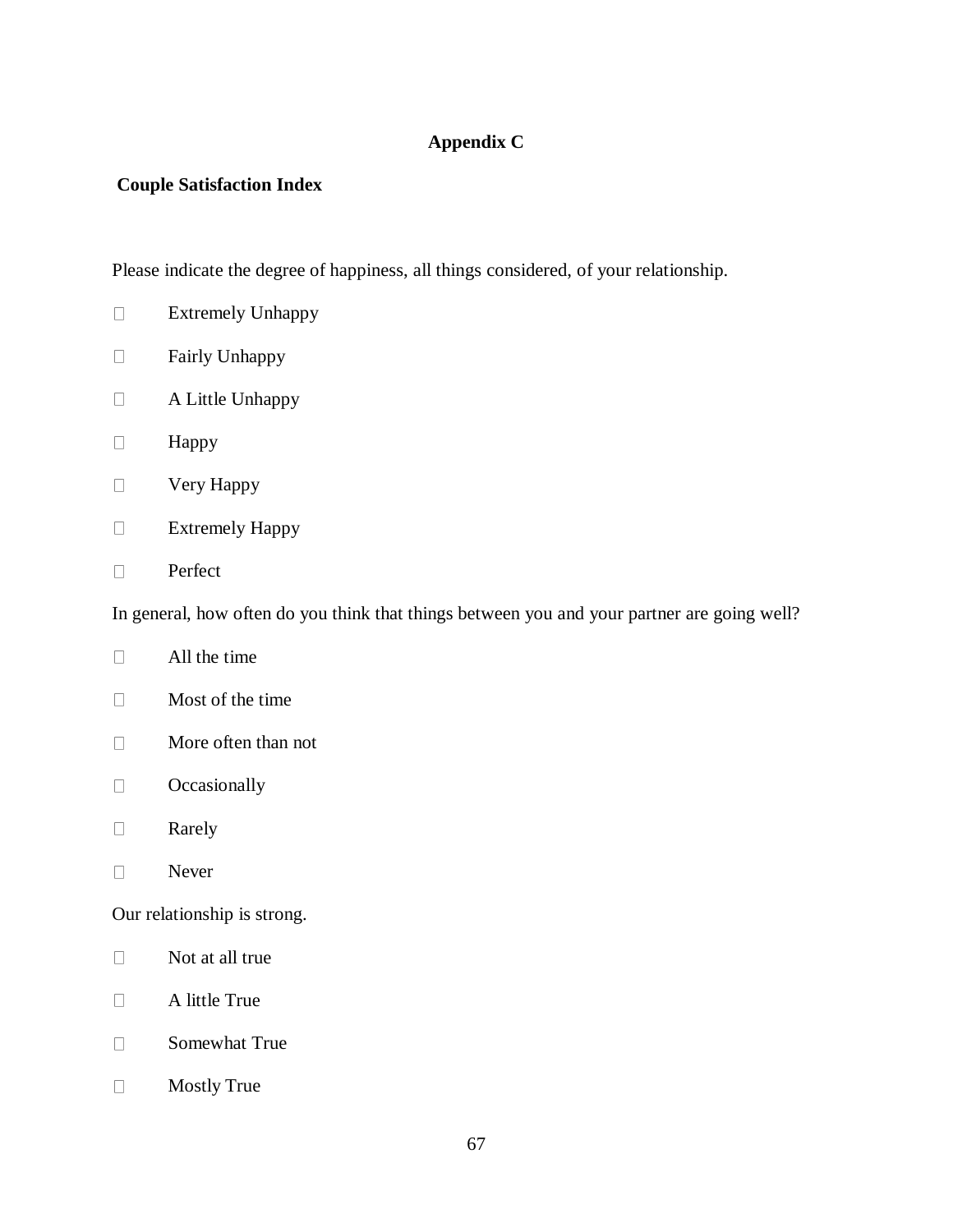- Almost Completely True  $\Box$
- Completely True  $\Box$

My relationship with my partner makes me happy.

- $\Box$ Not at all true
- A little True  $\Box$
- $\Box$ Somewhat True
- Mostly True  $\Box$
- Almost Completely True  $\Box$
- $\Box$ Completely True

I have a warm and comfortable relationship with my partner.

- $\Box$ Not at all true
- $\Box$ A little True
- Somewhat True  $\Box$
- $\Box$ Mostly True
- Almost Completely True  $\Box$
- Completely True  $\Box$

I really feel like part of a team with my partner.

- $\Box$ A little True
- $\Box$ Somewhat True
- $\Box$ Mostly True
- Almost Completely True $\Box$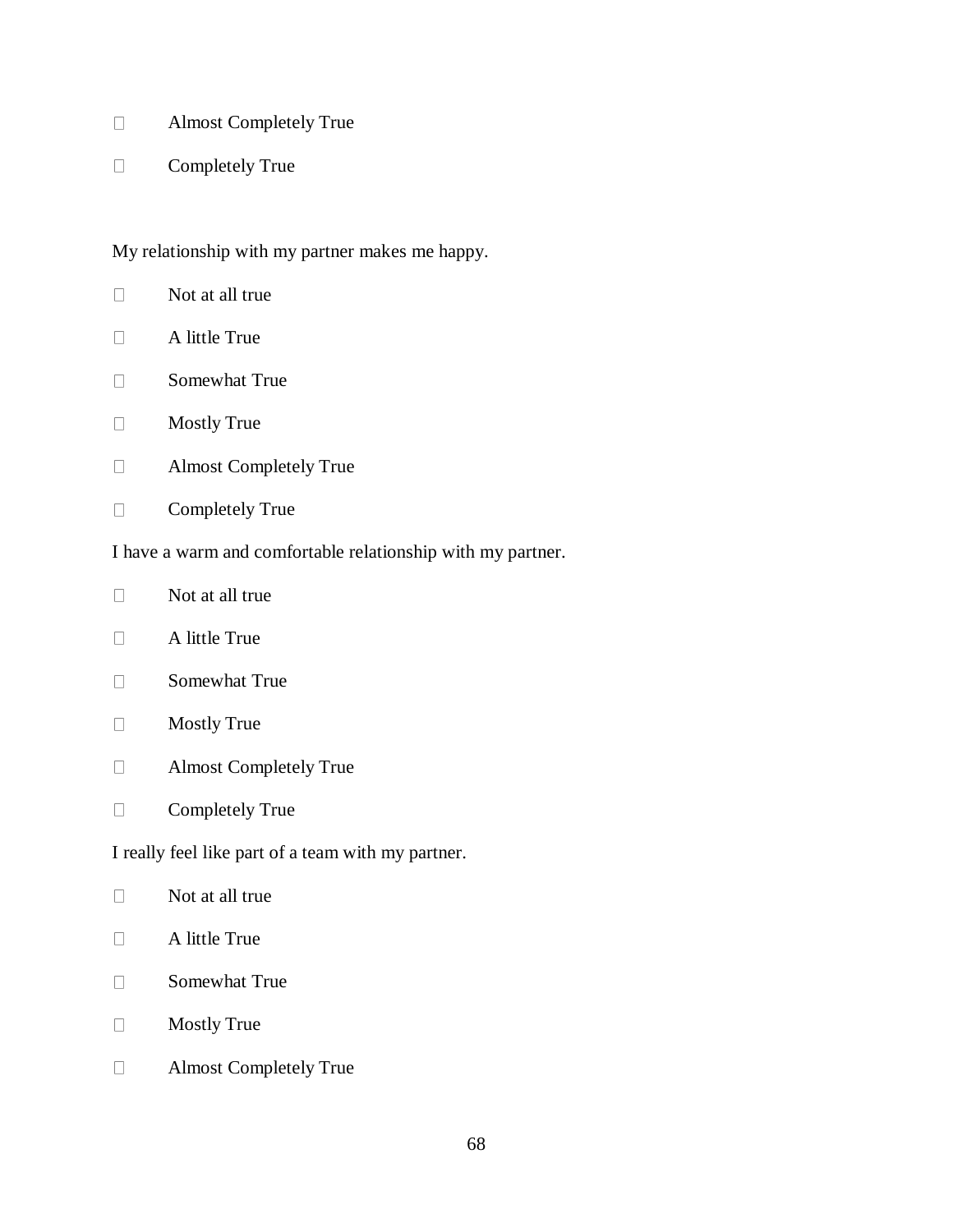#### Completely True  $\Box$

How rewarding is your relationship with your partner.

- Not at all  $\Box$
- $\Box$ A little
- $\Box$ Somewhat
- Mostly  $\Box$
- Almost Completely  $\Box$
- Completely  $\Box$

How well does your partner meet your needs?

- $\Box$ Not at all
- $\Box$ A little
- $\Box$ Somewhat
- Mostly  $\Box$
- Almost Completely  $\Box$
- $\Box$ Completely

To what extent has your relationship met your original expectations?

- Not at all  $\Box$
- $\Box$ A little
- $\Box$ Somewhat
- Mostly  $\Box$
- Almost Completely  $\Box$
- Completely  $\Box$

In general, how satisfied are you with your relationship?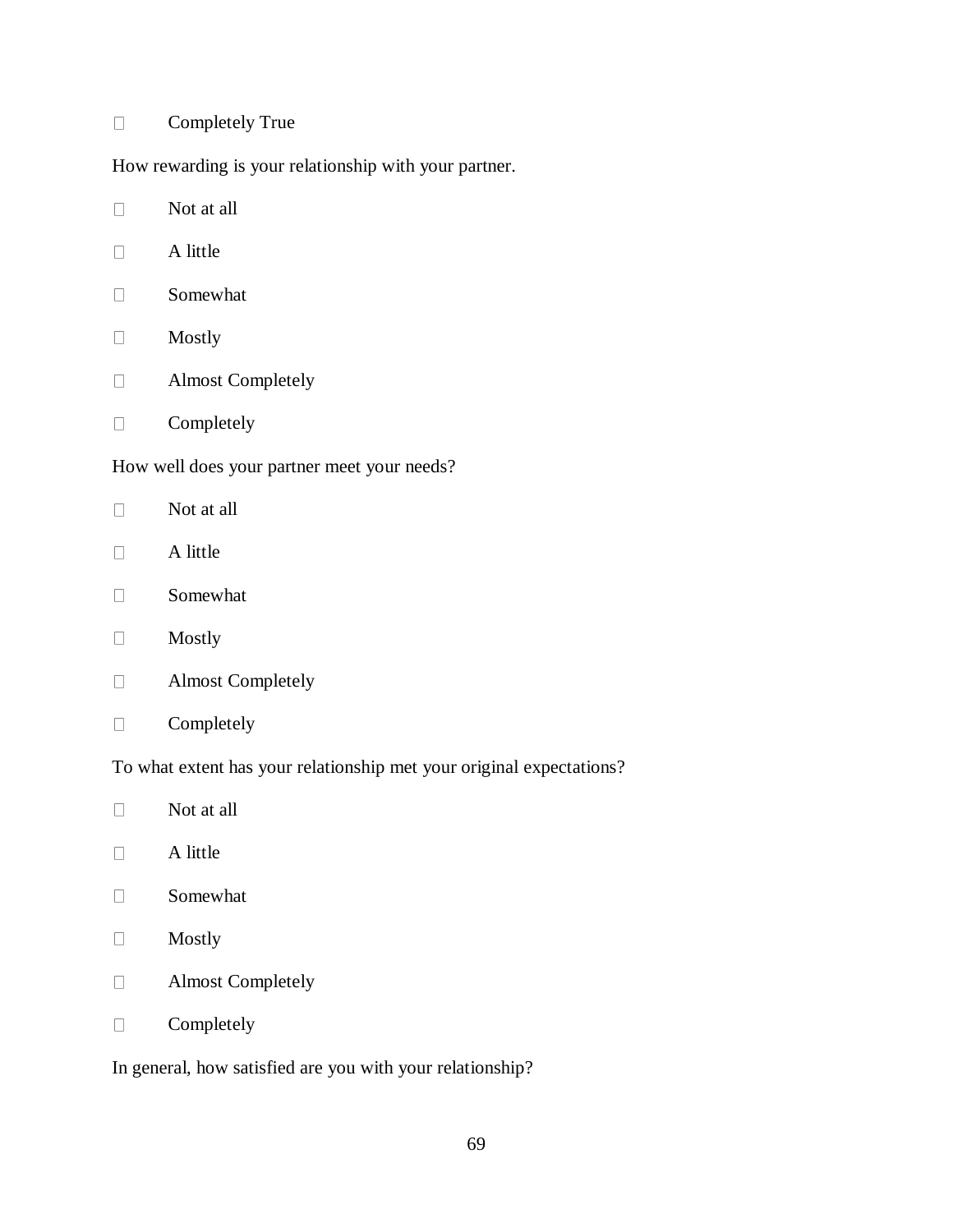| Not at all               |
|--------------------------|
| A little                 |
| Somewhat                 |
| Mostly                   |
| <b>Almost Completely</b> |
| Completely               |

For each of the following items, select the answer that best describes how you feel about your relationship. Base your response on your first impressions and immediate feelings about them.

| $\Box$ | Interesting           |
|--------|-----------------------|
| $\Box$ |                       |
| $\Box$ |                       |
| $\Box$ |                       |
| $\Box$ |                       |
| $\Box$ | <b>Boring</b>         |
| $\Box$ | Bad                   |
| $\Box$ |                       |
| $\Box$ |                       |
| $\Box$ |                       |
| $\Box$ |                       |
| $\Box$ | $\operatorname{Good}$ |
| $\Box$ | $\operatorname{Full}$ |
| $\Box$ |                       |
| $\Box$ |                       |
|        |                       |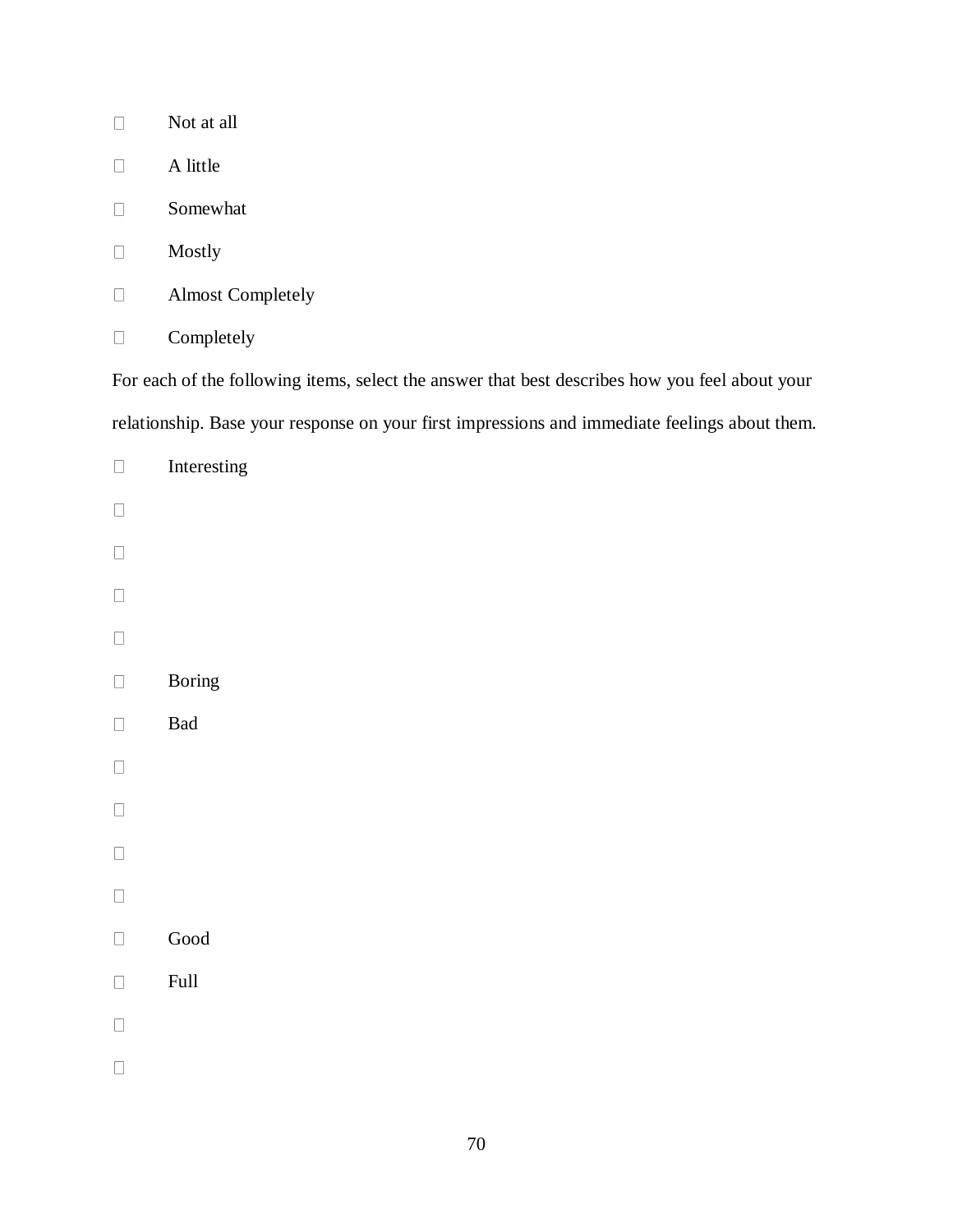| $\overline{\phantom{0}}$ |              |
|--------------------------|--------------|
| П                        |              |
| П                        | Empty        |
|                          |              |
| $\Box$                   | Sturdy       |
| $\Box$                   |              |
| $\Box$                   |              |
| $\Box$                   |              |
| $\Box$                   |              |
| П                        | Fragile      |
| $\Box$                   | Discouraging |
| $\Box$                   |              |
| $\Box$                   |              |
| $\Box$                   |              |
| $\Box$                   |              |
| П                        | Hopeful      |
|                          | Enjoyable    |
| $\Box$                   |              |
| П                        |              |
| $\overline{\phantom{0}}$ |              |
| $\Box$                   |              |

Miserable $\hfill \square$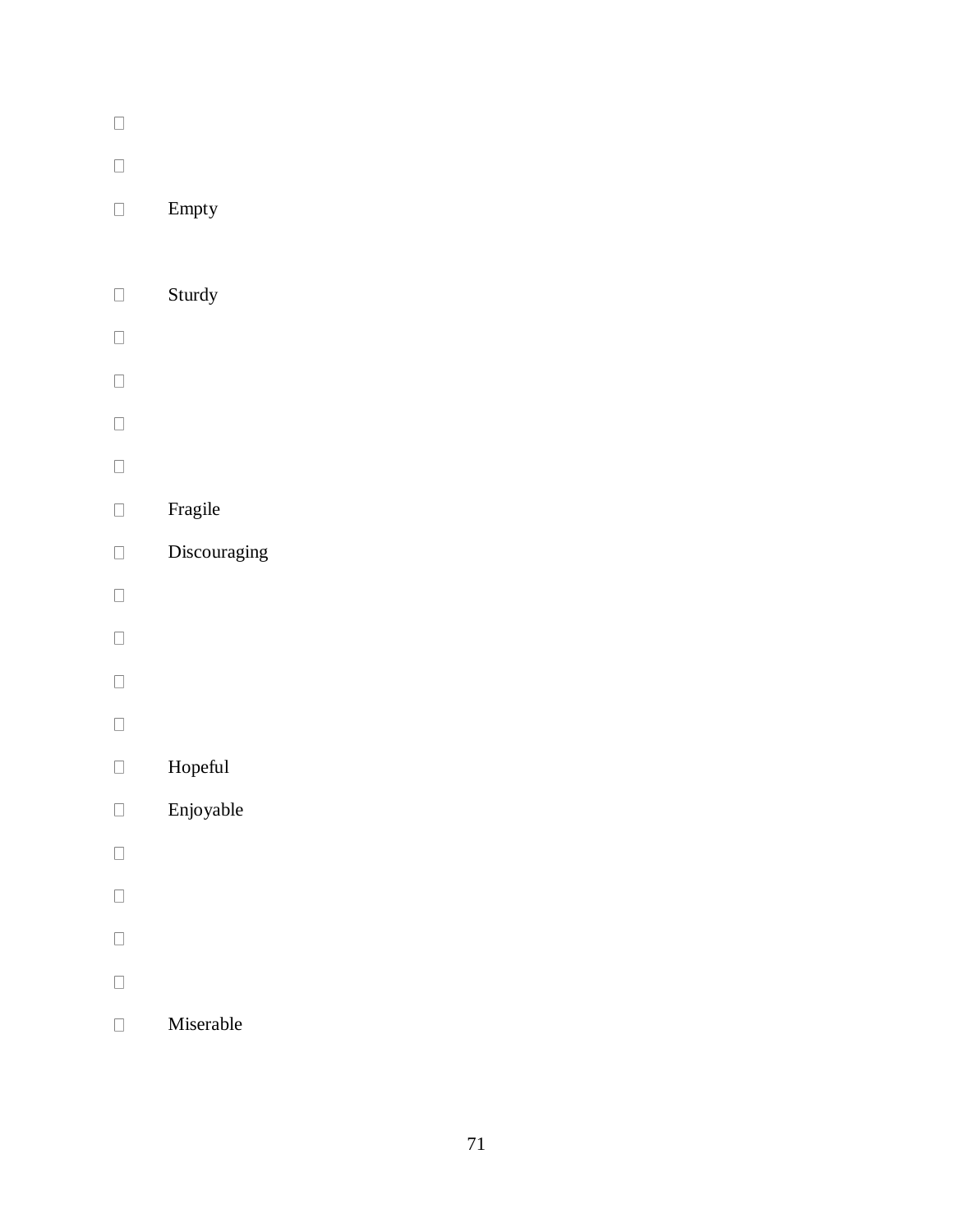# **Appendix D**

# **DASS Measure**

Please read each statement and select the answer that indicates how much the statement applied to you OVER THE PAST WEEK. There are no right or wrong answers. Do not spend too much

time on any statement.<br>

I found it hard to wind down

 $\Box$ Did not apply to me at all

 $\Box$ Applied to me to some degree, or some of the time

 $\Box$ Applied to me to a considerable degree, or a good part of the time

Applied to me very much, or most of the time  $\Box$ 

I was aware of dryness of my mouth

 $\Box$ Did not apply to me at all

 $\Box$ Applied to me to some degree, or some of the time

Applied to me to a considerable degree, or a good part of the time  $\Box$ 

 $\Box$ Applied to me very much, or most of the time

I couldn't seem to experience any positive feeling at all

 $\Box$ Did not apply to me at all

 $\Box$ Applied to me to some degree, or some of the time

 $\Box$ Applied to me to a considerable degree, or a good part of the time

 $\Box$ Applied to me very much, or most of the time

I experienced breathing difficulty (e.g., excessively rapid breathing, breathlessness in the

absence of physical exertion)

 $\Box$ Did not apply to me at all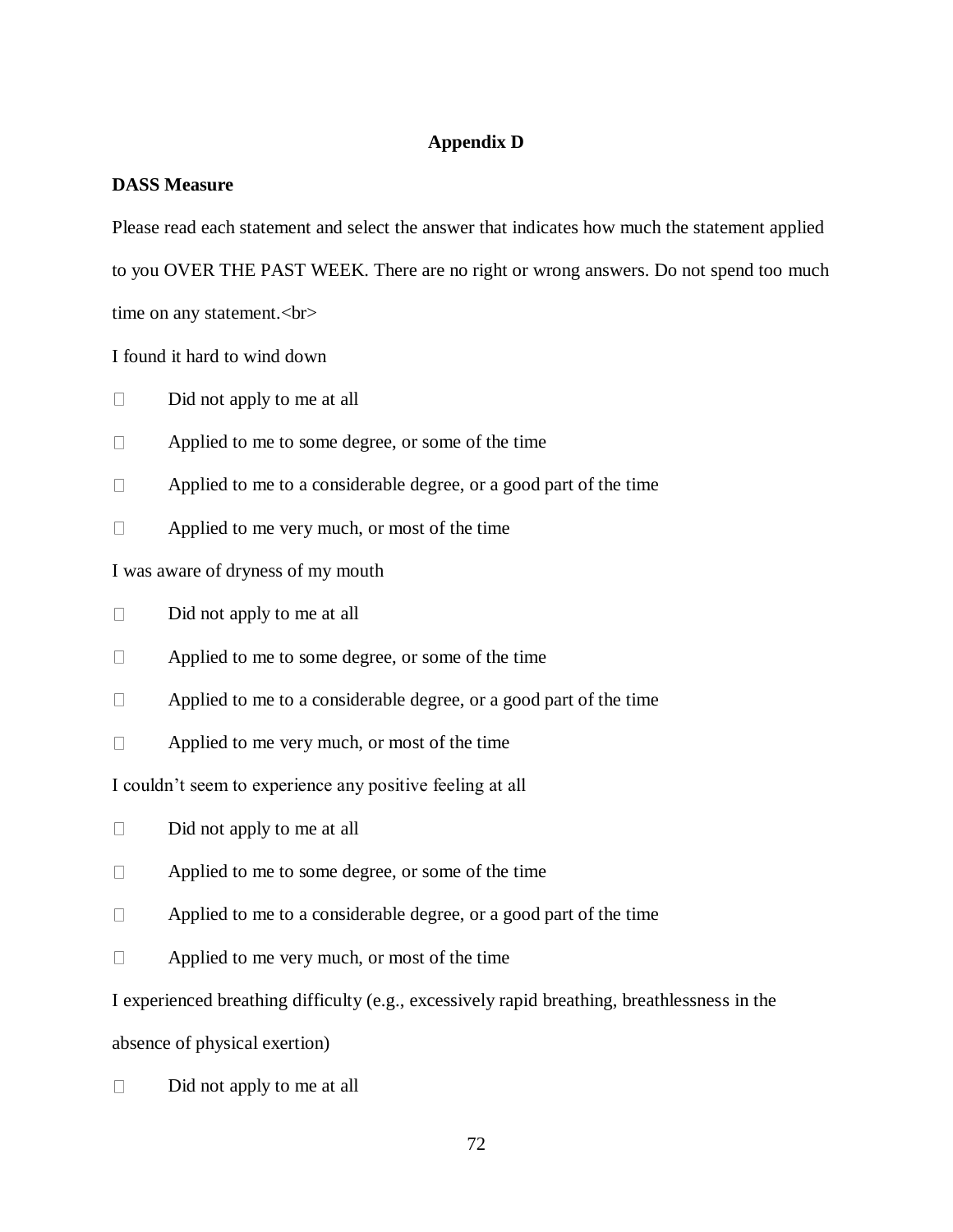- $\Box$ Applied to me to some degree, or some of the time
- $\Box$ Applied to me to a considerable degree, or a good part of the time
- $\Box$ Applied to me very much, or most of the time

I found it difficult to work up the initiative to do things

- $\Box$ Did not apply to me at all
- $\Box$ Applied to me to some degree, or some of the time
- $\Box$ Applied to me to a considerable degree, or a good part of the time
- Applied to me very much, or most of the time  $\Box$

I tended to over-react to situations.

- $\Box$ Did not apply to me at all
- $\Box$ Applied to me to some degree, or some of the time
- $\Box$ Applied to me to a considerable degree, or a good part of the time
- $\Box$ Applied to me very much, or most of the time

I experienced trembling (e.g., in the hands)

- $\Box$ Did not apply to me at all
- Applied to me to some degree, or some of the time  $\Box$
- $\Box$ Applied to me to a considerable degree, or a good part of the time
- $\Box$ Applied to me very much, or most of the time

I felt that I was using a lot of nervous energy

- Did not apply to me at all  $\Box$
- $\Box$ Applied to me to some degree, or some of the time
- $\Box$ Applied to me to a considerable degree, or a good part of the time
- $\Box$ Applied to me very much, or most of the time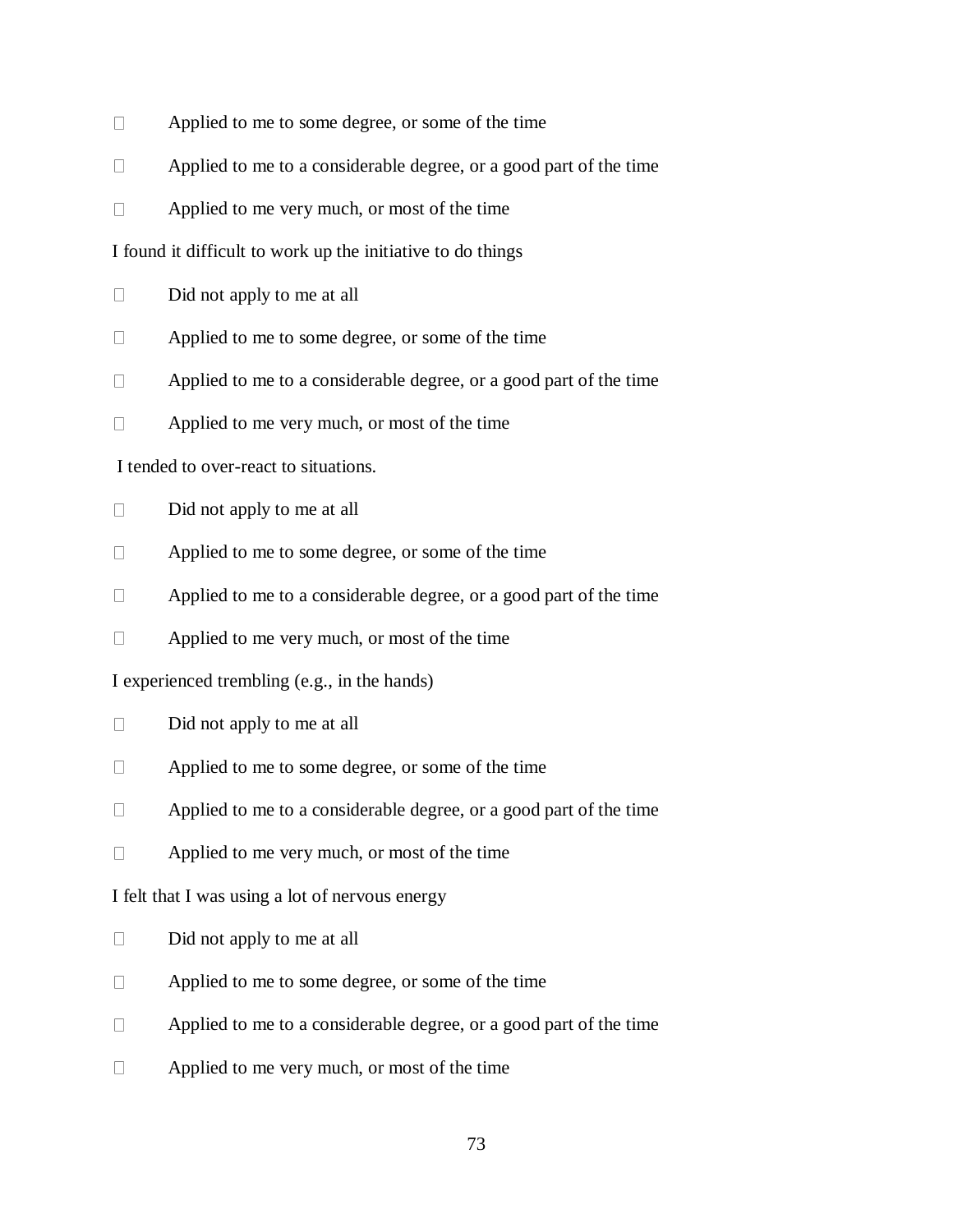I was worried about situations in which I might panic and make a fool of myself

- $\Box$ Did not apply to me at all
- $\Box$ Applied to me to some degree, or some of the time
- $\Box$ Applied to me to a considerable degree, or a good part of the time
- $\Box$ Applied to me very much, or most of the time

# I felt that I had nothing to look forward to

- $\Box$ Did not apply to me at all
- Applied to me to some degree, or some of the time  $\Box$
- $\Box$ Applied to me to a considerable degree, or a good part of the time
- $\Box$ Applied to me very much, or most of the time

# I found myself getting agitated

- $\Box$ Did not apply to me at all
- $\Box$ Applied to me to some degree, or some of the time
- $\Box$ Applied to me to a considerable degree, or a good part of the time
- $\Box$ Applied to me very much, or most of the time

# I found it difficult to relax

- $\Box$ Did not apply to me at all
- $\Box$ Applied to me to some degree, or some of the time
- $\Box$ Applied to me to a considerable degree, or a good part of the time
- Applied to me very much, or most of the time  $\Box$

# I felt down-hearted and blue

- $\Box$ Did not apply to me at all
- Applied to me to some degree, or some of the time $\Box$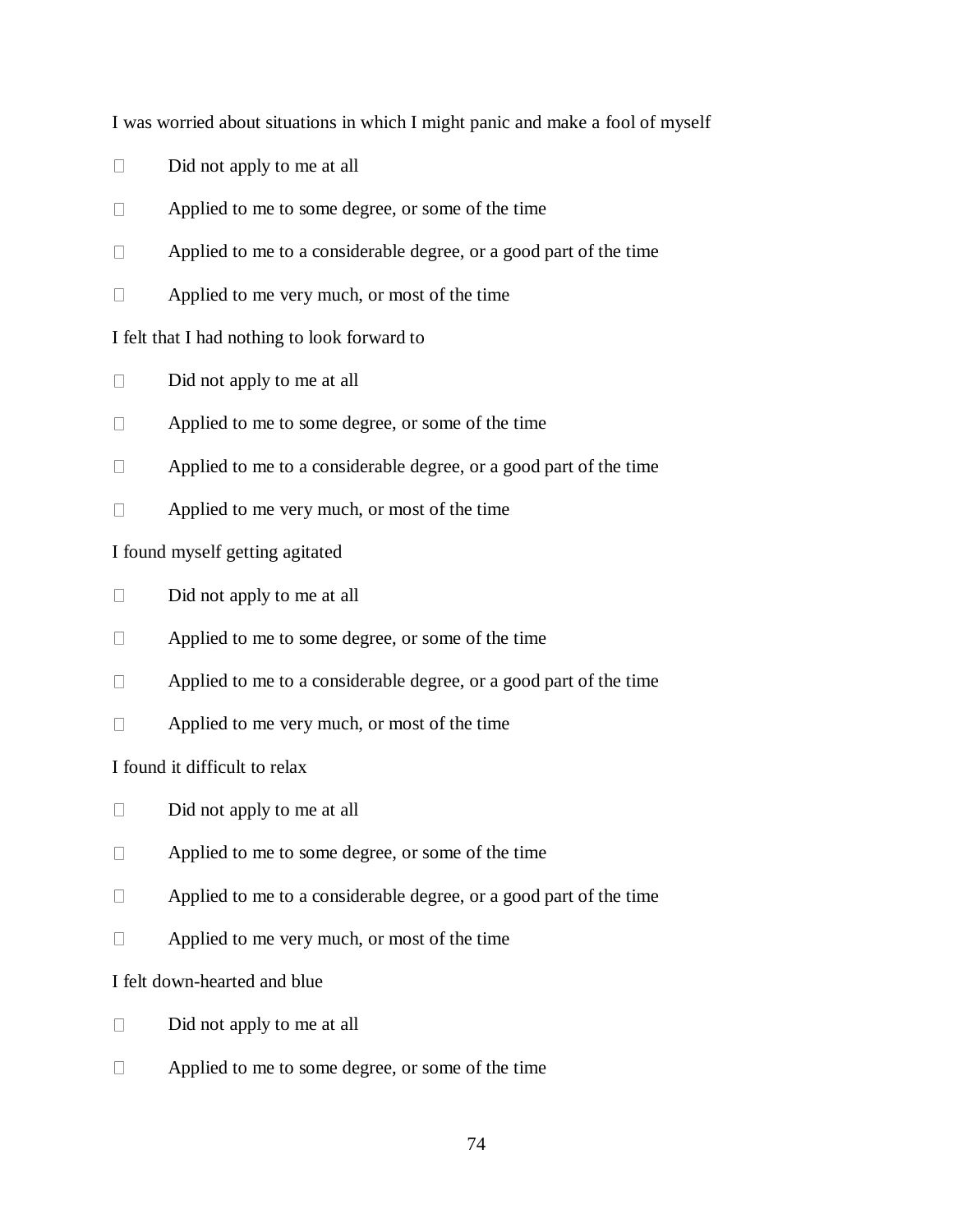- $\Box$ Applied to me to a considerable degree, or a good part of the time
- $\Box$ Applied to me very much, or most of the time

I was intolerant of anything that kept me from getting on with what I was doing

- $\Box$ Did not apply to me at all
- $\Box$ Applied to me to some degree, or some of the time
- $\Box$ Applied to me to a considerable degree, or a good part of the time
- $\Box$ Applied to me very much, or most of the time

I felt I was close to panic

- $\Box$ Did not apply to me at all
- $\Box$ Applied to me to some degree, or some of the time
- $\Box$ Applied to me to a considerable degree, or a good part of the time
- $\Box$ Applied to me very much, or most of the time

I was unable to become enthusiastic about anything

- $\Box$ Did not apply to me at all
- $\Box$ Applied to me to some degree, or some of the time
- $\Box$ Applied to me to a considerable degree, or a good part of the time
- $\Box$ Applied to me very much, or most of the time

I felt I wasn't worth much as a person

- $\Box$ Did not apply to me at all
- Applied to me to some degree, or some of the time  $\Box$
- Applied to me to a considerable degree, or a good part of the time  $\Box$
- Applied to me very much, or most of the time  $\Box$

I felt that I was rather touchy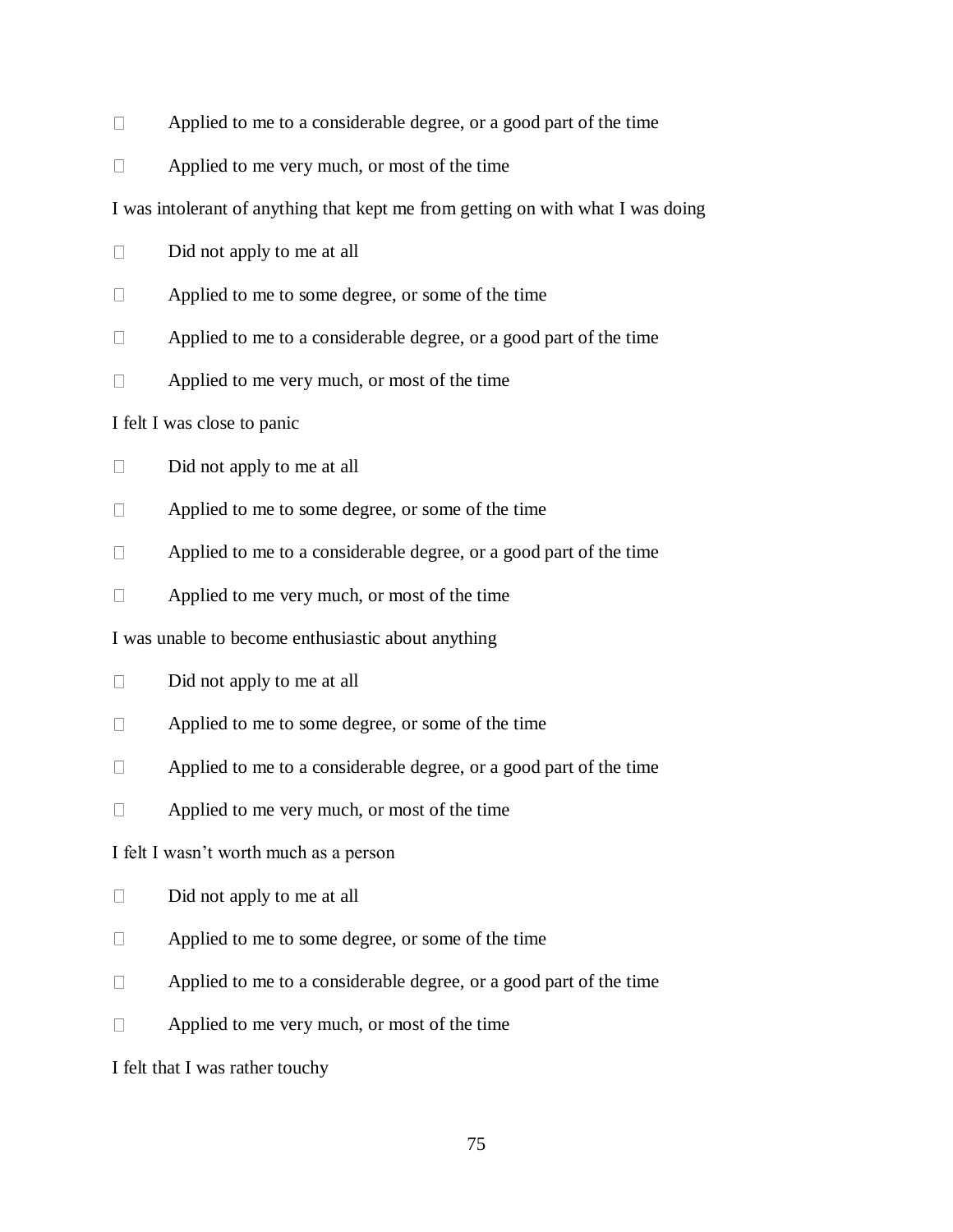- $\Box$ Did not apply to me at all
- $\Box$ Applied to me to some degree, or some of the time
- $\Box$ Applied to me to a considerable degree, or a good part of the time
- $\Box$ Applied to me very much, or most of the time

I was aware of the action of my heart in the absence of physical exertion (e.g., sense of heart rate

increase, heart missing a beat)

- $\Box$ Did not apply to me at all
- Applied to me to some degree, or some of the time  $\Box$
- $\Box$ Applied to me to a considerable degree, or a good part of the time
- $\Box$ Applied to me very much, or most of the time

I felt scared without any good reason

- $\Box$ Did not apply to me at all
- $\Box$ Applied to me to some degree, or some of the time
- $\Box$ Applied to me to a considerable degree, or a good part of the time
- $\Box$ Applied to me very much, or most of the time

# I felt that life was meaningless

- $\Box$ Did not apply to me at all
- $\Box$ Applied to me to some degree, or some of the time
- $\Box$ Applied to me to a considerable degree, or a good part of the time
- Applied to me very much, or most of the time $\Box$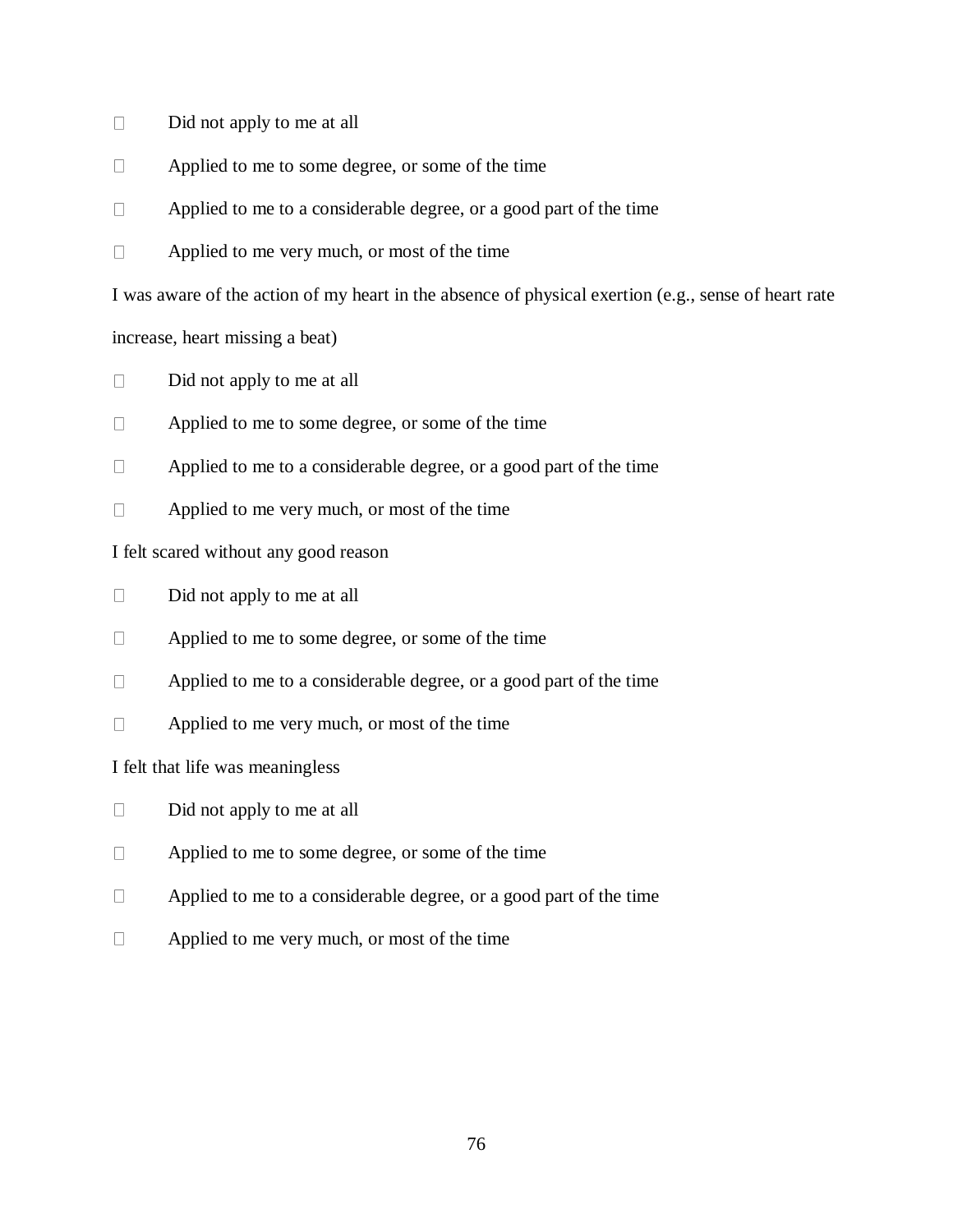# **Appendix E**

# **Parent Adult-Child Relationship Questionnaire**

Please read the following statements and decide how much you agree with them regarding your current relationship with your mother.<br>

I look forward to seeing my mother.

- $\Box$ Not true at all
- $\Box$ Somewhat true
- $\Box$ Moderately true
- Very True  $\Box$

I feel responsive for my mother's happiness.

- Not true at all  $\Box$
- $\Box$ Somewhat true
- $\Box$ Moderately true
- $\Box$ Very True

I feel that I should take care of my mother because she has suffered so much in her life.

- $\Box$ Not true at all
- $\Box$ Somewhat true
- $\Box$ Moderately true
- $\Box$ Very True

My mother is my best friend.

- $\Box$ Not true at all
- Somewhat true $\Box$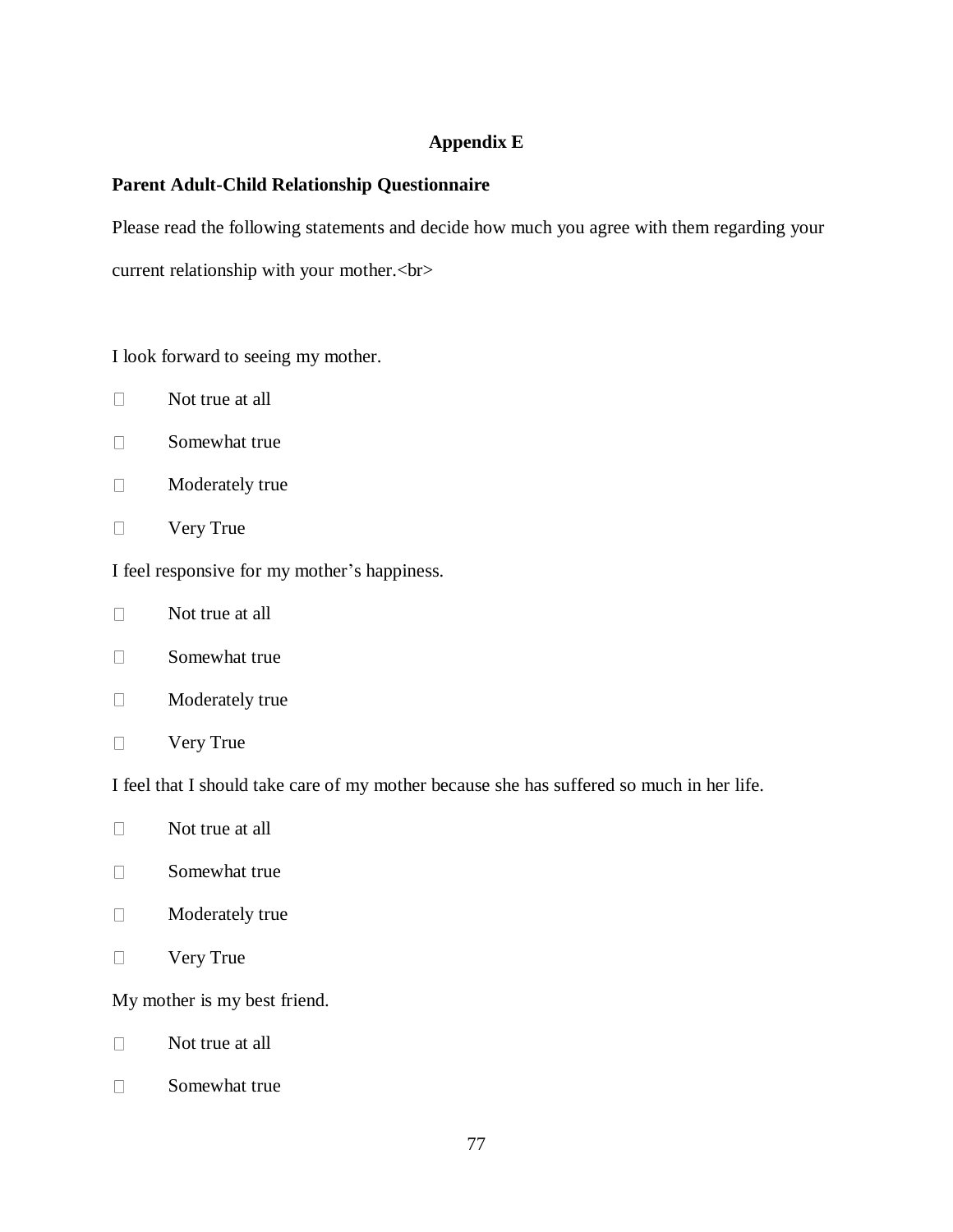- Moderately true  $\Box$
- Very True  $\Box$

My mother's difficulty in making decisions has been a burden on me.

- Not true at all  $\Box$
- $\Box$ Somewhat true
- Moderately true  $\Box$
- Very True  $\Box$

My mother shows her appreciation of me.

- $\Box$ Not true at all
- $\Box$ Somewhat true
- $\Box$ Moderately true
- Very True  $\Box$

I am the only one my mother can rely on.

- $\Box$ Not true at all
- $\Box$ Somewhat true
- Moderately true  $\Box$
- Very True  $\Box$

My mother thinks I am good in a crisis so she calls on me all the time.

- $\Box$ Not true at all
- $\Box$ Somewhat true
- $\Box$ Moderately true
- Very True  $\Box$

I respect my mother's opinion.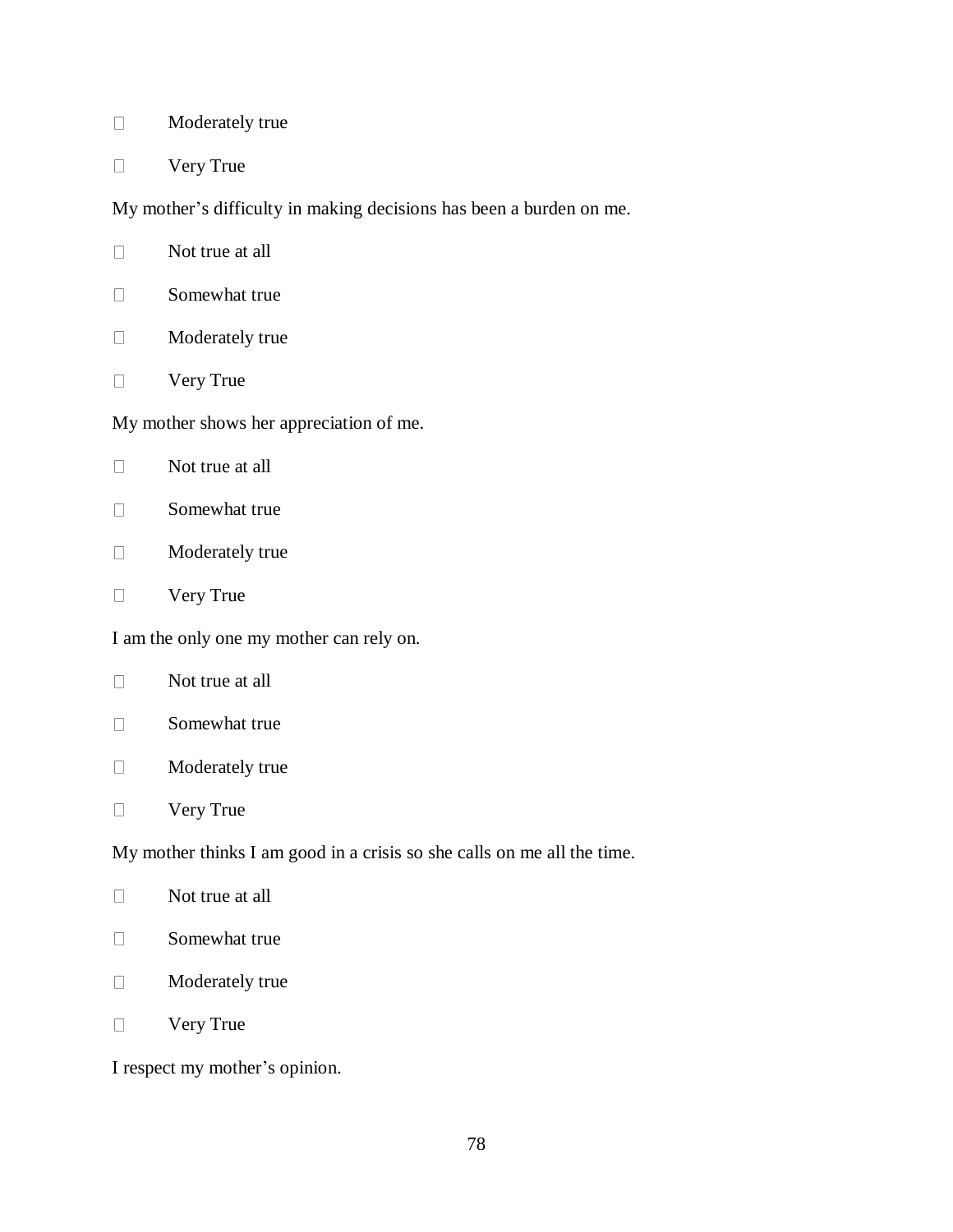- Not true at all  $\Box$
- $\Box$ Somewhat true
- Moderately true  $\Box$
- Very True  $\Box$

I feel that I have to protect my mother.

- $\Box$ Not true at all
- $\Box$ Somewhat true
- Moderately true  $\Box$
- Very True  $\Box$

My mother relies on me too much

- $\Box$ Not true at all
- $\Box$ Somewhat true
- Moderately true  $\Box$
- Very True  $\Box$

I am glad to be able to repay my mother for all the love and care she gave me as a child.

- $\Box$ Not true at all
- Somewhat true  $\Box$
- $\Box$ Moderately true
- $\Box$ Very True

I feel like I parent my mother.

- $\Box$ Not true at all
- $\Box$ Somewhat true
- $\Box$ Moderately true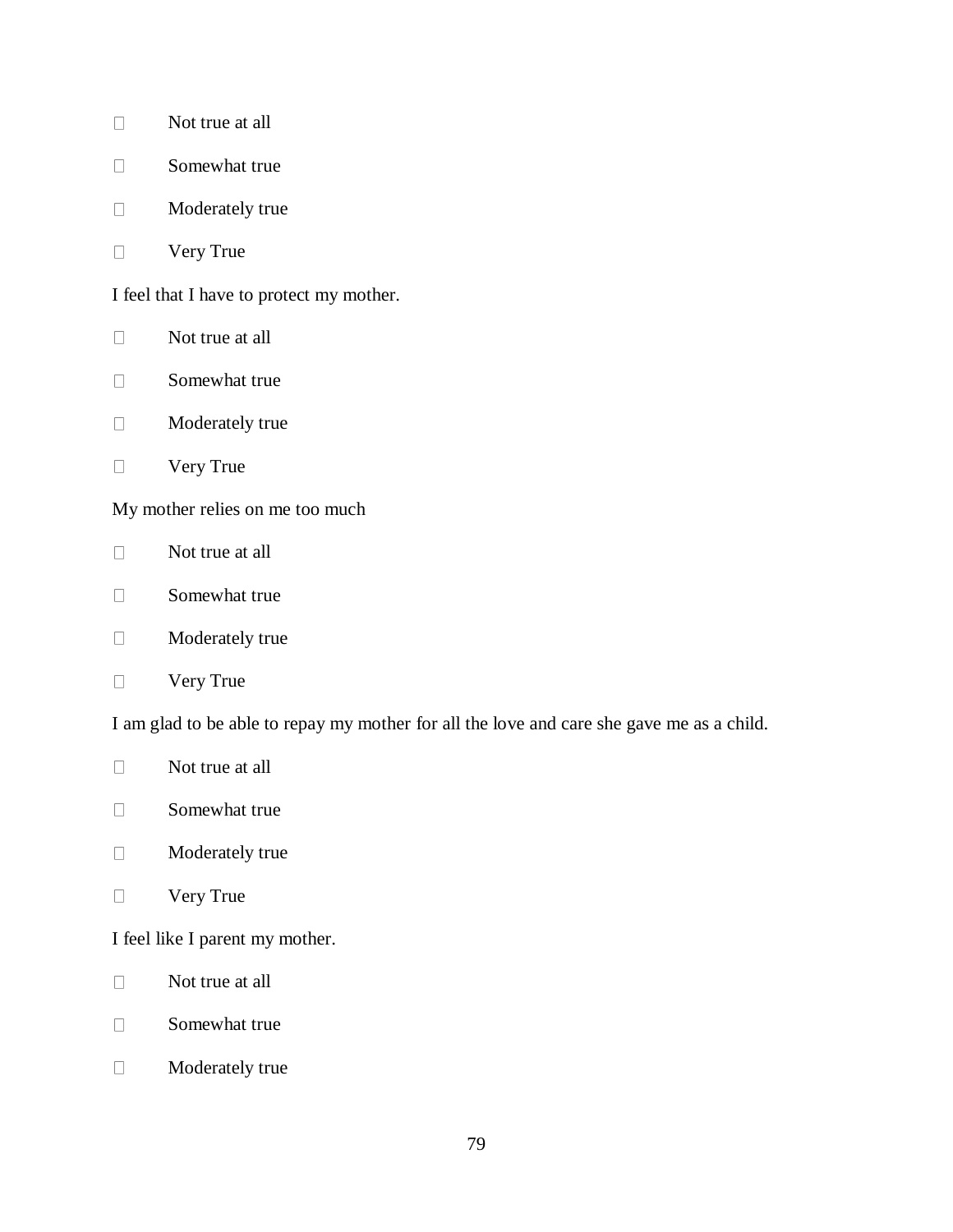#### Very True  $\Box$

If you felt that the previous questions about your relationship with your mother did not apply, please briefly explain why.

Please read the following statements and decide how much you agree with them regarding your current relationship with your father.

If I don't do things my father's way he will nag me.

- Not true at all  $\Box$
- $\Box$ Somewhat true
- $\Box$ Moderately true
- $\Box$ Very True

I respect my father's opinion.

- $\Box$ Not true at all
- $\Box$ Somewhat true
- $\Box$ Moderately true
- Very True  $\Box$

Something will happen to my father if I don't take care of him.

- Not true at all  $\Box$
- $\Box$ Somewhat true
- $\Box$ Moderately true
- Very True  $\Box$

I feel that my father tries to manipulate me.

 $\Box$ Not true at all

 $\Box$ Somewhat true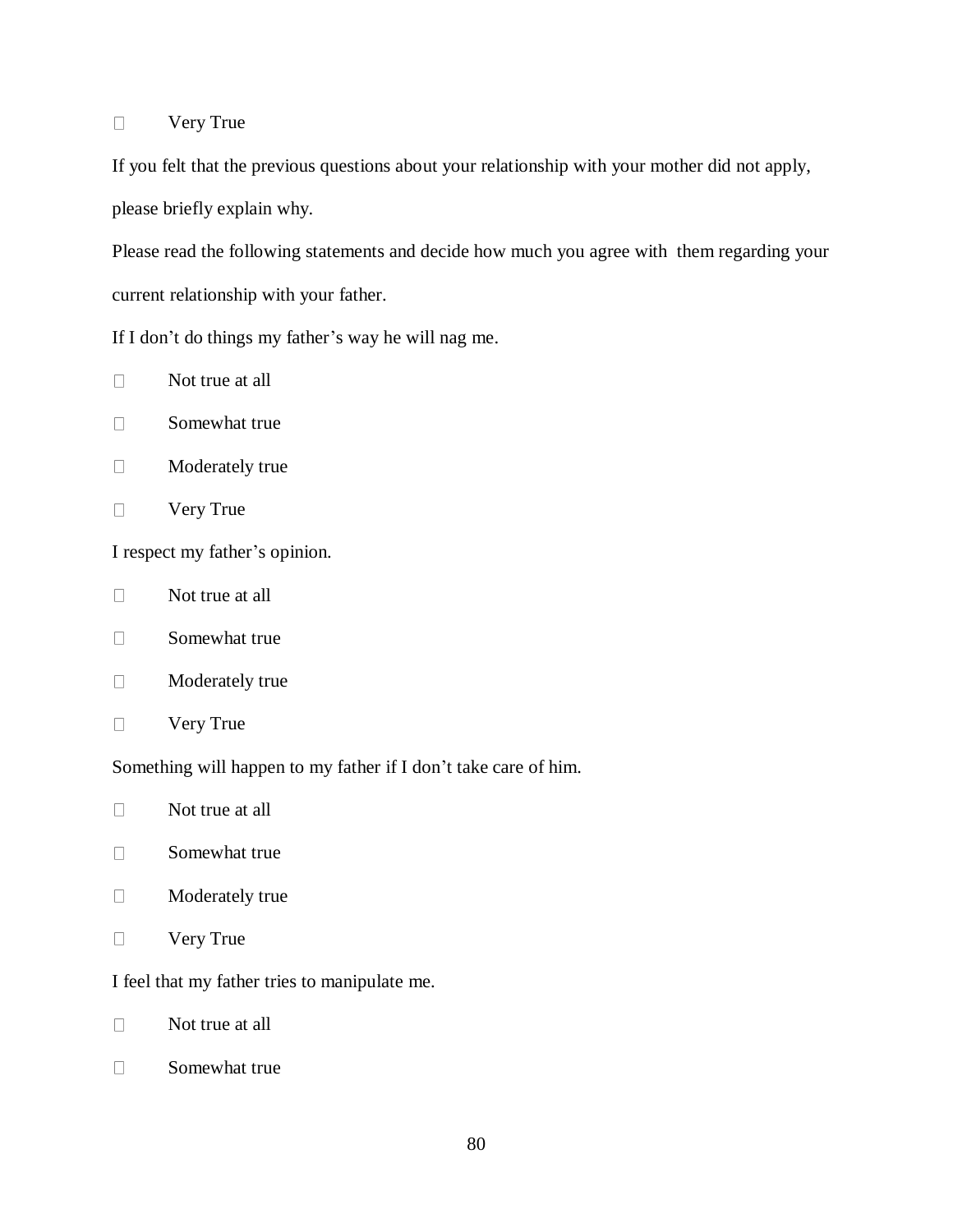- Moderately true  $\Box$
- Very True  $\Box$

I look forward to seeing my father.

- $\Box$ Not true at all
- $\Box$ Somewhat true
- Moderately true  $\Box$
- Very True  $\Box$

I feel responsible for my father's happiness.

- $\Box$ Not true at all
- $\Box$ Somewhat true
- Moderately true  $\Box$
- Very True  $\Box$

My father tries to dominate me.

- $\Box$ Not true at all
- $\Box$ Somewhat true
- Moderately true  $\Box$
- Very True  $\Box$

I feel that my father makes too many demands on me.

- $\Box$ Not true at all
- $\Box$ Somewhat true
- $\Box$ Moderately true
- Very True  $\Box$

I know I can rely on my father to help me if I need him.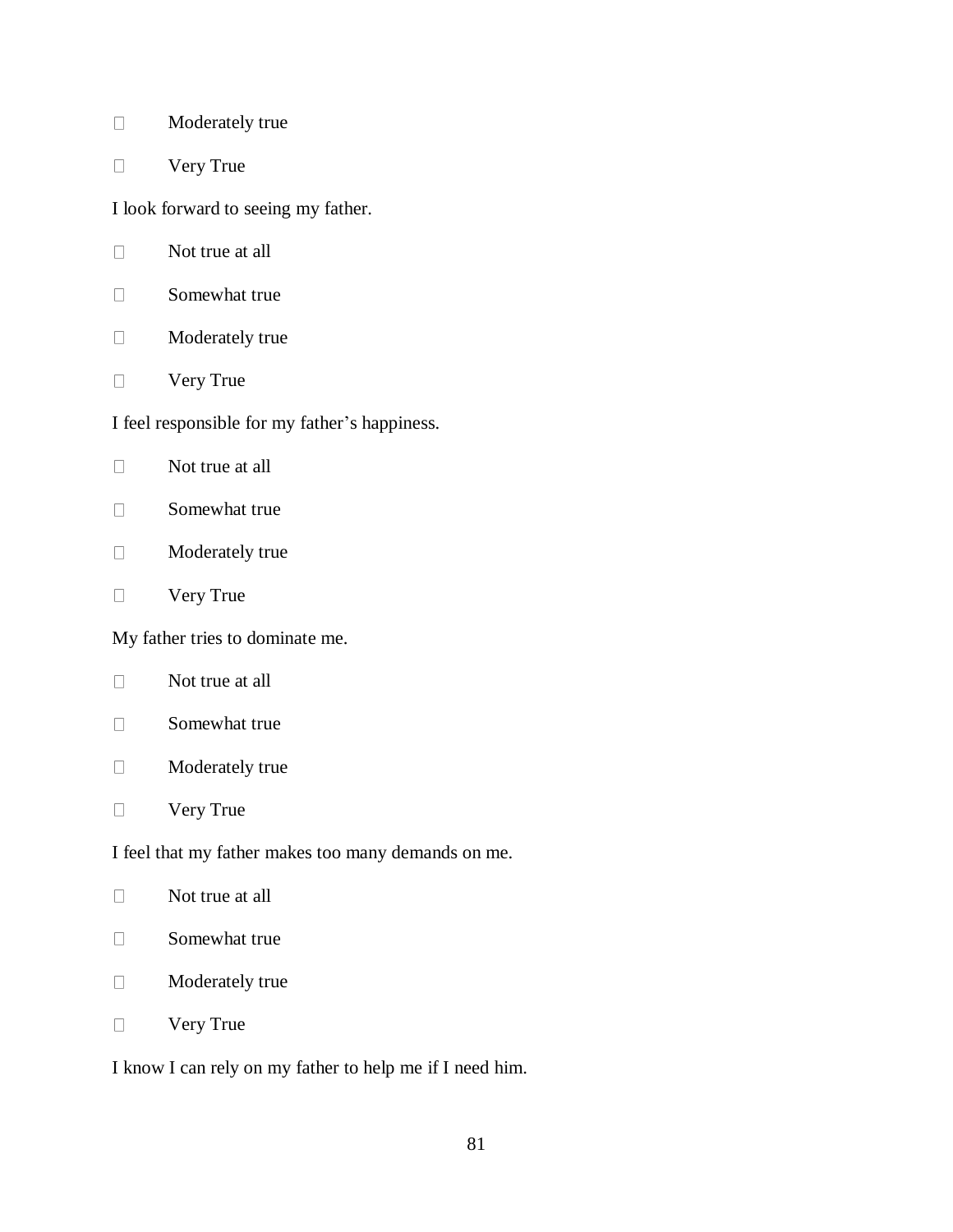- Not true at all  $\Box$
- $\Box$ Somewhat true
- Moderately true  $\Box$
- Very True  $\Box$

If I don't see my father for a week I feel guilty.

- $\Box$ Not true at all
- Somewhat true  $\Box$
- Moderately true  $\Box$
- Very True  $\Box$

I don't discuss much with my father because I'm afraid of being criticized.

- $\Box$ Not true at all
- Somewhat true  $\Box$
- Moderately true  $\Box$
- Very True  $\Box$

I don't mind putting myself out for my father.

- $\Box$ Not true at all
- Somewhat true  $\Box$
- $\Box$ Moderately true
- $\Box$ Very True

My father thinks I'm good in a crisis so he calls on me all the time.

- $\Box$ Not true at all
- $\Box$ Somewhat true
- $\Box$ Moderately true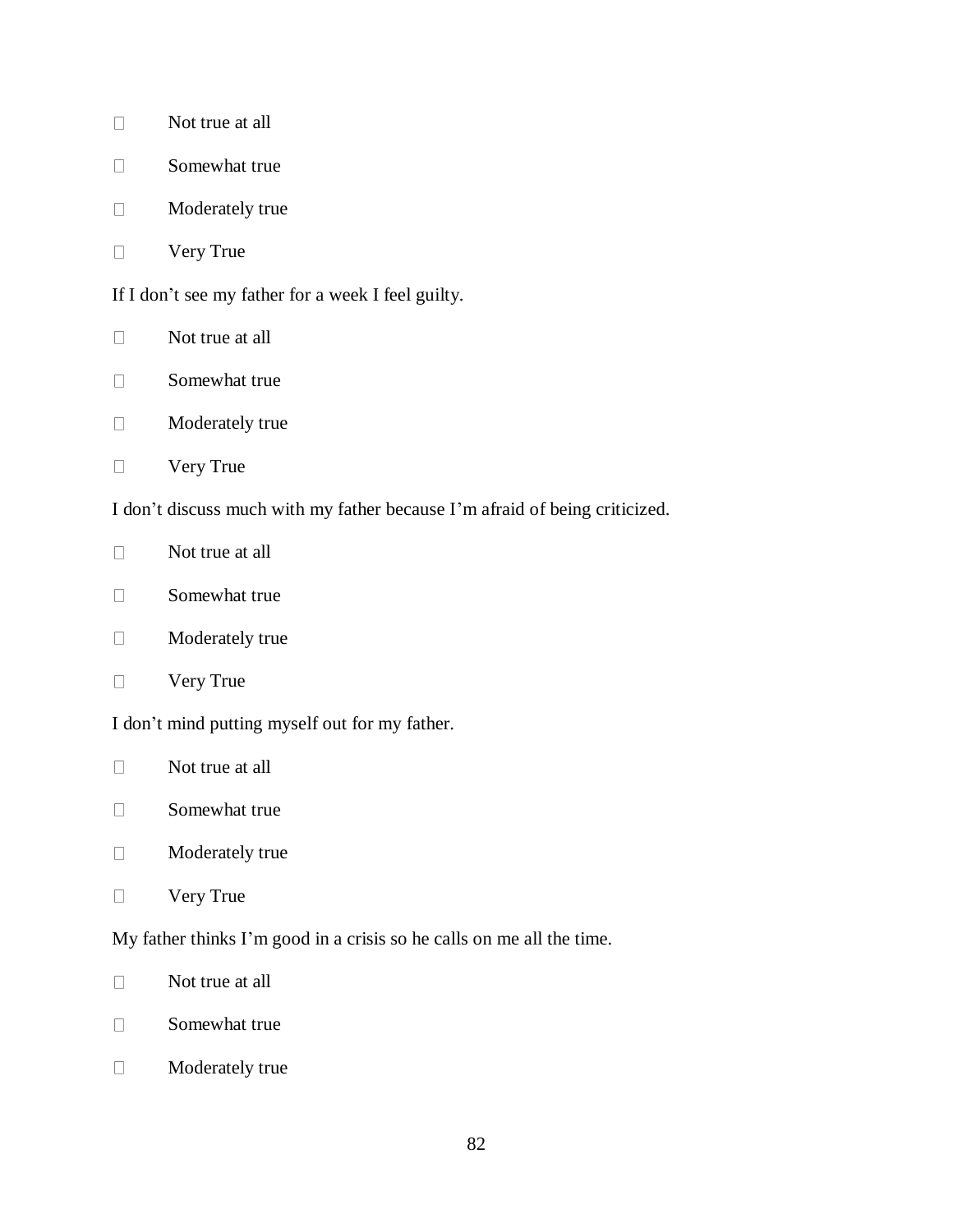### Very True  $\hfill \square$

If you felt that the previous questions about your relationship with your father did not apply, please briefly explain why.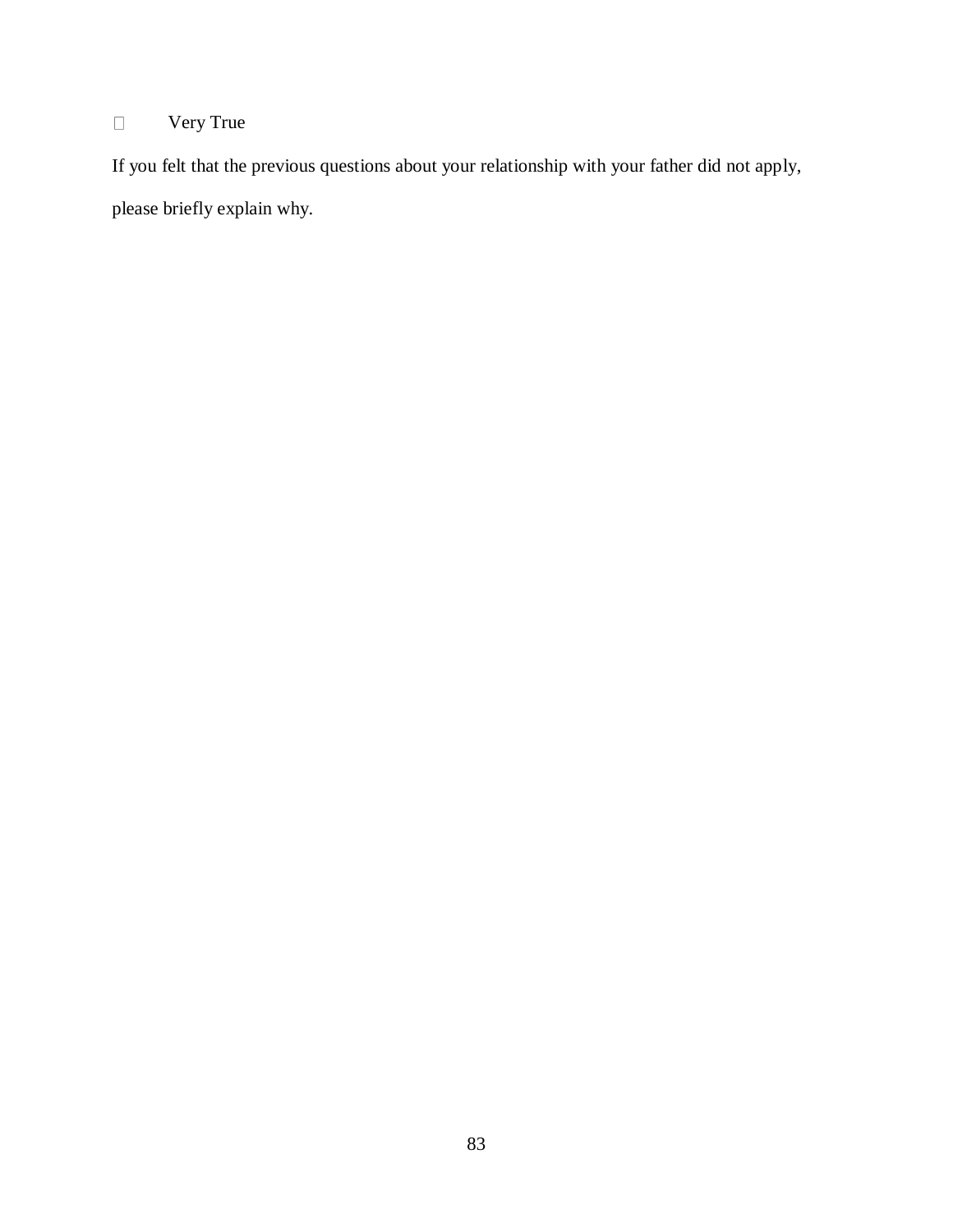# **Appendix F**

# **Other questions**

Have you experienced the divorce of your parents? For this and the following questions, divorce is defined here as the ending of your parents' relationship, and your parents are the two people you considered your mom and dad.

- Yes  $\Box$
- $\Box$ No

How old were you when your parents divorced?

Briefly describe the reason(s) why your parents divorced.

How much of a surprise was your parents' divorce to you?

- $\Box$ Not at all
- $\Box$ A little bit
- $\Box$ Somewhat
- $\Box$ Quite a bit
- $\Box$ Extremely

How distressing was your parents' divorce to you?

- $\Box$ Not at all
- $\Box$ A little bit
- $\Box$ Somewhat
- $\Box$ Quite a bit
- $\Box$ Extremely

How much did you see your father after the divorce?

Almost Never $\Box$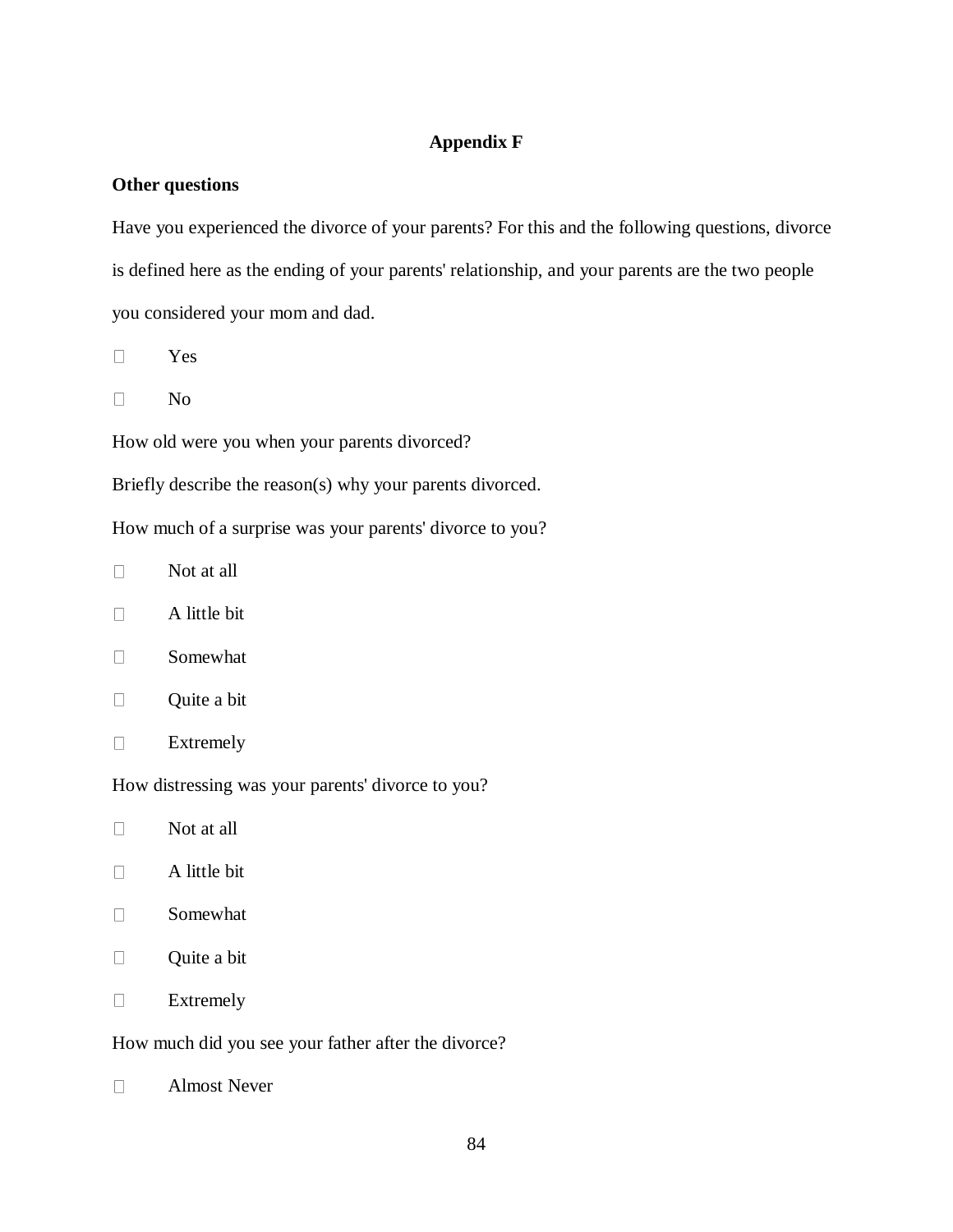|                                                     | Yearly              |  |  |
|-----------------------------------------------------|---------------------|--|--|
|                                                     | A few times a year  |  |  |
|                                                     | Monthly             |  |  |
|                                                     | A few times a month |  |  |
|                                                     | Weekly              |  |  |
|                                                     | A few times a week  |  |  |
|                                                     | <b>Almost Daily</b> |  |  |
| Did how much you saw your father change over time?  |                     |  |  |
|                                                     |                     |  |  |
|                                                     | N <sub>o</sub>      |  |  |
| How much did you see your mother after the divorce? |                     |  |  |
|                                                     | <b>Almost Never</b> |  |  |
|                                                     | Yearly              |  |  |
|                                                     | A few times a year  |  |  |
|                                                     | Monthly             |  |  |
|                                                     | A few times a month |  |  |
|                                                     | Weekly              |  |  |
|                                                     | A few times a week  |  |  |
|                                                     | <b>Almost Daily</b> |  |  |
| Did how much you saw your mother change over time?  |                     |  |  |
|                                                     |                     |  |  |
|                                                     | N <sub>o</sub>      |  |  |

On a scale of 0-10, how much does your parents' divorce still affects your life?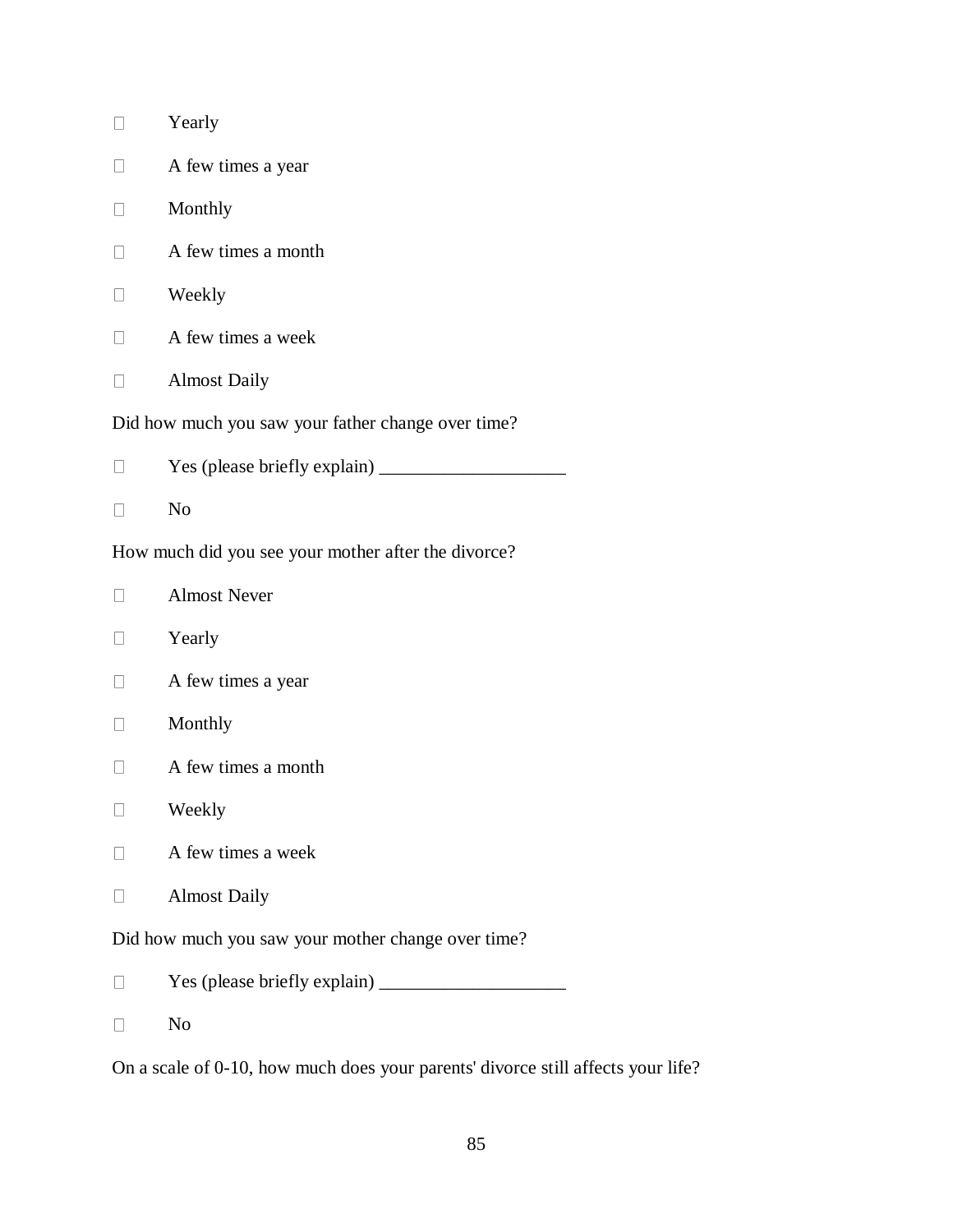| $\Box$ | 0 Not at all                   |
|--------|--------------------------------|
| $\Box$ | $\mathbf{1}$                   |
| $\Box$ | $\overline{c}$                 |
| $\Box$ | 3                              |
| $\Box$ | 4                              |
| $\Box$ | 5                              |
| $\Box$ | 6                              |
| $\Box$ | $\overline{7}$                 |
| $\Box$ | 8                              |
| $\Box$ | 9                              |
| $\Box$ | $\overline{10}$ $\overline{1}$ |

10 A great deal  $\Box$ 

\_\_\_\_\_\_\_\_\_\_\_\_\_\_\_\_\_\_\_\_

Did you ever receive therapy for issues relating to your parents' divorce?

Yes (please specify type of therapy: individual/family) and who was involved  $\Box$ 

 $\Box$ No

How long ago did you receive therapy for issues relating to your parents' divorce?

Approximately how many sessions did you attend that focused on issues related to your parents'

divorce?

How useful was therapy for you?

- $\Box$ Not at all
- $\Box$ A little bit
- Somewhat  $\Box$
- Quite a bit $\Box$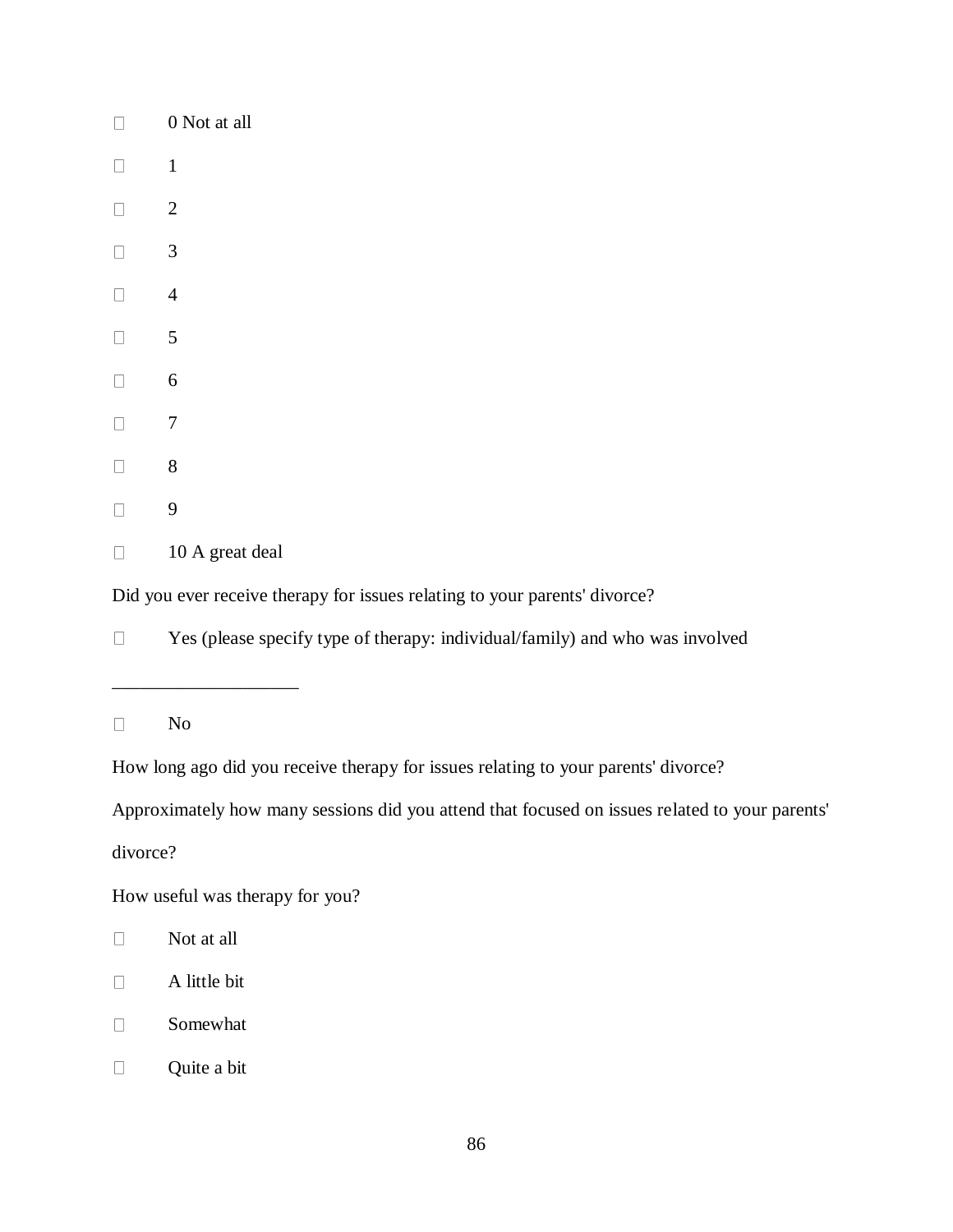### Extremely $\Box$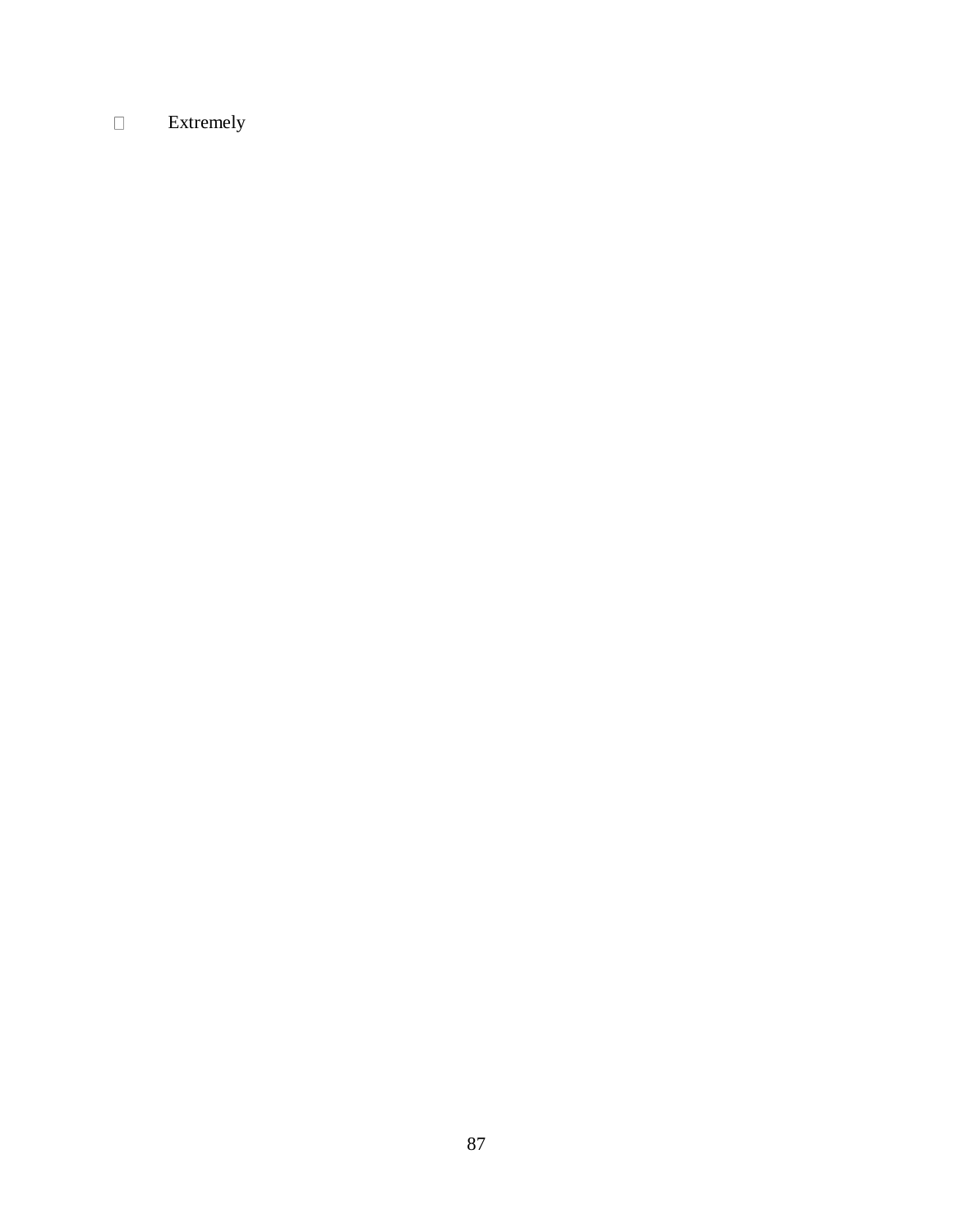## **REFERENCES**

- Ainsworth, M. D. S., Blehar, M. C., Waters, E., & Wall, S. (1978). *Patterns of attachment: A psychological study of the strange situation*. Hillsdale, NJ: Erlbaum.
- Amato, P. R., & Both, A. (1991). Consequences of parental divorce and marital unhappiness for adult well-being. *Social Forces, 69,* 895-914.
- Amato, P. R., & Afifi, T. D. (2006). Feeling caught between parents: Adult children's relations with parents and subjective well-being. *Journal of Marriage & Family*, *68*(1), 222-235.
- Arditti, J.A.. & Prouty, A.M. (1999). Change, Disengagement, and renewal: Relationship dynamics between young adults and their fathers after divorce. *Journal of Marital and Family Therapy. 25*, 6 1-8 I.
- Bojuwoye, O., & Akpan, O. (2009). Personal, familial and environmental perspectives in children's reactions to parental divorce in South Africa. *Journal of Family Studies, 15*(3), 260-273.
- Bowlby, J. (1973). *Attachment and loss: Vol. 2. Separation*. New York: Basic Books.
- Brann, M., Rittenour, C. E., & Myers, S. A. (2007). Adult Children's Forgiveness of Parents' Betrayals. *Communication Research Reports, 24*(4), 353-360.
- Brennan, K. A., Clark, C. L., & Shaver, P. R. (1998). Self-report measurement of adult attachment: An integrative overview. In J. A. Simpson & W. S. Rholes (Eds.), *Attachment theory and close relationships* (pp. 46-76). New York: Guilford Press.
- Brennan, K. A., & Shaver, P. R. (1993). Attachment styles and parental divorce. *Journal of Divorce & Remarriage*, *21,* 161-175. doi:10.1300/J087v21n01\_
- Broderick, P. C., Blewitt, P. (2015) *The life span: Human development for the helping professionals* (4th ed) (pp. 439-452) New Jersy: Pearson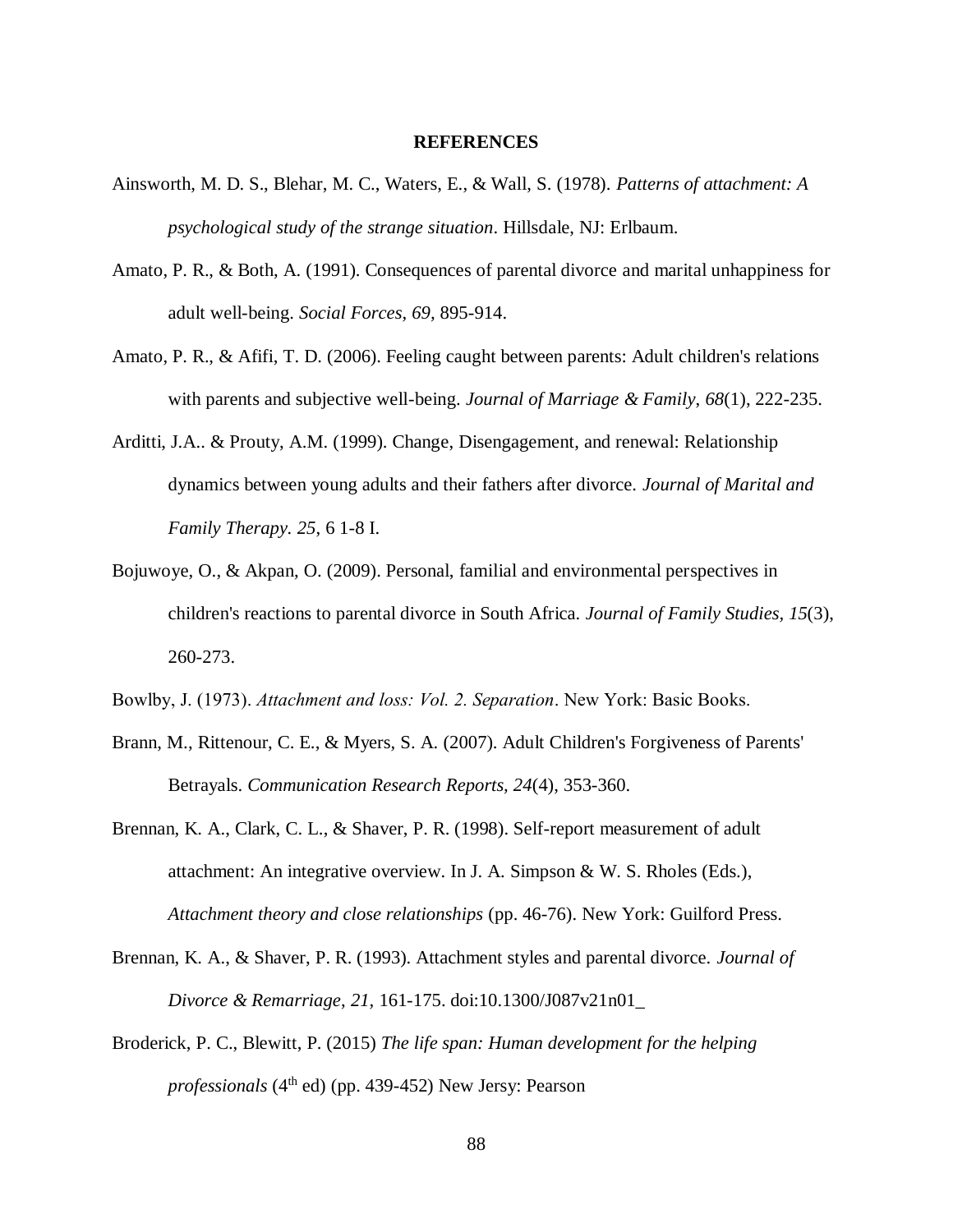- Burgess Moser, M., Johnson, S. M., Dalgleish, T. L., Lafontaine, M., Wiebe, S. A., & Tasca, G. A. (2016). Changes in relationship-specific attachment in emotionally focused couple therapy. *Journal Of Marital & Family Therapy, 42(2)*, 231-245.
- Campbell, L., Simpson, J. A., Boldry, J., & Kashy, D. A. (2005). Perceptions of Conflict and Support in Romantic Relationships: The Role of Attachment Anxiety*. Journal of Personality And Social Psychology*, *88*(3), 510-531. doi:10.1037/0022-3514.88.3.510
- Cartwright, C. (2006). You want to know how it affected me? Young adults' perceptions of the impact of parental divorce. *Journal of Divorce & Remarriage*, *44*(3/4), 125-143. doi:10.1300/J087v44n03-08
- Center for Disease Prevention Control and Prevention (2015) National marriage and divorce trends. Retrieved from [http://www.cdc.gov/nchs/nvss/marriage\\_divorce\\_tables.htm](http://www.cdc.gov/nchs/nvss/marriage_divorce_tables.htm)
- Cherlin, A. J., Furstenburg, F. F., Chase-Lansdale, P. L., Kiernan, K. E., Robins, P. K., Morrison, D. R., & Teitler, J. O. (1991). Longitudinal studies of the effects of divorce on children in Great Britain and the United States. *Science*, *252*, 1386–1389.
- Christopoulos, A. L. (2001). Relationships between parents' marital status and university students' mental health, views of mothers and views of fathers: A study in Bulgaria. *Journal of Divorce & Remarriage, 34,* 179-190. doi:10.1300/J087v34n03\_11
- Clements-Cortes, A. (2014). Breaking free: Healing physical, verbal, and sexual abuse through the Bonny Method of Guided Imagery and Music. *Journal Of The Association For Music & Imagery*, *14*39-60.
- Crowell, J. A., Treboux, D., & Brockmeyer, S. (2009). Parental divorce and adult children's attachment representations and marital status. *Attachment & Human Development*, *11*(1), 87-101.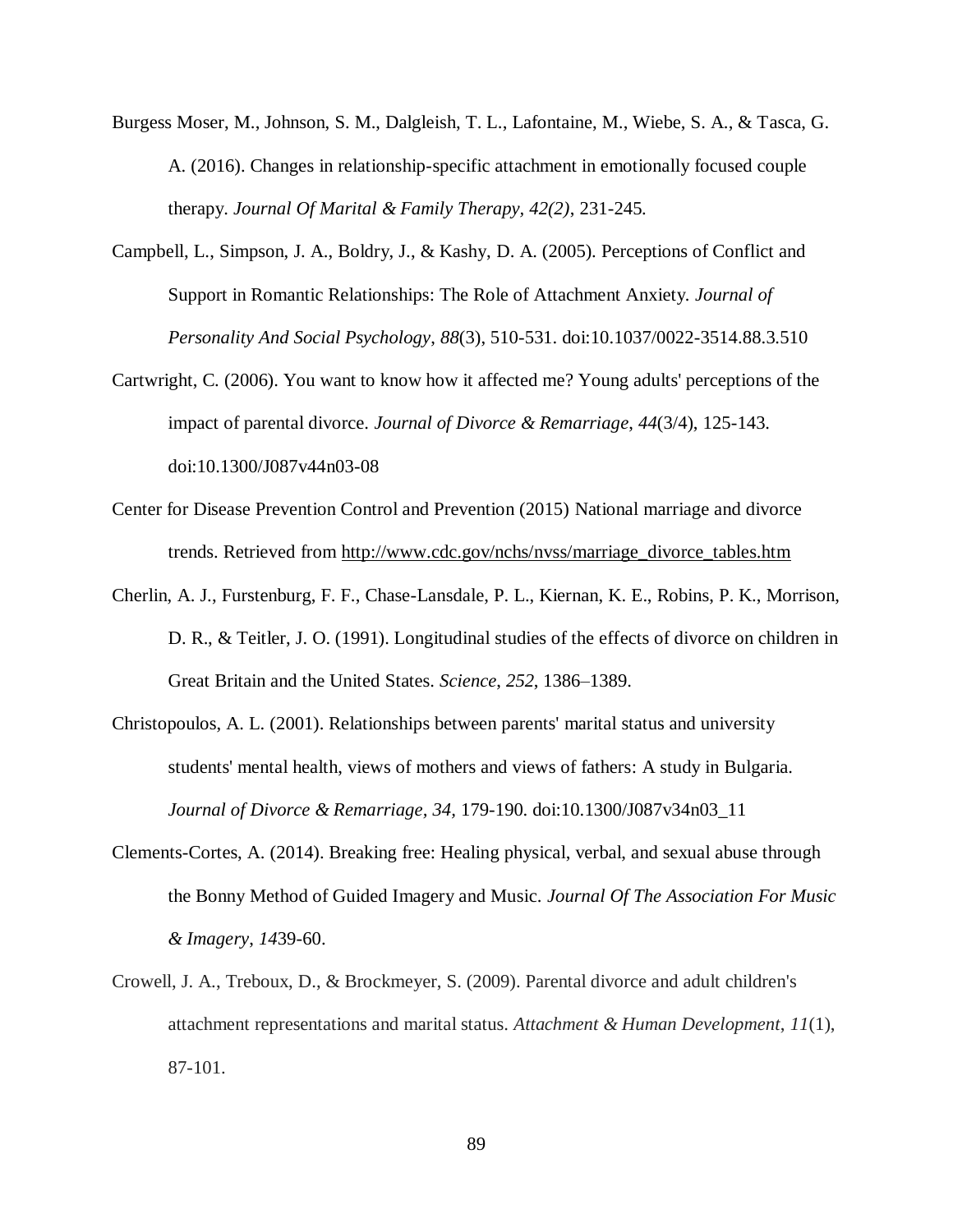- Cui, M., Fincham, F. D., & Ddurtschi, J. A. (2011). The effect of parental divorce on young adults' romantic relationship dissolution: What makes a difference?. *Personal Relationships*, *18*(3), 410-426. doi:10.1111/j.1475-6811.2010.01306.x
- Dalgleish, T. L., Johnson, S. M., Burgess Moser, M., Lafontaine, M., Wiebe, S. A., & Tasca, G. A. (2015). Predicting Change in Marital Satisfaction Throughout Emotionally Focused Couple Therapy. *Journal Of Marital & Family Therapy, 41(3)*, 276-291.
- Dalgleish, T. L., Johnson, S. M., Burgess Moser, M., Wiebe, S. A., & Tasca, G. A. (2015). Predicting Key Change Events in Emotionally Focused Couple Therapy. *Journal Of Marital & Family Therapy, 41(3)*, 260-275.
- Dennison, P., R., Silverberg, K, S., Segrin, C. (2014) A dyadic examination of family-of-origin influence on newly weds' marital satisfaction. *Journal of Family Psychology, 28,*429 doi: 10. 1037/a0036807
- Dillman Taylor, D., Purswell, K., Lindo, N., Jayne, K., & Fernando, D. (2011). The impact of child parent relationship therapy on child behavior and parent-child relationships: An examination of parental divorce. *International Journal of Play Therapy*, 20(3), 124-137. doi:10.1037/a0024469
- Duran-Aydintug, C. (1997). Adult children of divorce revisited. When they speak up. *Journal of Divorcer and Remarriage*. *2*. 71-83.
- Emery, R. E., Rowen, J., & Dinescu, D. (2014). New Roles for Family Therapists in the Courts: An Overview with a Focus on Custody Dispute Resolution. *Family Process, 53(3)*, 500- 515.
- En-Ling, P. (2014). Timing of Parental Divorce, Marriage Expectations, and Romance in Taiwan. *Journal Of Comparative Family Studies, 45*(1), 77-92.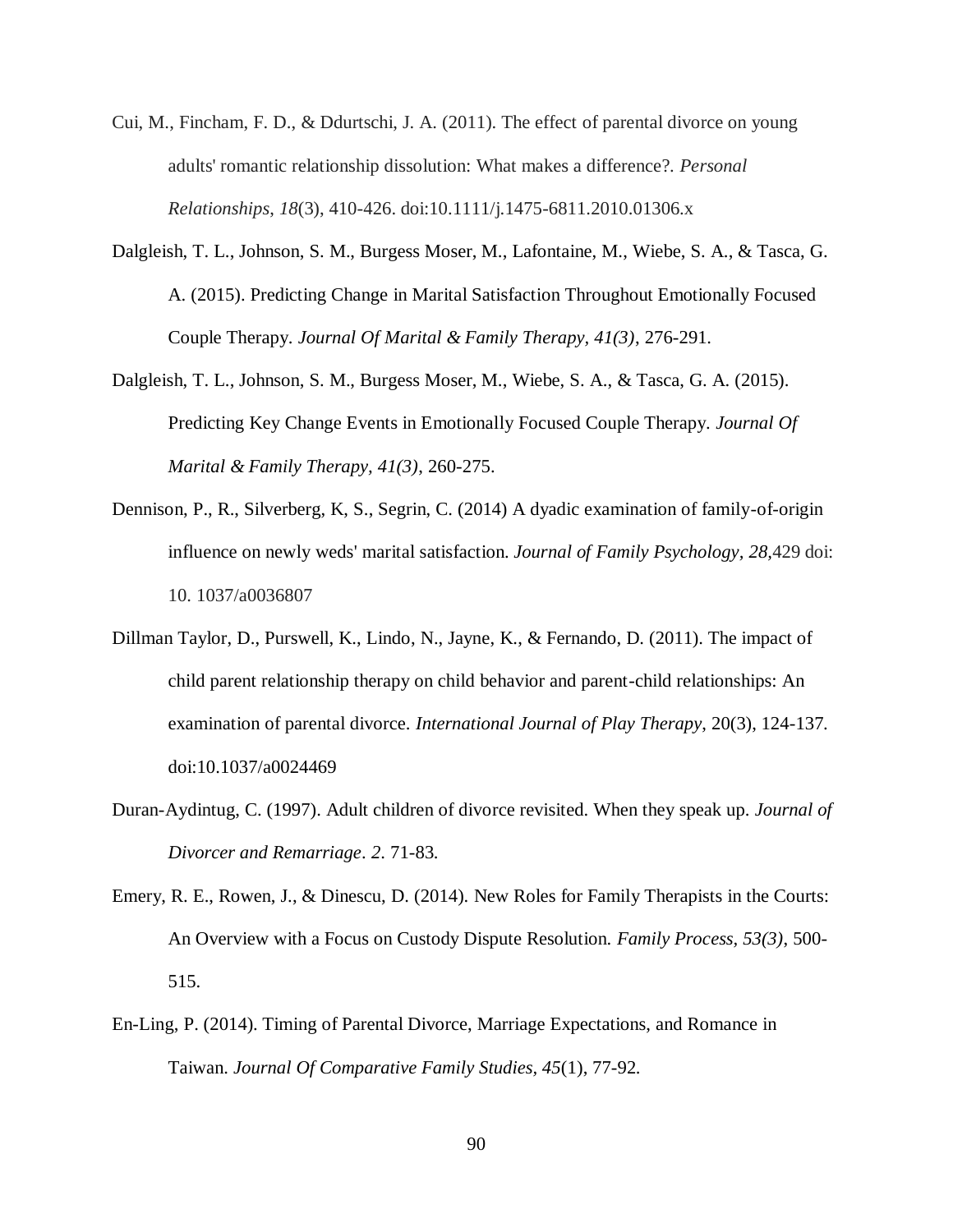Erikson, E. H. (1950/1963) *Childhood and society* (2nd ed.). New York: Norton.

Fackrell, T. A., Poulsen, F. O., Busby, D. M., & Dollahite, D. C. (2011). Coming to terms with parental divorce: Associations with marital outcomes and the role of gender and religiosity. *Journal of Divorce & Remarriage*, *52*(6), 435-454. doi:10.1080/10502556.2011.592429

- Fletcher G, J, O, and Kininmonth, L, A (1992) Measuring relationship beliefs: An individual differences scale. *Journal of research in personality 26*, 371-397
- Funk, J. L., & Rogge, R. D. (2007). Testing the ruler with item response theory: Increasing precision of measurement for relationship satisfaction with the Couples Satisfaction Index. *Journal of Family Psychology, 21,* 572-583.
- Halchuk, R. E., Makinen, J. A., & Johnson, S. M. (2010). Resolving attachment injuries in couples using emotionally focused therapy: A three-year follow-up. *Journal Of Couple & Relationship Therapy, 9(1)*, 31-47.
- Hesse, E. (2008). The adult attachment interview: Protocol, method of analysis, and empirical studies. In J. Cassidy & P. R. Shaver (Eds.), *Handbook of attachment: Theory, research, and clinical applications* (2nd ed., pp. 552– 598). New York: Guilford Press.
- Jeynes, W. H. (2006). Methodological challenges facing researchers in examining the effects of divorce on Children. *Marriage & Family Review*, *40,* 107-130. doi:10.1300/J002v40n02\_06
- Johnson, M. D., & Galambos, N. L. (2014). Paths to intimate relationship quality from parent– adolescent relations and mental health. *Journal Of Marriage And Family, 76*(1), 145-160. doi:10.1111/jomf.12074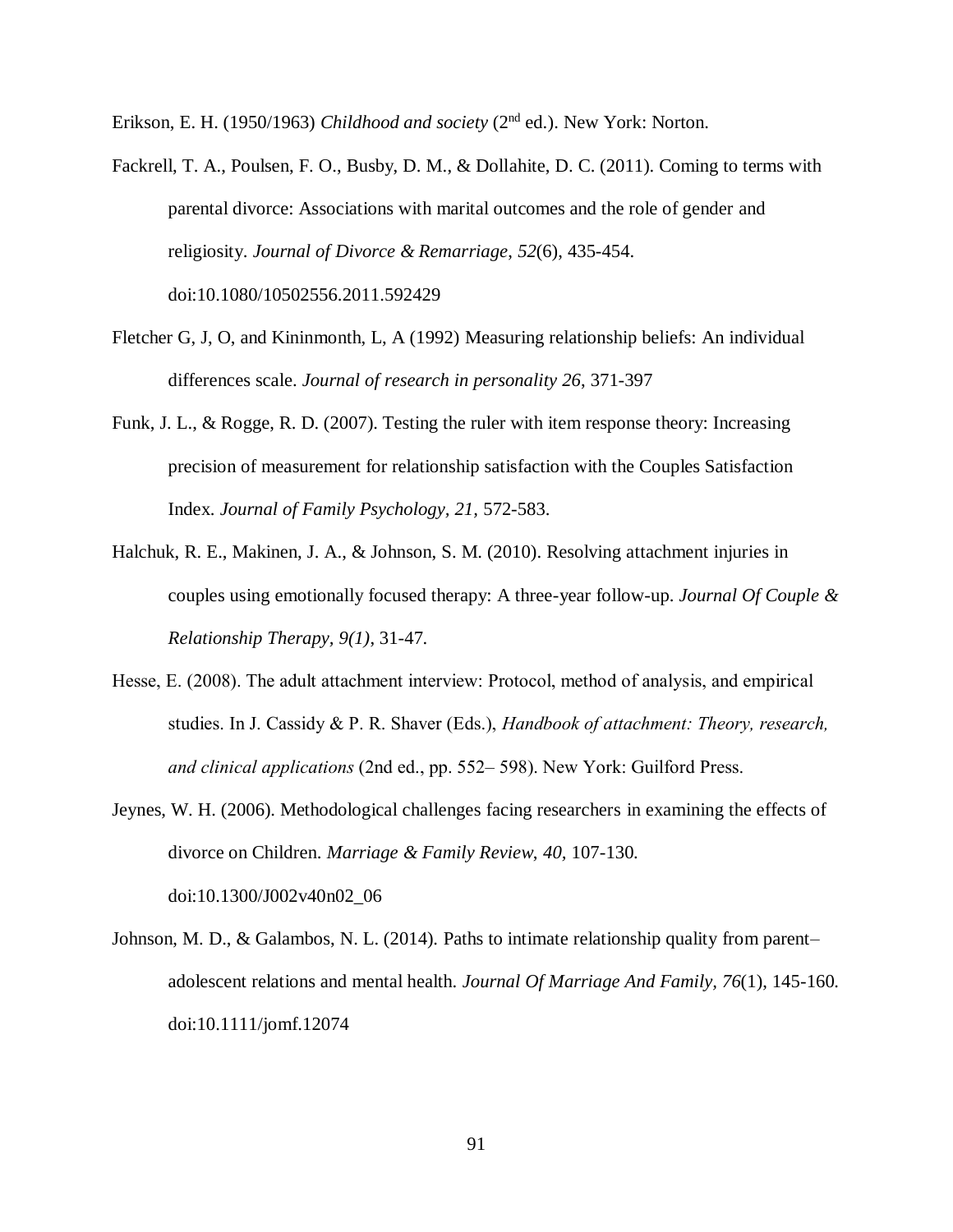- Kalmijn, M. (2013). Adult children's relationships with married parents, divorced parents, and stepparents: Biology, marriage, or residence?. *Journal of Marriage & Family*, *75*(5), 1181-1193.
- Kelly, J. B., & Emery, R. E. (2003). Children's adjustment following divorce: Risk and resilience perspectives. *Family Relations*, *52*(4), 352-362.
- Kim, J. Y., & Tasker, F. (2013). The effects of parental divorce: A culture-specific challenge for young adults in South Korea. *Journal of Divorce & Remarriage*, *54*(5), 349-362. doi:10.1080/10502556.2013.800387
- Kressel, K. (1988). Parental conflict and the adjustment of children in divorce: Clinical and research implications. *Journal of Family Psychology*, *2*(2), 145-149.
- Kurdek, L. A. (1994). Conflict resolution styles in gay, lesbian, heterosexual nonparent, and heterosexual parent couples. *Journal of Marriage & Family*, *56*(3), 705-722.
- Lamb, S. (2002). Introduction: Reasons to be cautious about the use of forgiveness in psychotherapy. In S. Lamb & J. Murphy (2002). *Before forgiving: Cautionary views of forgiveness in psychotherapy*. Oxford University Press.
- Lau, Y. (2007). Parent-child relationships, parental relationships and children's self-esteem in post-divorce families in Hong Kong. *Marriage & Family Review*, *42*, 87-103. doi:10.1300/J002v42n04\_05
- Lebow, J. L., Chambers, A. L., Christensen, A., & Johnson, S. M. (2012). Research on the Treatment of Couple Distress. *Journal Of Marital & Family Therapy, 38(1)*, 145-168.
- Mack, K. & Y, (2001). Childhood family disruptions and adult well-being: The differential effects of divorce and parental death. *Death Studies*, *25*, 419-443. doi:10.1080/074811801750257527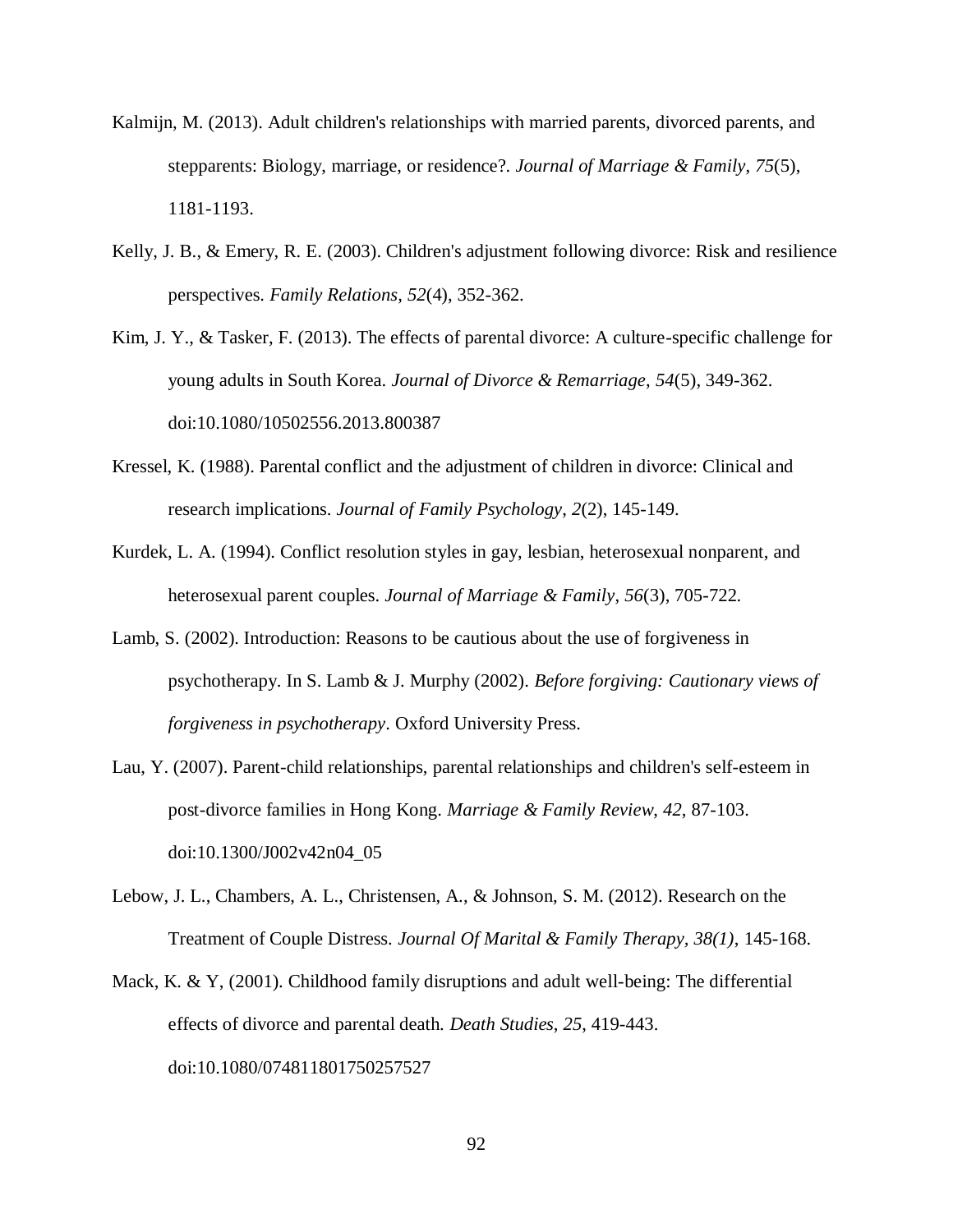- Madsen, S. D., Collins, W. A., (2011) The salience of adolescent romantic experiences for romantic relationship qualities in young adulthood. *Journal of Research on Adolescence, 21*,789-801.
- Mahl, D. (2001). The Influence of parental divorce on the romantic relationship beliefs of young adults. *Journal of Divorce & Remarriage*, *34*(3/4), 89-118.
- Maio, G. R., Thomas, G., Fincham, F. D., & Carnelley, K. B. (2008). Unraveling the role of forgiveness in family relationships. *Journal Of Personality & Social Psychology, 94*(2), 307-319.
- Morrison, S. C, (2014). "The presentation of childhood parental divorce in adulthood: A retrospective phenomenological study" *UNLV Theses, dissertations, professional papers, and capstones.* Paper 2284. http://digitalscholarship.unlv.edu/thesesdissertations/2284
- Murray, C. E., & Kardatzke, K. N. (2009). Addressing the needs of adult children of divorce in premarital counseling: Research-based guidelines for practice. *The Family Journal, 17*(2), 126–133. doi:10.1177/1066480709332635
- Mustonen, U., Huurre, T., Kiviruusu, O., Haukkala, A., & Aro, H. (2011). Long-term impact of parental divorce on intimate relationship quality in adulthood and the mediating role of psychosocial resources. *Journal of Family Psychology*, *25,* 615-619. doi: [10.1037/a0023996](http://psycnet.apa.org/doi/10.1037/a0023996)
- Ng, F., Trauer, T., Dodd, S., Callaly, T., Campbell, S., & Berk, M. (2007). The validity of the 21-item version of the depression anxiety stress scales as a routine clinical outcome measure. *Acta Neuropsychiatrica, 19,* 304-310.
- Nousse G, V., Enright, R. D., & Klatt, J. S. (2012). An educational forgiveness intervention for young adult children of divorce. *Journal Of Divorce & Remarriage, 53*(8), 618-638.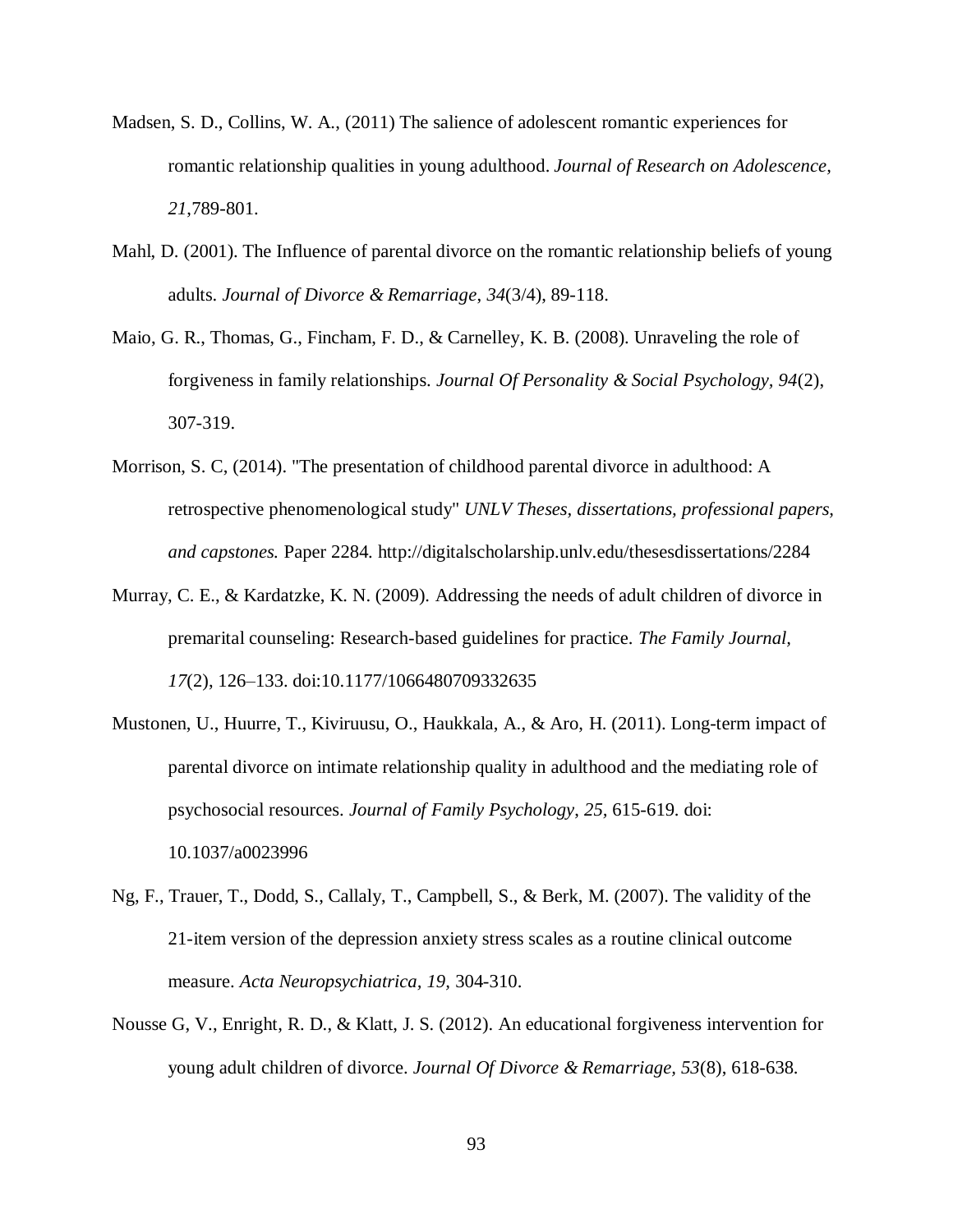- Oppawsky, J. (2000). Parental bickering, screaming, and fighting: etiology of the most negative effects of divorce on children from the view of the children. *Journal of Divorce & Remarriage*, *32*(3/4), 141-147.
- Orathinkal, J., & Vansteenwegen, A. (2006). The Effect of Forgiveness on Marital Satisfaction in Relation to Marital Stability. *Contemporary Family Therapy: An International Journal, 28*(2), 251-260.
- Peisah, C., Broadaty, H., Luscombe, G., Kruk, J., & Anstey, K. (1999). The Parent-Adult-Child Relationship Questionnaire (PACQ): The assessment of the relationship of adult children to their parents, *Aging & Mental Health, 3,* 28-38.
- Pribram, K. H. (1997). The work in working memory: Implications for development. In N. A. Kransnegor, G. R. Lyon, & P. S. Goldman-Rakic (Eds.), *Development of the prefrontal cortex: Evolution, neurobiology, and behavior* (pp. 359-378) . Baltimore: Brookes.
- Priest, J. B. (2015). A Bowen Family Systems Model of Generalized Anxiety Disorder and Romantic Relationship Distress. *Journal Of Marital & Family Therapy, 41(3), 340-353.*
- Review of *Working with parents makes therapy work*. (2007). Bulletin of the Menninger Clinic, 71(4), 325-326. doi:10.1521/bumc.2007.71.4.325
- Roisman, G. I., Collins, W. A., Sroufe, L. A., & Egeland, B. (2005). Predictors of young adults' representation of and behavior in their current romantic relationship: Prospective tests of the prototype hypothesis. *Attachment & Human Development*, *7*, 105–121.
- Seedall, R. B., & Wampler, K. S. (2013). An Attachment Primer for Couple Therapists: Research and Clinical Implications. *Journal of Marital & Family Therapy*, *39*(4), 427-440.
- Schindler, H. S., & Coley, R. L. (2012). Predicting marital separation: Do parent-child relationships matter?. *Journal of Family Psychology*, 26(4), 499-508.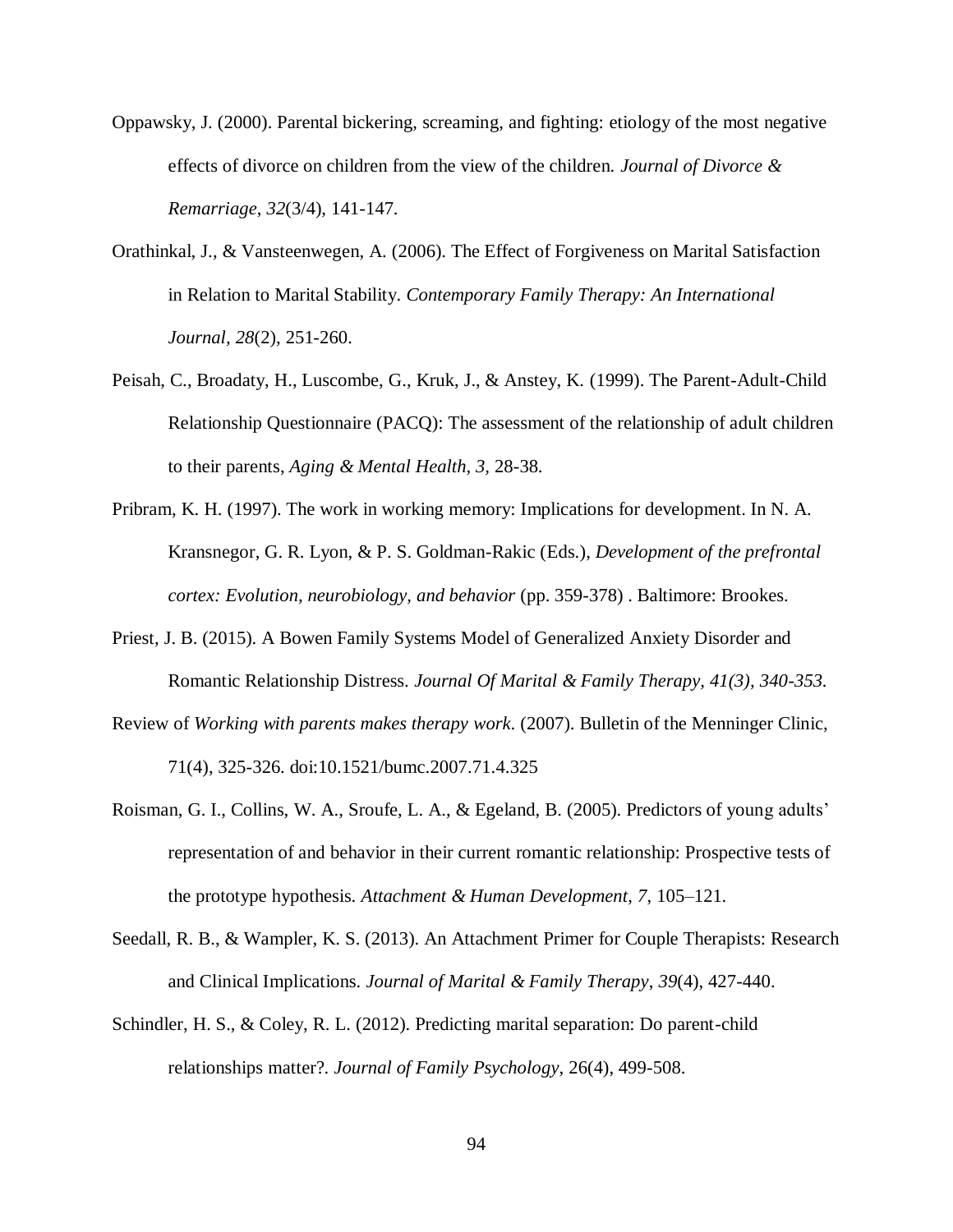- Shallcross, S. L., Howland, M., Bemis, J., Simpson, J. A., & Frazier, P. (2011). Not 'capitalizing' on social capitalization interactions: The role of attachment insecurity. *Journal of Family Psychology*, 25(1), 77-85. doi:10.1037/a0021876
- Shulman, S., Scharf, M., Lumer, D., & Maurer, O. (2001). Parental divorce and young adult children's romantic relationships: Resolution of the divorce experience. *American Journal of Orthopsychiatry*, *71*(4), 473-478.
- Somody, C., & Hobbs, M. (2006). Paper bag books: A creative intervention with elementary school children experiencing high-conflict parental divorce. *Journal of Creativity In Mental Health*, *2*(3), 73-87. doi:10.1300/J456v02n03-07
- Stanley-Hagan, M., & Mavis Hetherington, E. (1999). The adjustment of children with divorced parents: a risk and resiliency perspective. *Journal of Child Psychology & Psychiatry*, *40*(1), 129-140.
- Sumner, C, C. (2013). Adult Children of Divorce: Awareness and Intervention. *Journal Of Divorce & Remarriage*, *54*(4), 271-281. doi:10.1080/10502556.2013.780461
- Tsang, J., & Stanford, M. (2007). Forgiveness for intimate partner violence: The influence of victim and offender variables. *Personality and Individual Differences, 42*, 653–664. doi: 10.1016/j.paid.2006.08.017
- Tianyi, T., Francesca, A-B. (2007) The intergenerational transmission of relationship quality: The effects of parental remarriage quality on young adults' relationships. *Journal of Divorce & Remarriage*,*47*, 87-102.
- Trinder, L., Kellet, J., & Swift, L. (2008). The relationship between contact and child adjustment in high conflict cases after divorce or separation. *Child & Adolescent Mental Health*, *13,* 181-187. doi:10.1111/j.1475-3588.2008.00484.x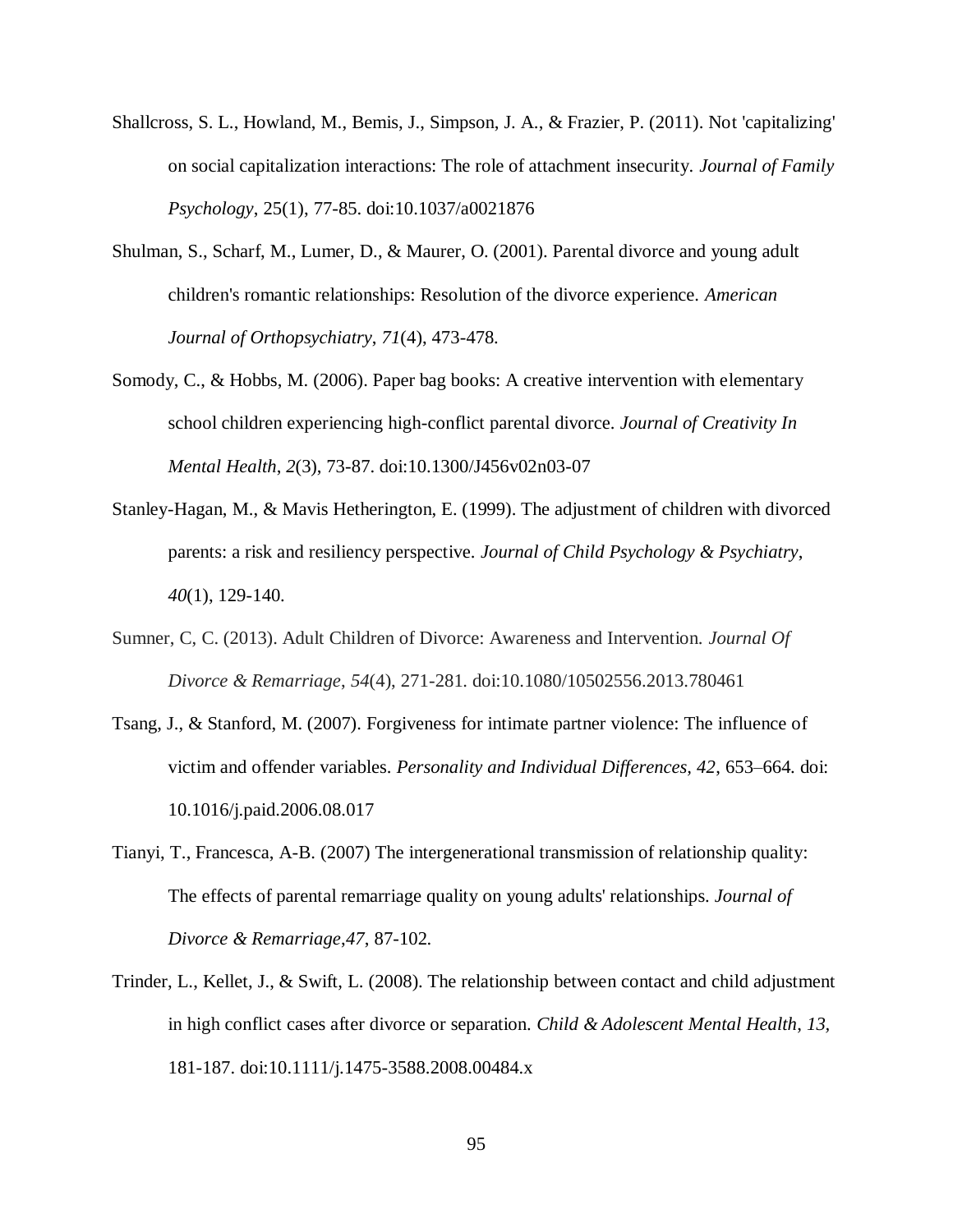- Undheim, A. (2005). School factors and the emergence of depressive symptoms among young Norwegian adolescents. *European Child & Adolescent Psychiatry*, *14,* 446-453.
- United States Census Bureau (2015) America's families and living arrangements. Retrieved from http://www.census.gov/hhes/families/data/cps2015A.html
- Wallerstein, J., & Lewis, J. M. (2007). Disparate parenting and step-parenting with siblings in the post-divorce family: Report from a 10-year longitudinal study. *Journal of Family Studies*, *13*(2), 224-235.
- Washington, K. N., & Hans, J. D. (2013). Romantic attachment among young adults: The effects of parental divorce and residential instability. *Journal of Divorce & Remarriage, 54*(2), 95-111.
- Whiteside, M. F. (1998). The parental alliance following divorce: An overview. *Journal of Marital and Family Therapy, 24,* 3-24.
- Wittenborn, A., Culpepper, B., & Liu, T. (2012). Treating Depression in Men: The Role of Emotionally Focused Couple Therapy. *Contemporary Family Therapy: An International Journal, 34(1)*, 89-103.
- Yoshida, K., Busby, D. M. (2012) Intergenerational transmission effects on relationship satisfaction: A cross-cultural study. *Journal of Family Issues 33*(2) 202–222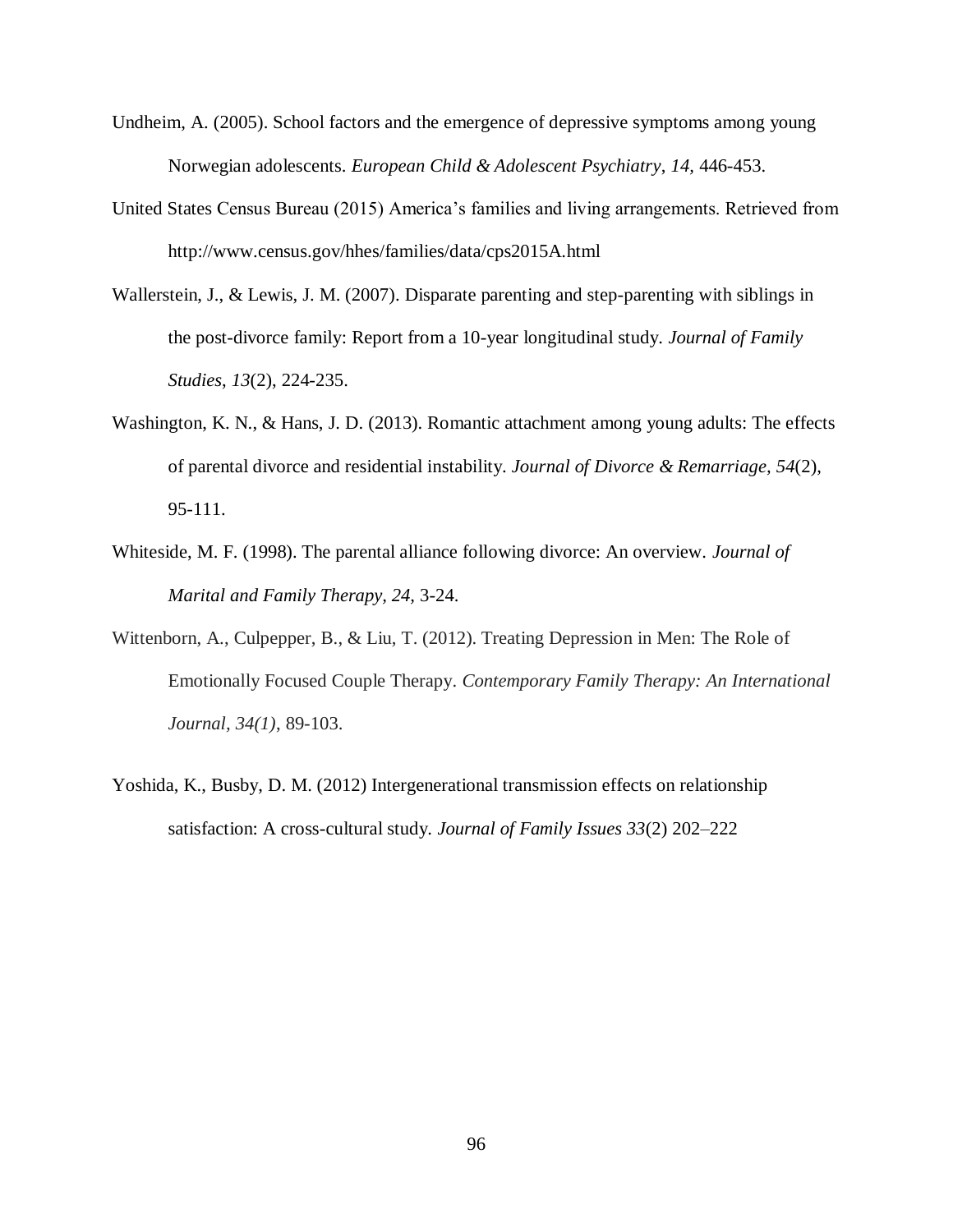# **Curriculum Vitae**

# Skyler William Roper

| Skyroper70@gmail.com                                                                                                                                                                                                                                                                                                                                 |                                        |  |  |  |
|------------------------------------------------------------------------------------------------------------------------------------------------------------------------------------------------------------------------------------------------------------------------------------------------------------------------------------------------------|----------------------------------------|--|--|--|
| <b>EDUCATION</b><br><b>University of Nevada, Las Vegas</b><br>Masters of Science, Marriage and Family Therapy<br>Thesis: The Intergenerational effects of Parental Divorce<br>on Romantic Relationships                                                                                                                                              | Las Vegas, Nevada<br>December 2016     |  |  |  |
| <b>Utah State University</b><br>Bachelor of Science, Psychology<br>B.S. in Psychology/Family Consumer and Human Development                                                                                                                                                                                                                          | Logan, Utah<br>May 2013                |  |  |  |
| <b>CLINICAL EXPERIENCE</b><br><b>Center for Individual, Couple, and Family Counseling</b><br><b>Student Therapist</b><br>Provide quality therapy to clients<br>$\overline{\phantom{0}}$<br>Schedule appointments<br>$\overline{\phantom{0}}$<br>Collaborate with fellow students<br>Develop treatment plans<br>$\overline{\phantom{0}}$              | Las Vegas, Nevada<br>May 2015-May 2016 |  |  |  |
| <b>Pathways Therapy</b><br><b>Student Therapist</b><br>Provide quality therapy to clients<br>$\overline{\phantom{0}}$<br>Schedule appointments<br>$\overline{\phantom{0}}$<br>Collaborate with fellow employees and supervisors<br>Develop treatment plans                                                                                           | Henderson, Nevada<br>May 2016- Present |  |  |  |
| <b>Desert Rose Counseling</b><br><b>Student Therapist</b><br>Provide quality therapy to clients<br>$\overline{\phantom{0}}$<br>Schedule appointments<br>$\overline{\phantom{a}}$<br>Collaborate with fellow employees and supervisors<br>$\overline{\phantom{0}}$<br>Develop treatment plans<br>$\overline{\phantom{a}}$<br>RELEVANT WORK EXPERIENCE | Las Vegas, Nevada<br>Aug 2016- Present |  |  |  |

**Chrysalis** Sandy/Logan, UT<br>
Support Staff May 2011-August *Support Staff* May 2011-August 2013

- Worked with individuals with physical or psychological disorders.
- Learned to express empathy and understanding for special needs and co-worker
- Implemented behavior plans to improve the individual's ability to make correct choices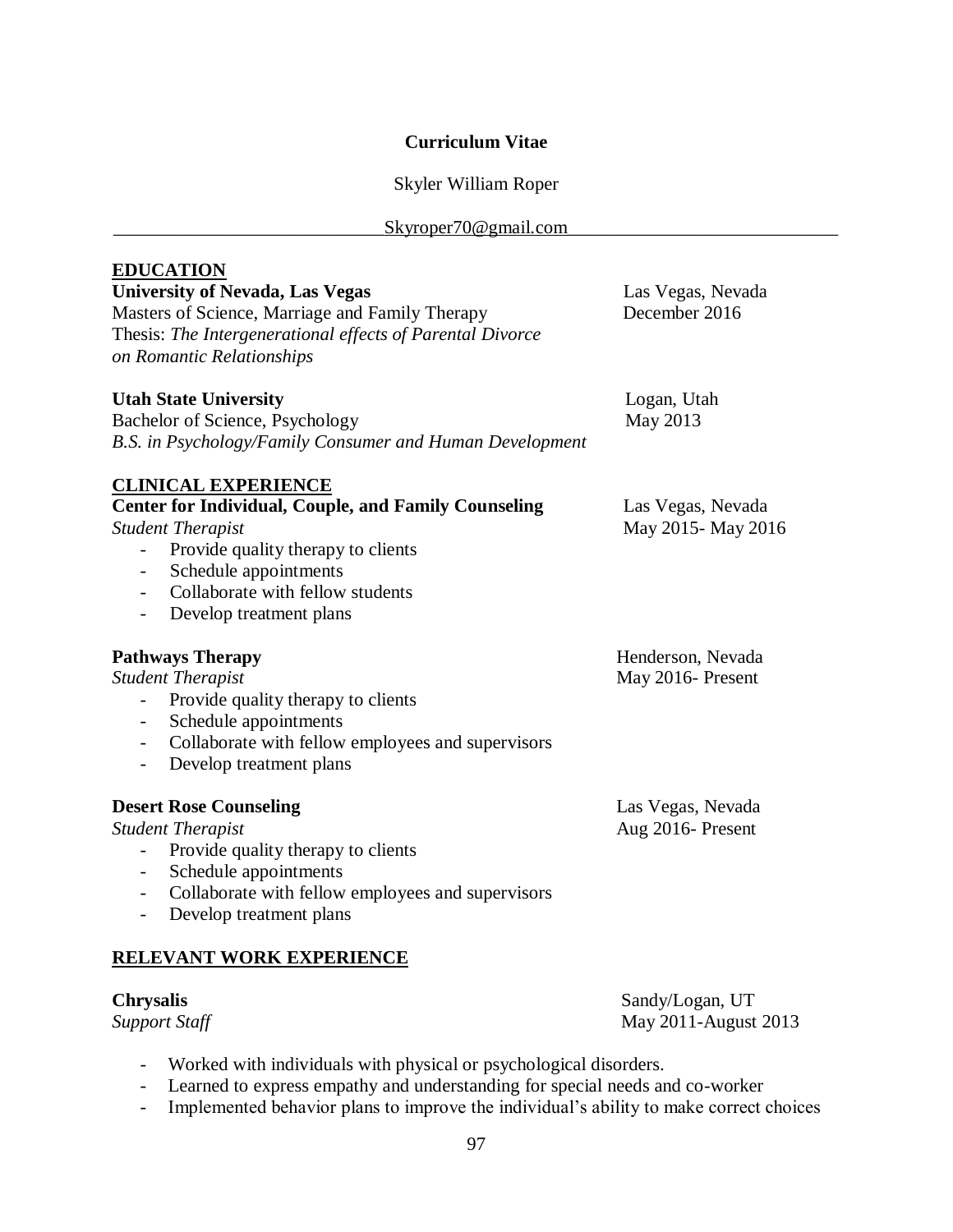and decrease undesirable behaviors

- Communicated with other staff members and house manager on how to implement individual behavior plans as well as report observations of unusual behavior
- Trained in CPR, soar restraints, human rights, abuse, neglect, sexual harassment and defensive driving

# **Research**

# **Thesis:** Las Vegas, Nevada

- 2014-Present **-** I conducted a thesis under the supervision of Dr. Stephen Fife and Dr. Ryan Seedall. The title of my thesis is *The Intergenerational effects of Parental Divorce on Romantic Relationships*.
- My main research area of interest is primarily in understanding how relationships can be strengthened. I have enjoyed learning about John Gottman's findings. It is my hope that I can effectively learn how to conduct and apply research to assist couples and families who may be struggling with relationship issues.

# **Research at Utah State**  Logan, Utah

- Conducted my own URCO funded research project on how divorce affects adolescent and young adult relationships. Under the supervision of Dr. Ryan Seedall, I wrote the research proposal, literature review, recruiting, and data collection. Latter we presented a poster at the Utah Council of Family Relations, in Provo Utah.
- Coding for Dr. Seedall, watching recordings of couples in a therapy session, coding the couples' communication with each other, and answering questions on the Likert scale.
- For approximately 8 weeks I would observe a pigeon and how it responded to schedules of reinforcement. The purpose of this research was to see how they responded to a novel stimulus after extinction was in affect.

# **Research at Snow College Ephriam, Utah Ephriam, Utah**

Texting and Anxiety at Snow College: I helped develop a survey that measured anxiety and phone use among attending college students.

# **COMMUNITY SERVICE**

# **Sexual Assault Prevention** Ephraim, UT

- Taught sexual assault prevention to college-aged women.
- Answered questions about sexual assault prevention and addressed concerns

# **Assisted In Blood Drive** Ponca City, OK

 2009 Dressed up in a costume and stood by the road and advertised for people to donate blood.

2011-2014

2010-2011

2009-2011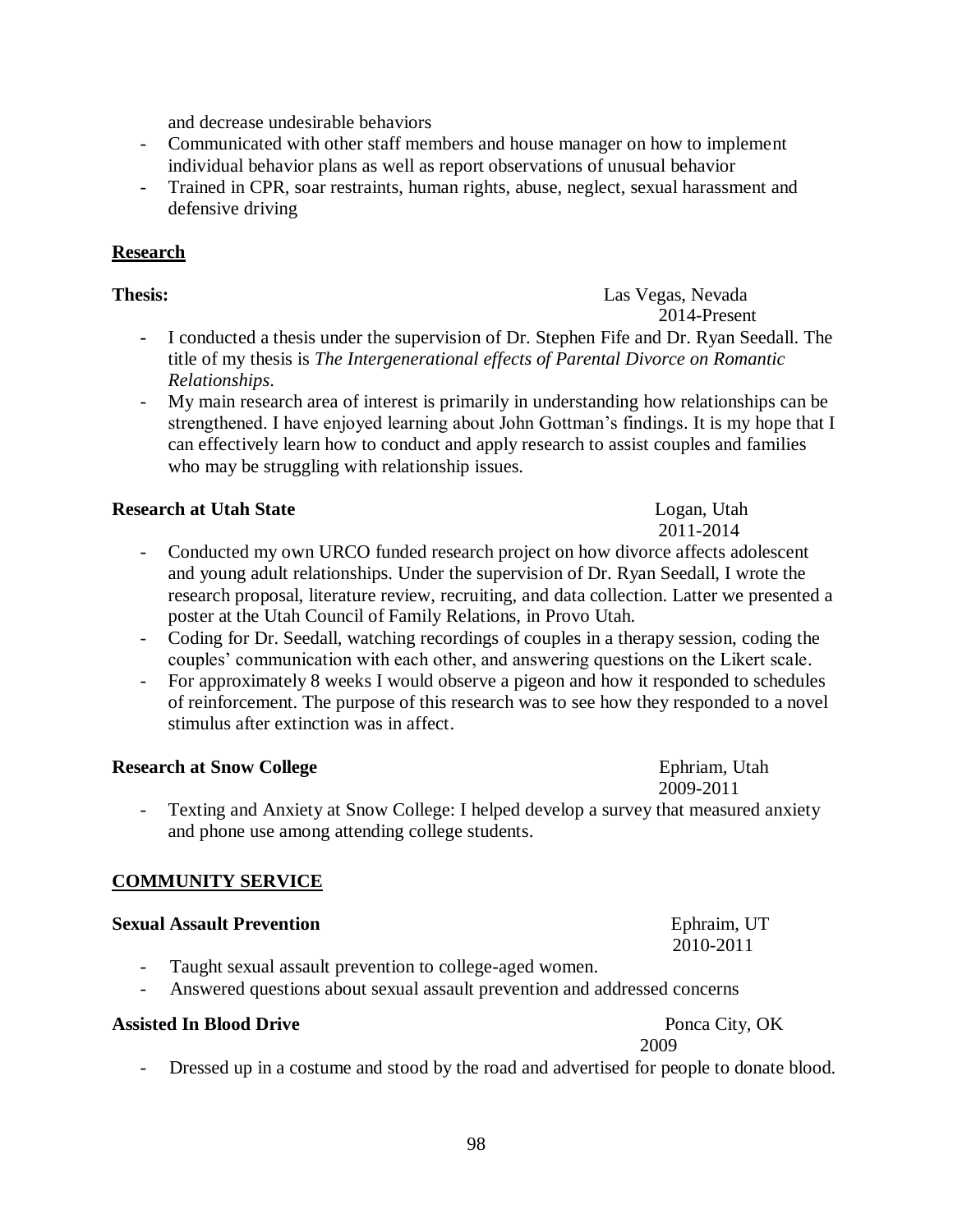# **Psychological Statistics Tutor** Logan, UT

# $2012 - 2013$

- Mentored students in understanding information under stressful circumstances.
- Help motivate students to understand basic statistical concepts and tests.
- Grade assignments

# **LEADERSHIP AND ORGANIZATION INVOLVEMENT**

# **Delta Kappa Zetta American Association for Marriage and Family Therapy**

**Psychology Club:** I was the in the presidency for the psychology club. Through out the two years I was involved we set up school dances, recruit members to join, did research on texting and its correlation with anxiety. In addition, I became an assistant instructor for a sexual assault prevention class to increase self-awareness among college-aged women. I also had the opportunity to attend a Rocky Mountain conference in the spring of 2011. This included presentations of research as well as lectures from well-known researches in the field.

**Ecclesiastical Service:** Spent two years in Oklahoma and Texas. I looked for opportunities to serve others and I was introduced to many different cultures and ways of life. I learned to respect other people's views while holding on to my own.

# **REFERENCES**

Stephen T. Fife, PhD Associate Professor Marriage and Family Therapy University of Nevada, Las Vegas 4505 S. Maryland Parkway Las Vegas, NV 89154 (702) 895-3117 [stephen.fife@unlv.edu](mailto:stephen.fife@unlv.edu)

Ryan B. Seedall, PhD Assistant Professor Marriage and Family Therapy Program Utah State University 2700 Old Main Logan, UT 84322 [\(435\) 797-7433](tel:%28435%29%20797-7433) [ryan.seedall@usu.edu](mailto:ryan.seedall@usu.edu)

Katherine M. Hertlein, Ph.D., LMFT Professor and Program Director Marriage and Family Therapy Program University of Nevada, Las Vegas 4505 Maryland Pkwy, Box 453045